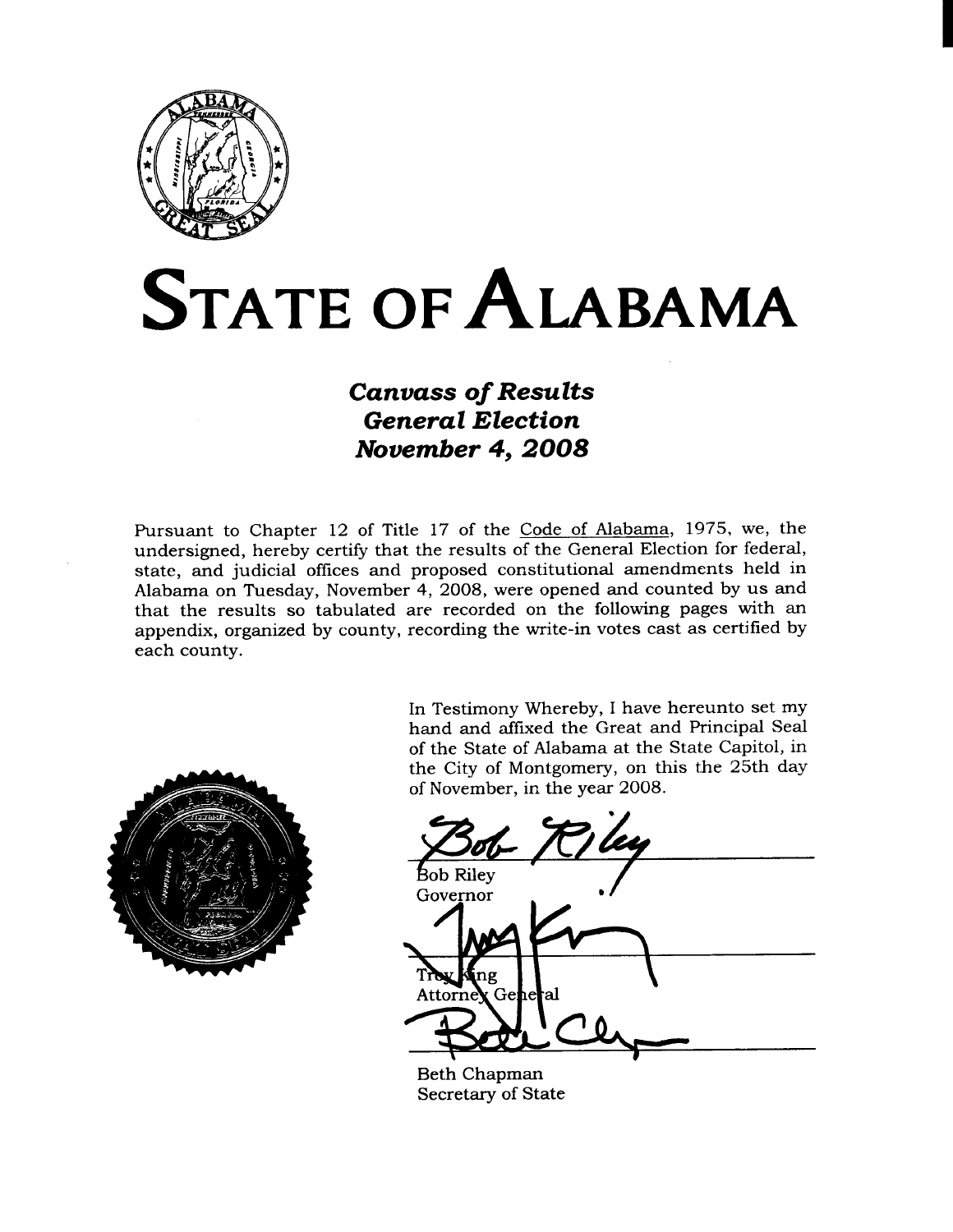#### **General Election Results**

**November 4, 2008**

|                 | <b>President</b>        |                 |                          |                     |                  |                     |  |  |  |  |  |  |
|-----------------|-------------------------|-----------------|--------------------------|---------------------|------------------|---------------------|--|--|--|--|--|--|
| <b>County</b>   | <b>Barack Obama - D</b> | John McCain - R | <b>Chuck Baldwin - I</b> | <b>Bob Barr - I</b> | Ralph Nader - I  | <b>Write-Ins</b>    |  |  |  |  |  |  |
| Autauga         | 6,093                   | 17,403          | 44                       | 31                  | 46               | 24                  |  |  |  |  |  |  |
| <b>Baldwin</b>  | 19,386                  | 61,271          | 170                      | 220                 | 250              | 116                 |  |  |  |  |  |  |
| <b>Barbour</b>  | 5,697                   | 5,866           | $\overline{26}$          | 11                  | 21               | 9                   |  |  |  |  |  |  |
| <b>Bibb</b>     | 2,299                   | 6,262           | 26                       | 11                  | $\overline{32}$  | $\overline{14}$     |  |  |  |  |  |  |
| <b>Blount</b>   | 3,522                   | 20,389          | 84                       | 81                  | 127              | 64                  |  |  |  |  |  |  |
| <b>Bullock</b>  | 4,011                   | 1,391           | $\overline{2}$           | 6                   | $\overline{2}$   | $\overline{\omega}$ |  |  |  |  |  |  |
| <b>Butler</b>   | 4,188                   | 5,485           | 10                       | $\overline{7}$      | 16               | $\overline{3}$      |  |  |  |  |  |  |
| <b>Calhoun</b>  | 16,334                  | 32,348          | 108                      | 137                 | 248              | 67                  |  |  |  |  |  |  |
| <b>Chambers</b> | 6,799                   | 8,067           | 19                       | 27                  | 29               | 15                  |  |  |  |  |  |  |
| <b>Cherokee</b> | 2,306                   | 7,298           | 39                       | 44                  | 40               | 18                  |  |  |  |  |  |  |
| <b>Chilton</b>  | 3,674                   | 13,960          | 48                       | 30                  | $\overline{51}$  | $\overline{22}$     |  |  |  |  |  |  |
| <b>Choctaw</b>  | 3,636                   | 4,223           | $\overline{7}$           | 5                   | $\overline{15}$  | $\overline{8}$      |  |  |  |  |  |  |
| <b>Clarke</b>   | 5,914                   | 7,466           | $\overline{12}$          | $\overline{16}$     | $\overline{22}$  | $\overline{5}$      |  |  |  |  |  |  |
| Clay            | 1,760                   | 4,984           | $\overline{12}$          | $\overline{16}$     | 31               | 16                  |  |  |  |  |  |  |
| <b>Cleburne</b> | 1,168                   | 5,216           | 25                       | 49                  | 24               | 10                  |  |  |  |  |  |  |
| <b>Coffee</b>   | 5,079                   | 14,919          | 28                       | 36                  | 50               | 16                  |  |  |  |  |  |  |
| <b>Colbert</b>  | 9,703                   | 14,739          | 63                       | $\overline{73}$     | 161              | 104                 |  |  |  |  |  |  |
| <b>Conecuh</b>  | 3,429                   | 3,470           | $\overline{12}$          | $\overline{5}$      | $\overline{25}$  | $\overline{2}$      |  |  |  |  |  |  |
| Coosa           | 2,273                   | 3,248           | 17                       | $\overline{9}$      | $\overline{14}$  | $\overline{2}$      |  |  |  |  |  |  |
| Covington       | 3,240                   | 12,444          | 26                       | 29                  | 34               | 14                  |  |  |  |  |  |  |
| <b>Crenshaw</b> | 1,938                   | 4,319           | $\overline{12}$          | $\overline{5}$      | $\overline{11}$  | 6                   |  |  |  |  |  |  |
| <b>Cullman</b>  | 5,864                   | 28,896          | 150                      | 89                  | $\overline{227}$ | 79                  |  |  |  |  |  |  |
| <b>Dale</b>     | 5,270                   | 13,886          | 54                       | 35                  | 60               | 15                  |  |  |  |  |  |  |
| <b>Dallas</b>   | 13,986                  | 6,798           | 14                       | 20                  | 23               | 11                  |  |  |  |  |  |  |
| <b>DeKalb</b>   | 5,658                   | 17,957          | 64                       | 65                  | 151              | 120                 |  |  |  |  |  |  |
| <b>Elmore</b>   | 8,301                   | 25,777          | 59                       | 63                  | 70               | 45                  |  |  |  |  |  |  |
| Escambia        | 5,188                   | 9,375           | $\overline{34}$          | $\overline{28}$     | 29               | 20                  |  |  |  |  |  |  |
| <b>Etowah</b>   | 13,497                  | 30,595          | 124                      | 149                 | 264              | 108                 |  |  |  |  |  |  |
| Fayette         | 1,994                   | 5,883           | 16                       | 14                  | 50               |                     |  |  |  |  |  |  |
| Franklin        | 3,469                   | 8,048           | 44                       | 25                  | 84               | $\overline{23}$     |  |  |  |  |  |  |
| Geneva          | 2,134                   | 9,417           | 32                       | 34                  | 35               | $\overline{5}$      |  |  |  |  |  |  |

**Prepared by the Elections Division Office of the Secretary of State State of Alabama**

**Certified by the State Canvassing Board State of AlabamaNovember 25, 2008 Page 1 of 12**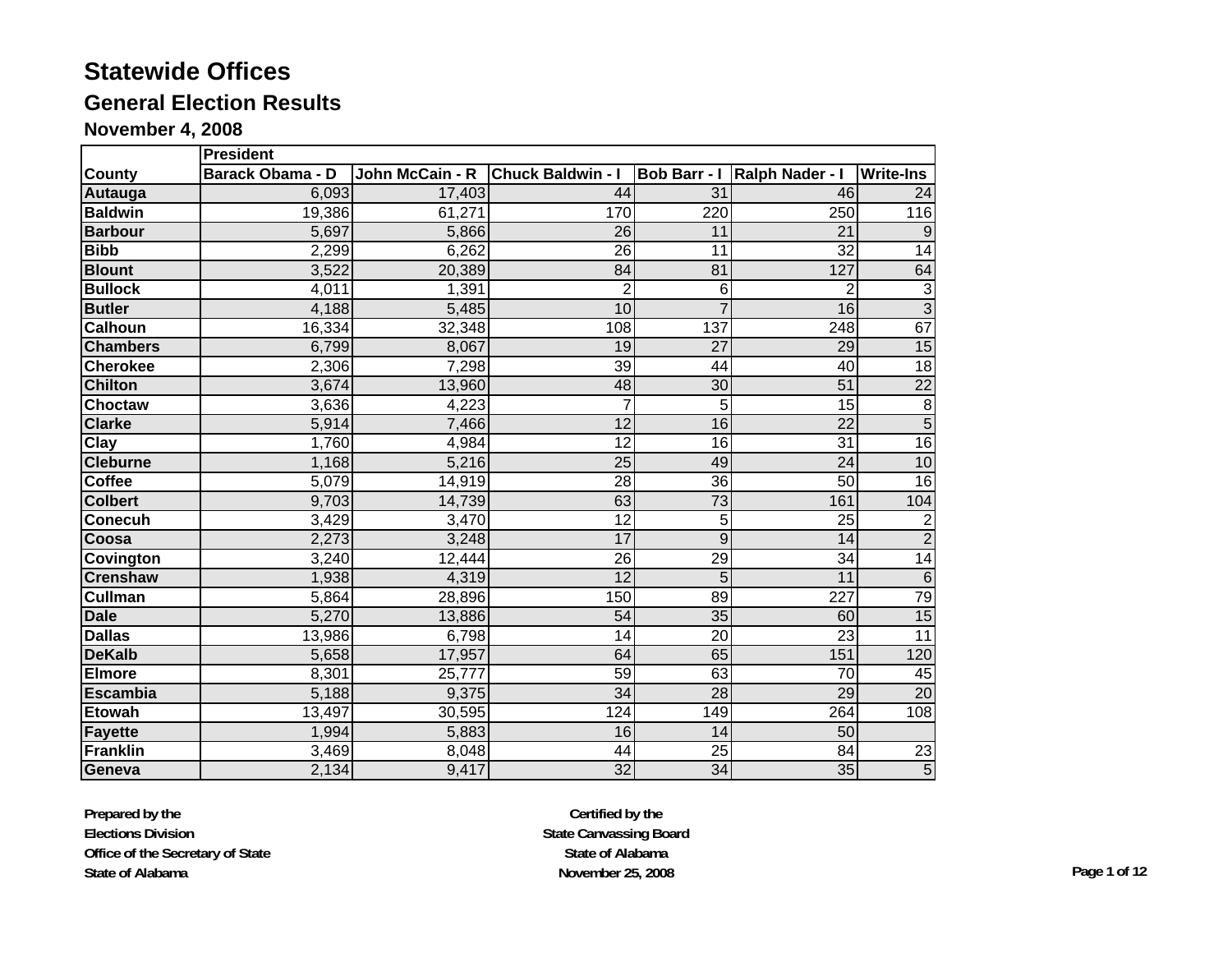# **General Election Results**

**November 4, 2008**

|                   | <b>President</b>        |                 |                          |                     |                  |                  |  |  |  |  |  |
|-------------------|-------------------------|-----------------|--------------------------|---------------------|------------------|------------------|--|--|--|--|--|
| County            | <b>Barack Obama - D</b> | John McCain - R | <b>Chuck Baldwin - I</b> | <b>Bob Barr - I</b> | Ralph Nader - I  | <b>Write-Ins</b> |  |  |  |  |  |
| Greene            | 4,408                   | 876             | 10                       | $\overline{c}$      |                  |                  |  |  |  |  |  |
| Hale              | 4,982                   | 3,200           | 8                        |                     | 10               |                  |  |  |  |  |  |
| <b>Henry</b>      | 3,018                   | 5,585           | $\overline{17}$          | 8                   | $\overline{14}$  | $\,6$            |  |  |  |  |  |
| <b>Houston</b>    | 12,225                  | 29,254          | 76                       | 59                  | 78               | $\frac{43}{78}$  |  |  |  |  |  |
| <b>Jackson</b>    | 6,374                   | 14,083          | 100                      | 59                  | 180              |                  |  |  |  |  |  |
| <b>Jefferson</b>  | 166,121                 | 149,921         | 424                      | 793                 | $\overline{713}$ | 552              |  |  |  |  |  |
| Lamar             | 1,614                   | 5,419           | 14                       | 5                   | 23               |                  |  |  |  |  |  |
| Lauderdale        | 13,329                  | 24,068          | 145                      | 128                 | 320              | 114              |  |  |  |  |  |
| Lawrence          | 5,164                   | 9,277           | $\overline{58}$          | 40                  | $\overline{92}$  | 49               |  |  |  |  |  |
| <b>Lee</b>        | 21,498                  | 32,230          | 95                       | 186                 | 192              | 124              |  |  |  |  |  |
| Limestone         | 9,536                   | 23,598          | 118                      | 103                 | 128              | 68               |  |  |  |  |  |
| <b>Lowndes</b>    | 5,449                   | 1,809           | 10                       | 3                   | 5                | $\overline{2}$   |  |  |  |  |  |
| <b>Macon</b>      | 9,450                   | 1,396           | $\overline{12}$          | 4                   | 8                | $\overline{7}$   |  |  |  |  |  |
| <b>Madison</b>    | 64,117                  | 86,965          | 392                      | 579                 | 481              | 365              |  |  |  |  |  |
| <b>Marengo</b>    | 5,926                   | 5,516           | 9                        | 3                   | 16               |                  |  |  |  |  |  |
| <b>Marion</b>     | 2,600                   | 9,536           | $\overline{34}$          | 36                  | 117              | $\overline{32}$  |  |  |  |  |  |
| <b>Marshall</b>   | 7,038                   | 25,727          | 68                       | $\overline{82}$     | 175              | 76               |  |  |  |  |  |
| <b>Mobile</b>     | 82,181                  | 98,049          | 238                      | 327                 | 426              | 203              |  |  |  |  |  |
| <b>Monroe</b>     | 5,025                   | 6,175           | 15                       | 6                   | 19               | $\overline{12}$  |  |  |  |  |  |
| <b>Montgomery</b> | 62,166                  | 42,031          | 107                      | 148                 | 167              | 124              |  |  |  |  |  |
| Morgan            | 13,895                  | 36,014          | 129                      | $\overline{142}$    | $\overline{223}$ | 139              |  |  |  |  |  |
| Perry             | 4,457                   | 1,679           |                          |                     | $\overline{6}$   | $\overline{3}$   |  |  |  |  |  |
| <b>Pickens</b>    | 4,594                   | 5,434           | 8                        | 3                   | 19               | $\overline{9}$   |  |  |  |  |  |
| <b>Pike</b>       | 5,879                   | 8,004           | $\overline{13}$          | 16                  | $\overline{32}$  | 11               |  |  |  |  |  |
| Randolph          | 3,064                   | 7,175           | 38                       | $\overline{50}$     | $\overline{42}$  | 15               |  |  |  |  |  |
| <b>Russell</b>    | 10,085                  | 8,705           | 28                       | 36                  | 41               | 20               |  |  |  |  |  |
| <b>Shelby</b>     | 20,625                  | 69,060          | $\overline{242}$         | 304                 | 228              | $\overline{184}$ |  |  |  |  |  |
| St. Clair         | 6,091                   | 27,649          | 114                      | 65                  | 118              | $\overline{51}$  |  |  |  |  |  |
| <b>Sumter</b>     | 5,264                   | 1,731           | 6                        | 5                   | 12               | $\overline{2}$   |  |  |  |  |  |
| <b>Talladega</b>  | 13,779                  | 20,112          | 92                       | $\overline{74}$     | 99               | 48               |  |  |  |  |  |
| <b>Tallapoosa</b> | 6,063                   | 13,116          | $\overline{32}$          | 31                  | $\overline{47}$  | 22               |  |  |  |  |  |

**Prepared by the Elections Division Office of the Secretary of State State of Alabama**

**Certified by the State Canvassing Board State of AlabamaNovember 25, 2008 Page 2 of 12**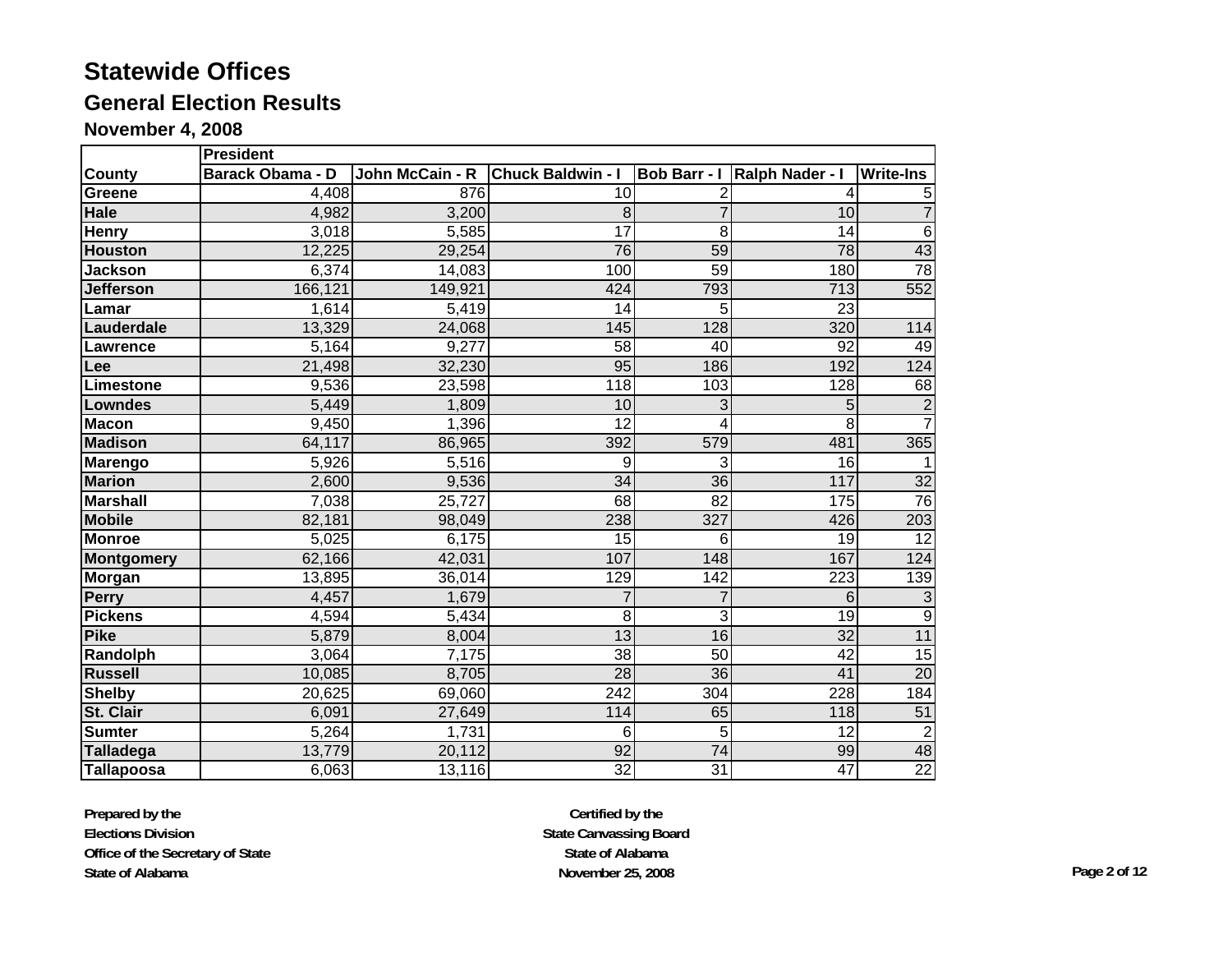## **General Election Results**

#### **November 4, 2008**

|                   | <b>President</b>                                                                        |          |       |       |       |                  |  |  |
|-------------------|-----------------------------------------------------------------------------------------|----------|-------|-------|-------|------------------|--|--|
| <b>County</b>     | Barack Obama - D   John McCain - R   Chuck Baldwin - I   Bob Barr - I   Ralph Nader - I |          |       |       |       | <b>Write-Ins</b> |  |  |
| <b>Tuscaloosa</b> | 32,796                                                                                  | 45,405   | 122   | 1861  | 211   | 192              |  |  |
| <b>Walker</b>     | 7,420                                                                                   | 20,722   | 105   | 68    | 197   | 140              |  |  |
| <b>Washington</b> | 3,067                                                                                   | 5,654    | 16    |       |       | 11               |  |  |
| <b>Wilcox</b>     | 4,612                                                                                   | .868     |       |       |       |                  |  |  |
| <b>Winston</b>    | 1,757                                                                                   | 8.103    | 25    | 50    |       | 22               |  |  |
| <b>TOTAL</b>      | 813,479                                                                                 | 266,546, | 4,310 | 4,991 | 6,788 | 3,705            |  |  |

**Prepared by the Elections Division Office of the Secretary of State State of Alabama**

**Certified by the State Canvassing Board State of AlabamaNovember 25, 2008 Page 3 of 12**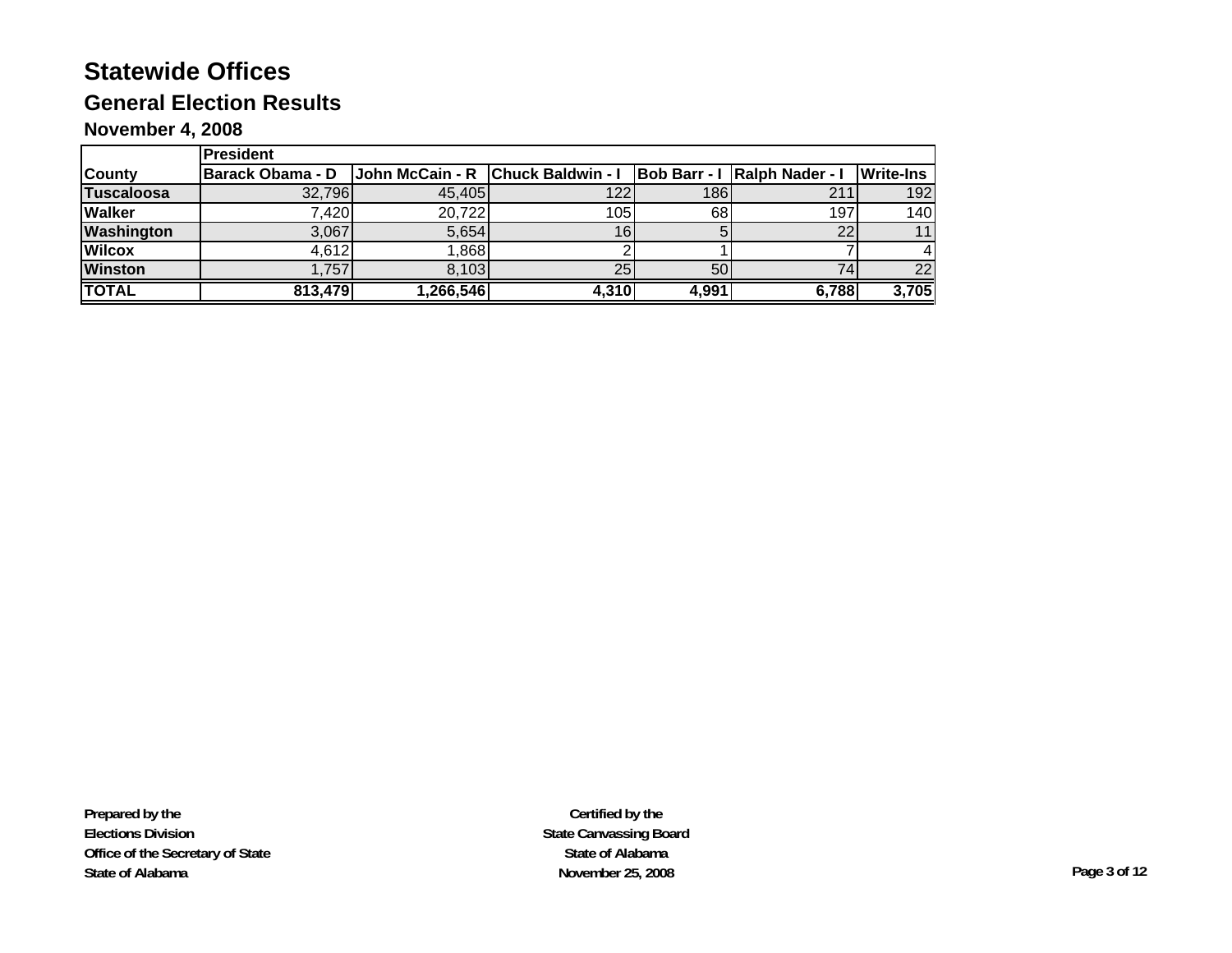# **General Election Results**

**November 4, 2008**

|                 | <b>US Senate</b>         |                            |                 | <b>Supreme Court Place 1</b> |               |                          |
|-----------------|--------------------------|----------------------------|-----------------|------------------------------|---------------|--------------------------|
| <b>County</b>   | Vivian Davis Figures - D | Jeff Session - R Write-Ins |                 | Deborah Bell Paseur - D      | Greg Shaw - R | <b>Write-Ins</b>         |
| Autauga         | 5,316                    | 17,941                     | 31              | 8,293                        | 14,662        | 37                       |
| <b>Baldwin</b>  | 16,456                   | 63,685                     | 132             | 24,355                       | 54,345        | 120                      |
| <b>Barbour</b>  | 5,435                    | 5,772                      | 20              | 6,696                        | 4,383         | $\overline{18}$          |
| <b>Bibb</b>     | 2,267                    | 6,276                      | 5               | 4,018                        | 4,451         | $\overline{7}$           |
| <b>Blount</b>   | 3,558                    | 20,286                     | 46              | 7,607                        | 15,914        | 41                       |
| <b>Bullock</b>  | 3,734                    | 1,466                      | 3               | 4,027                        | 1,096         | $\overline{\mathcal{A}}$ |
| <b>Butler</b>   | 3,895                    | 5,600                      | 9               | 5,595                        | 3,806         | 12                       |
| <b>Calhoun</b>  | 15,733                   | 32,461                     | 64              | 23,106                       | 24,553        | 67                       |
| <b>Chambers</b> | 6,683                    | 7,759                      | 9               | 7,628                        | 6,423         | $\overline{9}$           |
| <b>Cherokee</b> | 2,616                    | 6,820                      | $\overline{13}$ | 4,334                        | 4,928         | $\overline{8}$           |
| <b>Chilton</b>  | 3,698                    | 13,733                     | 30              | 6,721                        | 10,339        | $\overline{25}$          |
| Choctaw         | 3,530                    | 4,103                      | $\overline{2}$  | 4,032                        | 3,148         | $\mathbf{1}$             |
| <b>Clarke</b>   | 5,605                    | 7,532                      |                 | 7,171                        | 5,547         | 13                       |
| <b>Clay</b>     | 1,780                    | 4,827                      | $\overline{2}$  | 3,261                        | 3,253         | $\overline{7}$           |
| <b>Cleburne</b> | 1,326                    | 4,823                      | 12              | 2,459                        | 3,545         | $\overline{20}$          |
| Coffee          | 4,616                    | 15,109                     | 33              | 6,900                        | 12,352        | 36                       |
| <b>Colbert</b>  | 9,297                    | 14,864                     | 21              | 16,023                       | 8,179         | 17                       |
| <b>Conecuh</b>  | 3,234                    | 3,519                      | $\overline{7}$  | 4,123                        | 2,430         | $\overline{11}$          |
| Coosa           | 2,169                    | 3,250                      | $6\overline{6}$ | 2,960                        | 2,376         | $\overline{7}$           |
| Covington       | 2,979                    | 12,413                     | 19              | 5,685                        | 9,166         | 41                       |
| <b>Crenshaw</b> | 1,809                    | 4,319                      | 3               | 2,952                        | 3,092         | $\overline{7}$           |
| <b>Cullman</b>  | 6,112                    | 28,704                     | 66              | 12,846                       | 21,598        | 61                       |
| <b>Dale</b>     | 4,843                    | 14,026                     | $\overline{25}$ | 6,964                        | 11,487        | 47                       |
| <b>Dallas</b>   | 13,168                   | 7,281                      | $\overline{11}$ | 14,535                       | 5,603         | $\overline{27}$          |
| <b>DeKalb</b>   | 5,565                    | 17,777                     | 15              | 10,097                       | 12,810        | 21                       |
| Elmore          | 7,283                    | 26,458                     | 38              | 11,628                       | 21,654        | 67                       |
| <b>Escambia</b> | 4,816                    | 9,446                      | 17              | 7,123                        | 6,740         | $\overline{22}$          |
| <b>Etowah</b>   | 13,925                   | 30,128                     | 64              | 21,720                       | 21,900        | 64                       |
| Fayette         | 2,090                    | 5,700                      |                 | 3,538                        | 4,154         |                          |
| Franklin        | 3,248                    | 8,091                      | 12              | 6,016                        | 5,214         | 25                       |
| Geneva          | 1,960                    | 9,441                      | $\overline{22}$ | 3,407                        | 7,723         | 21                       |

**Prepared by the Elections Division Office of the Secretary of State State of Alabama**

**Certified by the State Canvassing Board State of AlabamaNovember 25, 2008 Page 4 of 12**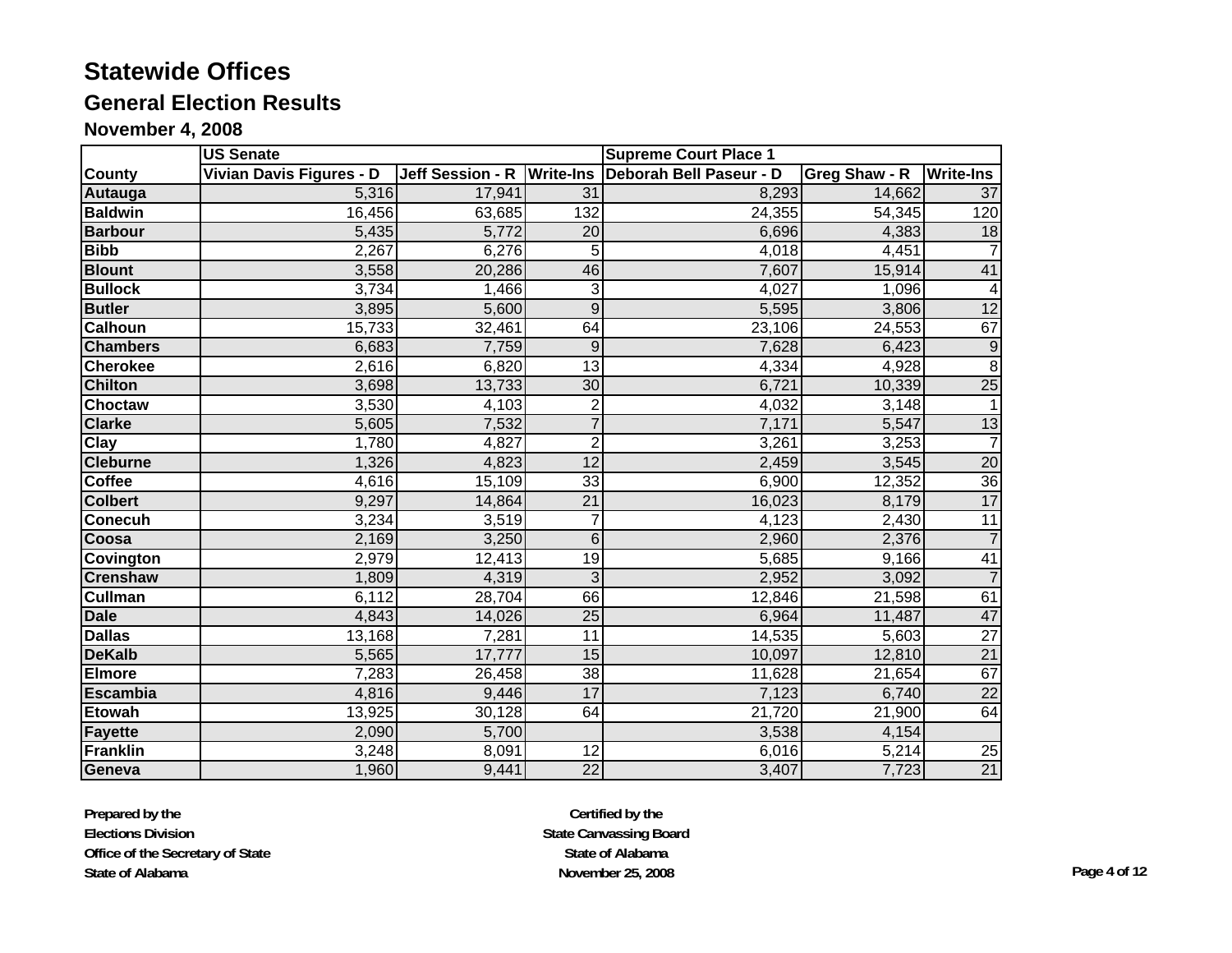# **General Election Results**

**November 4, 2008**

|                   | <b>US Senate</b>         |                            |                 | <b>Supreme Court Place 1</b> |               |                  |  |
|-------------------|--------------------------|----------------------------|-----------------|------------------------------|---------------|------------------|--|
| <b>County</b>     | Vivian Davis Figures - D | Jeff Session - R Write-Ins |                 | Deborah Bell Paseur - D      | Greg Shaw - R | <b>Write-Ins</b> |  |
| <b>Greene</b>     | 4,172                    | 994                        |                 | 4,385                        | 755           |                  |  |
| Hale              | 4,678                    | 3,286                      | 12              | 5,385                        | 2,495         | 10               |  |
| <b>Henry</b>      | 2,840                    | 5,543                      | $\overline{13}$ | 3,891                        | 4,311         | $\overline{21}$  |  |
| <b>Houston</b>    | 11,192                   | 29,686                     | $\overline{70}$ | 15,040                       | 24,902        | 80               |  |
| <b>Jackson</b>    | 6,060                    | 13,838                     | 36              | 10,390                       | 9,334         | $\overline{37}$  |  |
| <b>Jefferson</b>  | 154,495                  | 159,091                    | 215             | 177,559                      | 133,522       | 247              |  |
| Lamar             | 1,784                    | 4,955                      |                 | 2,528                        | 3,902         |                  |  |
| Lauderdale        | 12,012                   | 25,249                     | 82              | 25,161                       | 12,515        | 56               |  |
| Lawrence          | 4,936                    | 9,315                      | 31              | 7,973                        | 6,261         | $\overline{21}$  |  |
| Lee               | 19,806                   | 33,168                     | 118             | 23,137                       | 28,786        | 130              |  |
| Limestone         | 8,198                    | 24,567                     | 69              | 14,634                       | 18,039        | 56               |  |
| <b>Lowndes</b>    | 4,993                    | 2,009                      | 6               | 5,528                        | 1,473         |                  |  |
| <b>Macon</b>      | 8,745                    | 1,876                      |                 | 9,193                        | 1,359         |                  |  |
| <b>Madison</b>    | 52,363                   | 97,185                     | 196             | 75,464                       | 72,286        | 159              |  |
| <b>Marengo</b>    | 5,528                    | 5,613                      | 9               | 6,635                        | 4,295         | 17               |  |
| <b>Marion</b>     | 2,817                    | 9,200                      | $\overline{20}$ | 5,356                        | 6,491         | 31               |  |
| <b>Marshall</b>   | 5,754                    | 26,752                     | 53              | 12,469                       | 19,546        | 54               |  |
| <b>Mobile</b>     | 77,292                   | 102,043                    | 81              | 89,665                       | 85,898        | 113              |  |
| <b>Monroe</b>     | 4,626                    | 6,457                      | $\overline{12}$ | 5,775                        | 5,050         | 13               |  |
| <b>Montgomery</b> | 56,956                   | 45,962                     | 70              | 64,153                       | 37,679        | 52               |  |
| <b>Morgan</b>     | 11,630                   | 37,987                     | 74              | 21,345                       | 27,756        | 64               |  |
| <b>Perry</b>      | 4,223                    | 1,808                      | 4               | 4,573                        | 1,396         | $\overline{12}$  |  |
| <b>Pickens</b>    | 4,415                    | 5,387                      | 4               | 5,461                        | 4,240         | $\overline{2}$   |  |
| <b>Pike</b>       | 5,363                    | 8,298                      | 9               | 7,101                        | 6,350         | 16               |  |
| Randolph          | 3,116                    | 6,684                      |                 | 4,164                        | 5,127         | $9\,$            |  |
| <b>Russell</b>    | 9,901                    | 8,263                      | 44              | 10,642                       | 7,217         | 46               |  |
| <b>Shelby</b>     | 17,609                   | 71,691                     | 168             | 25,921                       | 62,339        | 146              |  |
| <b>St. Clair</b>  | 6,001                    | 27,538                     | 55              | 10,474                       | 22,744        | 50               |  |
| <b>Sumter</b>     | 5,042                    | 1,823                      | $\overline{2}$  | 5,294                        | 1,482         | $\overline{3}$   |  |
| <b>Talladega</b>  | 13,449                   | 20,184                     | 56              | 18,185                       | 15,215        | 51               |  |
| Tallapoosa        | 5,806                    | 12,997                     | 28              | 8,342                        | 10,206        | 24               |  |

**Prepared by the Elections Division Office of the Secretary of State State of Alabama**

**Certified by the State Canvassing Board State of AlabamaNovember 25, 2008 Page 5 of 12**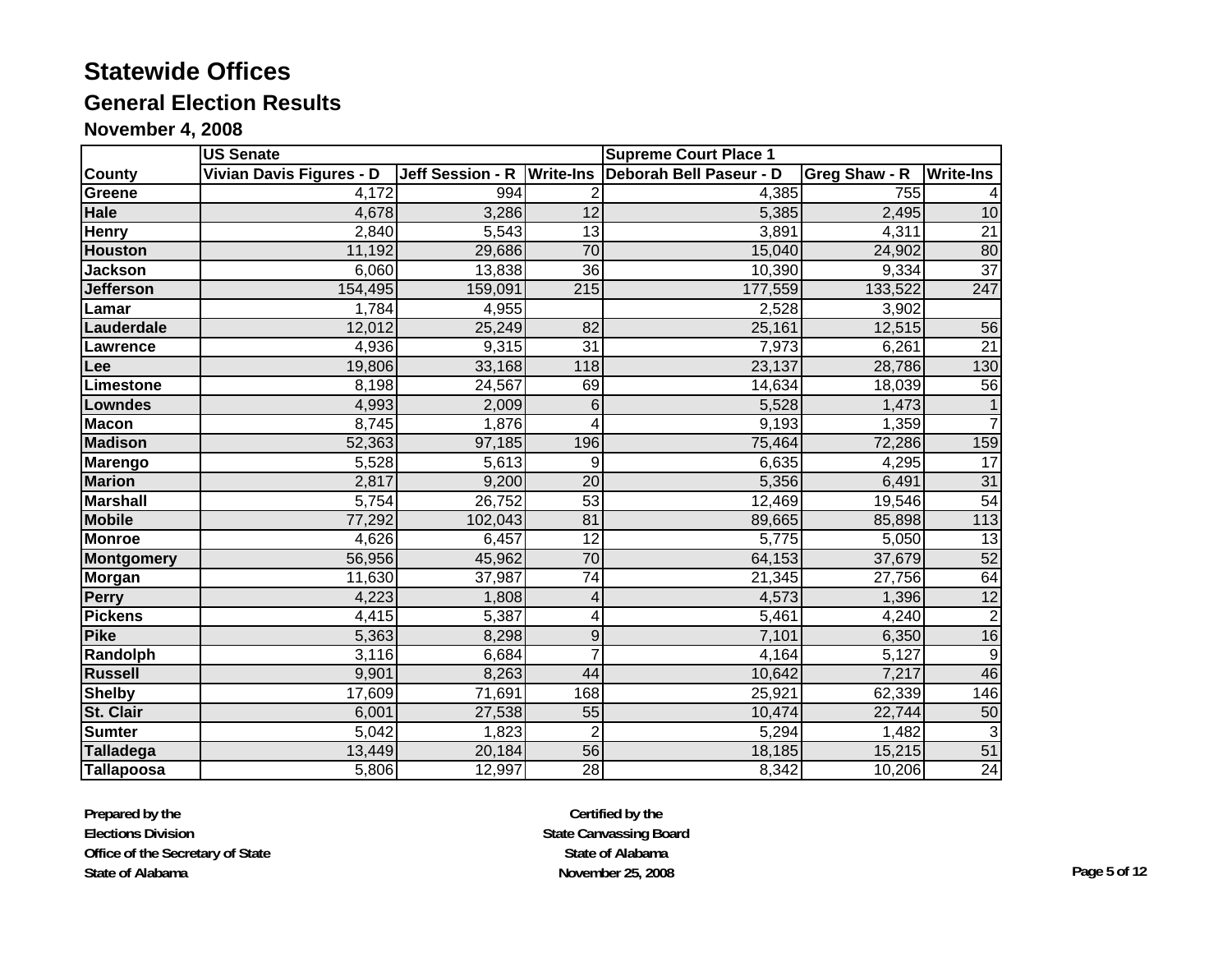## **General Election Results**

#### **November 4, 2008**

|                   | <b>US Senate</b>         |          | <b>Supreme Court Place 1</b> |                                                    |                      |                  |
|-------------------|--------------------------|----------|------------------------------|----------------------------------------------------|----------------------|------------------|
| <b>County</b>     | Vivian Davis Figures - D |          |                              | Jeff Session - R Write-Ins Deborah Bell Paseur - D | <b>Greg Shaw - R</b> | <b>Write-Ins</b> |
| <b>Tuscaloosa</b> | 30,663                   | 46,642   |                              | 39,866                                             | 36,389               |                  |
| <b>Walker</b>     | 8,177                    | 20,021   | 24 <sub>1</sub>              | 14,361                                             | 13,570               | 41               |
| Washington        | 2,990                    | 5,587    |                              | 4,345                                              | 3,929                | 15               |
| <b>Wilcox</b>     | 4,309                    | .983     |                              | 4,706                                              | 1,513                |                  |
| <b>Winston</b>    | .704                     | 8,091    |                              | 3,558                                              | 6,128                | 17               |
| <b>TOTAL</b>      | 752,391                  | ,305,383 | 2,417                        | 1,008,479                                          | 1,021,371            | 2,545            |

**Prepared by the Elections Division Office of the Secretary of State State of Alabama**

**Certified by the State Canvassing Board State of AlabamaNovember 25, 2008 Page 6 of 12**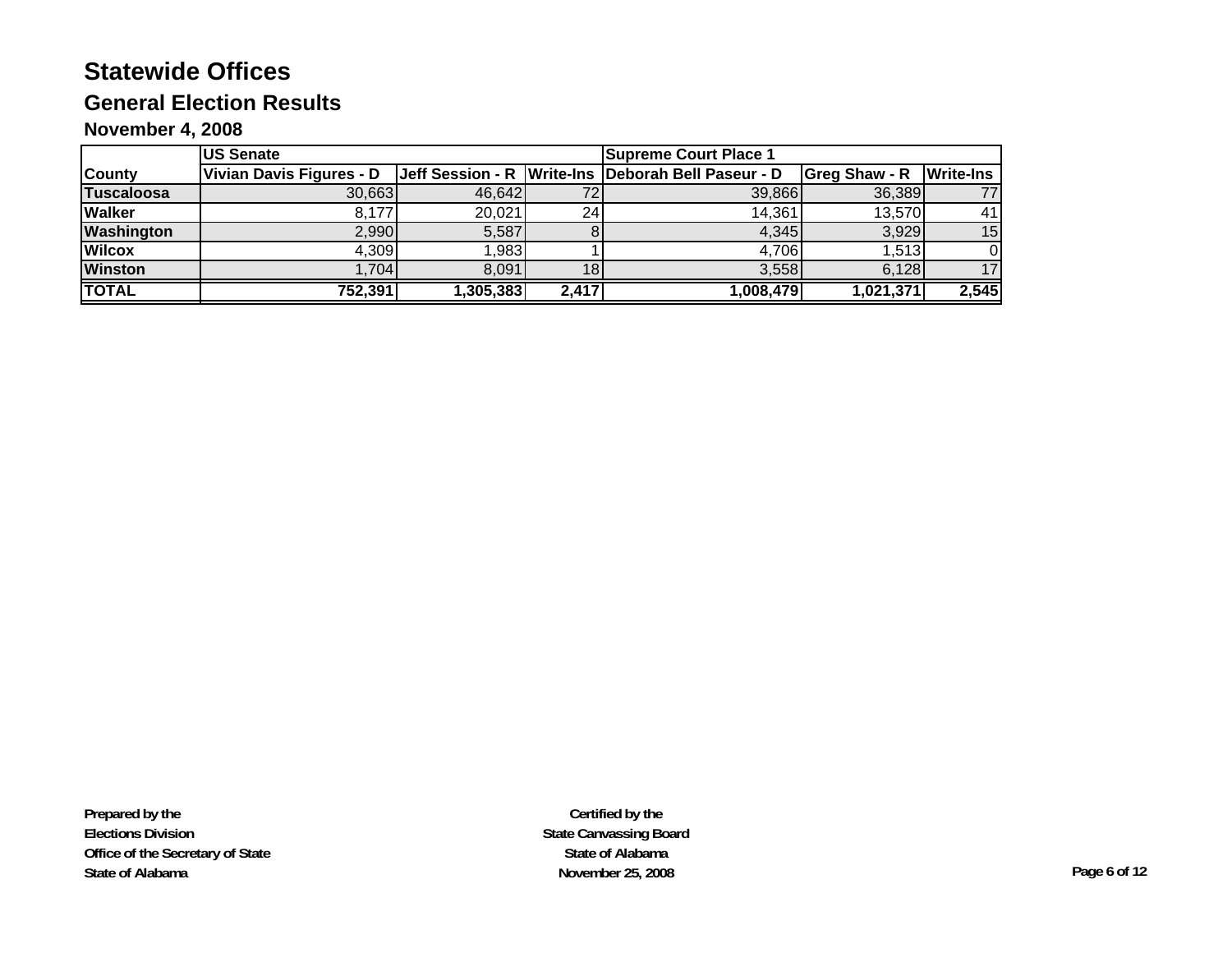# **General Election Results**

**November 4, 2008**

|                  | <b>Civil Appeals Judge</b>  |                                    |                         | <b>Court of Criminal Appeals Judge Pl. 1</b> |                 |                  |
|------------------|-----------------------------|------------------------------------|-------------------------|----------------------------------------------|-----------------|------------------|
| <b>County</b>    | Kimberly Harbison Drake - D | <b>Bill Thompson - R</b> Write-Ins |                         | Clyde Jones - D                              | Beth Kellum - R | <b>Write-Ins</b> |
| Autauga          | 6,536                       | 15,897                             | 32                      | 6,366                                        | 15,707          | 29               |
| <b>Baldwin</b>   | 20,397                      | 56,308                             | 126                     | 18,707                                       | 57,349          | 109              |
| <b>Barbour</b>   | 5,981                       | 4,700                              | 12                      | 5,725                                        | 4,962           | 6                |
| <b>Bibb</b>      | 2,994                       | 5,315                              | 4                       | 2,807                                        | 5,468           | $\overline{5}$   |
| <b>Blount</b>    | 5,703                       | 16,977                             | 48                      | 5,343                                        | 17,135          | 38               |
| <b>Bullock</b>   | 3,845                       | 1,153                              | 3                       | 3,833                                        | 1,175           | $\boldsymbol{2}$ |
| <b>Butler</b>    | 4,574                       | 4,329                              | $\overline{9}$          | 4,427                                        | 4,404           | $\overline{8}$   |
| <b>Calhoun</b>   | 19,033                      | 27,123                             | 65                      | 17,610                                       | 28,261          | 59               |
| <b>Chambers</b>  | 7,232                       | 6,670                              | 6                       | 7,015                                        | 6,835           | 11               |
| <b>Cherokee</b>  | 3,508                       | 5,190                              | 17                      | 3,368                                        | 5,226           | 19               |
| <b>Chilton</b>   | 5,066                       | 11,263                             | 18                      | 5,137                                        | 11,056          | 13               |
| <b>Choctaw</b>   | 3,793                       | 3,253                              | 4                       | 3,757                                        | 3,249           |                  |
| <b>Clarke</b>    | 6,150                       | 5,950                              | 11                      | 5,986                                        | 5,957           | 4                |
| <b>Clay</b>      | 2,324                       | 3,877                              | 1                       | 2,210                                        | 3,867           | 4                |
| <b>Cleburne</b>  | 1,824                       | 3,886                              | 11                      | 1,665                                        | 3,980           | $\overline{4}$   |
| <b>Coffee</b>    | 6,130                       | 12,454                             | 25                      | 5,601                                        | 12,839          | $\overline{25}$  |
| <b>Colbert</b>   | 11,060                      | 11,896                             | 28                      | 11,884                                       | 10,489          | 19               |
| <b>Conecuh</b>   | 3,607                       | 2,599                              | $\overline{9}$          | 3,462                                        | 2,675           | $\overline{5}$   |
| Coosa            | 2,506                       | 2,684                              | $\overline{\mathbf{4}}$ | 2,451                                        | 2,678           | $\overline{6}$   |
| <b>Covington</b> | 4,579                       | 9,046                              | $\overline{18}$         | 4,130                                        | 9,401           | 15               |
| <b>Crenshaw</b>  | 2,346                       | 3,358                              | 10                      | 2,143                                        | 3,518           | $\overline{7}$   |
| <b>Cullman</b>   | 12,977                      | 20,927                             | $\overline{32}$         | 9,235                                        | 23,692          | 39               |
| <b>Dale</b>      | 6,236                       | 11,691                             | 26                      | 5,601                                        | 12,283          | 15               |
| <b>Dallas</b>    | 13,940                      | 5,879                              | 18                      | 13,875                                       | 5,852           | 19               |
| <b>DeKalb</b>    | 7,571                       | 14,031                             | $\overline{26}$         | 7,811                                        | 13,539          | $\overline{20}$  |
| <b>Elmore</b>    | 9,377                       | 22,558                             | $\overline{37}$         | 8,542                                        | 23,310          | $\overline{36}$  |
| <b>Escambia</b>  | 5,554                       | 7,643                              | $\overline{20}$         | 5,467                                        | 7,543           | $\overline{22}$  |
| <b>Etowah</b>    | 18,274                      | 23,814                             | 62                      | 17,473                                       | 24,250          | 51               |
| <b>Fayette</b>   | 2,741                       | 4,540                              |                         | 2,707                                        | 4,516           |                  |
| Franklin         | 4,522                       | 6,035                              | 13                      | 4,643                                        | 5,703           | 15               |
| Geneva           | 3,147                       | 7,481                              | 17                      | 2,671                                        | 7,896           | 18               |

**Prepared by the Elections Division Office of the Secretary of State State of Alabama**

**Certified by the State Canvassing Board State of AlabamaNovember 25, 2008 Page 7 of 12**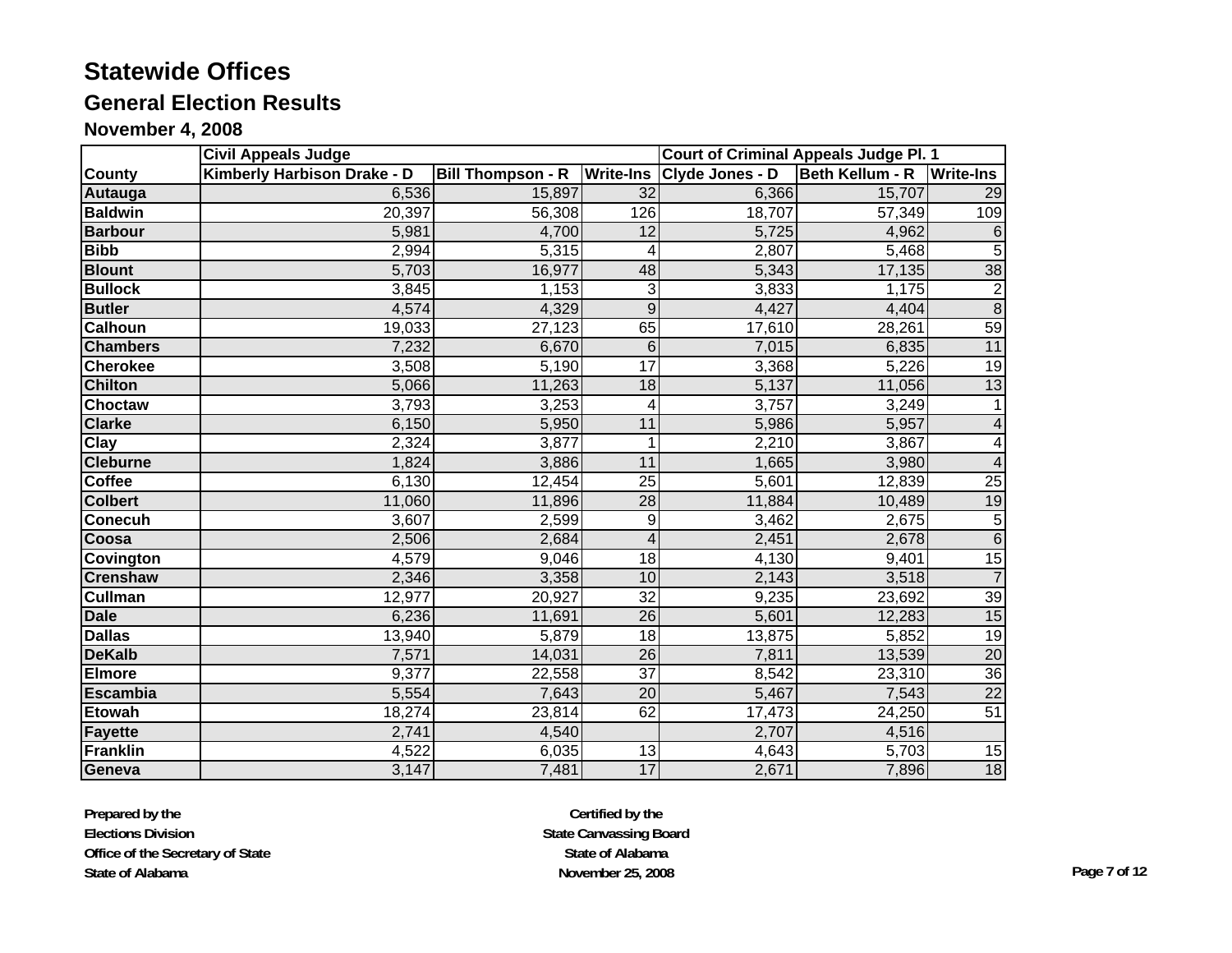# **General Election Results**

**November 4, 2008**

|                   | <b>Civil Appeals Judge</b>  |                          |                  | <b>Court of Criminal Appeals Judge Pl. 1</b> |                           |                 |
|-------------------|-----------------------------|--------------------------|------------------|----------------------------------------------|---------------------------|-----------------|
| <b>County</b>     | Kimberly Harbison Drake - D | <b>Bill Thompson - R</b> | <b>Write-Ins</b> | Clyde Jones - D                              | Beth Kellum - R Write-Ins |                 |
| <b>Greene</b>     | 4,248                       | 808                      |                  | 4,247                                        | 802                       |                 |
| Hale              | 5,056                       | 2,646                    | 6                | 4,862                                        | 2,799                     |                 |
| Henry             | 3,424                       | 4,458                    | $\overline{15}$  | 3,170                                        | 4,715                     | 15              |
| <b>Houston</b>    | 13,777                      | 27,978                   | $\overline{51}$  | 12,397                                       | 26,233                    | 49              |
| <b>Jackson</b>    | 8,332                       | 9,886                    | 26               | 8,378                                        | 9,528                     | 19              |
| <b>Jefferson</b>  | 162,279                     | 143,254                  | 182              | 170,437                                      | 134,122                   | 192             |
| Lamar             | 2,188                       | 4,028                    |                  | 2,238                                        | 3,932                     |                 |
| Lauderdale        | 15,578                      | 19,042                   | 76               | 16,169                                       | 17,933                    | 71              |
| <b>Lawrence</b>   | 6,511                       | 6,931                    | $\overline{21}$  | 6,564                                        | 6,748                     | 17              |
| Lee               | 21,398                      | 29,757                   | 85               | 20,961                                       | 30,096                    | 60              |
| Limestone         | 11,131                      | 19,935                   | 59               | 10,724                                       | 20,038                    | 59              |
| <b>Lowndes</b>    | 5,184                       | 1,632                    | 6                | 5,141                                        | 1,670                     | $\overline{3}$  |
| <b>Macon</b>      | 8,899                       | 1,459                    | 9                | 8,947                                        | 1,407                     | $\overline{3}$  |
| <b>Madison</b>    | 63,645                      | 77,110                   | 167              | 63,083                                       | 76,523                    | 171             |
| <b>Marengo</b>    | 6,020                       | 4,535                    | 11               | 5,874                                        | 4,654                     | 12              |
| <b>Marion</b>     | 4,059                       | 7,235                    | 25               | 3,953                                        | 7,186                     | 13              |
| <b>Marshall</b>   | 9,220                       | 20,929                   | 49               | 9,073                                        | 20,663                    | 41              |
| <b>Mobile</b>     | 83,169                      | 89,515                   | 100              | 79,312                                       | 92,064                    | 98              |
| <b>Monroe</b>     | 5,168                       | 5,311                    | $\overline{13}$  | 4,992                                        | 5,385                     | 14              |
| <b>Montgomery</b> | 60,191                      | 39,141                   | $\overline{71}$  | 59,583                                       | 39,453                    | 63              |
| <b>Morgan</b>     | 16,745                      | 30,368                   | 63               | 15,983                                       | 30,352                    | 63              |
| Perry             | 4,402                       | 1,471                    | $\overline{6}$   | 4,396                                        | 1,470                     | $\overline{8}$  |
| <b>Pickens</b>    | 4,825                       | 4,574                    | $\overline{2}$   | 4,748                                        | 4,597                     | $\overline{3}$  |
| <b>Pike</b>       | 6,013                       | 7,022                    | 15               | 5,899                                        | 6,975                     | $\overline{8}$  |
| Randolph          | 3,640                       | 5,364                    | 11               | 3,596                                        | 5,364                     | 10              |
| <b>Russell</b>    | 10,518                      | 7,243                    | 22               | 10,147                                       | 7,552                     | 18              |
| <b>Shelby</b>     | 20,897                      | 65,771                   | 92               | 21,642                                       | 64,428                    | $\overline{9}$  |
| St. Clair         | 7,845                       | 24,448                   | 44               | 7,738                                        | 24,391                    | 47              |
| <b>Sumter</b>     | 5,159                       | 1,541                    | $\boldsymbol{2}$ | 5,165                                        | 1,539                     | $\overline{2}$  |
| <b>Talladega</b>  | 15,106                      | 17,669                   | 46               | 15,087                                       | 17,280                    | 34              |
| <b>Tallapoosa</b> | 6,959                       | 10,845                   | 30               | 6,590                                        | 11,146                    | $\overline{22}$ |

**Prepared by the Elections Division Office of the Secretary of State State of Alabama**

**Certified by the State Canvassing Board State of AlabamaNovember 25, 2008 Page 8 of 12**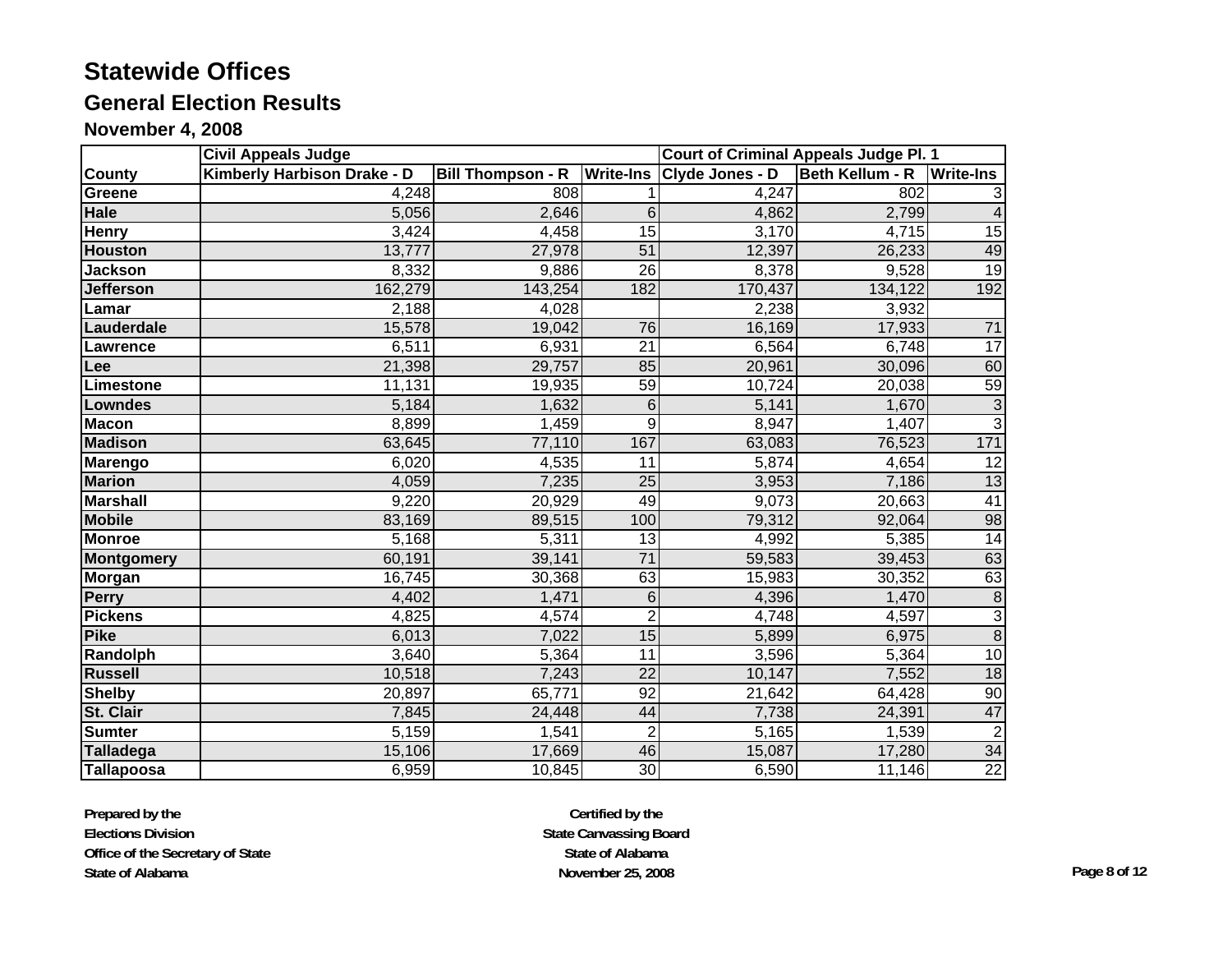## **General Election Results**

#### **November 4, 2008**

|                   | <b>Civil Appeals Judge</b>  |                          | Court of Criminal Appeals Judge Pl. 1 |                           |                 |                  |
|-------------------|-----------------------------|--------------------------|---------------------------------------|---------------------------|-----------------|------------------|
| <b>County</b>     | Kimberly Harbison Drake - D | <b>Bill Thompson - R</b> |                                       | Write-Ins Clyde Jones - D | Beth Kellum - R | <b>Write-Ins</b> |
| <b>Tuscaloosa</b> | 34,351                      | 39,975                   | 59 <sub>l</sub>                       | 32.547                    | 41,611          | 69               |
| <b>Walker</b>     | 11,398                      | 15,457                   | 441                                   | 11,312                    | 15,299          | 36               |
| Washington        | 3,620                       | 4,259                    | 10 <sup>1</sup>                       | 3,630                     | 4,160           |                  |
| <b>Wilcox</b>     | 4,472                       | 631. ا                   |                                       | 4,445                     | 1,639           |                  |
| <b>Winston</b>    | 2,547                       | 6,689                    | 12                                    | 2,361                     | 6,779           | 9                |
| <b>TOTAL</b>      | 871,501                     | ,098,444                 | 2,143                                 | 857,043                   | 1,095,348       | 1,958            |

**Prepared by the Elections Division Office of the Secretary of State State of Alabama**

**Certified by the State Canvassing Board State of AlabamaNovember 25, 2008 Page 9 of 12**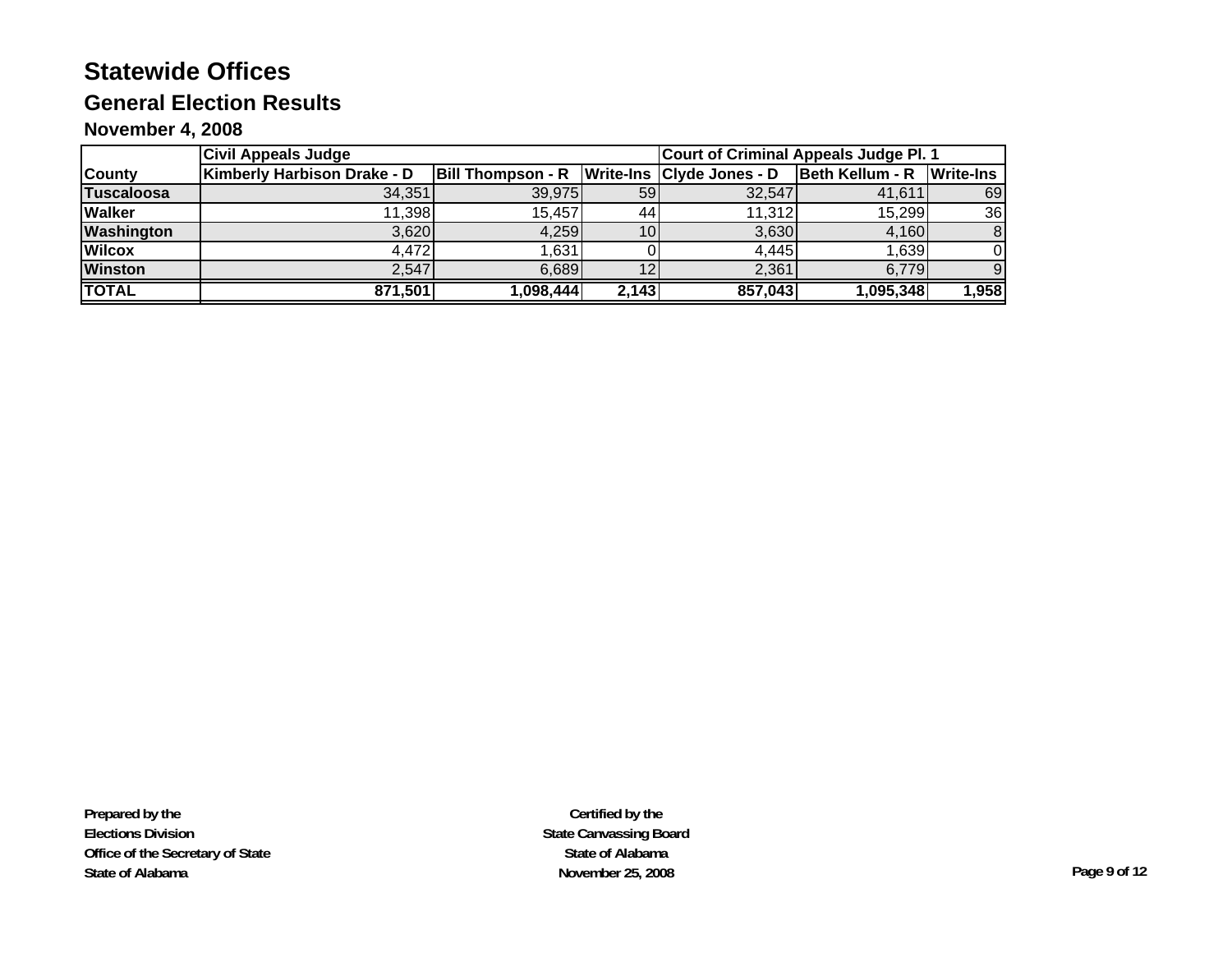# **General Election Results**

#### **November 4, 2008**

|                          | <b>Court of Criminal Appeals Judge Pl. 2</b> |                 |                  | <b>PSC President</b> |                               |                  |
|--------------------------|----------------------------------------------|-----------------|------------------|----------------------|-------------------------------|------------------|
| <b>County</b>            | <b>Aimee Cobb Smith - D</b>                  | Mary Windom - R | <b>Write-Ins</b> | Lucy Baxley - D      | Twinkle Andress Cavanaugh - R | <b>Write-Ins</b> |
| Autauga                  | 7,271                                        | 15,035          | 24               | 8,609                | 14,308                        | 29               |
| <b>Baldwin</b>           | 21,145                                       | 55,398          | 85               | 25,213               | 52,826                        | 95               |
| <b>Barbour</b>           | 6,074                                        | 4,693           | 10               | 7,073                | 4,030                         | 17               |
| <b>Bibb</b>              | 2,927                                        | 5,345           | $\Omega$         | 3,568                | 4,833                         | $\overline{3}$   |
| <b>Blount</b>            | 5,773                                        | 16,915          | 35               | 6,892                | 16,457                        | 42               |
| <b>Bullock</b>           | 3,903                                        | 1,125           |                  | 4,033                | 1,121                         | $\frac{3}{7}$    |
| <b>Butler</b>            | 4,633                                        | 4,279           | $\mathsf g$      | 5,445                | 3,901                         |                  |
| <b>Calhoun</b>           | 18,889                                       | 27,270          | 66               | 23,175               | 24,197                        | 56               |
| <b>Chambers</b>          | 7,221                                        | 6,594           | 5                | 8,957                | 5,245                         | $\overline{7}$   |
| <b>Cherokee</b>          | 3,660                                        | 5,079           | $\overline{7}$   | 4,393                | 4,776                         | $\overline{11}$  |
| <b>Chilton</b>           | 5,510                                        | 10,847          | 14               | 6,561                | 10,395                        | 16               |
| <b>Choctaw</b>           | 3,851                                        | 3,139           | 4                | 4,692                | 2,613                         | $\frac{3}{7}$    |
| <b>Clarke</b>            | 6,384                                        | 5,618           | 6                | 7,443                | 5,167                         |                  |
| $\overline{\text{Clay}}$ | 2,385                                        | 3,807           | 3                | 3,063                | 3,391                         | $\overline{3}$   |
| <b>Cleburne</b>          | 1,863                                        | 3,824           | $\overline{8}$   | 2,756                | 3,251                         | $\overline{9}$   |
| Coffee                   | 6,130                                        | 12,505          | 29               | 7,948                | $\overline{11,315}$           | $\overline{25}$  |
| <b>Colbert</b>           | 12,130                                       | 10,323          | $\overline{21}$  | 14,002               | 9,459                         | 18               |
| <b>Conecuh</b>           | 3,662                                        | 2,543           | 6                | 4,255                | 2,276                         | $\overline{8}$   |
| Coosa                    | 2,575                                        | 2,607           | $\overline{5}$   | 3,078                | 2,246                         | $\overline{4}$   |
| <b>Covington</b>         | 4,958                                        | 8,736           | 17               | 6,424                | 8,288                         | 17               |
| <b>Crenshaw</b>          | 2,463                                        | 3,239           | 4                | 2,960                | 3,096                         | $\overline{4}$   |
| <b>Cullman</b>           | 10,340                                       | 22,827          | $\overline{37}$  | 12,122               | 22,043                        | 51               |
| <b>Dale</b>              | 6,371                                        | 11,701          | $\overline{14}$  | 7,670                | 10,886                        | 18               |
| <b>Dallas</b>            | 14,218                                       | 5,589           | 11               | 15,159               | 5,058                         | 16               |
| <b>DeKalb</b>            | 8,379                                        | 13,054          | $\overline{21}$  | 10,344               | 12,248                        | 16               |
| <b>Elmore</b>            | 9,943                                        | 22,195          | $\overline{38}$  | 12,303               | 20,981                        | 32               |
| <b>Escambia</b>          | 6,082                                        | 6,994           | 19               | 7,314                | 6,426                         | 12               |
| <b>Etowah</b>            | 18,461                                       | 23,594          | 51               | 21,456               | 21,904                        | 52               |
| <b>Fayette</b>           | 2,828                                        | 4,475           |                  | 3,462                | 4,161                         |                  |
| Franklin                 | 5,124                                        | 5,286           | 11               | 5,727                | 5,278                         | 9                |
| Geneva                   | 3,000                                        | 7,776           | 10               | 3,918                | 7,250                         | 10               |

**Prepared by the Elections Division Office of the Secretary of State State of Alabama**

**Certified by the State Canvassing Board State of AlabamaNovember 25, 2008 Page 10 of 12**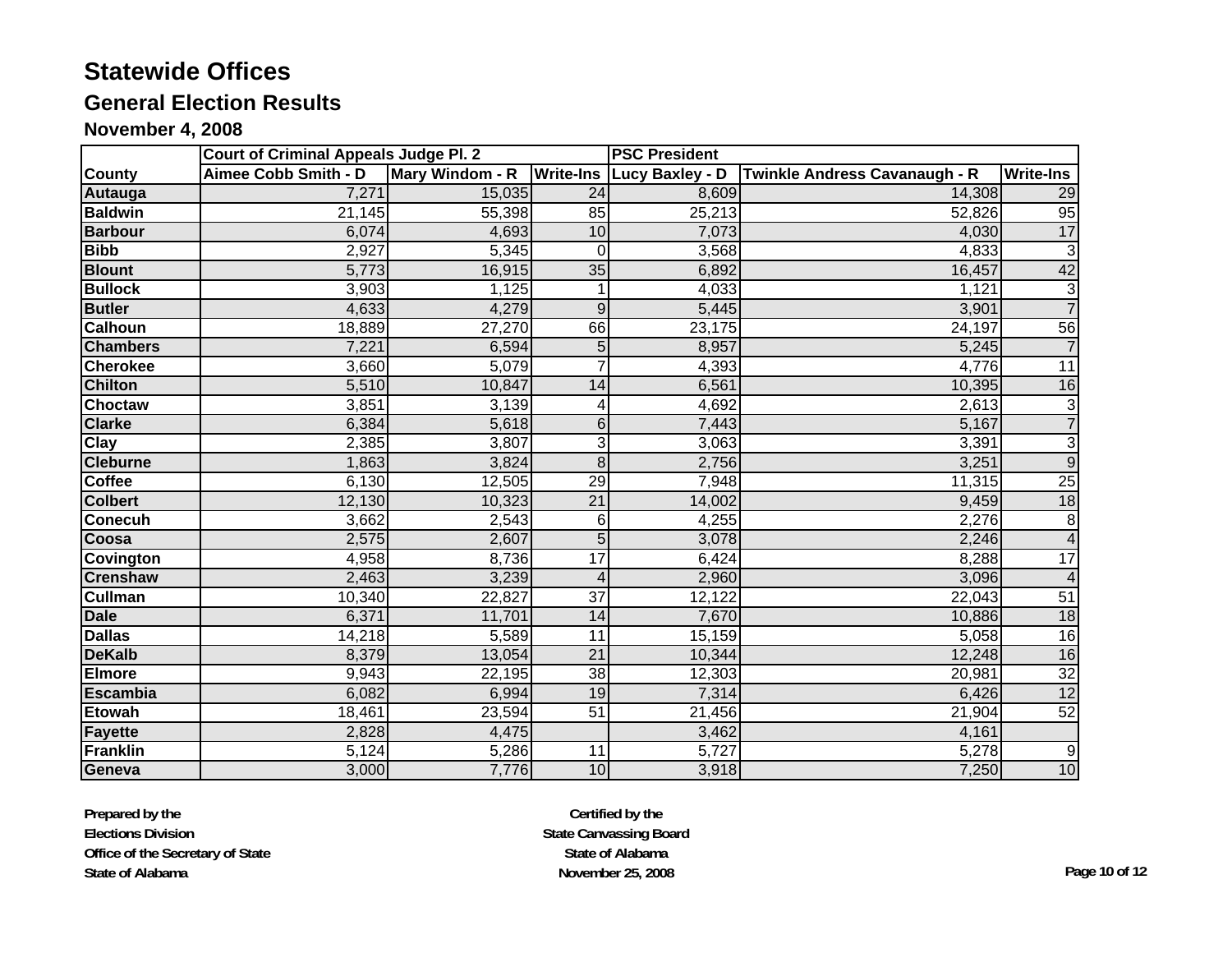# **General Election Results**

#### **November 4, 2008**

|                   | <b>Court of Criminal Appeals Judge Pl. 2</b> |                 |                  | <b>PSC President</b>             |                               |                           |
|-------------------|----------------------------------------------|-----------------|------------------|----------------------------------|-------------------------------|---------------------------|
| <b>County</b>     | Aimee Cobb Smith - D                         | Mary Windom - R |                  | <b>Write-Ins Lucy Baxley - D</b> | Twinkle Andress Cavanaugh - R | <b>Write-Ins</b>          |
| Greene            | 4,259                                        | 792             |                  | 4,410                            | 719                           | 2                         |
| <b>Hale</b>       | 5,024                                        | 2,679           | 10               | 5,658                            | 2,216                         | $\overline{5}$            |
| <b>Henry</b>      | 3,809                                        | 4,224           | 16               | 4,233                            | 4,025                         | 16                        |
| <b>Houston</b>    | 14,521                                       | 24,615          | 45               | 17,093                           | 23,211                        | 56                        |
| <b>Jackson</b>    | 9,024                                        | 9,049           | 17               | 10,750                           | 8,468                         | 22                        |
| <b>Jefferson</b>  | 170,852                                      | 134,036         | $\overline{171}$ | 175,073                          | 133,396                       | 326                       |
| Lamar             | 2,270                                        | 3,894           |                  | 3,412                            | 3,078                         |                           |
| Lauderdale        | 16,497                                       | 17,862          | $\overline{57}$  | 19,124                           | 17,093                        | 65                        |
| Lawrence          | 7,157                                        | 6,203           | 18               | 7,753                            | 6,260                         | $\overline{21}$           |
| Lee               | 21,654                                       | 29,442          | 79               | 25,997                           | 26,099                        | 83                        |
| Limestone         | 11,843                                       | 19,033          | 48               | 13,907                           | 18,130                        | 68                        |
| Lowndes           | 5,255                                        | 1,586           | 4                | 5,529                            | 1,462                         | $\ensuremath{\mathsf{3}}$ |
| <b>Macon</b>      | 9,000                                        | 1,377           | 4                | 9,364                            | 1,199                         | $\overline{4}$            |
| <b>Madison</b>    | 66,860                                       | 73,037          | 147              | 74,035                           | 71,079                        | 164                       |
| <b>Marengo</b>    | 6,094                                        | 4,456           | 11               | 7,206                            | 3,755                         | 8                         |
| <b>Marion</b>     | 4,138                                        | 7,088           | $\overline{18}$  | 5,016                            | 6,743                         | 13                        |
| <b>Marshall</b>   | 10,444                                       | 19,424          | $\overline{42}$  | 12,773                           | 18,802                        | 39                        |
| <b>Mobile</b>     | 83,452                                       | 88,658          | 102              | 91,727                           | 83,026                        | 133                       |
| <b>Monroe</b>     | 5,478                                        | 4,960           | 13               | 6,043                            | 4,714                         | 12                        |
| <b>Montgomery</b> | 63,108                                       | 36,721          | $\overline{55}$  | 64,610                           | 37,634                        | 68                        |
| <b>Morgan</b>     | 18,620                                       | 27,924          | $\overline{51}$  | 20,903                           | 27,691                        | 45                        |
| <b>Perry</b>      | 4,466                                        | 1,426           | $\overline{c}$   | 4,721                            | 1,240                         | $\overline{\mathbf{4}}$   |
| <b>Pickens</b>    | 5,051                                        | 4,354           | $\overline{7}$   | 5,706                            | 3,871                         | 4                         |
| <b>Pike</b>       | 6,416                                        | 6,587           | 11               | 7,476                            | 5,988                         | 13                        |
| Randolph          | 3,590                                        | 5,372           | 12               | 5,276                            | 4,243                         | 14                        |
| <b>Russell</b>    | 10,361                                       | 7,312           | 17               | 12,062                           | 5,894                         | $\overline{24}$           |
| <b>Shelby</b>     | 23,192                                       | 63,298          | 90               | 25,586                           | 62,109                        | 134                       |
| <b>St. Clair</b>  | 8,385                                        | 23,948          | 46               | 9,648                            | 23,340                        | 45                        |
| <b>Sumter</b>     | 5,204                                        | 1,492           | 4                | 5,602                            | 1,188                         | $\mathbf 1$               |
| <b>Talladega</b>  | 15,824                                       | 16,801          | 39               | 18,168                           | 15,063                        | 40                        |
| Tallapoosa        | 7,073                                        | 10,819          | 19               | 8,998                            | 9,414                         | 20                        |

**Certified by the State Canvassing Board State of AlabamaNovember 25, 2008 Page 11 of 12**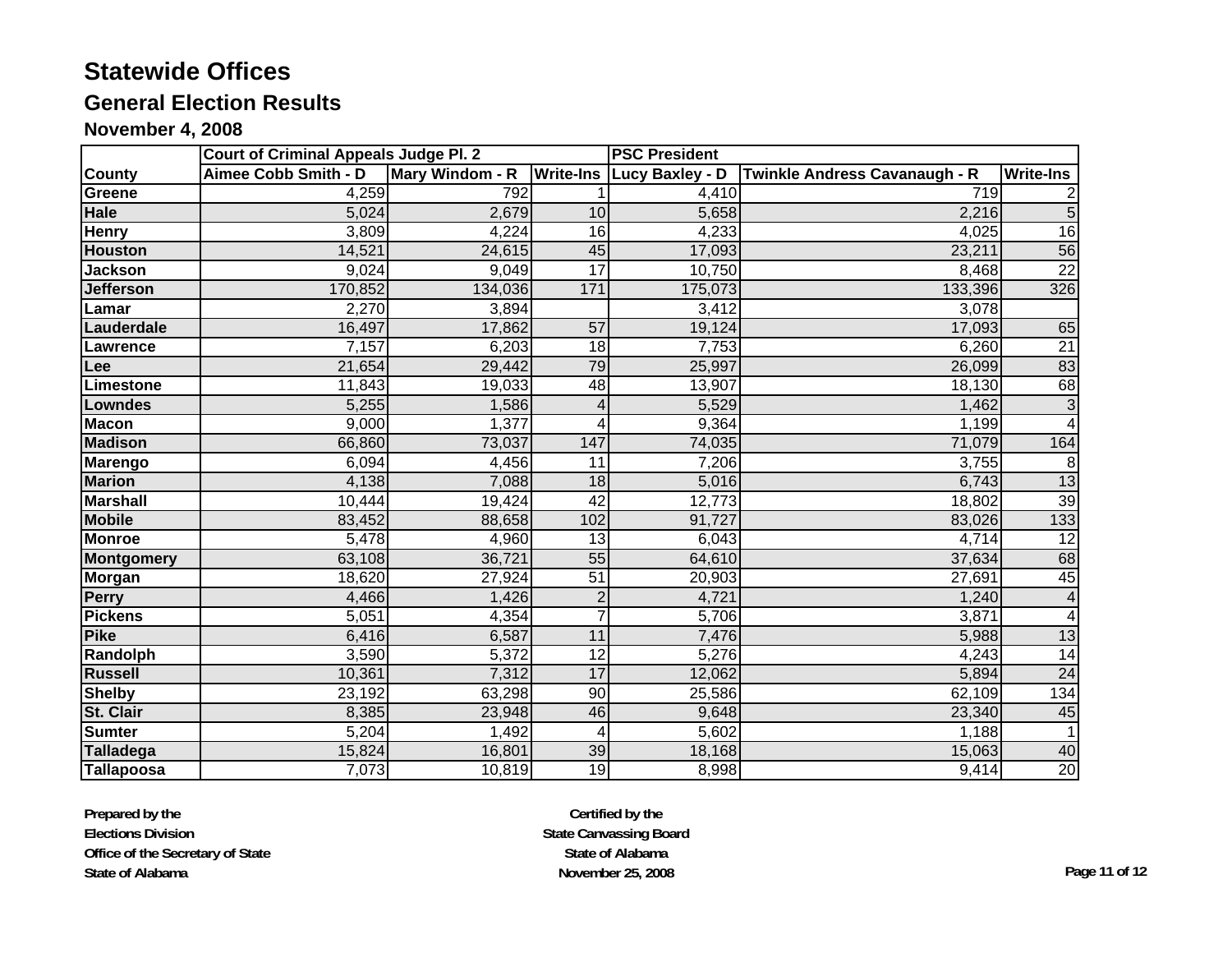## **General Election Results**

#### **November 4, 2008**

|                   | <b>Court of Criminal Appeals Judge Pl. 2</b> |                                               |              | <b>IPSC President</b> |                                      |                  |
|-------------------|----------------------------------------------|-----------------------------------------------|--------------|-----------------------|--------------------------------------|------------------|
| <b>County</b>     | Aimee Cobb Smith - D                         | Mary Windom - R   Write-Ins   Lucy Baxley - D |              |                       | <b>Twinkle Andress Cavanaugh - R</b> | <b>Write-Ins</b> |
| <b>Tuscaloosa</b> | 34.653                                       | 39,592                                        | 60           | 40,686                | 34,917                               | 81               |
| <b>Walker</b>     | 11,885                                       | 14,911                                        | -41          | 12,961                | 14,711                               | 52               |
| Washington        | 3,942                                        | 3,843                                         |              | 4,747                 | 3,475                                | 8                |
| <b>Wilcox</b>     | 4,513                                        | .571                                          |              | 4,830                 | 1,376                                |                  |
| <b>Winston</b>    | 2,609                                        | 6,650                                         |              | 2,993                 | 6,588                                |                  |
| <b>TOTAL</b>      | 904,676                                      | 1,057,448                                     | <b>1,846</b> | 1,014,091             | 1,001,643                            | 2,199            |

**Prepared by the Elections Division Office of the Secretary of State State of Alabama**

**Certified by the State Canvassing Board State of AlabamaNovember 25, 2008 Page 12 of 12**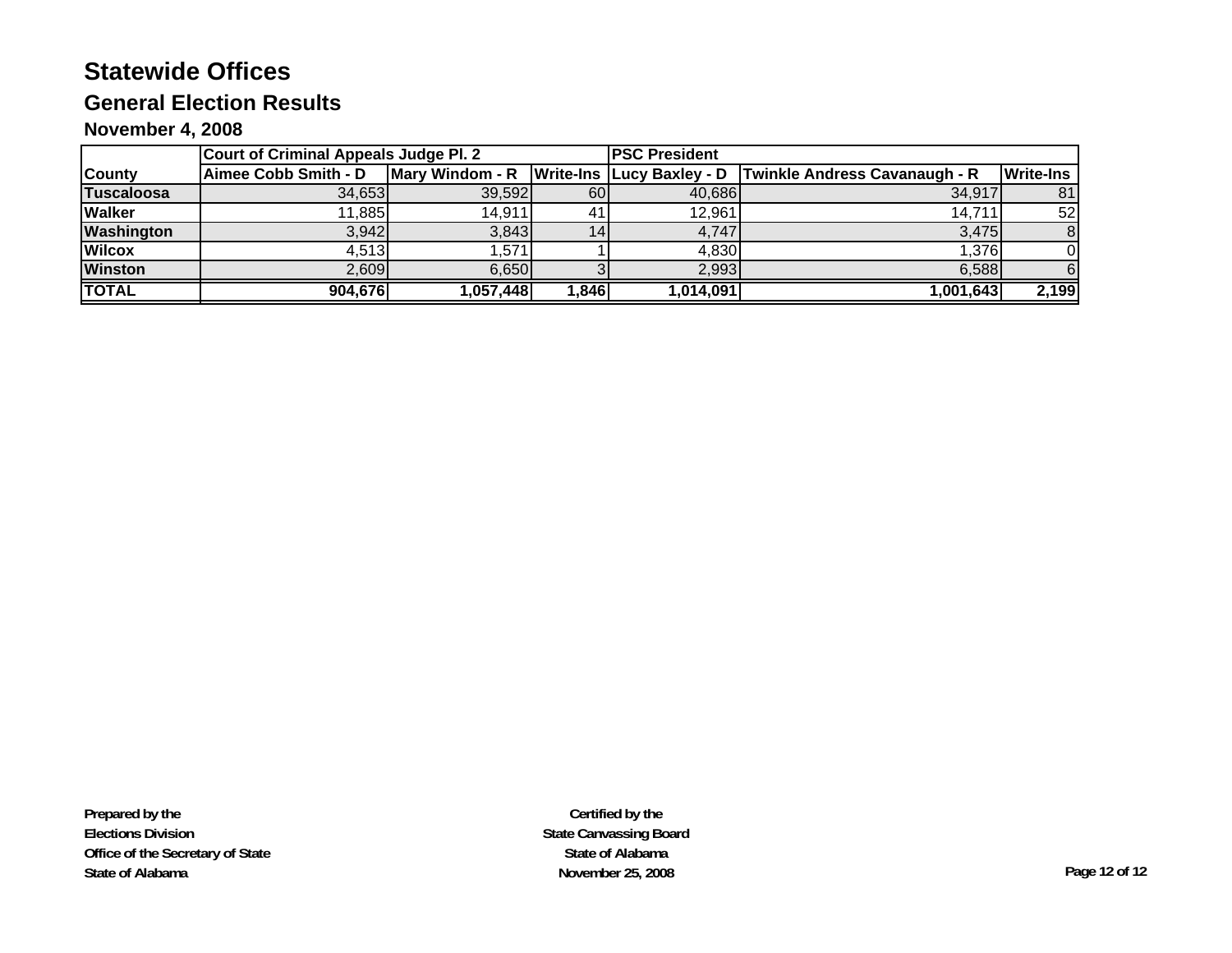## **General Election Results**

**November 4, 2008**

|                 | <b>District 1</b> |     | <b>District 2</b>                                               |        |                 |                   | <b>District 3</b>         |                 |  |  |
|-----------------|-------------------|-----|-----------------------------------------------------------------|--------|-----------------|-------------------|---------------------------|-----------------|--|--|
| <b>County</b>   |                   |     | Jo Bonner - R Write-Ins Bobby Bright - D Jay Love - R Write-Ins |        |                 | Joshua Segall - D | Mike Rogers - R Write-Ins |                 |  |  |
| <b>Autauga</b>  |                   |     | 9,518                                                           | 13,791 | 31              |                   |                           |                 |  |  |
| <b>Baldwin</b>  | 66,780            | 898 |                                                                 |        |                 |                   |                           |                 |  |  |
| <b>Barbour</b>  |                   |     | 6,901                                                           | 4,447  | 13              |                   |                           |                 |  |  |
| <b>Bibb</b>     |                   |     |                                                                 |        |                 |                   |                           |                 |  |  |
| <b>Blount</b>   |                   |     |                                                                 |        |                 |                   |                           |                 |  |  |
| <b>Bullock</b>  |                   |     | 4,213                                                           | 1,087  | 6               |                   |                           |                 |  |  |
| <b>Butler</b>   |                   |     | 5,623                                                           | 3,903  | 10              |                   |                           |                 |  |  |
| <b>Calhoun</b>  |                   |     |                                                                 |        |                 | 18,368            | 30,093                    | $\overline{72}$ |  |  |
| <b>Chambers</b> |                   |     |                                                                 |        |                 | 7,264             | 7,289                     | $\overline{8}$  |  |  |
| <b>Cherokee</b> |                   |     |                                                                 |        |                 | 3,220             | 6,289                     | 10              |  |  |
| <b>Chilton</b>  |                   |     |                                                                 |        |                 |                   |                           |                 |  |  |
| Choctaw         |                   |     |                                                                 |        |                 |                   |                           |                 |  |  |
| <b>Clarke</b>   | 4,929             | 40  |                                                                 |        |                 |                   |                           |                 |  |  |
| Clay            |                   |     |                                                                 |        |                 | 2,244             | 4,447                     | $\frac{1}{9}$   |  |  |
| <b>Cleburne</b> |                   |     |                                                                 |        |                 | 1,712             | 4,566                     |                 |  |  |
| <b>Coffee</b>   |                   |     | 8,063                                                           | 11,690 | 33              |                   |                           |                 |  |  |
| <b>Colbert</b>  |                   |     |                                                                 |        |                 |                   |                           |                 |  |  |
| <b>Conecuh</b>  |                   |     | 4,116                                                           | 2,433  | 7               |                   |                           |                 |  |  |
| Coosa           |                   |     |                                                                 |        |                 | 2,139             | 1,950                     | $5\phantom{.}$  |  |  |
| Covington       |                   |     | 6,245                                                           | 9,201  | 21              |                   |                           |                 |  |  |
| <b>Crenshaw</b> |                   |     | 3,197                                                           | 2,979  | 4               |                   |                           |                 |  |  |
| <b>Cullman</b>  |                   |     |                                                                 |        |                 |                   |                           |                 |  |  |
| <b>Dale</b>     |                   |     | 8,738                                                           | 10,269 | 27              |                   |                           |                 |  |  |
| <b>Dallas</b>   |                   |     |                                                                 |        |                 |                   |                           |                 |  |  |
| <b>DeKalb</b>   |                   |     |                                                                 |        |                 |                   |                           |                 |  |  |
| <b>Elmore</b>   |                   |     | 13,425                                                          | 20,379 | $\overline{53}$ |                   |                           |                 |  |  |
| <b>Escambia</b> | 10,058            | 106 |                                                                 |        |                 |                   |                           |                 |  |  |
| <b>Etowah</b>   |                   |     |                                                                 |        |                 |                   |                           |                 |  |  |
| Fayette         |                   |     |                                                                 |        |                 |                   |                           |                 |  |  |
| <b>Franklin</b> |                   |     |                                                                 |        |                 |                   |                           |                 |  |  |
| Geneva          |                   |     | 4,404                                                           | 7,048  | 21              |                   |                           |                 |  |  |

**Prepared by the Elections Division Office of the Secretary of State State of Alabama**

**Certified by the State Canvassing Board State of AlabamaNovember 25, 2008 Page 1 of 9**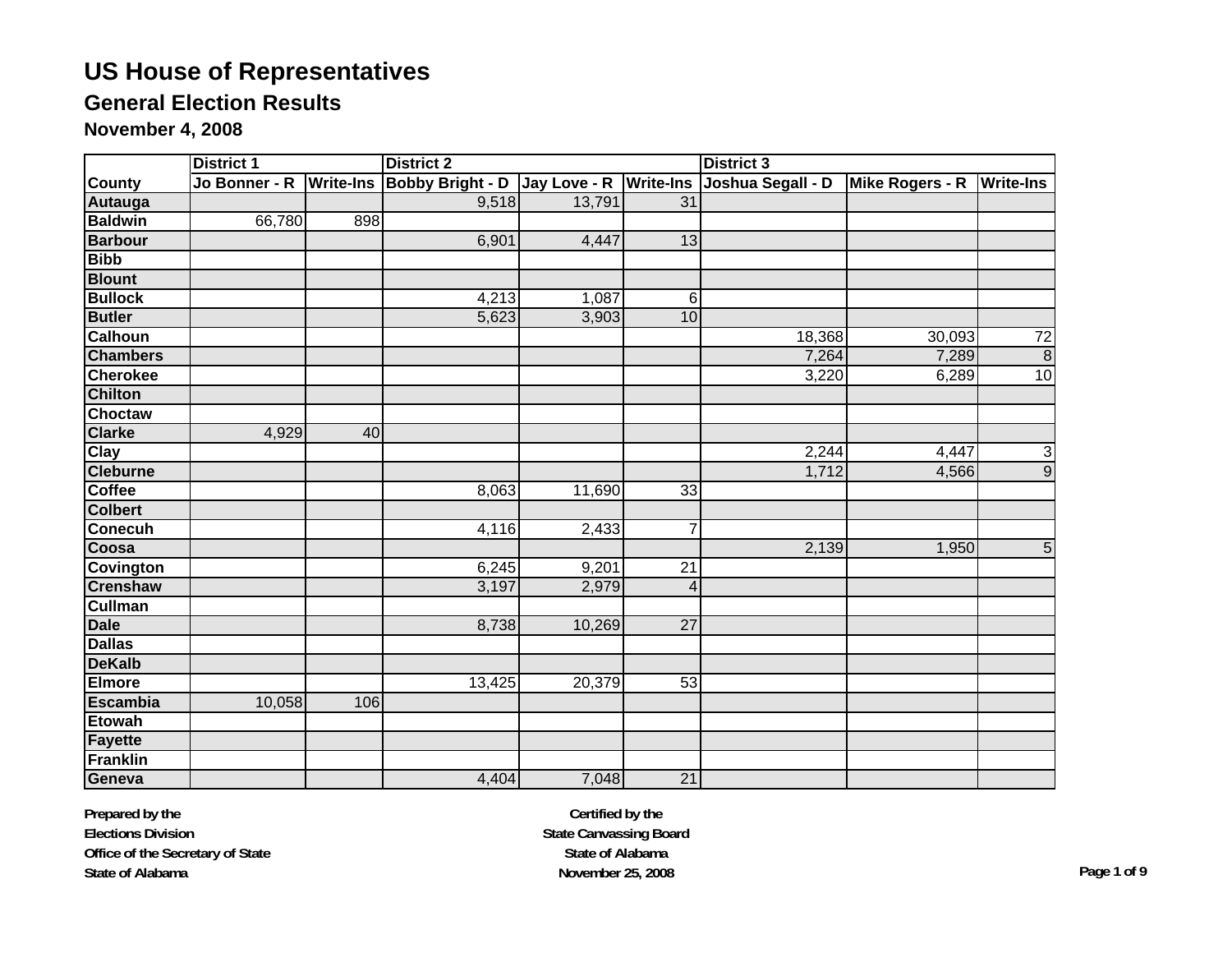## **General Election Results**

**November 4, 2008**

|                   | <b>District 1</b>       |       | <b>District 2</b>                       |        |     | <b>District 3</b> |                 |                  |
|-------------------|-------------------------|-------|-----------------------------------------|--------|-----|-------------------|-----------------|------------------|
| <b>County</b>     | Jo Bonner - R Write-Ins |       | Bobby Bright - D Jay Love - R Write-Ins |        |     | Joshua Segall - D | Mike Rogers - R | <b>Write-Ins</b> |
| Greene            |                         |       |                                         |        |     |                   |                 |                  |
| Hale              |                         |       |                                         |        |     |                   |                 |                  |
| <b>Henry</b>      |                         |       | 4,164                                   | 4,329  | 12  |                   |                 |                  |
| <b>Houston</b>    |                         |       | 16,959                                  | 24,075 | 82  |                   |                 |                  |
| <b>Jackson</b>    |                         |       |                                         |        |     |                   |                 |                  |
| <b>Jefferson</b>  |                         |       |                                         |        |     |                   |                 |                  |
| Lamar             |                         |       |                                         |        |     |                   |                 |                  |
| Lauderdale        |                         |       |                                         |        |     |                   |                 |                  |
| Lawrence          |                         |       |                                         |        |     |                   |                 |                  |
| Lee               |                         |       |                                         |        |     | 22,303            | 30,821          | 113              |
| Limestone         |                         |       |                                         |        |     |                   |                 |                  |
| Lowndes           |                         |       | 5,669                                   | 1,466  | 3   |                   |                 |                  |
| <b>Macon</b>      |                         |       |                                         |        |     | 8,776             | 1,873           | $\mathbf 5$      |
| <b>Madison</b>    |                         |       |                                         |        |     |                   |                 |                  |
| Marengo           |                         |       |                                         |        |     |                   |                 |                  |
| <b>Marion</b>     |                         |       |                                         |        |     |                   |                 |                  |
| <b>Marshall</b>   |                         |       |                                         |        |     |                   |                 |                  |
| <b>Mobile</b>     | 115,879                 | 2,495 |                                         |        |     |                   |                 |                  |
| <b>Monroe</b>     | 6,906                   | 95    |                                         |        |     |                   |                 |                  |
| <b>Montgomery</b> |                         |       | 35,510                                  | 19,369 | 115 | 29,852            | 18,071          | 29               |
| <b>Morgan</b>     |                         |       |                                         |        |     |                   |                 |                  |
| Perry             |                         |       |                                         |        |     |                   |                 |                  |
| <b>Pickens</b>    |                         |       |                                         |        |     |                   |                 |                  |
| <b>Pike</b>       |                         |       | 7,623                                   | 6,112  | 10  |                   |                 |                  |
| Randolph          |                         |       |                                         |        |     | 3,777             | 6,218           | $\boldsymbol{9}$ |
| <b>Russell</b>    |                         |       |                                         |        |     |                   |                 |                  |
| <b>Shelby</b>     |                         |       |                                         |        |     |                   |                 |                  |
| St. Clair         |                         |       |                                         |        |     |                   |                 |                  |
| <b>Sumter</b>     |                         |       |                                         |        |     |                   |                 |                  |
| <b>Talladega</b>  |                         |       |                                         |        |     | 14,761            | 18,895          | 38               |
| <b>Tallapoosa</b> |                         |       |                                         |        |     | 6,664             | 12,196          | $\overline{31}$  |

**Prepared by the Elections Division Office of the Secretary of State State of Alabama**

**Certified by the State Canvassing Board State of AlabamaNovember 25, 2008 Page 2 of 9**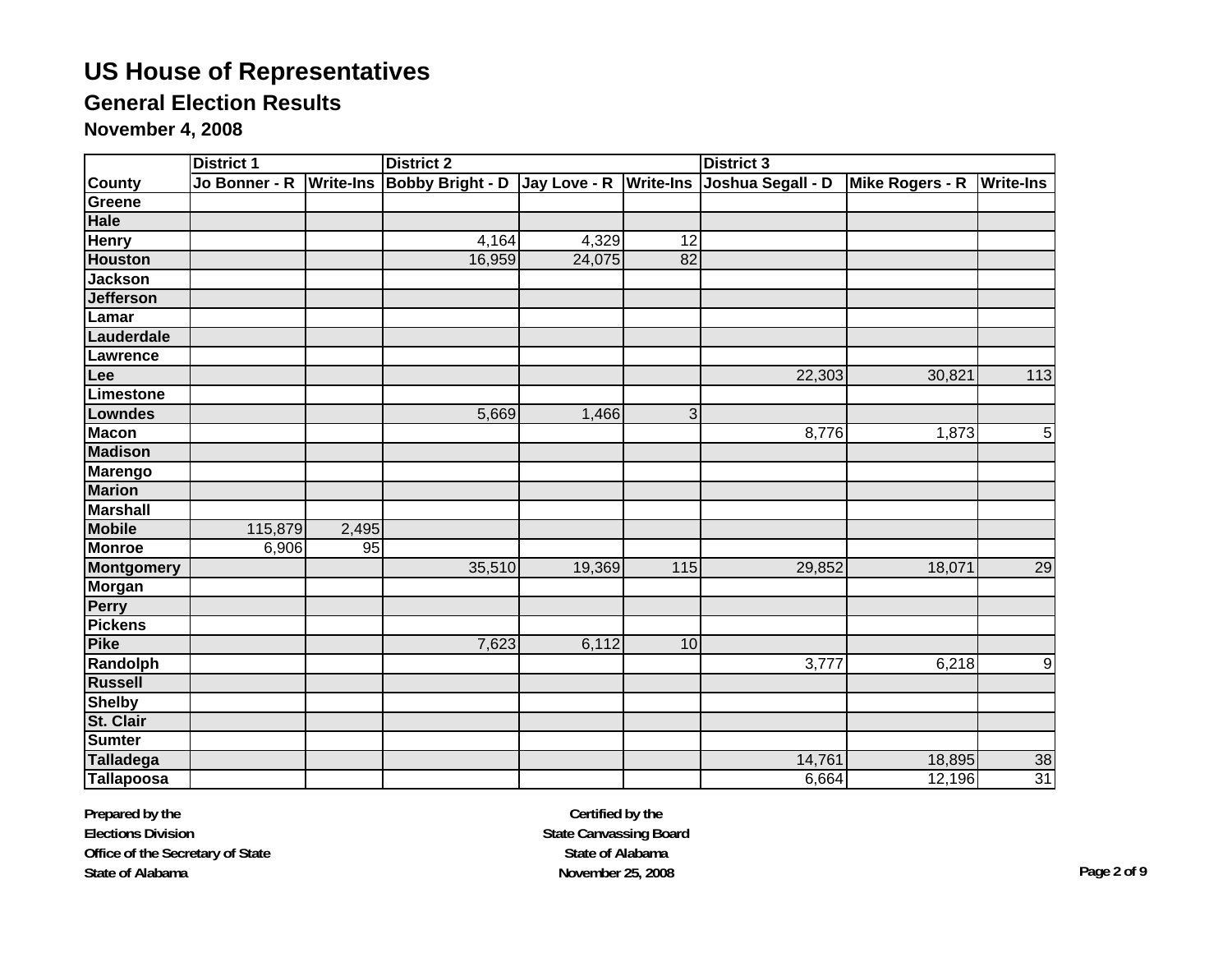## **General Election Results**

**November 4, 2008**

|                   | <b>District 1</b> |       | <b>District 2</b> |         |     | <b>District 3</b>                                                                          |                 |                  |
|-------------------|-------------------|-------|-------------------|---------|-----|--------------------------------------------------------------------------------------------|-----------------|------------------|
| <b>County</b>     |                   |       |                   |         |     | Jo Bonner - R   Write-Ins  Bobby Bright - D   Jay Love - R   Write-Ins   Joshua Segall - D | Mike Rogers - R | <b>Write-Ins</b> |
| Tuscaloosa        |                   |       |                   |         |     |                                                                                            |                 |                  |
| <b>Walker</b>     |                   |       |                   |         |     |                                                                                            |                 |                  |
| <b>Washington</b> | 6,108             | 73    |                   |         |     |                                                                                            |                 |                  |
| <b>Wilcox</b>     |                   |       |                   |         |     |                                                                                            |                 |                  |
| <b>Winston</b>    |                   |       |                   |         |     |                                                                                            |                 |                  |
| <b>TOTAL</b>      | 210,660           | 3,707 | 144,368           | 142,578 | 448 | 121,080                                                                                    | 142,708         | $332$            |

**Prepared by the Elections Division Office of the Secretary of State State of Alabama**

**Certified by the State Canvassing Board State of AlabamaNovember 25, 2008 Page 3 of 9**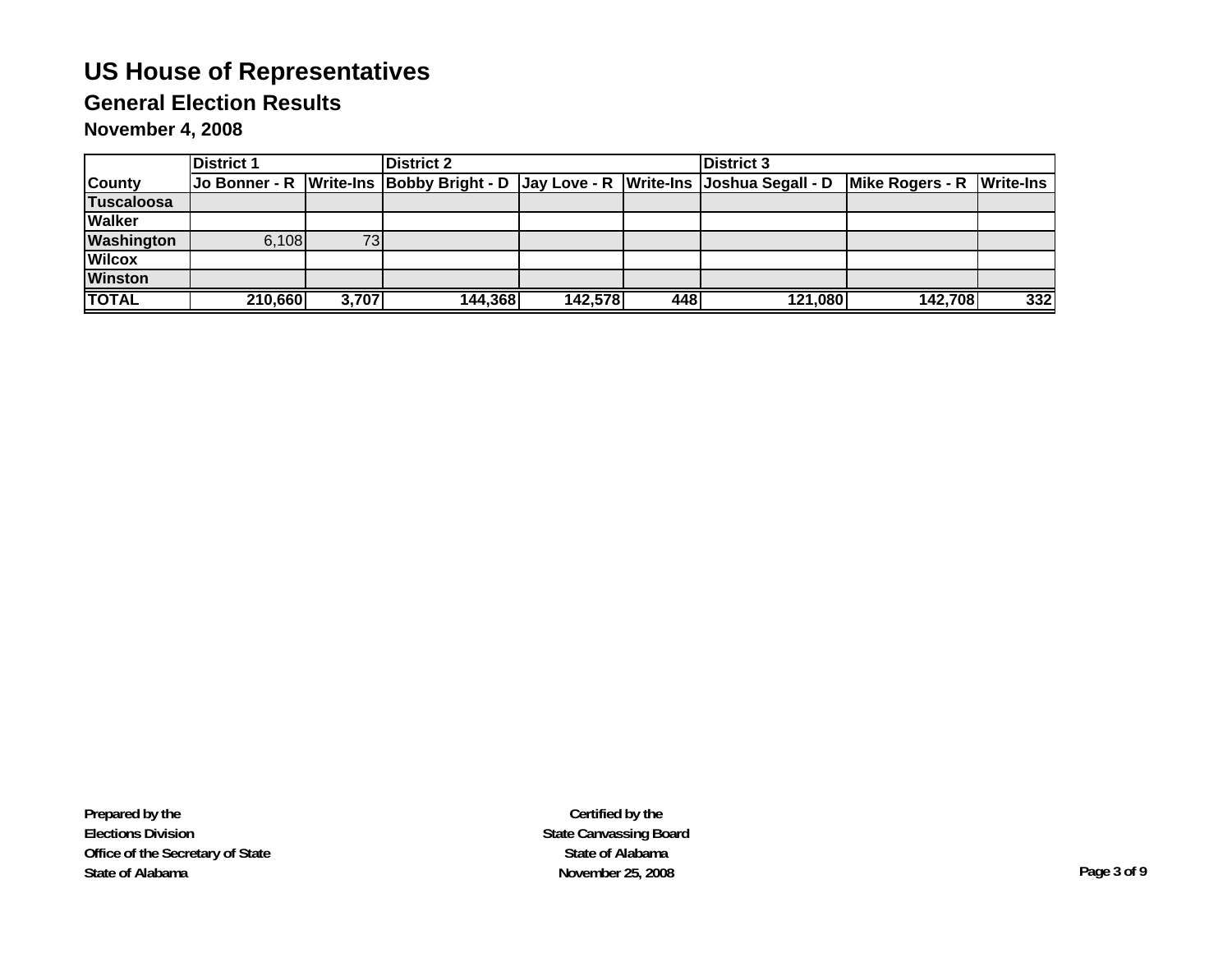## **General Election Results**

**November 4, 2008**

|                  | <b>District 4</b>      |                            |                  | <b>District 5</b>   |                         |                  |  |
|------------------|------------------------|----------------------------|------------------|---------------------|-------------------------|------------------|--|
| <b>County</b>    | Nicholas B. Sparks - D | <b>Robert Aderholt - R</b> | <b>Write-Ins</b> | Parker Griffith - D | <b>Wayne Parker - R</b> | <b>Write-Ins</b> |  |
| Autauga          |                        |                            |                  |                     |                         |                  |  |
| <b>Baldwin</b>   |                        |                            |                  |                     |                         |                  |  |
| <b>Barbour</b>   |                        |                            |                  |                     |                         |                  |  |
| <b>Bibb</b>      |                        |                            |                  |                     |                         |                  |  |
| <b>Blount</b>    | 4,195                  | 19,407                     | 43               |                     |                         |                  |  |
| <b>Bullock</b>   |                        |                            |                  |                     |                         |                  |  |
| <b>Butler</b>    |                        |                            |                  |                     |                         |                  |  |
| Calhoun          |                        |                            |                  |                     |                         |                  |  |
| <b>Chambers</b>  |                        |                            |                  |                     |                         |                  |  |
| <b>Cherokee</b>  |                        |                            |                  |                     |                         |                  |  |
| <b>Chilton</b>   |                        |                            |                  |                     |                         |                  |  |
| <b>Choctaw</b>   |                        |                            |                  |                     |                         |                  |  |
| <b>Clarke</b>    |                        |                            |                  |                     |                         |                  |  |
| Clay             |                        |                            |                  |                     |                         |                  |  |
| <b>Cleburne</b>  |                        |                            |                  |                     |                         |                  |  |
| <b>Coffee</b>    |                        |                            |                  |                     |                         |                  |  |
| <b>Colbert</b>   |                        |                            |                  | 14,184              | 10,045                  | 61               |  |
| <b>Conecuh</b>   |                        |                            |                  |                     |                         |                  |  |
| Coosa            |                        |                            |                  |                     |                         |                  |  |
| <b>Covington</b> |                        |                            |                  |                     |                         |                  |  |
| <b>Crenshaw</b>  |                        |                            |                  |                     |                         |                  |  |
| <b>Cullman</b>   | 6,794                  | 27,908                     | 62               |                     |                         |                  |  |
| <b>Dale</b>      |                        |                            |                  |                     |                         |                  |  |
| <b>Dallas</b>    |                        |                            |                  |                     |                         |                  |  |
| <b>DeKalb</b>    | 6,673                  | 16,598                     | 14               |                     |                         |                  |  |
| <b>Elmore</b>    |                        |                            |                  |                     |                         |                  |  |
| <b>Escambia</b>  |                        |                            |                  |                     |                         |                  |  |
| <b>Etowah</b>    | 14,509                 | 29,490                     | $\overline{54}$  |                     |                         |                  |  |
| <b>Fayette</b>   | 2,161                  | 5,567                      |                  |                     |                         |                  |  |
| <b>Franklin</b>  | 3,543                  | 7,745                      | 14               |                     |                         |                  |  |
| Geneva           |                        |                            |                  |                     |                         |                  |  |

**Prepared by the Elections Division Office of the Secretary of State State of Alabama**

**Certified by the State Canvassing Board State of AlabamaNovember 25, 2008 Page 4 of 9**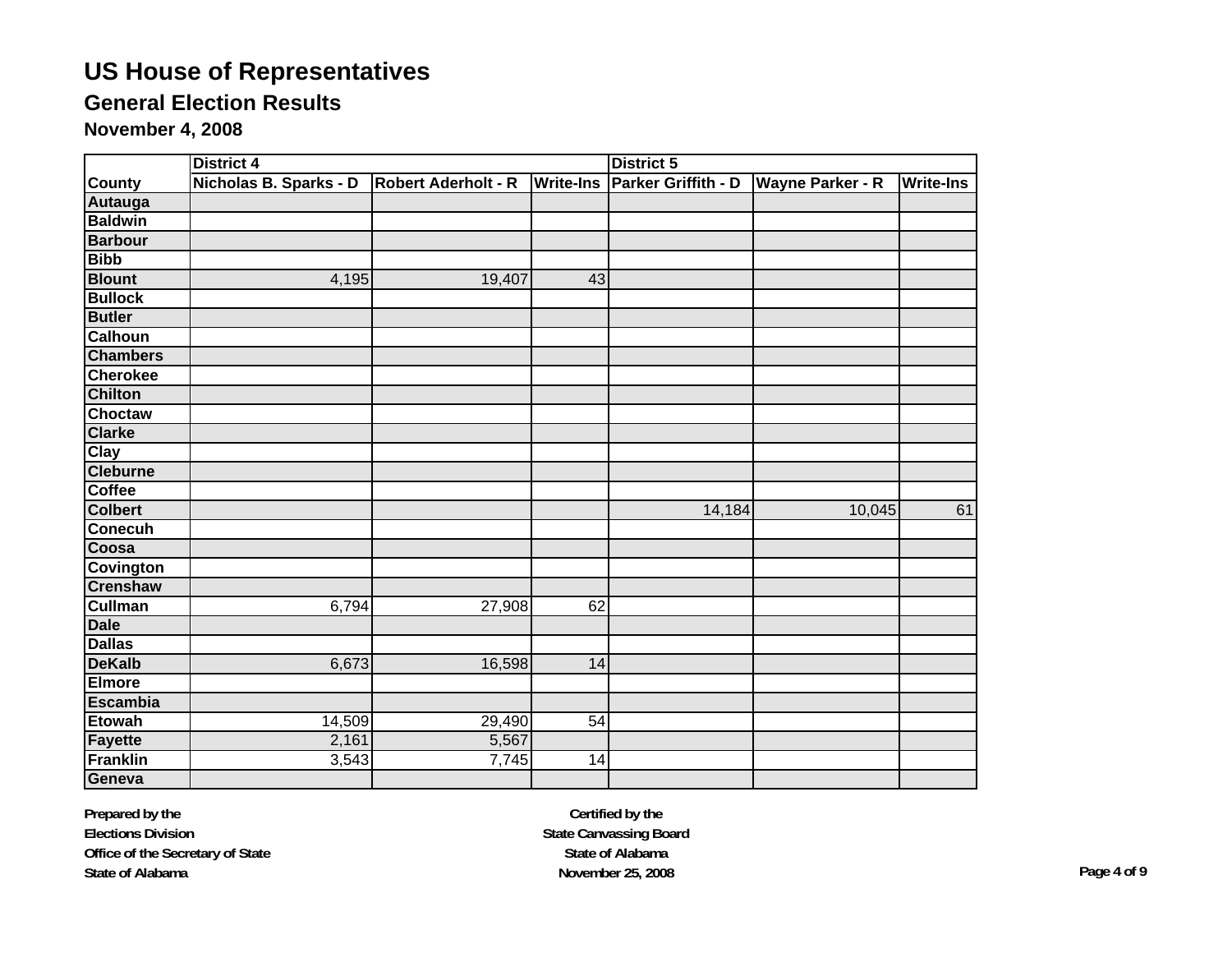## **General Election Results**

**November 4, 2008**

|                   | <b>District 4</b>      |                            |                  | <b>District 5</b>   |                         |                  |
|-------------------|------------------------|----------------------------|------------------|---------------------|-------------------------|------------------|
| <b>County</b>     | Nicholas B. Sparks - D | <b>Robert Aderholt - R</b> | <b>Write-Ins</b> | Parker Griffith - D | <b>Wayne Parker - R</b> | <b>Write-Ins</b> |
| Greene            |                        |                            |                  |                     |                         |                  |
| <b>Hale</b>       |                        |                            |                  |                     |                         |                  |
| <b>Henry</b>      |                        |                            |                  |                     |                         |                  |
| <b>Houston</b>    |                        |                            |                  |                     |                         |                  |
| <b>Jackson</b>    |                        |                            |                  | 10,820              | 9,434                   | 45               |
| <b>Jefferson</b>  |                        |                            |                  |                     |                         |                  |
| Lamar             | 1,814                  | 4,924                      |                  |                     |                         |                  |
| Lauderdale        |                        |                            |                  | 20,068              | 17,215                  | 122              |
| Lawrence          |                        |                            |                  | 8,139               | 6,236                   | $\overline{32}$  |
| Lee               |                        |                            |                  |                     |                         |                  |
| Limestone         |                        |                            |                  | 14,311              | 18,463                  | 114              |
| <b>Lowndes</b>    |                        |                            |                  |                     |                         |                  |
| <b>Macon</b>      |                        |                            |                  |                     |                         |                  |
| <b>Madison</b>    |                        |                            |                  | 75,692              | 72,620                  | 1,176            |
| <b>Marengo</b>    |                        |                            |                  |                     |                         |                  |
| <b>Marion</b>     | 2,800                  | 9,308                      | 18               |                     |                         |                  |
| <b>Marshall</b>   | 6,562                  | 25,744                     | 58               |                     |                         |                  |
| <b>Mobile</b>     |                        |                            |                  |                     |                         |                  |
| <b>Monroe</b>     |                        |                            |                  |                     |                         |                  |
| <b>Montgomery</b> |                        |                            |                  |                     |                         |                  |
| Morgan            | 4,456                  | 17,782                     | 45               | 13,428              | 13,301                  | 94               |
| <b>Perry</b>      |                        |                            |                  |                     |                         |                  |
| <b>Pickens</b>    | 1,138                  | 3,327                      | $\overline{2}$   |                     |                         |                  |
| <b>Pike</b>       |                        |                            |                  |                     |                         |                  |
| Randolph          |                        |                            |                  |                     |                         |                  |
| <b>Russell</b>    |                        |                            |                  |                     |                         |                  |
| <b>Shelby</b>     |                        |                            |                  |                     |                         |                  |
| St. Clair         | 418                    | 1,870                      | $\overline{5}$   | 1,682               |                         |                  |
| <b>Sumter</b>     |                        |                            |                  |                     |                         |                  |
| <b>Talladega</b>  |                        |                            |                  |                     |                         |                  |
| <b>Tallapoosa</b> |                        |                            |                  |                     |                         |                  |

**Prepared by the Elections Division Office of the Secretary of State State of Alabama**

**Certified by the State Canvassing Board State of AlabamaNovember 25, 2008 Page 5 of 9**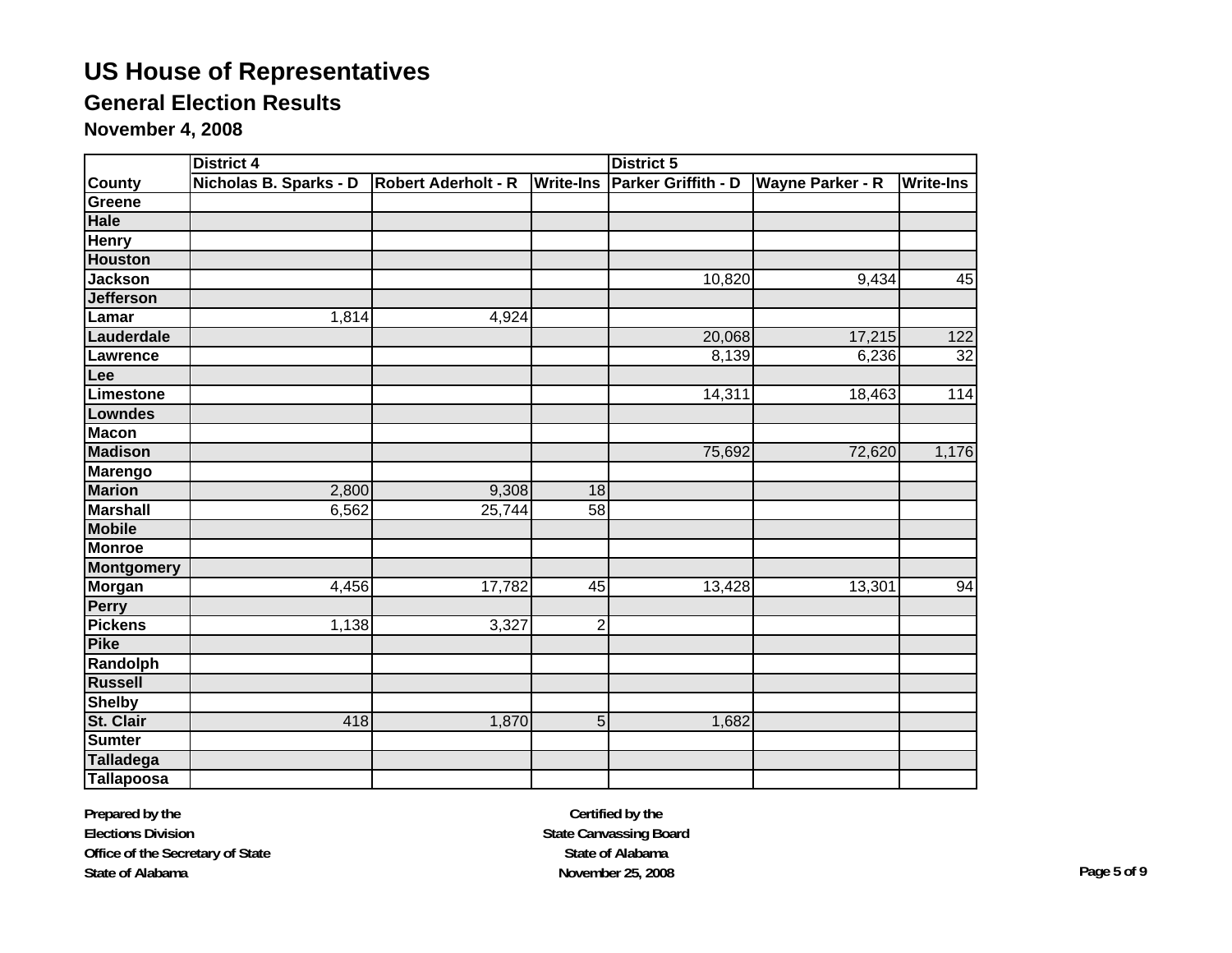## **General Election Results**

**November 4, 2008**

|                   | <b>District 4</b>                                                                               |         | <b>District 5</b> |         |         |                  |
|-------------------|-------------------------------------------------------------------------------------------------|---------|-------------------|---------|---------|------------------|
| <b>County</b>     | Nicholas B. Sparks - D Robert Aderholt - R   Write-Ins   Parker Griffith - D   Wayne Parker - R |         |                   |         |         | <b>Write-Ins</b> |
| <b>Tuscaloosa</b> |                                                                                                 |         |                   |         |         |                  |
| <b>Walker</b>     | 9.332                                                                                           | 18,860  | 20                |         |         |                  |
| <b>Washington</b> |                                                                                                 |         |                   |         |         |                  |
| <b>Wilcox</b>     |                                                                                                 |         |                   |         |         |                  |
| <b>Winston</b>    | ,682                                                                                            | 8,211   |                   |         |         |                  |
| <b>TOTAL</b>      | 66,077                                                                                          | 196,741 | 349               | 158,324 | 147,314 | 1,644            |

**Prepared by the Elections Division Office of the Secretary of State State of Alabama**

**Certified by the State Canvassing Board State of AlabamaNovember 25, 2008 Page 6 of 9**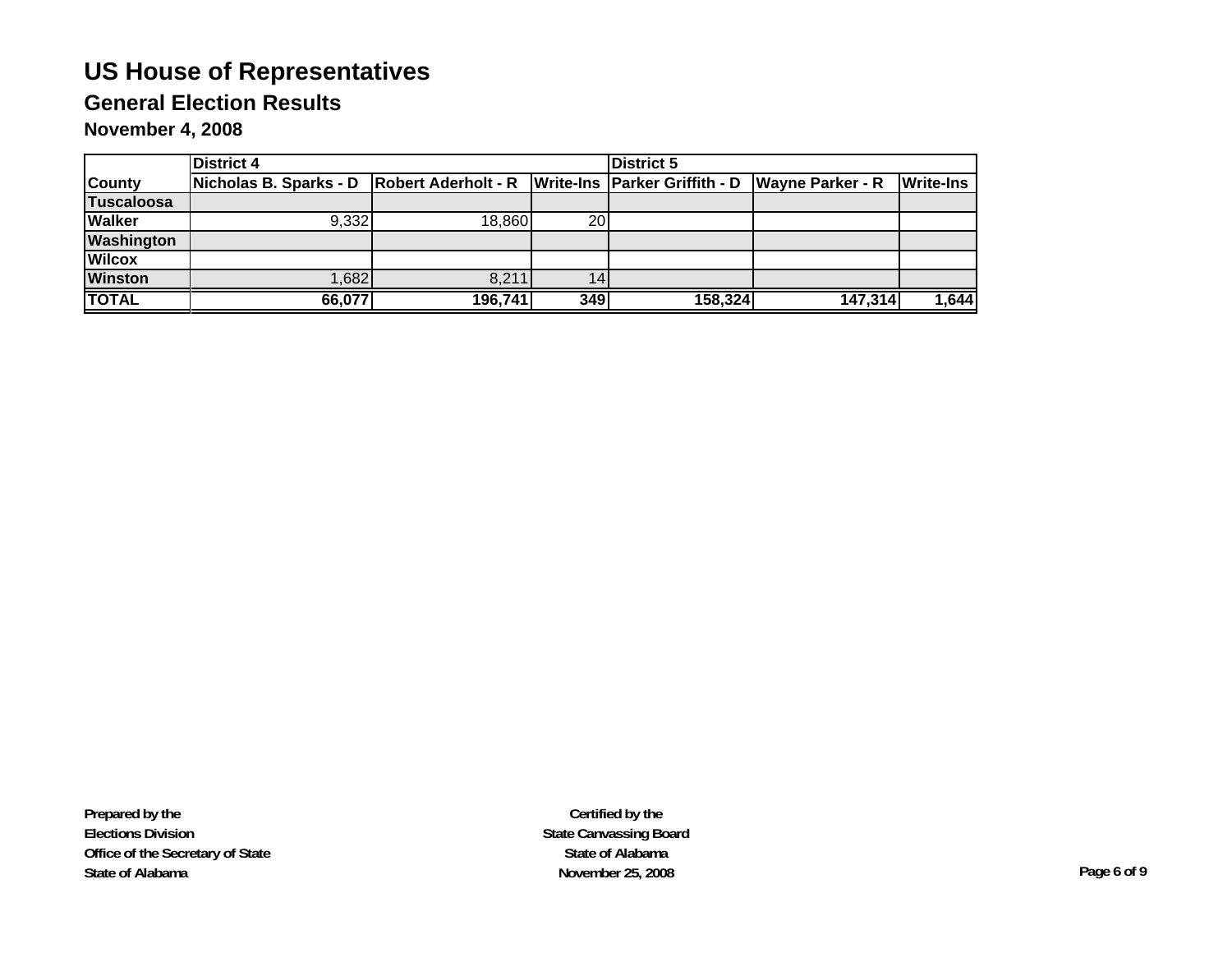## **General Election Results**

**November 4, 2008**

|                 | District 6 |                  | <b>District 7</b>   |                  |  |
|-----------------|------------|------------------|---------------------|------------------|--|
| County          | Bachus - R | <b>Write-Ins</b> | Davis - D Write-Ins |                  |  |
| <b>Autauga</b>  |            |                  |                     |                  |  |
| <b>Baldwin</b>  |            |                  |                     |                  |  |
| <b>Barbour</b>  |            |                  |                     |                  |  |
| <b>Bibb</b>     | 6,529      | $\overline{118}$ |                     |                  |  |
| <b>Blount</b>   |            |                  |                     |                  |  |
| <b>Bullock</b>  |            |                  |                     |                  |  |
| <b>Butler</b>   |            |                  |                     |                  |  |
| <b>Calhoun</b>  |            |                  |                     |                  |  |
| <b>Chambers</b> |            |                  |                     |                  |  |
| <b>Cherokee</b> |            |                  |                     |                  |  |
| <b>Chilton</b>  | 13,486     | 162              |                     |                  |  |
| <b>Choctaw</b>  |            |                  | 5,319               | 47               |  |
| <b>Clarke</b>   |            |                  | 4,273               | 52               |  |
| Clay            |            |                  |                     |                  |  |
| <b>Cleburne</b> |            |                  |                     |                  |  |
| Coffee          |            |                  |                     |                  |  |
| <b>Colbert</b>  |            |                  |                     |                  |  |
| <b>Conecuh</b>  |            |                  |                     |                  |  |
| Coosa           | 1,095      | 5                |                     |                  |  |
| Covington       |            |                  |                     |                  |  |
| <b>Crenshaw</b> |            |                  |                     |                  |  |
| Cullman         |            |                  |                     |                  |  |
| <b>Dale</b>     |            |                  |                     |                  |  |
| <b>Dallas</b>   |            |                  | 17,142              | $\overline{135}$ |  |
| <b>DeKalb</b>   |            |                  |                     |                  |  |
| <b>Elmore</b>   |            |                  |                     |                  |  |
| <b>Escambia</b> |            |                  |                     |                  |  |
| <b>Etowah</b>   |            |                  |                     |                  |  |
| <b>Fayette</b>  |            |                  |                     |                  |  |
| <b>Franklin</b> |            |                  |                     |                  |  |
| Geneva          |            |                  |                     |                  |  |

**Prepared by the Elections Division Office of the Secretary of State State of Alabama**

**Certified by the State Canvassing Board State of AlabamaNovember 25, 2008 Page 7 of 9**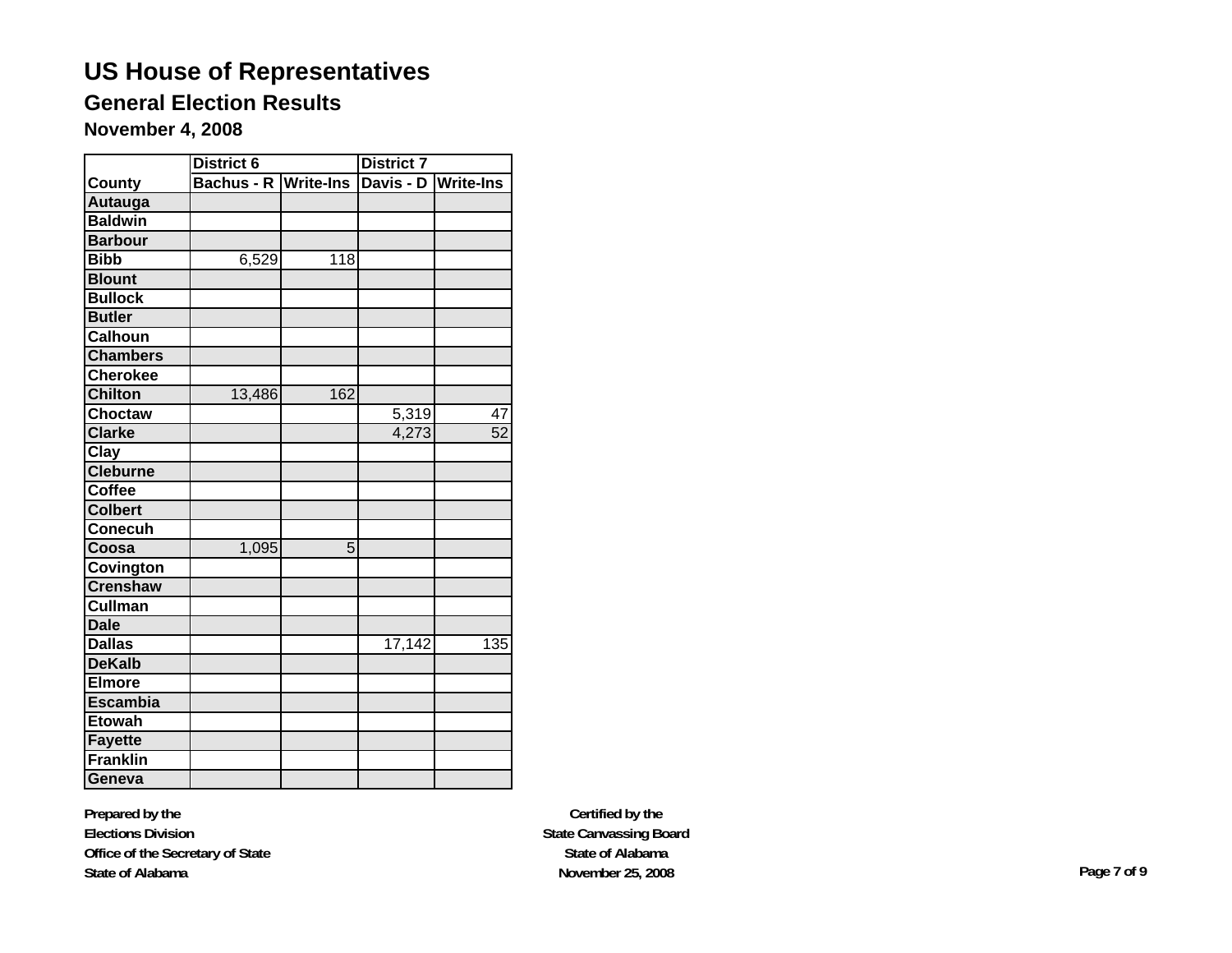## **General Election Results**

**November 4, 2008**

|                   | <b>District 6</b> |                  | <b>District 7</b> |                  |  |  |
|-------------------|-------------------|------------------|-------------------|------------------|--|--|
| County            | <b>Bachus - R</b> | <b>Write-Ins</b> | Davis - D         | <b>Write-Ins</b> |  |  |
| Greene            |                   |                  | $\frac{1}{4,700}$ | 14               |  |  |
| Hale              |                   |                  | 6,365             | $\overline{72}$  |  |  |
| Henry             |                   |                  |                   |                  |  |  |
| <b>Houston</b>    |                   |                  |                   |                  |  |  |
| <b>Jackson</b>    |                   |                  |                   |                  |  |  |
| <b>Jefferson</b>  | 139,915           | 3,703            | 124,759           | 1,144            |  |  |
| Lamar             |                   |                  |                   |                  |  |  |
| Lauderdale        |                   |                  |                   |                  |  |  |
| Lawrence          |                   |                  |                   |                  |  |  |
| Lee               |                   |                  |                   |                  |  |  |
| Limestone         |                   |                  |                   |                  |  |  |
| <b>Lowndes</b>    |                   |                  |                   |                  |  |  |
| <b>Macon</b>      |                   |                  |                   |                  |  |  |
| <b>Madison</b>    |                   |                  |                   |                  |  |  |
| <b>Marengo</b>    |                   |                  | 8,263             | 81               |  |  |
| <b>Marion</b>     |                   |                  |                   |                  |  |  |
| <b>Marshall</b>   |                   |                  |                   |                  |  |  |
| <b>Mobile</b>     |                   |                  |                   |                  |  |  |
| <b>Monroe</b>     |                   |                  |                   |                  |  |  |
| <b>Montgomery</b> |                   |                  |                   |                  |  |  |
| Morgan            |                   |                  |                   |                  |  |  |
| Perry             |                   |                  | 5,062             | 28               |  |  |
| <b>Pickens</b>    |                   |                  | 4,253             | 51               |  |  |
| <b>Pike</b>       |                   |                  |                   |                  |  |  |
| Randolph          |                   |                  |                   |                  |  |  |
| <b>Russell</b>    |                   |                  |                   |                  |  |  |
| <b>Shelby</b>     | 74,639            | 1,597            |                   |                  |  |  |
| St. Clair         | 26,081            | 397              |                   |                  |  |  |
| <b>Sumter</b>     |                   |                  | 6,038             | 58               |  |  |
| <b>Talladega</b>  |                   |                  |                   |                  |  |  |
| <b>Tallapoosa</b> |                   |                  |                   |                  |  |  |

**Prepared by the Elections Division Office of the Secretary of State State of Alabama**

**Certified by the State Canvassing Board State of AlabamaNovember 25, 2008 Page 8 of 9**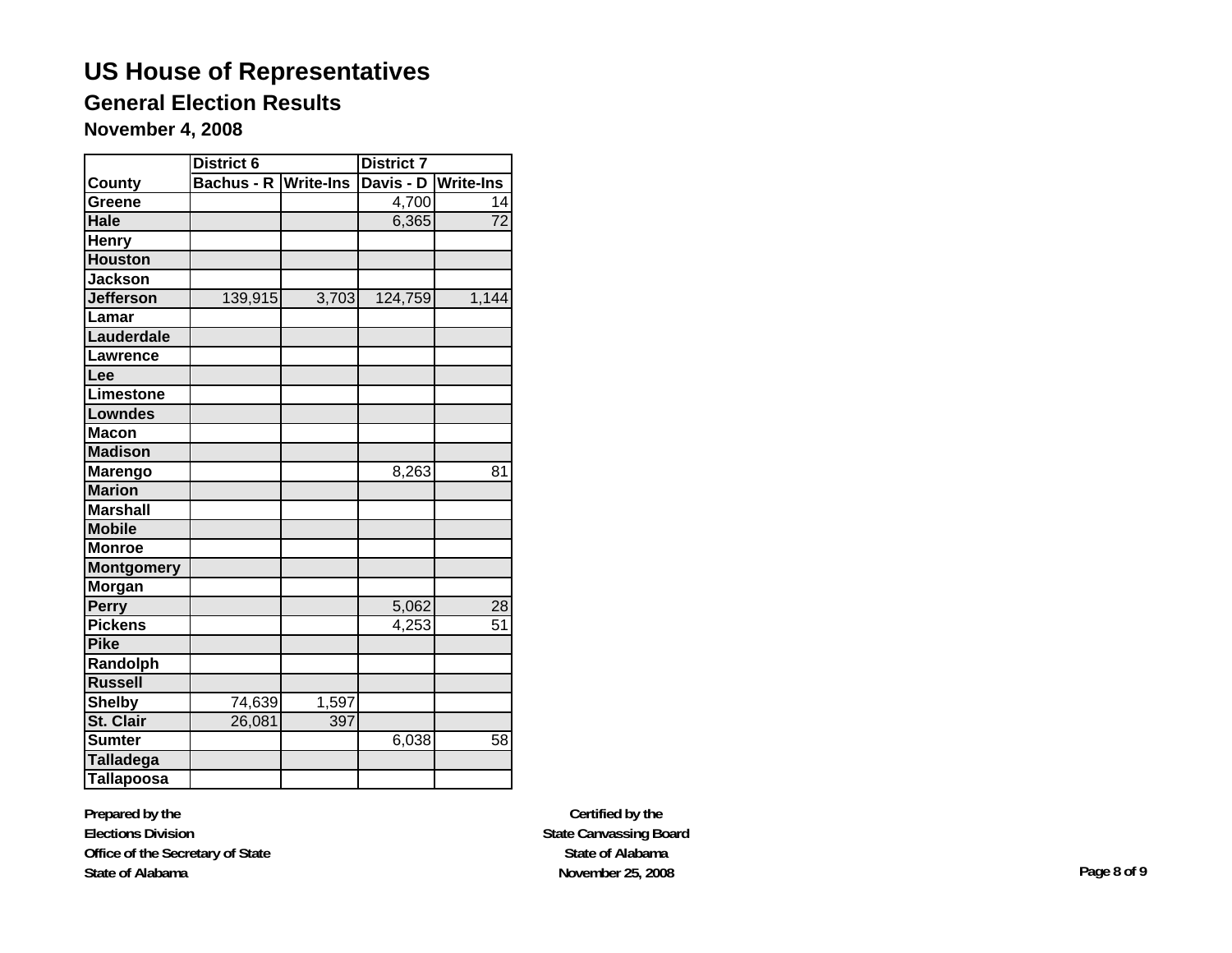## **General Election Results**

**November 4, 2008**

|                   | <b>District 6</b>           |       | <b>District 7</b>   |       |  |
|-------------------|-----------------------------|-------|---------------------|-------|--|
| <b>County</b>     | <b>Bachus - R Write-Ins</b> |       | Davis - D Write-Ins |       |  |
| <b>Tuscaloosa</b> | 19,157                      | 353   | 37,177              | 1,463 |  |
| <b>Walker</b>     |                             |       |                     |       |  |
| Washington        |                             |       |                     |       |  |
| <b>Wilcox</b>     |                             |       | 5,167               | 38    |  |
| <b>Winston</b>    |                             |       |                     |       |  |
| <b>TOTAL</b>      | 280,902                     | 6,335 | 228,518             | 3,183 |  |

**Prepared by the Elections Division Office of the Secretary of State State of Alabama**

**Certified by the State Canvassing Board State of AlabamaNovember 25, 2008 Page 9 of 9**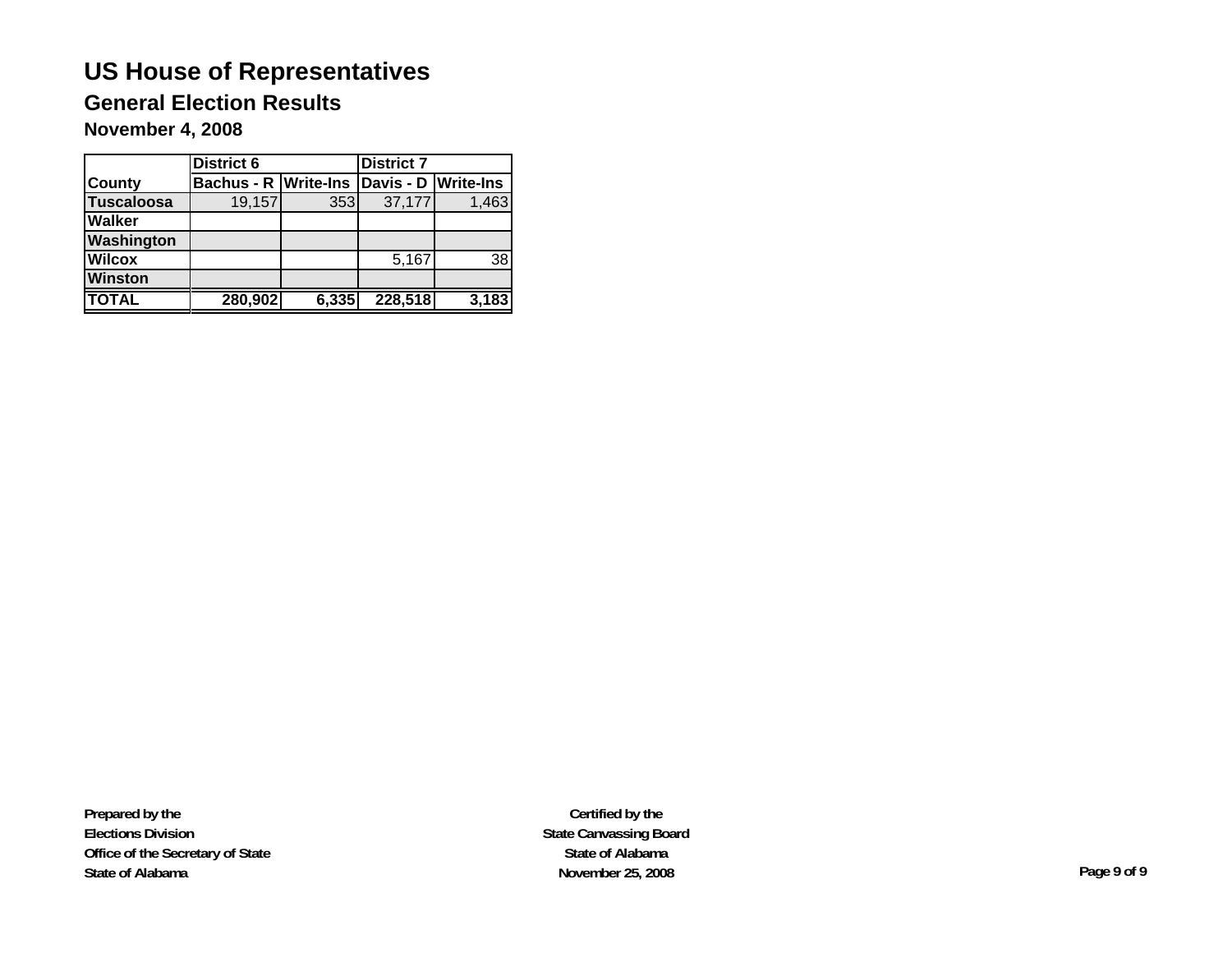## **General Election Results**

**November 4, 2008**

|                 | District 1       |                           |                  | District 3         |                       |                  |
|-----------------|------------------|---------------------------|------------------|--------------------|-----------------------|------------------|
| <b>County</b>   | Kenyon Berry - D | <b>Randy McKinney - R</b> | <b>Write-Ins</b> | Judy West Bell - D | <b>Stephanie Bell</b> | <b>Write-Ins</b> |
| <b>Autauga</b>  |                  |                           |                  | 3,377              | 12,833                | 28               |
| <b>Baldwin</b>  | 16,641           | 60,796                    | 97               |                    |                       |                  |
| <b>Barbour</b>  |                  |                           |                  |                    |                       |                  |
| <b>Bibb</b>     |                  |                           |                  |                    |                       |                  |
| <b>Blount</b>   |                  |                           |                  |                    |                       |                  |
| <b>Bullock</b>  |                  |                           |                  |                    |                       |                  |
| <b>Butler</b>   |                  |                           |                  |                    |                       |                  |
| <b>Calhoun</b>  |                  |                           |                  | 20,656             | 26,188                | 69               |
| <b>Chambers</b> |                  |                           |                  |                    |                       |                  |
| <b>Cherokee</b> |                  |                           |                  | 3,843              | 4,949                 | 10               |
| <b>Chilton</b>  |                  |                           |                  | 4,917              | 11,403                | 13               |
| Choctaw         |                  |                           |                  |                    |                       |                  |
| <b>Clarke</b>   |                  |                           |                  |                    |                       |                  |
| Clay            |                  |                           |                  |                    |                       |                  |
| <b>Cleburne</b> |                  |                           |                  | 1,984              | 3,823                 | 13               |
| <b>Coffee</b>   |                  |                           |                  |                    |                       |                  |
| <b>Colbert</b>  |                  |                           |                  |                    |                       |                  |
| <b>Conecuh</b>  |                  |                           |                  |                    |                       |                  |
| Coosa           |                  |                           |                  | 2,600              | 2,616                 | $\,6$            |
| Covington       |                  |                           |                  |                    |                       |                  |
| <b>Crenshaw</b> |                  |                           |                  |                    |                       |                  |
| <b>Cullman</b>  |                  |                           |                  |                    |                       |                  |
| <b>Dale</b>     |                  |                           |                  |                    |                       |                  |
| <b>Dallas</b>   |                  |                           |                  |                    |                       |                  |
| <b>DeKalb</b>   |                  |                           |                  |                    |                       |                  |
| <b>Elmore</b>   |                  |                           |                  | 8,772              | 23,592                | 33               |
| <b>Escambia</b> | 5,076            | 8,031                     | 20               |                    |                       |                  |
| <b>Etowah</b>   |                  |                           |                  |                    |                       |                  |
| <b>Fayette</b>  |                  |                           |                  |                    |                       |                  |
| <b>Franklin</b> |                  |                           |                  |                    |                       |                  |

**Prepared by the Elections Division Office of the Secretary of State State of Alabama**

**Certified by the State Canvassing Board State of AlabamaNovember 25, 2008 Page 1 of 6**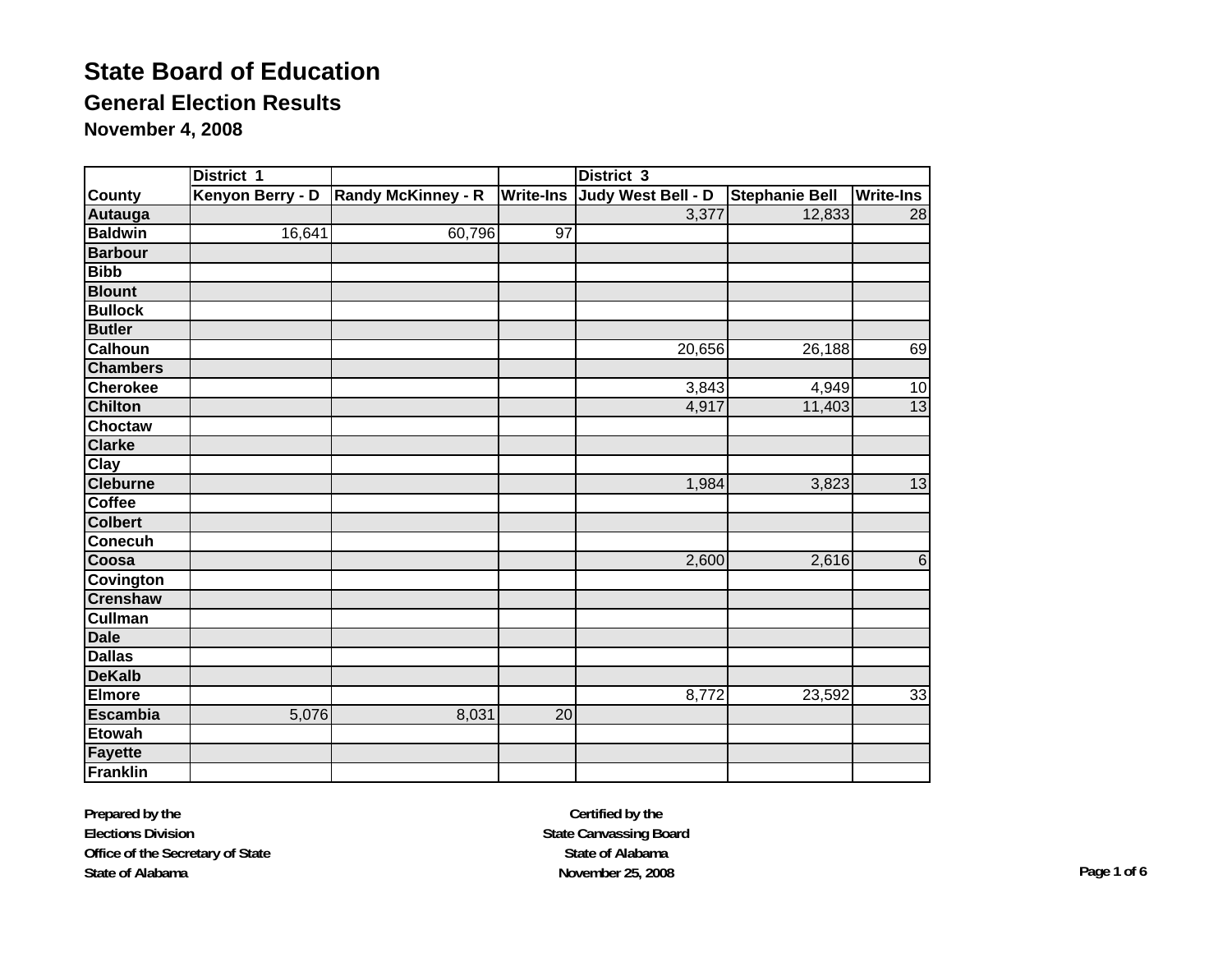## **General Election Results**

**November 4, 2008**

|                   | District 1       |                           |                  | District 3         |                       |                  |
|-------------------|------------------|---------------------------|------------------|--------------------|-----------------------|------------------|
| County            | Kenyon Berry - D | <b>Randy McKinney - R</b> | <b>Write-Ins</b> | Judy West Bell - D | <b>Stephanie Bell</b> | <b>Write-Ins</b> |
| Geneva            |                  |                           |                  |                    |                       |                  |
| Greene            |                  |                           |                  |                    |                       |                  |
| <b>Hale</b>       |                  |                           |                  |                    |                       |                  |
| <b>Henry</b>      |                  |                           |                  |                    |                       |                  |
| <b>Houston</b>    |                  |                           |                  |                    |                       |                  |
| <b>Jackson</b>    |                  |                           |                  |                    |                       |                  |
| <b>Jefferson</b>  |                  |                           |                  |                    |                       |                  |
| Lamar             |                  |                           |                  |                    |                       |                  |
| Lauderdale        |                  |                           |                  |                    |                       |                  |
| Lawrence          |                  |                           |                  |                    |                       |                  |
| Lee               |                  |                           |                  |                    |                       |                  |
| <b>Limestone</b>  |                  |                           |                  |                    |                       |                  |
| <b>Lowndes</b>    |                  |                           |                  |                    |                       |                  |
| <b>Macon</b>      |                  |                           |                  |                    |                       |                  |
| <b>Madison</b>    |                  |                           |                  |                    |                       |                  |
| <b>Marengo</b>    |                  |                           |                  |                    |                       |                  |
| <b>Marion</b>     |                  |                           |                  |                    |                       |                  |
| <b>Marshall</b>   |                  |                           |                  |                    |                       |                  |
| <b>Mobile</b>     | 76,430           | 94,964                    | 100              |                    |                       |                  |
| <b>Monroe</b>     |                  |                           |                  |                    |                       |                  |
| <b>Montgomery</b> |                  |                           |                  | 8,871              | 21,680                | 30               |
| <b>Morgan</b>     |                  |                           |                  |                    |                       |                  |
| <b>Perry</b>      |                  |                           |                  |                    |                       |                  |
| <b>Pickens</b>    |                  |                           |                  |                    |                       |                  |
| <b>Pike</b>       |                  |                           |                  |                    |                       |                  |
| Randolph          |                  |                           |                  |                    |                       |                  |
| <b>Russell</b>    |                  |                           |                  |                    |                       |                  |
| <b>Shelby</b>     |                  |                           |                  | 14,959             | 44,580                | 85               |
| St. Clair         |                  |                           |                  | 6,480              | 22,110                | 30               |
| <b>Sumter</b>     |                  |                           |                  |                    |                       |                  |

**Prepared by the Elections Division Office of the Secretary of State State of Alabama**

**Certified by the State Canvassing Board State of AlabamaNovember 25, 2008 Page 2 of 6**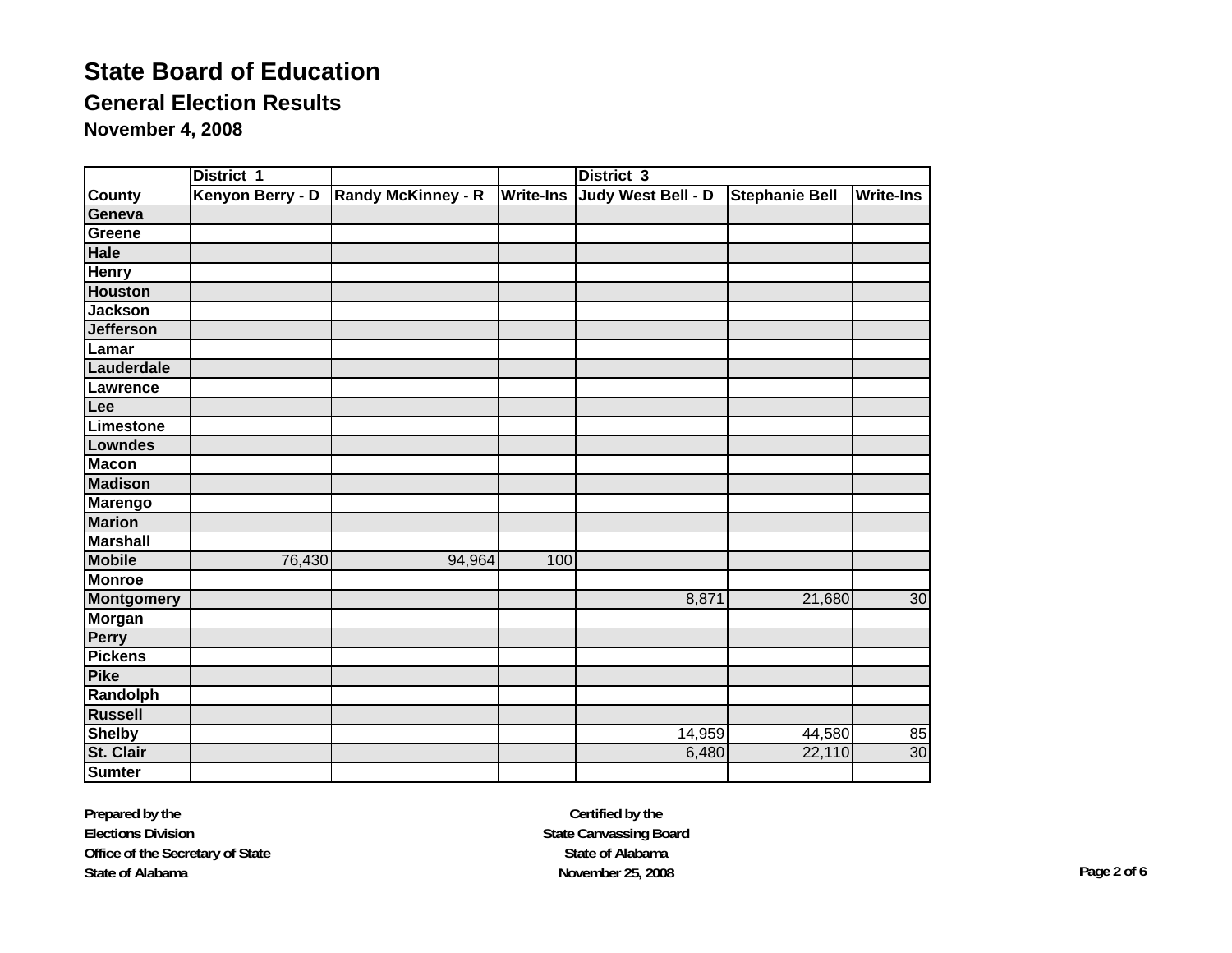## **General Election Results**

**November 4, 2008**

|                   | <b>District 1</b> |                           |     | <b>District 3</b>                   |                       |                  |
|-------------------|-------------------|---------------------------|-----|-------------------------------------|-----------------------|------------------|
| <b>County</b>     | Kenyon Berry - D  | <b>Randy McKinney - R</b> |     | <b>Write-Ins Judy West Bell - D</b> | <b>Stephanie Bell</b> | <b>Write-Ins</b> |
| <b>Talladega</b>  |                   |                           |     | 13,302                              | 14,643                | 39               |
| Tallapoosa        |                   |                           |     |                                     |                       |                  |
| <b>Tuscaloosa</b> |                   |                           |     |                                     |                       |                  |
| <b>Walker</b>     |                   |                           |     |                                     |                       |                  |
| <b>Washington</b> |                   |                           |     |                                     |                       |                  |
| <b>Wilcox</b>     |                   |                           |     |                                     |                       |                  |
| <b>Winston</b>    |                   |                           |     |                                     |                       |                  |
| <b>TOTAL</b>      | 98,147            | 163,791                   | 217 | 89,761                              | 188,417               | 356              |

**Prepared by the Elections Division Office of the Secretary of State State of Alabama**

**Certified by the State Canvassing Board State of AlabamaNovember 25, 2008 Page 3 of 6**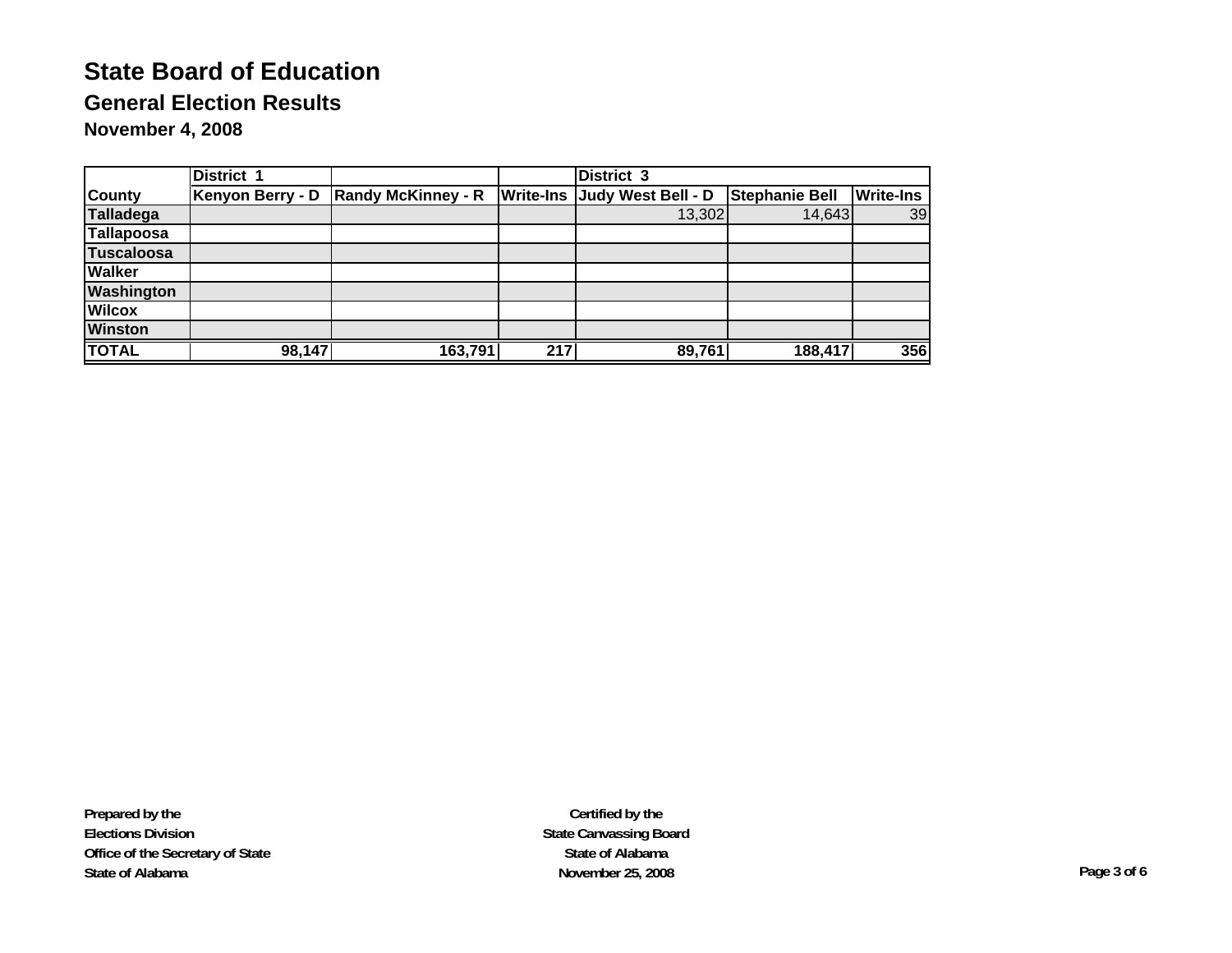## **General Election Results**

**November 4, 2008**

|                    | District 5       |                  |                  | District 7       |                        |                  |  |  |
|--------------------|------------------|------------------|------------------|------------------|------------------------|------------------|--|--|
| <b>County</b>      | Ella B. Bell - D | Lula Bridges - R | <b>Write-Ins</b> | Earl Gardner - D | <b>Gary Warren - R</b> | <b>Write-Ins</b> |  |  |
| Autauga            | 3,290            | 2,728            |                  |                  |                        |                  |  |  |
| <b>Baldwin</b>     |                  |                  |                  |                  |                        |                  |  |  |
| <b>Barbour</b>     |                  |                  |                  |                  |                        |                  |  |  |
| <b>Bibb</b>        |                  |                  |                  |                  |                        |                  |  |  |
| <b>Blount</b>      |                  |                  |                  |                  |                        |                  |  |  |
| <b>Bullock</b>     | 4,011            | 988              | 8                |                  |                        |                  |  |  |
| <b>Butler</b>      | 5,107            | 3,721            | 8                |                  |                        |                  |  |  |
| <b>Calhoun</b>     |                  |                  |                  |                  |                        |                  |  |  |
| <b>Chambers</b>    |                  |                  |                  |                  |                        |                  |  |  |
| <b>Cherokee</b>    |                  |                  |                  |                  |                        |                  |  |  |
| <b>Chilton</b>     |                  |                  |                  |                  |                        |                  |  |  |
| <b>Choctaw</b>     | 4,058            | 2,863            | $6\phantom{1}6$  |                  |                        |                  |  |  |
| <b>Clarke</b>      | 6,498            | 5,284            | 18               |                  |                        |                  |  |  |
| $\overline{C}$ lay |                  |                  |                  |                  |                        |                  |  |  |
| <b>Cleburne</b>    |                  |                  |                  |                  |                        |                  |  |  |
| <b>Coffee</b>      |                  |                  |                  |                  |                        |                  |  |  |
| <b>Colbert</b>     |                  |                  |                  | 13,736           | 9,065                  | $\overline{21}$  |  |  |
| <b>Conecuh</b>     | 3,990            | 2,195            | 9                |                  |                        |                  |  |  |
| Coosa              |                  |                  |                  |                  |                        |                  |  |  |
| <b>Covington</b>   |                  |                  |                  |                  |                        |                  |  |  |
| <b>Crenshaw</b>    | 2,709            | 2,939            | 7                |                  |                        |                  |  |  |
| <b>Cullman</b>     |                  |                  |                  |                  |                        |                  |  |  |
| <b>Dale</b>        |                  |                  |                  |                  |                        |                  |  |  |
| <b>Dallas</b>      | 14,573           | 5,139            | 22               |                  |                        |                  |  |  |
| <b>DeKalb</b>      |                  |                  |                  |                  |                        |                  |  |  |
| <b>Elmore</b>      |                  |                  |                  |                  |                        |                  |  |  |
| <b>Escambia</b>    |                  |                  |                  |                  |                        |                  |  |  |
| <b>Etowah</b>      |                  |                  |                  |                  |                        |                  |  |  |
| Fayette            |                  |                  |                  | 2,785            | 4,501                  |                  |  |  |
| Franklin           |                  |                  |                  | 4,847            | 5,770                  | 12               |  |  |

**Prepared by the Elections Division Office of the Secretary of State State of Alabama**

**Certified by the State Canvassing Board State of AlabamaNovember 25, 2008 Page 4 of 6**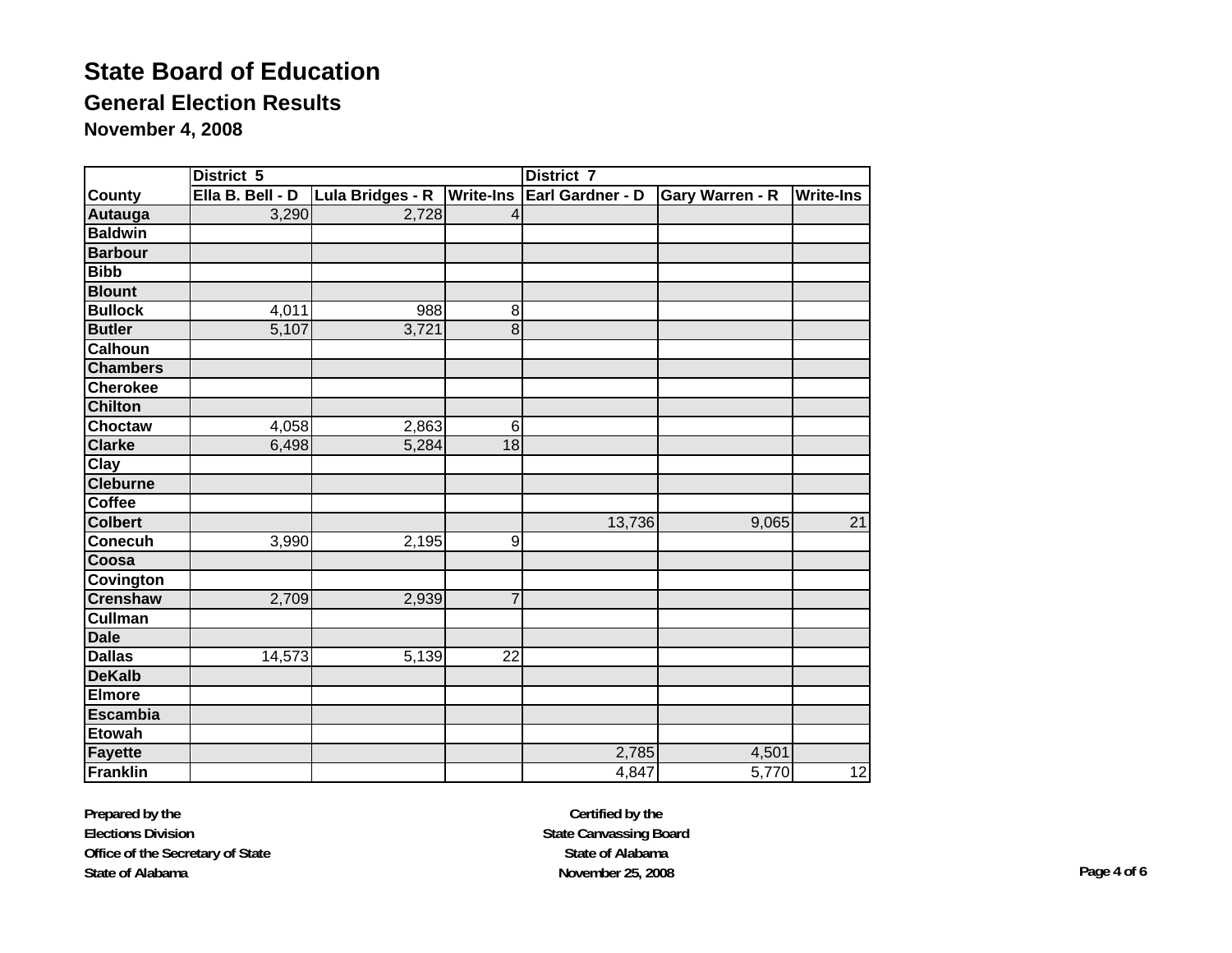## **General Election Results**

**November 4, 2008**

|                   | District 5          |                              |                 | District 7       |                        |                  |  |  |
|-------------------|---------------------|------------------------------|-----------------|------------------|------------------------|------------------|--|--|
| County            | Ella B. Bell - D    | Lula Bridges - R   Write-Ins |                 | Earl Gardner - D | <b>Gary Warren - R</b> | <b>Write-Ins</b> |  |  |
| Geneva            |                     |                              |                 |                  |                        |                  |  |  |
| Greene            | 4,313               | 725                          | 6               |                  |                        |                  |  |  |
| <b>Hale</b>       |                     |                              |                 |                  |                        |                  |  |  |
| <b>Henry</b>      |                     |                              |                 |                  |                        |                  |  |  |
| <b>Houston</b>    |                     |                              |                 |                  |                        |                  |  |  |
| <b>Jackson</b>    |                     |                              |                 |                  |                        |                  |  |  |
| <b>Jefferson</b>  |                     |                              |                 |                  |                        |                  |  |  |
| Lamar             |                     |                              |                 | 2,244            | 3,891                  |                  |  |  |
| Lauderdale        |                     |                              |                 | 20,462           | 14,913                 | 50               |  |  |
| Lawrence          |                     |                              |                 | 6,775            | 6,554                  | $\overline{22}$  |  |  |
| Lee               |                     |                              |                 |                  |                        |                  |  |  |
| Limestone         |                     |                              |                 |                  |                        |                  |  |  |
| Lowndes           | 5,463               | 1,450                        | $\overline{2}$  |                  |                        |                  |  |  |
| <b>Macon</b>      | 9,162               | 1,310                        | $\overline{7}$  |                  |                        |                  |  |  |
| <b>Madison</b>    |                     |                              |                 |                  |                        |                  |  |  |
| <b>Marengo</b>    | 6,321               | 4,173                        | 15              |                  |                        |                  |  |  |
| <b>Marion</b>     |                     |                              |                 | 3,810            | 7,523                  | 25               |  |  |
| <b>Marshall</b>   |                     |                              |                 |                  |                        |                  |  |  |
| <b>Mobile</b>     |                     |                              |                 |                  |                        |                  |  |  |
| <b>Monroe</b>     | 5,677               | 4,615                        | 17              |                  |                        |                  |  |  |
| <b>Montgomery</b> | 53,161              | 16,429                       | $\overline{51}$ |                  |                        |                  |  |  |
| <b>Morgan</b>     |                     |                              |                 |                  |                        |                  |  |  |
| Perry             | 4,592               | 1,249                        | 10              |                  |                        |                  |  |  |
| <b>Pickens</b>    | $\overline{5}$ ,011 | 4,148                        | 9               |                  |                        |                  |  |  |
| <b>Pike</b>       | 6,779               | 6,039                        | 13              |                  |                        |                  |  |  |
| Randolph          |                     |                              |                 |                  |                        |                  |  |  |
| <b>Russell</b>    |                     |                              |                 |                  |                        |                  |  |  |
| <b>Shelby</b>     |                     |                              |                 |                  |                        |                  |  |  |
| St. Clair         |                     |                              |                 |                  |                        |                  |  |  |
| <b>Sumter</b>     | 5,224               | 1,419                        | 13              |                  |                        |                  |  |  |

**Prepared by the Elections Division Office of the Secretary of State State of Alabama**

**Certified by the State Canvassing Board State of AlabamaNovember 25, 2008 Page 5 of 6**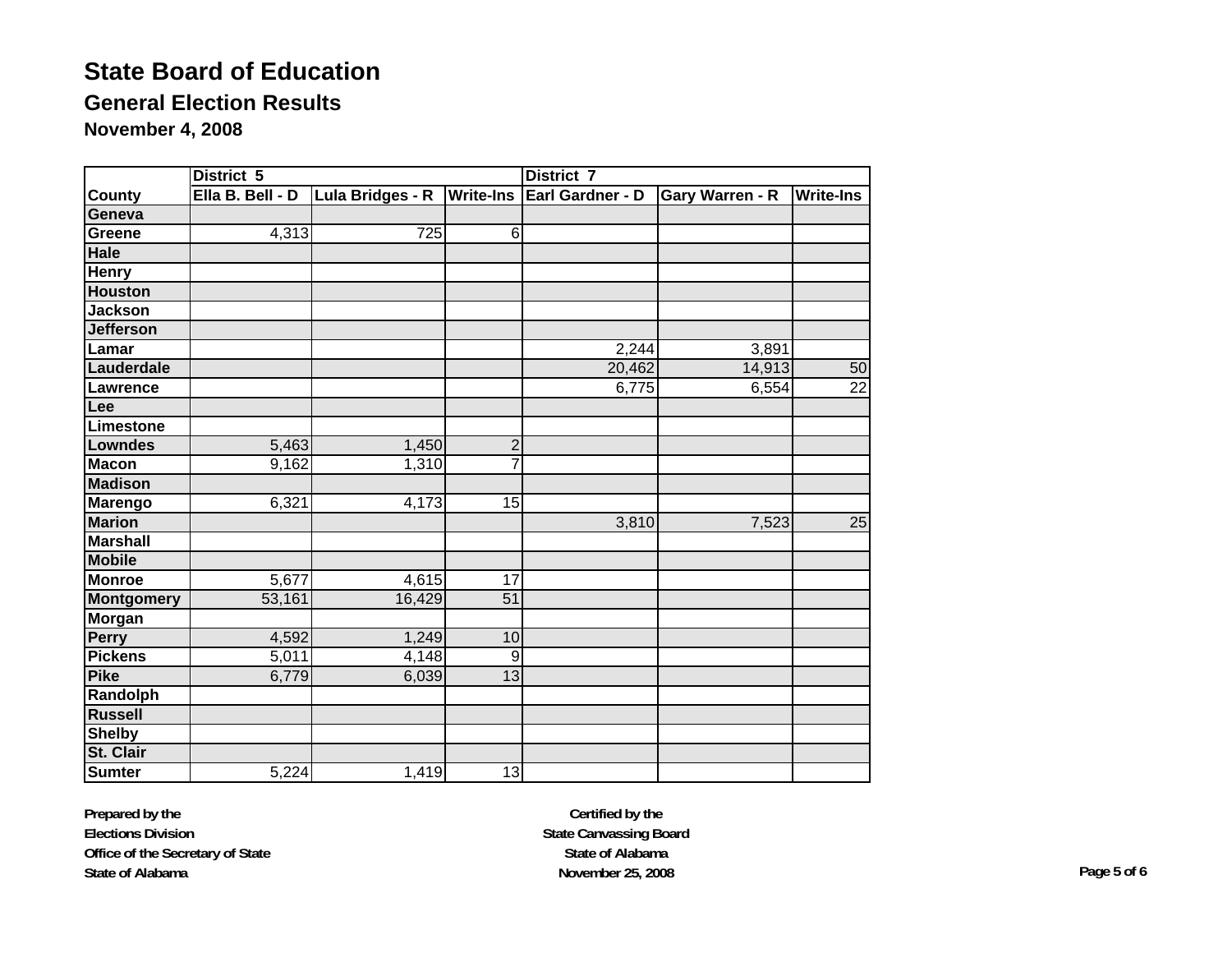## **General Election Results**

**November 4, 2008**

|                   | District 5 |                                   |                  | <b>District 7</b>       |                        |                  |  |
|-------------------|------------|-----------------------------------|------------------|-------------------------|------------------------|------------------|--|
| <b>County</b>     |            | Ella B. Bell - D Lula Bridges - R | <b>Write-Ins</b> | <b>Earl Gardner - D</b> | <b>Gary Warren - R</b> | <b>Write-Ins</b> |  |
| Talladega         |            |                                   |                  |                         |                        |                  |  |
| Tallapoosa        |            |                                   |                  |                         |                        |                  |  |
| <b>Tuscaloosa</b> |            |                                   |                  | 36,318                  | 37,606                 | 79               |  |
| <b>Walker</b>     |            |                                   |                  | 12,625                  | 14,008                 | 42               |  |
| <b>Washington</b> | 4,199      | 3,547                             | 24               |                         |                        |                  |  |
| <b>Wilcox</b>     | 4,608      | 1,470                             |                  |                         |                        |                  |  |
| <b>Winston</b>    |            |                                   |                  | 1,950                   | 7,471                  | 9                |  |
| <b>TOTAL</b>      | 158,746    | 72,431                            | 250              | 105,552                 | 111,302                | 260              |  |

**Prepared by the Elections Division Office of the Secretary of State State of Alabama**

**Certified by the State Canvassing Board State of AlabamaNovember 25, 2008 Page 6 of 6**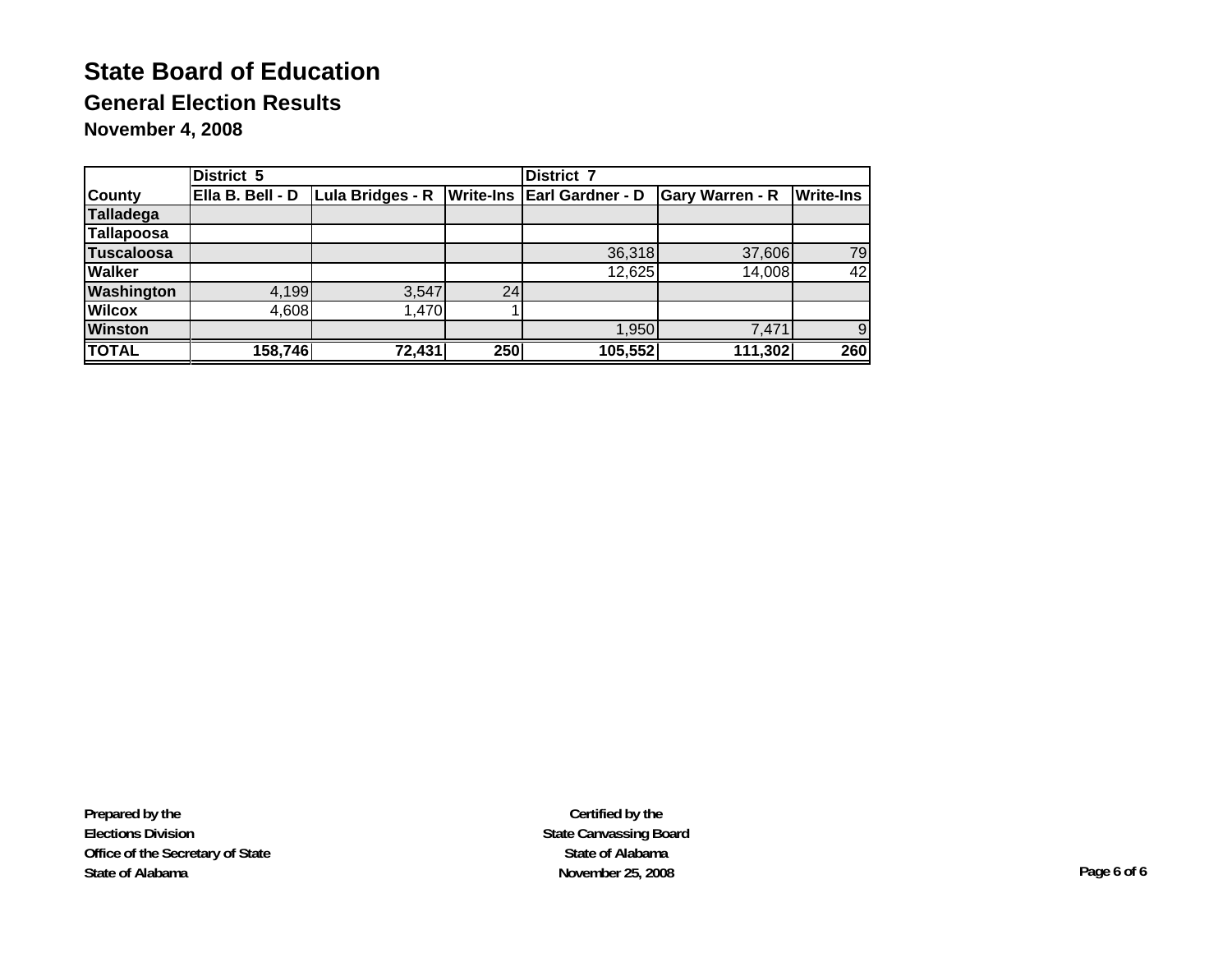|                 | Judicial Circuit 6, Place 4 |                  | <b>Judicial Circuit 7, Place 4</b> |                  | Judicial Circuit 10, Place 10 |                  |  |
|-----------------|-----------------------------|------------------|------------------------------------|------------------|-------------------------------|------------------|--|
| <b>County</b>   | John H. England, Jr. - D    | <b>Write-Ins</b> | Brenda Stedham - R                 | <b>Write-Ins</b> | Tom King - D                  | <b>Write-Ins</b> |  |
| Autauga         |                             |                  |                                    |                  |                               |                  |  |
| <b>Baldwin</b>  |                             |                  |                                    |                  |                               |                  |  |
| <b>Barbour</b>  |                             |                  |                                    |                  |                               |                  |  |
| <b>Bibb</b>     |                             |                  |                                    |                  |                               |                  |  |
| <b>Blount</b>   |                             |                  |                                    |                  |                               |                  |  |
| <b>Bullock</b>  |                             |                  |                                    |                  |                               |                  |  |
| <b>Butler</b>   |                             |                  |                                    |                  |                               |                  |  |
| <b>Calhoun</b>  |                             |                  | 34,213                             | 1,123            |                               |                  |  |
| <b>Chambers</b> |                             |                  |                                    |                  |                               |                  |  |
| <b>Cherokee</b> |                             |                  |                                    |                  |                               |                  |  |
| <b>Chilton</b>  |                             |                  |                                    |                  |                               |                  |  |
| <b>Choctaw</b>  |                             |                  |                                    |                  |                               |                  |  |
| <b>Clarke</b>   |                             |                  |                                    |                  |                               |                  |  |
| Clay            |                             |                  |                                    |                  |                               |                  |  |
| <b>Cleburne</b> |                             |                  | 4,573                              | 162              |                               |                  |  |
| <b>Coffee</b>   |                             |                  |                                    |                  |                               |                  |  |
| <b>Colbert</b>  |                             |                  |                                    |                  |                               |                  |  |
| <b>Conecuh</b>  |                             |                  |                                    |                  |                               |                  |  |
| Coosa           |                             |                  |                                    |                  |                               |                  |  |
| Covington       |                             |                  |                                    |                  |                               |                  |  |
| <b>Crenshaw</b> |                             |                  |                                    |                  |                               |                  |  |
| <b>Cullman</b>  |                             |                  |                                    |                  |                               |                  |  |
| <b>Dale</b>     |                             |                  |                                    |                  |                               |                  |  |
| <b>Dallas</b>   |                             |                  |                                    |                  |                               |                  |  |
| <b>DeKalb</b>   |                             |                  |                                    |                  |                               |                  |  |
| <b>Elmore</b>   |                             |                  |                                    |                  |                               |                  |  |
| <b>Escambia</b> |                             |                  |                                    |                  |                               |                  |  |
| <b>Etowah</b>   |                             |                  |                                    |                  |                               |                  |  |
| <b>Fayette</b>  |                             |                  |                                    |                  |                               |                  |  |
| Franklin        |                             |                  |                                    |                  |                               |                  |  |

**Prepared by the Elections Division Office of the Secretary of State State of Alabama**

**Certified by the State Canvassing Board State of AlabamaNovember 25, 2008 Page 1 of 18**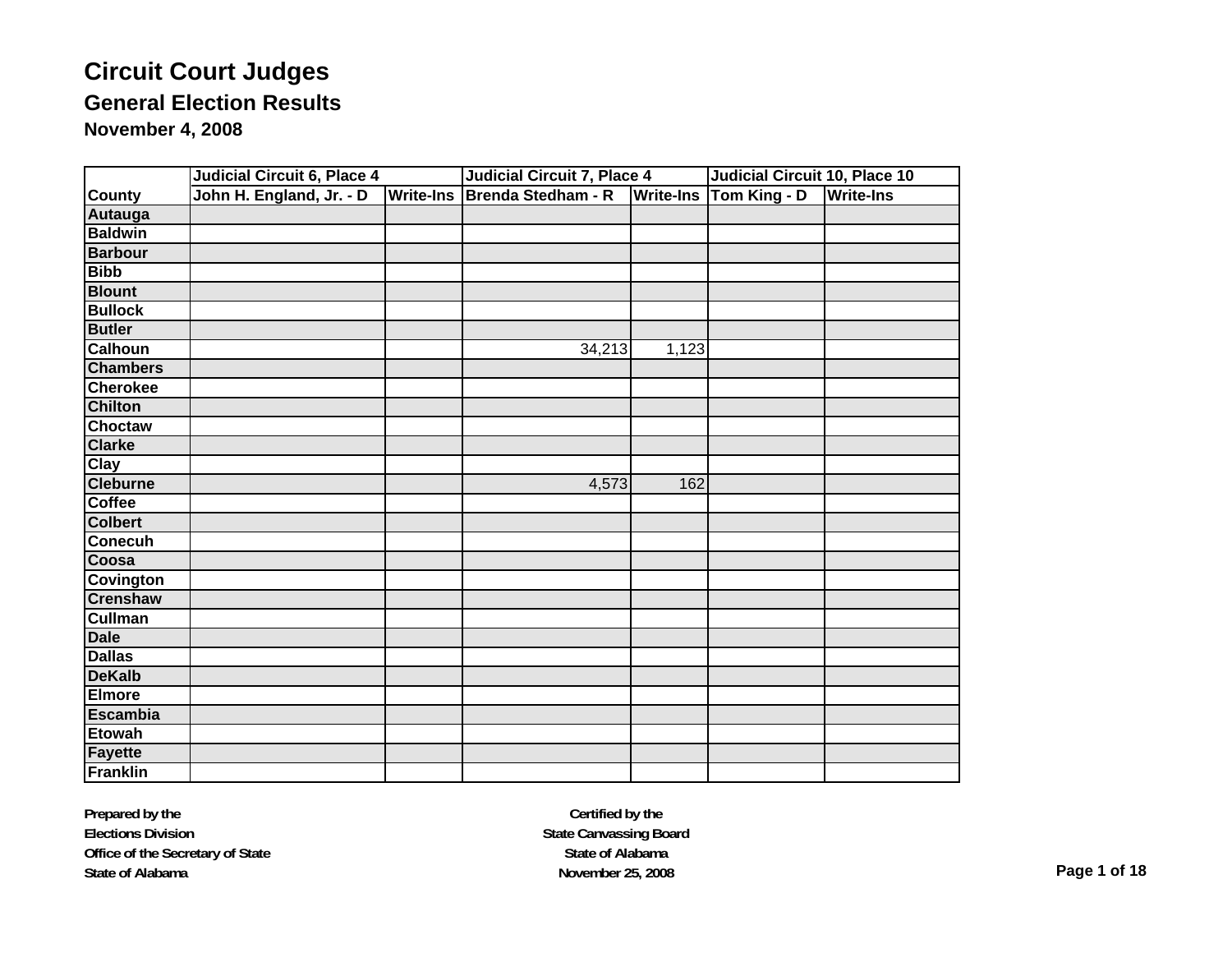|                   | Judicial Circuit 6, Place 4 |                  | <b>Judicial Circuit 7, Place 4</b> |                  | Judicial Circuit 10, Place 10 |                  |  |
|-------------------|-----------------------------|------------------|------------------------------------|------------------|-------------------------------|------------------|--|
| <b>County</b>     | John H. England, Jr. - D    | <b>Write-Ins</b> | Brenda Stedham - R                 | <b>Write-Ins</b> | Tom King - D                  | <b>Write-Ins</b> |  |
| Geneva            |                             |                  |                                    |                  |                               |                  |  |
| Greene            |                             |                  |                                    |                  |                               |                  |  |
| <b>Hale</b>       |                             |                  |                                    |                  |                               |                  |  |
| <b>Henry</b>      |                             |                  |                                    |                  |                               |                  |  |
| <b>Houston</b>    |                             |                  |                                    |                  |                               |                  |  |
| <b>Jackson</b>    |                             |                  |                                    |                  |                               |                  |  |
| <b>Jefferson</b>  |                             |                  |                                    |                  | 209,510                       | 4,192            |  |
| Lamar             |                             |                  |                                    |                  |                               |                  |  |
| Lauderdale        |                             |                  |                                    |                  |                               |                  |  |
| <b>Lawrence</b>   |                             |                  |                                    |                  |                               |                  |  |
| Lee               |                             |                  |                                    |                  |                               |                  |  |
| Limestone         |                             |                  |                                    |                  |                               |                  |  |
| Lowndes           |                             |                  |                                    |                  |                               |                  |  |
| <b>Macon</b>      |                             |                  |                                    |                  |                               |                  |  |
| <b>Madison</b>    |                             |                  |                                    |                  |                               |                  |  |
| <b>Marengo</b>    |                             |                  |                                    |                  |                               |                  |  |
| <b>Marion</b>     |                             |                  |                                    |                  |                               |                  |  |
| <b>Marshall</b>   |                             |                  |                                    |                  |                               |                  |  |
| <b>Mobile</b>     |                             |                  |                                    |                  |                               |                  |  |
| <b>Monroe</b>     |                             |                  |                                    |                  |                               |                  |  |
| <b>Montgomery</b> |                             |                  |                                    |                  |                               |                  |  |
| <b>Morgan</b>     |                             |                  |                                    |                  |                               |                  |  |
| Perry             |                             |                  |                                    |                  |                               |                  |  |
| <b>Pickens</b>    |                             |                  |                                    |                  |                               |                  |  |
| <b>Pike</b>       |                             |                  |                                    |                  |                               |                  |  |
| Randolph          |                             |                  |                                    |                  |                               |                  |  |
| <b>Russell</b>    |                             |                  |                                    |                  |                               |                  |  |
| <b>Shelby</b>     |                             |                  |                                    |                  |                               |                  |  |
| St. Clair         |                             |                  |                                    |                  |                               |                  |  |
| <b>Sumter</b>     |                             |                  |                                    |                  |                               |                  |  |

**Prepared by the Elections Division Office of the Secretary of State State of Alabama**

**Certified by the State Canvassing Board State of AlabamaNovember 25, 2008 Page 2 of 18**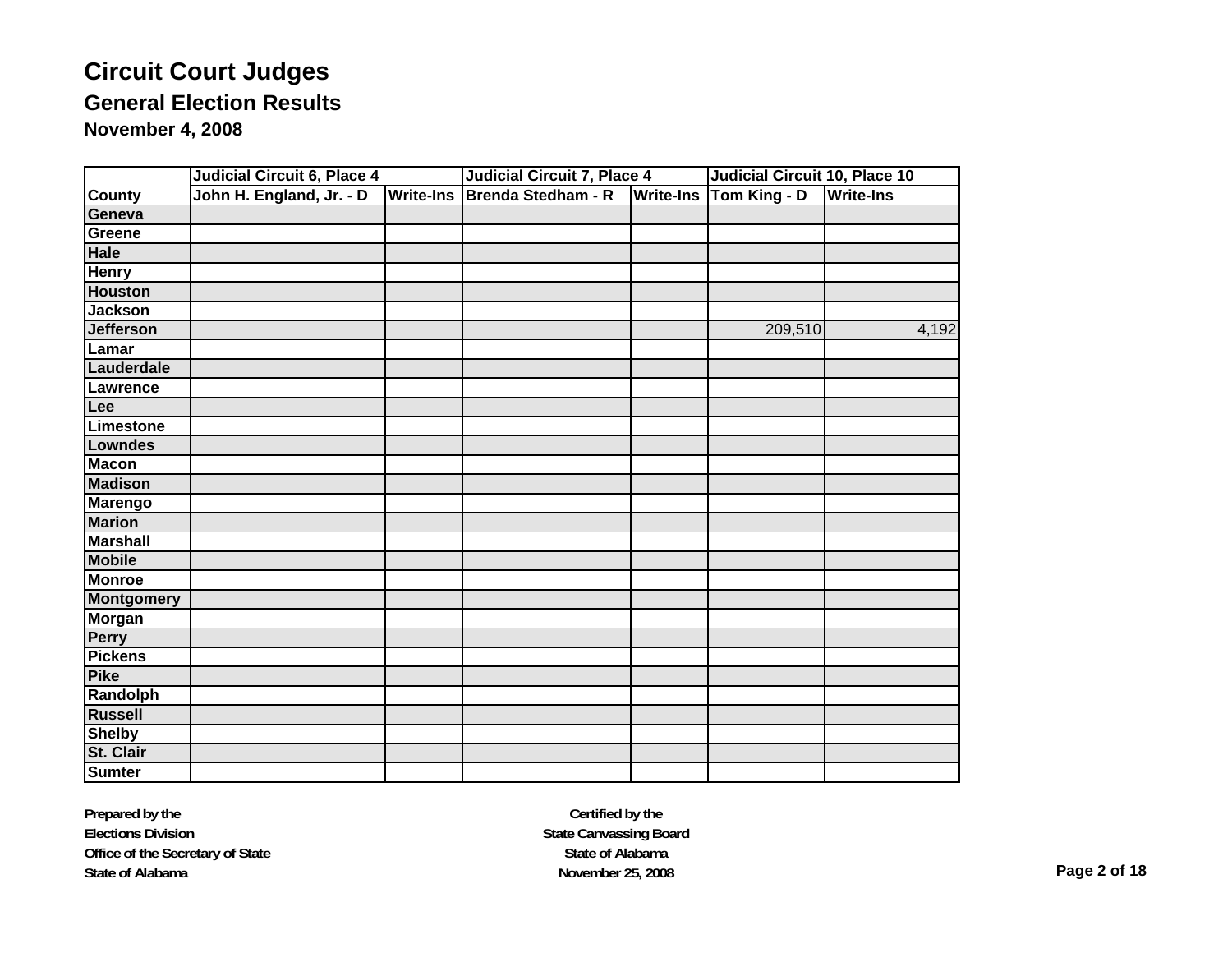|                   | Judicial Circuit 6, Place 4 |       | <b>Judicial Circuit 7, Place 4</b> |       | Judicial Circuit 10, Place 10 |                  |  |
|-------------------|-----------------------------|-------|------------------------------------|-------|-------------------------------|------------------|--|
| <b>County</b>     | John H. England, Jr. - D    |       | Write-Ins   Brenda Stedham - R     |       | <b>Write-Ins Tom King - D</b> | <b>Write-Ins</b> |  |
| <b>Talladega</b>  |                             |       |                                    |       |                               |                  |  |
| Tallapoosa        |                             |       |                                    |       |                               |                  |  |
| <b>Tuscaloosa</b> | 49,722                      | 1,469 |                                    |       |                               |                  |  |
| <b>Walker</b>     |                             |       |                                    |       |                               |                  |  |
| <b>Washington</b> |                             |       |                                    |       |                               |                  |  |
| <b>Wilcox</b>     |                             |       |                                    |       |                               |                  |  |
| <b>Winston</b>    |                             |       |                                    |       |                               |                  |  |
| <b>TOTAL</b>      | 49,722                      | 1,469 | 38,786                             | 1,285 | 209,510                       | 4,192            |  |

**Certified by the State Canvassing Board State of AlabamaNovember 25, 2008 Page 3 of 18**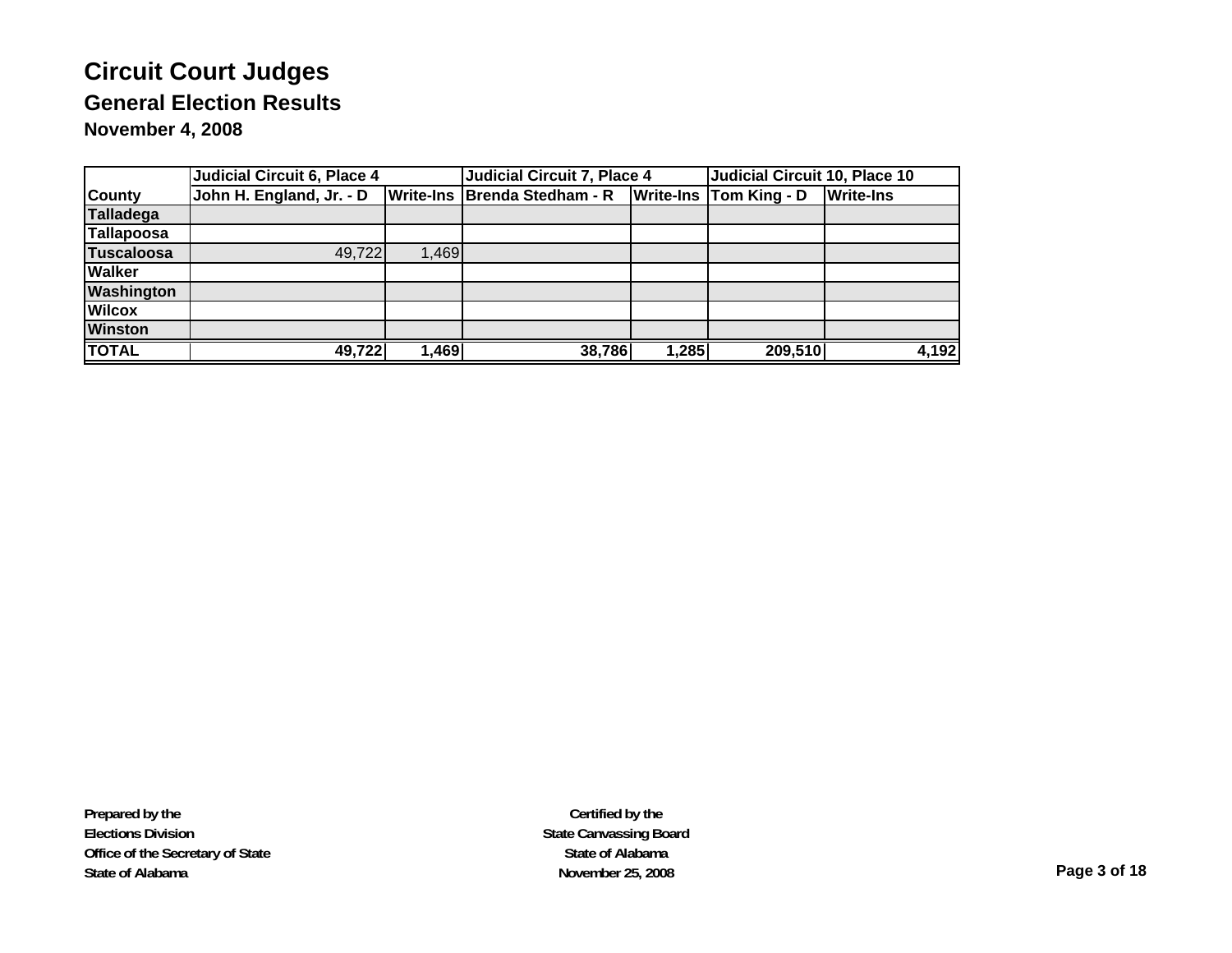|                  | Judicial Circuit 13, Place 10 |                           | <b>Judicial Circuit 15, Place 4</b> | Judicial Circuit 15, Place 6 |                          |                  |
|------------------|-------------------------------|---------------------------|-------------------------------------|------------------------------|--------------------------|------------------|
| <b>County</b>    |                               | Michael A. Youngpeter - R | Write-Ins                           | <b>Charles Price - D</b>     | Write-Ins Gene Reese - D | <b>Write-Ins</b> |
| <b>Autauga</b>   |                               |                           |                                     |                              |                          |                  |
| <b>Baldwin</b>   |                               |                           |                                     |                              |                          |                  |
| <b>Barbour</b>   |                               |                           |                                     |                              |                          |                  |
| <b>Bibb</b>      |                               |                           |                                     |                              |                          |                  |
| <b>Blount</b>    |                               |                           |                                     |                              |                          |                  |
| <b>Bullock</b>   |                               |                           |                                     |                              |                          |                  |
| <b>Butler</b>    |                               |                           |                                     |                              |                          |                  |
| Calhoun          |                               |                           |                                     |                              |                          |                  |
| <b>Chambers</b>  |                               |                           |                                     |                              |                          |                  |
| <b>Cherokee</b>  |                               |                           |                                     |                              |                          |                  |
| <b>Chilton</b>   |                               |                           |                                     |                              |                          |                  |
| <b>Choctaw</b>   |                               |                           |                                     |                              |                          |                  |
| <b>Clarke</b>    |                               |                           |                                     |                              |                          |                  |
| <b>Clay</b>      |                               |                           |                                     |                              |                          |                  |
| <b>Cleburne</b>  |                               |                           |                                     |                              |                          |                  |
| <b>Coffee</b>    |                               |                           |                                     |                              |                          |                  |
| <b>Colbert</b>   |                               |                           |                                     |                              |                          |                  |
| <b>Conecuh</b>   |                               |                           |                                     |                              |                          |                  |
| Coosa            |                               |                           |                                     |                              |                          |                  |
| <b>Covington</b> |                               |                           |                                     |                              |                          |                  |
| <b>Crenshaw</b>  |                               |                           |                                     |                              |                          |                  |
| <b>Cullman</b>   |                               |                           |                                     |                              |                          |                  |
| Dale             |                               |                           |                                     |                              |                          |                  |
| <b>Dallas</b>    |                               |                           |                                     |                              |                          |                  |
| <b>DeKalb</b>    |                               |                           |                                     |                              |                          |                  |
| <b>Elmore</b>    |                               |                           |                                     |                              |                          |                  |
| <b>Escambia</b>  |                               |                           |                                     |                              |                          |                  |
| <b>Etowah</b>    |                               |                           |                                     |                              |                          |                  |
| <b>Fayette</b>   |                               |                           |                                     |                              |                          |                  |
| Franklin         |                               |                           |                                     |                              |                          |                  |

**Prepared by the Elections Division Office of the Secretary of State State of Alabama**

**Certified by the State Canvassing Board State of AlabamaNovember 25, 2008 Page 4 of 18**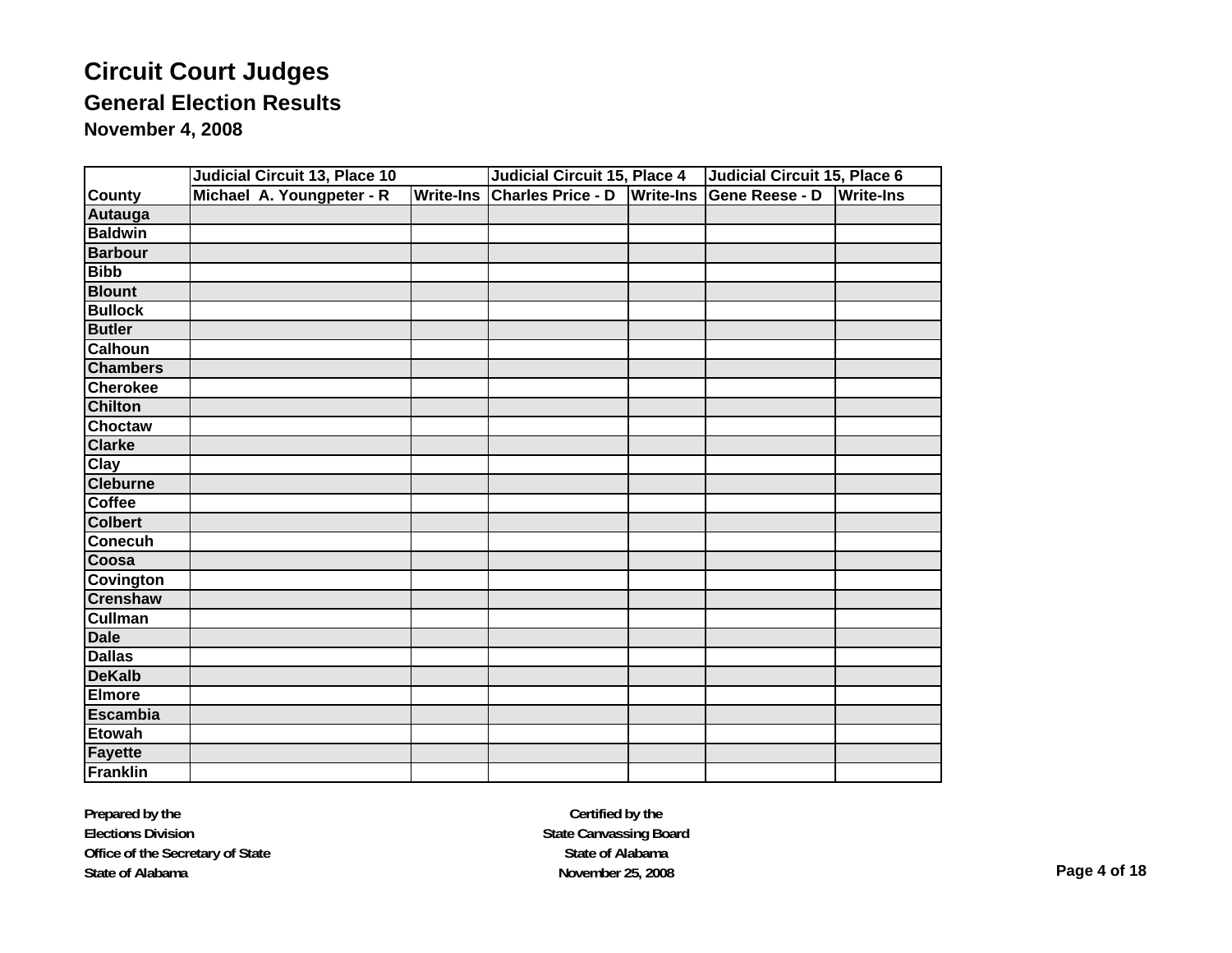|                   | <b>Judicial Circuit 13, Place 10</b> |                           |         | <b>Judicial Circuit 15, Place 4</b> |                          |        | <b>Judicial Circuit 15, Place 6</b> |                |                  |
|-------------------|--------------------------------------|---------------------------|---------|-------------------------------------|--------------------------|--------|-------------------------------------|----------------|------------------|
| <b>County</b>     |                                      | Michael A. Youngpeter - R |         | <b>Write-Ins</b>                    | <b>Charles Price - D</b> |        | <b>Write-Ins</b>                    | Gene Reese - D | <b>Write-Ins</b> |
| Geneva            |                                      |                           |         |                                     |                          |        |                                     |                |                  |
| Greene            |                                      |                           |         |                                     |                          |        |                                     |                |                  |
| <b>Hale</b>       |                                      |                           |         |                                     |                          |        |                                     |                |                  |
| <b>Henry</b>      |                                      |                           |         |                                     |                          |        |                                     |                |                  |
| <b>Houston</b>    |                                      |                           |         |                                     |                          |        |                                     |                |                  |
| <b>Jackson</b>    |                                      |                           |         |                                     |                          |        |                                     |                |                  |
| <b>Jefferson</b>  |                                      |                           |         |                                     |                          |        |                                     |                |                  |
| Lamar             |                                      |                           |         |                                     |                          |        |                                     |                |                  |
| Lauderdale        |                                      |                           |         |                                     |                          |        |                                     |                |                  |
| Lawrence          |                                      |                           |         |                                     |                          |        |                                     |                |                  |
| Lee               |                                      |                           |         |                                     |                          |        |                                     |                |                  |
| Limestone         |                                      |                           |         |                                     |                          |        |                                     |                |                  |
| Lowndes           |                                      |                           |         |                                     |                          |        |                                     |                |                  |
| <b>Macon</b>      |                                      |                           |         |                                     |                          |        |                                     |                |                  |
| <b>Madison</b>    |                                      |                           |         |                                     |                          |        |                                     |                |                  |
| <b>Marengo</b>    |                                      |                           |         |                                     |                          |        |                                     |                |                  |
| <b>Marion</b>     |                                      |                           |         |                                     |                          |        |                                     |                |                  |
| <b>Marshall</b>   |                                      |                           |         |                                     |                          |        |                                     |                |                  |
| <b>Mobile</b>     |                                      |                           | 105,283 | 2,205                               |                          |        |                                     |                |                  |
| <b>Monroe</b>     |                                      |                           |         |                                     |                          |        |                                     |                |                  |
| <b>Montgomery</b> |                                      |                           |         |                                     |                          | 74,741 | 1,011                               | 76,253         | 732              |
| <b>Morgan</b>     |                                      |                           |         |                                     |                          |        |                                     |                |                  |
| Perry             |                                      |                           |         |                                     |                          |        |                                     |                |                  |
| <b>Pickens</b>    |                                      |                           |         |                                     |                          |        |                                     |                |                  |
| <b>Pike</b>       |                                      |                           |         |                                     |                          |        |                                     |                |                  |
| Randolph          |                                      |                           |         |                                     |                          |        |                                     |                |                  |
| <b>Russell</b>    |                                      |                           |         |                                     |                          |        |                                     |                |                  |
| <b>Shelby</b>     |                                      |                           |         |                                     |                          |        |                                     |                |                  |
| St. Clair         |                                      |                           |         |                                     |                          |        |                                     |                |                  |
| <b>Sumter</b>     |                                      |                           |         |                                     |                          |        |                                     |                |                  |

**Prepared by the Elections Division Office of the Secretary of State State of Alabama**

**Certified by the State Canvassing Board State of AlabamaNovember 25, 2008 Page 5 of 18**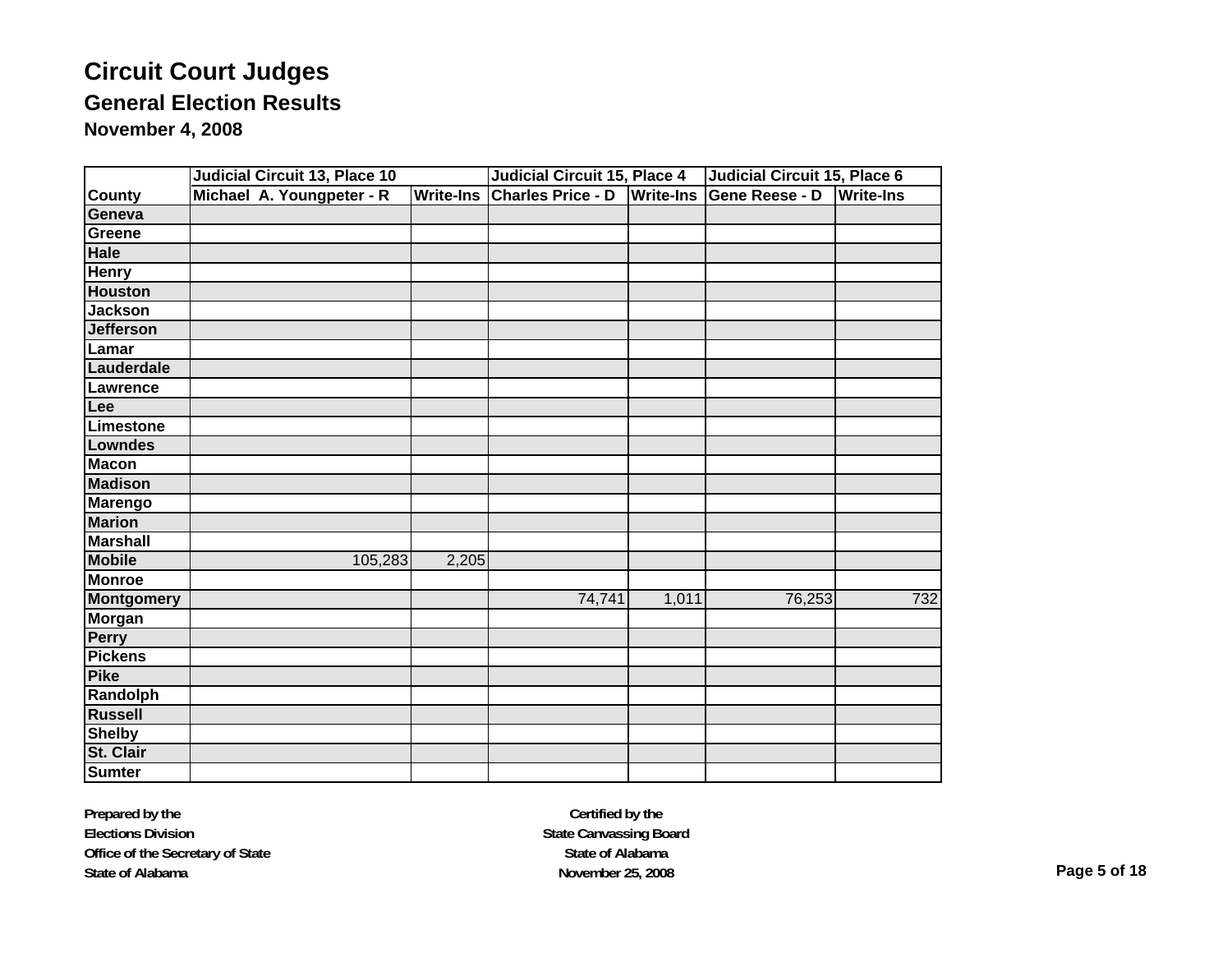|                   | Judicial Circuit 13, Place 10 | Judicial Circuit 15, Place 4 |                                                      | Judicial Circuit 15, Place 6 |        |                  |
|-------------------|-------------------------------|------------------------------|------------------------------------------------------|------------------------------|--------|------------------|
| <b>County</b>     | Michael A. Youngpeter - R     |                              | Write-Ins Charles Price - D Write-Ins Gene Reese - D |                              |        | <b>Write-Ins</b> |
| <b>Talladega</b>  |                               |                              |                                                      |                              |        |                  |
| <b>Tallapoosa</b> |                               |                              |                                                      |                              |        |                  |
| <b>Tuscaloosa</b> |                               |                              |                                                      |                              |        |                  |
| <b>Walker</b>     |                               |                              |                                                      |                              |        |                  |
| <b>Washington</b> |                               |                              |                                                      |                              |        |                  |
| <b>Wilcox</b>     |                               |                              |                                                      |                              |        |                  |
| <b>Winston</b>    |                               |                              |                                                      |                              |        |                  |
| <b>TOTAL</b>      | 105,283                       | 2,205                        | 74, 741                                              | 1,011                        | 76,253 | 732              |

**Prepared by the Elections Division Office of the Secretary of State State of Alabama**

**Certified by the State Canvassing Board State of AlabamaNovember 25, 2008 Page 6 of 18**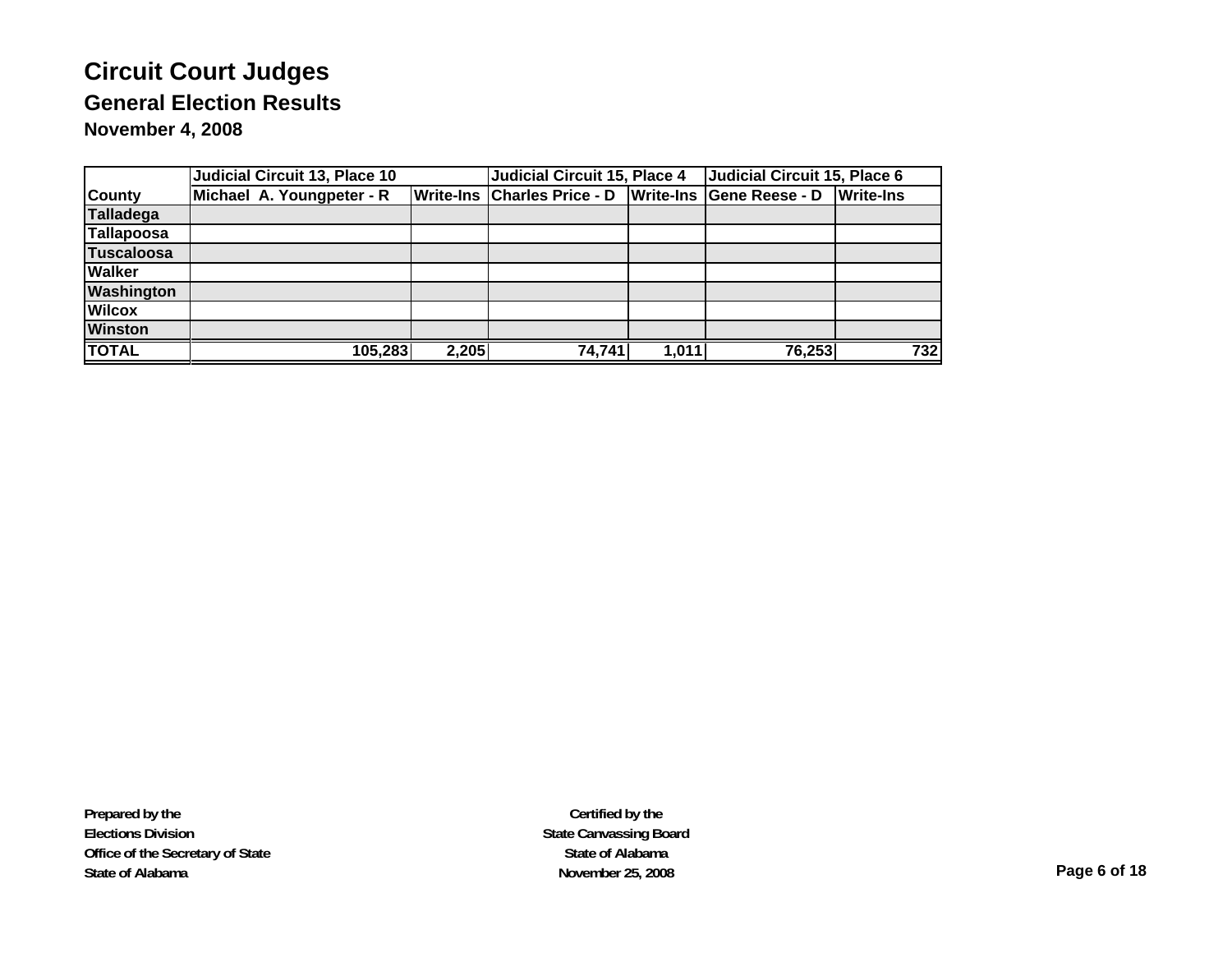|                  | <b>Judicial Circuit 15, Place 9</b> |                 |                  | <b>Judicial Circuit 20, Place 2</b> |                  | Judicial Circuit 20, Place 5 |                  |
|------------------|-------------------------------------|-----------------|------------------|-------------------------------------|------------------|------------------------------|------------------|
| <b>County</b>    | Johnny Hardwick - D                 | Randy James - R | <b>Write-Ins</b> | Edward Jackson - R                  | <b>Write-Ins</b> | Brad Mendheim - R            | <b>Write-Ins</b> |
| <b>Autauga</b>   |                                     |                 |                  |                                     |                  |                              |                  |
| <b>Baldwin</b>   |                                     |                 |                  |                                     |                  |                              |                  |
| <b>Barbour</b>   |                                     |                 |                  |                                     |                  |                              |                  |
| <b>Bibb</b>      |                                     |                 |                  |                                     |                  |                              |                  |
| <b>Blount</b>    |                                     |                 |                  |                                     |                  |                              |                  |
| <b>Bullock</b>   |                                     |                 |                  |                                     |                  |                              |                  |
| <b>Butler</b>    |                                     |                 |                  |                                     |                  |                              |                  |
| <b>Calhoun</b>   |                                     |                 |                  |                                     |                  |                              |                  |
| <b>Chambers</b>  |                                     |                 |                  |                                     |                  |                              |                  |
| <b>Cherokee</b>  |                                     |                 |                  |                                     |                  |                              |                  |
| <b>Chilton</b>   |                                     |                 |                  |                                     |                  |                              |                  |
| <b>Choctaw</b>   |                                     |                 |                  |                                     |                  |                              |                  |
| <b>Clarke</b>    |                                     |                 |                  |                                     |                  |                              |                  |
| <b>Clay</b>      |                                     |                 |                  |                                     |                  |                              |                  |
| <b>Cleburne</b>  |                                     |                 |                  |                                     |                  |                              |                  |
| Coffee           |                                     |                 |                  |                                     |                  |                              |                  |
| <b>Colbert</b>   |                                     |                 |                  |                                     |                  |                              |                  |
| Conecuh          |                                     |                 |                  |                                     |                  |                              |                  |
| Coosa            |                                     |                 |                  |                                     |                  |                              |                  |
| <b>Covington</b> |                                     |                 |                  |                                     |                  |                              |                  |
| <b>Crenshaw</b>  |                                     |                 |                  |                                     |                  |                              |                  |
| <b>Cullman</b>   |                                     |                 |                  |                                     |                  |                              |                  |
| <b>Dale</b>      |                                     |                 |                  |                                     |                  |                              |                  |
| <b>Dallas</b>    |                                     |                 |                  |                                     |                  |                              |                  |
| <b>DeKalb</b>    |                                     |                 |                  |                                     |                  |                              |                  |
| <b>Elmore</b>    |                                     |                 |                  |                                     |                  |                              |                  |
| <b>Escambia</b>  |                                     |                 |                  |                                     |                  |                              |                  |
| <b>Etowah</b>    |                                     |                 |                  |                                     |                  |                              |                  |
| <b>Fayette</b>   |                                     |                 |                  |                                     |                  |                              |                  |
| Franklin         |                                     |                 |                  |                                     |                  |                              |                  |

**Certified by the State Canvassing Board State of AlabamaNovember 25, 2008 Page 7 of 18**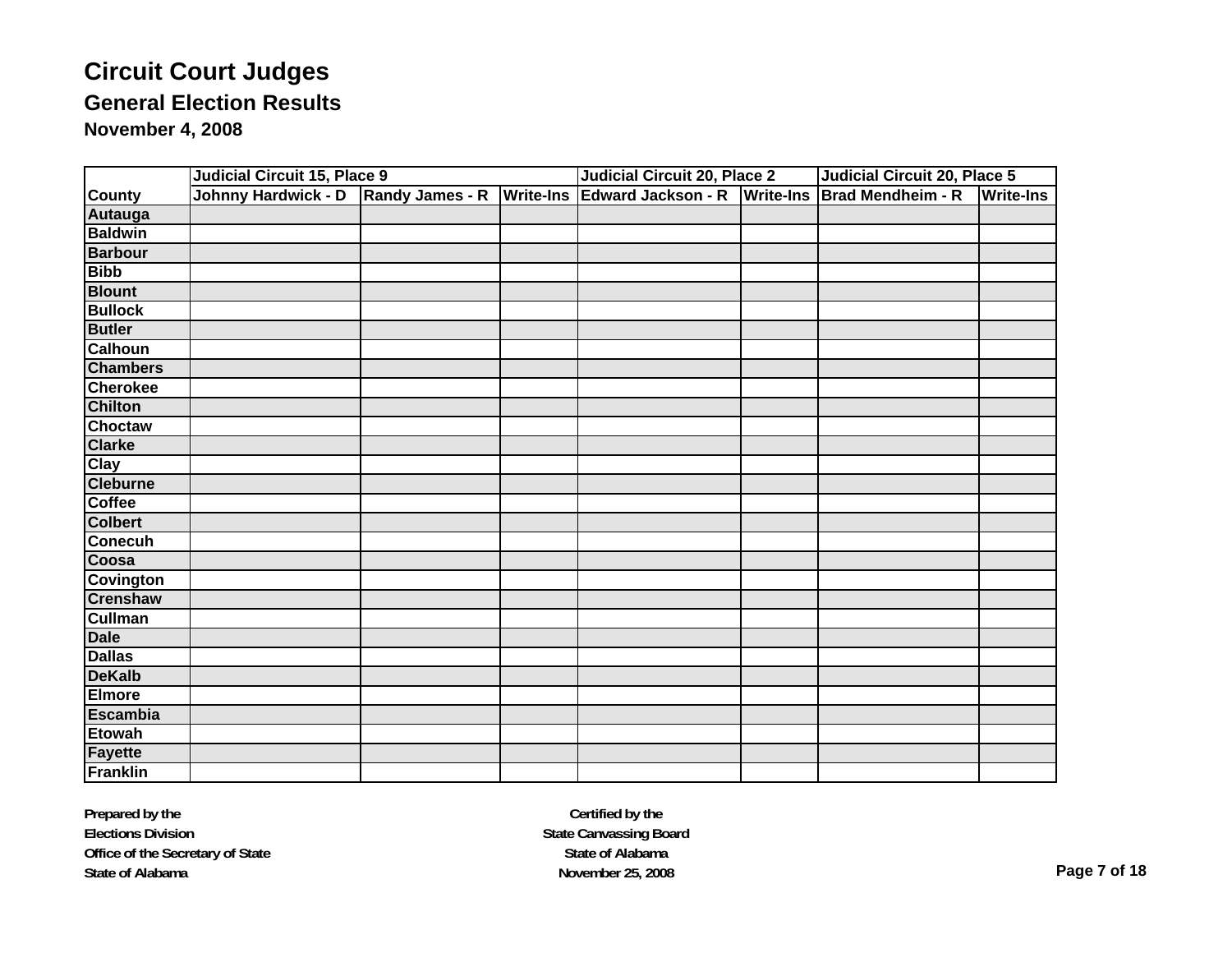|                   | <b>Judicial Circuit 15, Place 9</b> |                           |                 | <b>Judicial Circuit 20, Place 2</b> |                  | <b>Judicial Circuit 20, Place 5</b> |                  |  |
|-------------------|-------------------------------------|---------------------------|-----------------|-------------------------------------|------------------|-------------------------------------|------------------|--|
| <b>County</b>     | Johnny Hardwick - D                 | Randy James - R Write-Ins |                 | Edward Jackson - R                  | <b>Write-Ins</b> | Brad Mendheim - R                   | <b>Write-Ins</b> |  |
| Geneva            |                                     |                           |                 |                                     |                  |                                     |                  |  |
| Greene            |                                     |                           |                 |                                     |                  |                                     |                  |  |
| Hale              |                                     |                           |                 |                                     |                  |                                     |                  |  |
| <b>Henry</b>      |                                     |                           |                 | 5,281                               | 63               | 5,264                               | 58               |  |
| <b>Houston</b>    |                                     |                           |                 | 30,143                              | 335              | 30,493                              | 355              |  |
| <b>Jackson</b>    |                                     |                           |                 |                                     |                  |                                     |                  |  |
| <b>Jefferson</b>  |                                     |                           |                 |                                     |                  |                                     |                  |  |
| Lamar             |                                     |                           |                 |                                     |                  |                                     |                  |  |
| Lauderdale        |                                     |                           |                 |                                     |                  |                                     |                  |  |
| Lawrence          |                                     |                           |                 |                                     |                  |                                     |                  |  |
| Lee               |                                     |                           |                 |                                     |                  |                                     |                  |  |
| Limestone         |                                     |                           |                 |                                     |                  |                                     |                  |  |
| <b>Lowndes</b>    |                                     |                           |                 |                                     |                  |                                     |                  |  |
| <b>Macon</b>      |                                     |                           |                 |                                     |                  |                                     |                  |  |
| <b>Madison</b>    |                                     |                           |                 |                                     |                  |                                     |                  |  |
| <b>Marengo</b>    |                                     |                           |                 |                                     |                  |                                     |                  |  |
| <b>Marion</b>     |                                     |                           |                 |                                     |                  |                                     |                  |  |
| <b>Marshall</b>   |                                     |                           |                 |                                     |                  |                                     |                  |  |
| <b>Mobile</b>     |                                     |                           |                 |                                     |                  |                                     |                  |  |
| <b>Monroe</b>     |                                     |                           |                 |                                     |                  |                                     |                  |  |
| <b>Montgomery</b> | 60,530                              | 39,886                    | $\overline{51}$ |                                     |                  |                                     |                  |  |
| <b>Morgan</b>     |                                     |                           |                 |                                     |                  |                                     |                  |  |
| Perry             |                                     |                           |                 |                                     |                  |                                     |                  |  |
| <b>Pickens</b>    |                                     |                           |                 |                                     |                  |                                     |                  |  |
| <b>Pike</b>       |                                     |                           |                 |                                     |                  |                                     |                  |  |
| Randolph          |                                     |                           |                 |                                     |                  |                                     |                  |  |
| <b>Russell</b>    |                                     |                           |                 |                                     |                  |                                     |                  |  |
| <b>Shelby</b>     |                                     |                           |                 |                                     |                  |                                     |                  |  |
| St. Clair         |                                     |                           |                 |                                     |                  |                                     |                  |  |
| <b>Sumter</b>     |                                     |                           |                 |                                     |                  |                                     |                  |  |

**Certified by the State Canvassing Board State of AlabamaNovember 25, 2008 Page 8 of 18**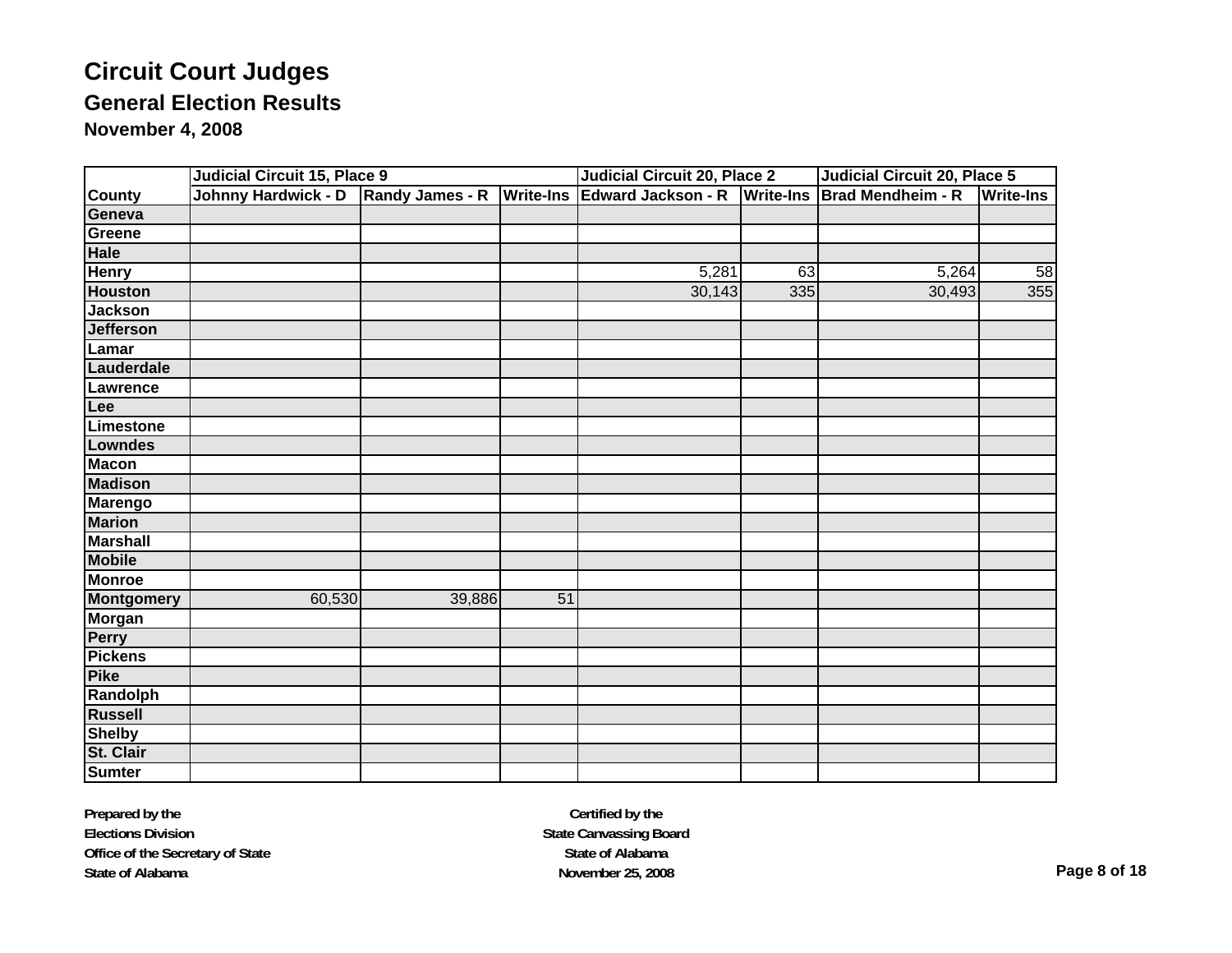|                   | <b>Judicial Circuit 15, Place 9</b>                              |        | Judicial Circuit 20, Place 2 |        | Judicial Circuit 20, Place 5 |                                    |                  |
|-------------------|------------------------------------------------------------------|--------|------------------------------|--------|------------------------------|------------------------------------|------------------|
| <b>County</b>     | Johnny Hardwick - D Randy James - R Write-Ins Edward Jackson - R |        |                              |        |                              | <b>Write-Ins Brad Mendheim - R</b> | <b>Write-Ins</b> |
| Talladega         |                                                                  |        |                              |        |                              |                                    |                  |
| Tallapoosa        |                                                                  |        |                              |        |                              |                                    |                  |
| <b>Tuscaloosa</b> |                                                                  |        |                              |        |                              |                                    |                  |
| <b>Walker</b>     |                                                                  |        |                              |        |                              |                                    |                  |
| <b>Washington</b> |                                                                  |        |                              |        |                              |                                    |                  |
| <b>Wilcox</b>     |                                                                  |        |                              |        |                              |                                    |                  |
| <b>Winston</b>    |                                                                  |        |                              |        |                              |                                    |                  |
| <b>TOTAL</b>      | 60,530                                                           | 39,886 | 51                           | 35,424 | 398                          | 35,757                             | 413              |

**Certified by the State Canvassing Board State of AlabamaNovember 25, 2008 Page 9 of 18**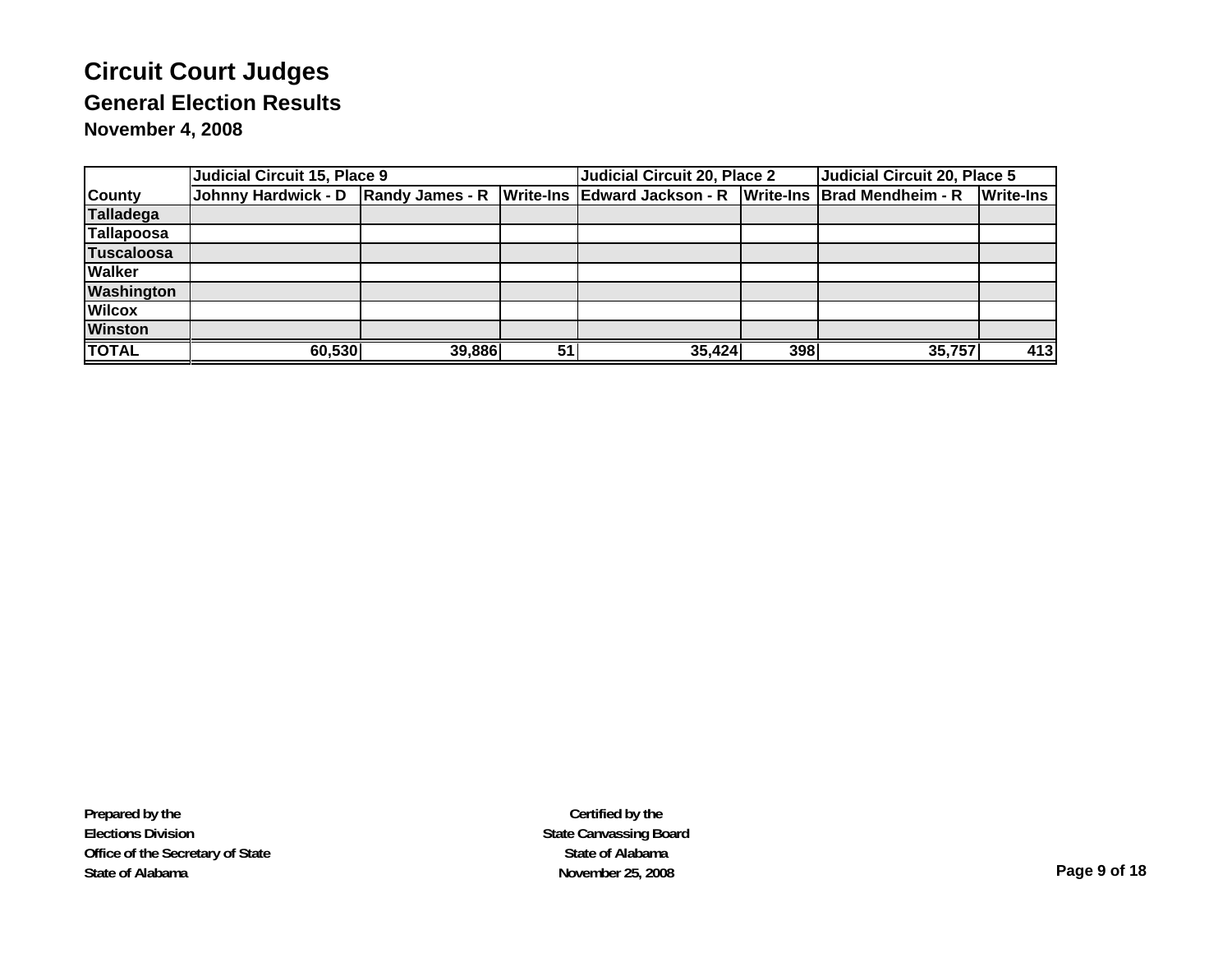# **Circuit Court Judges General Election Results**

**November 4, 2008**

|                  | <b>Judicial Circuit 23, Place 2</b> | Judicial Circuit 23, Place 3 |   | <b>Judicial Circuit 26, Place 2</b>  |                  |
|------------------|-------------------------------------|------------------------------|---|--------------------------------------|------------------|
| <b>County</b>    | <b>Billy Bell - D Write-Ins</b>     | <b>Bruce E. Williams - R</b> |   | Write-Ins Albert L. "Al" Johnson - D | <b>Write-Ins</b> |
| Autauga          |                                     |                              |   |                                      |                  |
| <b>Baldwin</b>   |                                     |                              |   |                                      |                  |
| <b>Barbour</b>   |                                     |                              |   |                                      |                  |
| <b>Bibb</b>      |                                     |                              |   |                                      |                  |
| <b>Blount</b>    |                                     |                              |   |                                      |                  |
| <b>Bullock</b>   |                                     |                              |   |                                      |                  |
| <b>Butler</b>    |                                     |                              |   |                                      |                  |
| <b>Calhoun</b>   |                                     |                              |   |                                      |                  |
| <b>Chambers</b>  |                                     |                              |   |                                      |                  |
| <b>Cherokee</b>  |                                     |                              |   |                                      |                  |
| <b>Chilton</b>   |                                     |                              |   |                                      |                  |
| <b>Choctaw</b>   |                                     |                              |   |                                      |                  |
| <b>Clarke</b>    |                                     |                              |   |                                      |                  |
| <b>Clay</b>      |                                     |                              |   |                                      |                  |
| <b>Cleburne</b>  |                                     |                              |   |                                      |                  |
| <b>Coffee</b>    |                                     |                              |   |                                      |                  |
| <b>Colbert</b>   |                                     |                              |   |                                      |                  |
| <b>Conecuh</b>   |                                     |                              |   |                                      |                  |
| Coosa            |                                     |                              |   |                                      |                  |
| <b>Covington</b> |                                     |                              |   |                                      |                  |
| <b>Crenshaw</b>  |                                     |                              |   |                                      |                  |
| <b>Cullman</b>   |                                     |                              |   |                                      |                  |
| <b>Dale</b>      |                                     |                              |   |                                      |                  |
| <b>Dallas</b>    |                                     |                              |   |                                      |                  |
| <b>DeKalb</b>    |                                     | 12,329                       | 4 |                                      |                  |
| Elmore           |                                     |                              |   |                                      |                  |
| <b>Escambia</b>  |                                     |                              |   |                                      |                  |
| <b>Etowah</b>    |                                     |                              |   |                                      |                  |
| Fayette          |                                     |                              |   |                                      |                  |
| <b>Franklin</b>  |                                     |                              |   |                                      |                  |

**Prepared by the Elections Division Office of the Secretary of State State of Alabama**

**Certified by the State Canvassing Board State of AlabamaNovember 25, 2008 Page 10 of 18**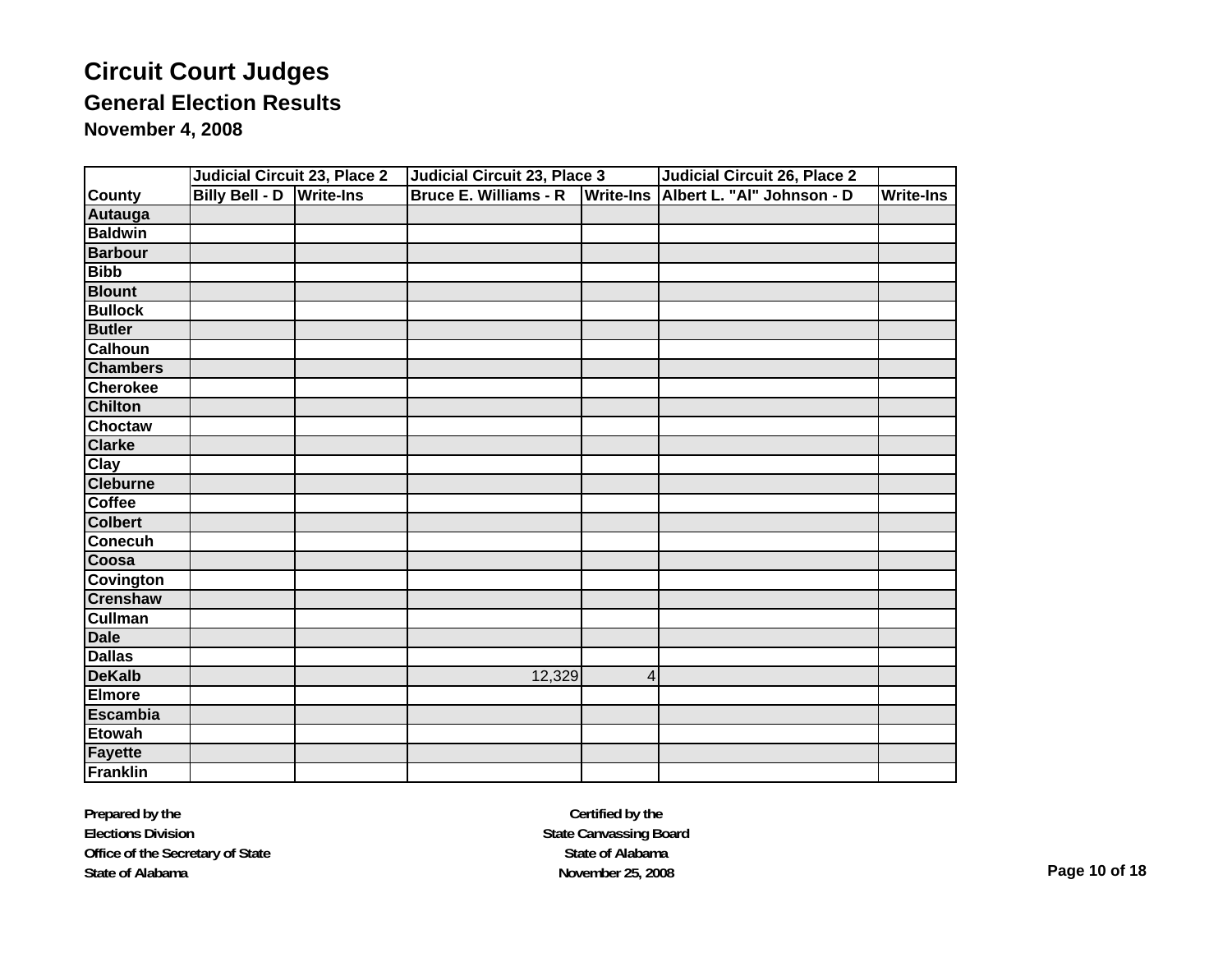# **Circuit Court Judges General Election Results**

**November 4, 2008**

|                   | Judicial Circuit 23, Place 2    |       | Judicial Circuit 23, Place 3 |       | Judicial Circuit 26, Place 2         |                  |  |
|-------------------|---------------------------------|-------|------------------------------|-------|--------------------------------------|------------------|--|
| <b>County</b>     | <b>Billy Bell - D Write-Ins</b> |       | <b>Bruce E. Williams - R</b> |       | Write-Ins Albert L. "Al" Johnson - D | <b>Write-Ins</b> |  |
| Geneva            |                                 |       |                              |       |                                      |                  |  |
| Greene            |                                 |       |                              |       |                                      |                  |  |
| <b>Hale</b>       |                                 |       |                              |       |                                      |                  |  |
| <b>Henry</b>      |                                 |       |                              |       |                                      |                  |  |
| <b>Houston</b>    |                                 |       |                              |       |                                      |                  |  |
| <b>Jackson</b>    |                                 |       |                              |       |                                      |                  |  |
| <b>Jefferson</b>  |                                 |       | 95,817                       | 1,807 |                                      |                  |  |
| Lamar             |                                 |       |                              |       |                                      |                  |  |
| Lauderdale        |                                 |       |                              |       |                                      |                  |  |
| Lawrence          |                                 |       |                              |       |                                      |                  |  |
| Lee               |                                 |       |                              |       |                                      |                  |  |
| Limestone         |                                 |       |                              |       |                                      |                  |  |
| <b>Lowndes</b>    |                                 |       |                              |       |                                      |                  |  |
| <b>Macon</b>      |                                 |       |                              |       |                                      |                  |  |
| <b>Madison</b>    | 101,227                         | 1,773 |                              |       |                                      |                  |  |
| Marengo           |                                 |       |                              |       |                                      |                  |  |
| <b>Marion</b>     |                                 |       |                              |       |                                      |                  |  |
| <b>Marshall</b>   |                                 |       |                              |       |                                      |                  |  |
| <b>Mobile</b>     |                                 |       |                              |       |                                      |                  |  |
| <b>Monroe</b>     |                                 |       |                              |       |                                      |                  |  |
| <b>Montgomery</b> |                                 |       |                              |       |                                      |                  |  |
| <b>Morgan</b>     |                                 |       |                              |       |                                      |                  |  |
| <b>Perry</b>      |                                 |       |                              |       |                                      |                  |  |
| <b>Pickens</b>    |                                 |       |                              |       |                                      |                  |  |
| Pike              |                                 |       |                              |       |                                      |                  |  |
| Randolph          |                                 |       |                              |       |                                      |                  |  |
| <b>Russell</b>    |                                 |       |                              |       | 14,324                               | 244              |  |
| <b>Shelby</b>     |                                 |       |                              |       |                                      |                  |  |
| St. Clair         |                                 |       |                              |       |                                      |                  |  |
| <b>Sumter</b>     |                                 |       |                              |       |                                      |                  |  |

**Prepared by the Elections Division Office of the Secretary of State State of Alabama**

**Certified by the State Canvassing Board State of AlabamaNovember 25, 2008 Page 11 of 18**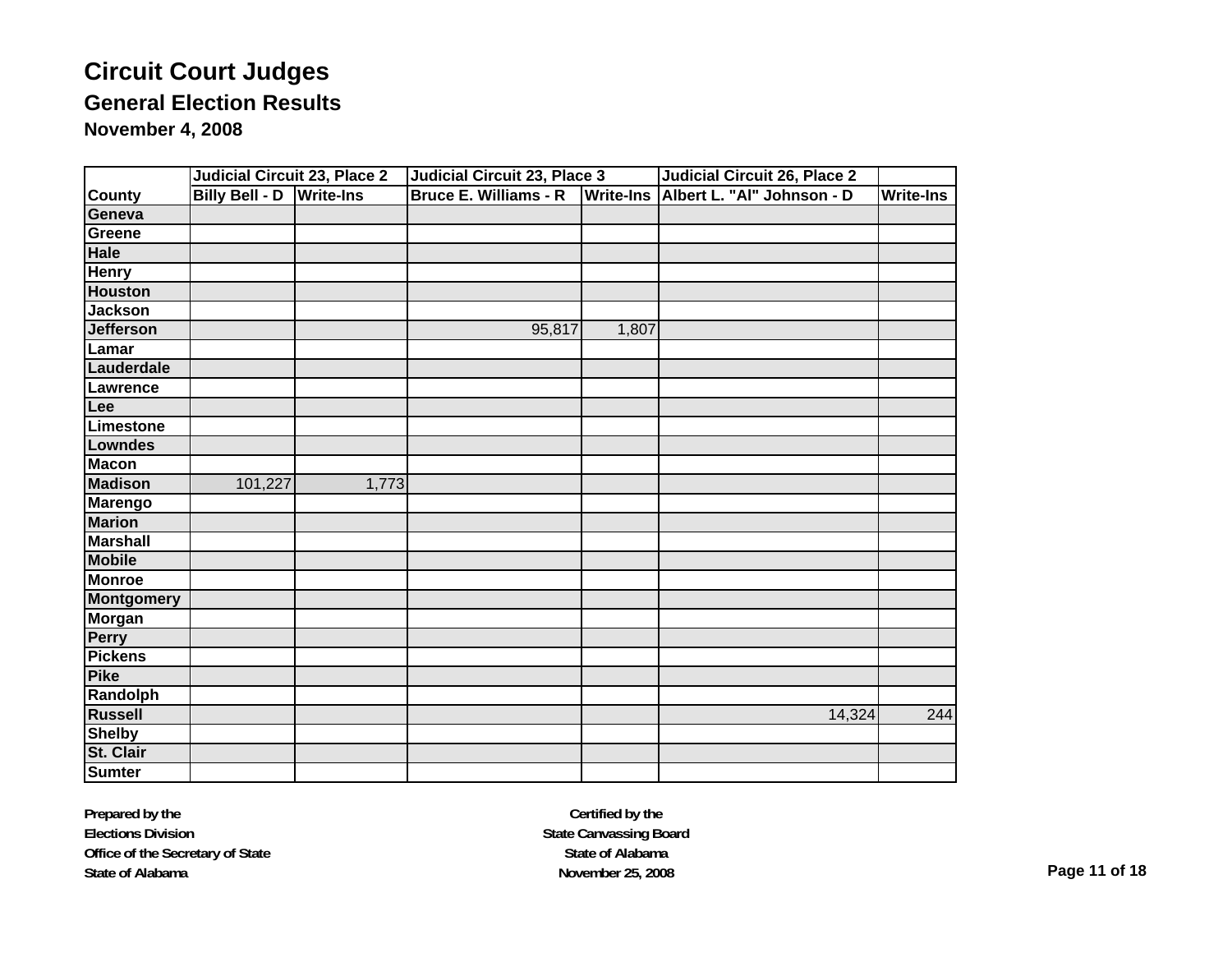|                   | Judicial Circuit 23, Place 2    |       | Judicial Circuit 23, Place 3 |       | Judicial Circuit 26, Place 2           |                  |
|-------------------|---------------------------------|-------|------------------------------|-------|----------------------------------------|------------------|
| <b>County</b>     | <b>Billy Bell - D Write-Ins</b> |       | Bruce E. Williams - R        |       | Write-Ins   Albert L. "Al" Johnson - D | <b>Write-Ins</b> |
| Talladega         |                                 |       |                              |       |                                        |                  |
| Tallapoosa        |                                 |       |                              |       |                                        |                  |
| <b>Tuscaloosa</b> |                                 |       |                              |       |                                        |                  |
| <b>Walker</b>     |                                 |       |                              |       |                                        |                  |
| <b>Washington</b> |                                 |       |                              |       |                                        |                  |
| <b>Wilcox</b>     |                                 |       |                              |       |                                        |                  |
| <b>Winston</b>    |                                 |       |                              |       |                                        |                  |
| <b>TOTAL</b>      | 101,227                         | 1,773 | 108,146                      | 1,811 | 14,324                                 | 244              |

**Prepared by the Elections Division Office of the Secretary of State State of Alabama**

**Certified by the State Canvassing Board State of AlabamaNovember 25, 2008 Page 12 of 18**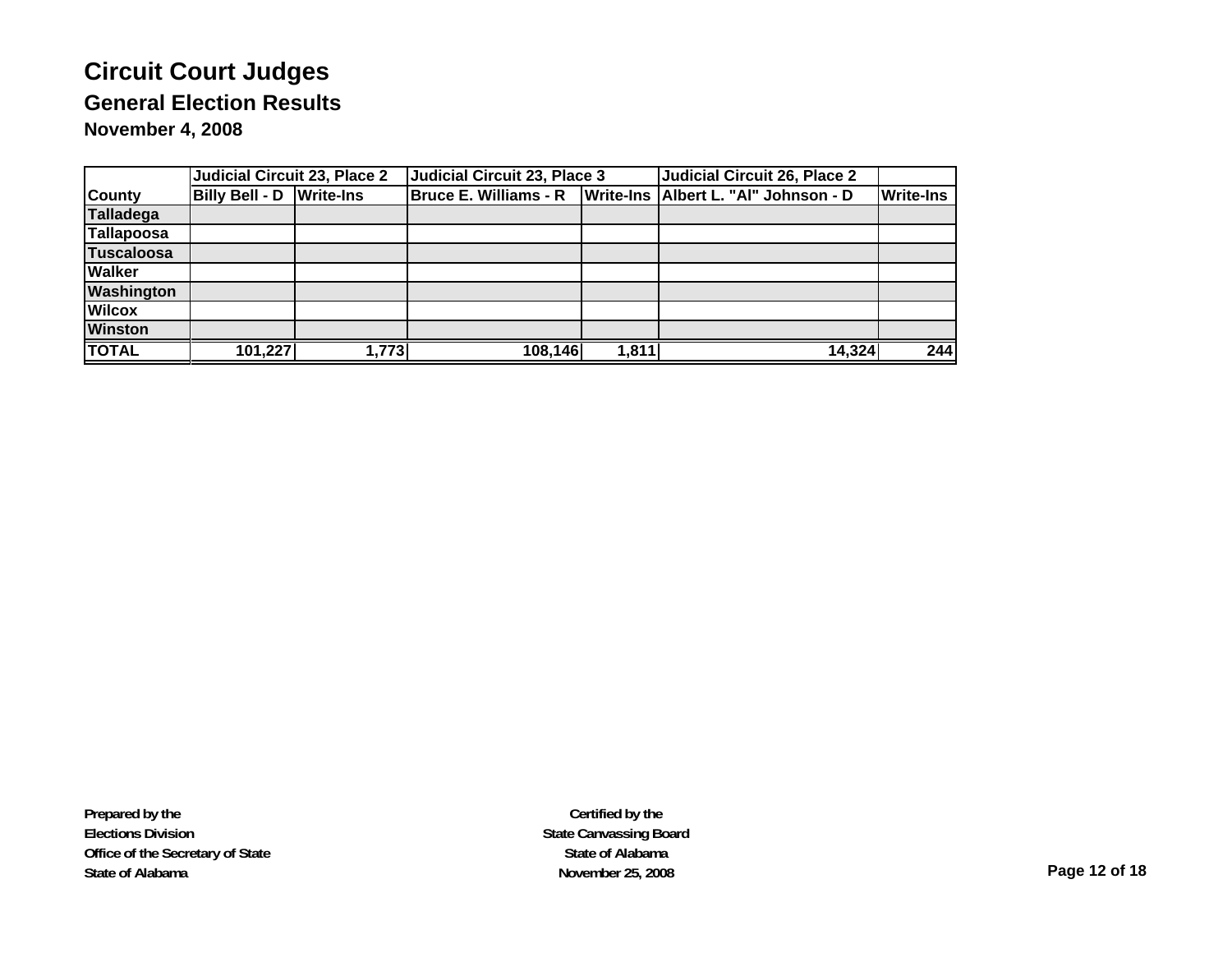|                    | Judicial Circuit 28, Place 3 |                  | <b>Judicial Circuit 28, Place 5</b> |     | <b>Judicial Circuit 30, Place 2</b> |                  |
|--------------------|------------------------------|------------------|-------------------------------------|-----|-------------------------------------|------------------|
| <b>County</b>      | J. Langford Floyd - D        | <b>Write-Ins</b> | Carmen Bosch - R Write-Ins          |     | Charles E. Robinson - D             | <b>Write-Ins</b> |
| Autauga            |                              |                  |                                     |     |                                     |                  |
| <b>Baldwin</b>     | 64,147                       | 633              | 64,227                              | 708 |                                     |                  |
| <b>Barbour</b>     |                              |                  |                                     |     |                                     |                  |
| <b>Bibb</b>        |                              |                  |                                     |     |                                     |                  |
| <b>Blount</b>      |                              |                  |                                     |     |                                     |                  |
| <b>Bullock</b>     |                              |                  |                                     |     |                                     |                  |
| <b>Butler</b>      |                              |                  |                                     |     |                                     |                  |
| <b>Calhoun</b>     |                              |                  |                                     |     |                                     |                  |
| <b>Chambers</b>    |                              |                  |                                     |     |                                     |                  |
| <b>Cherokee</b>    |                              |                  |                                     |     |                                     |                  |
| <b>Chilton</b>     |                              |                  |                                     |     |                                     |                  |
| <b>Choctaw</b>     |                              |                  |                                     |     |                                     |                  |
| <b>Clarke</b>      |                              |                  |                                     |     |                                     |                  |
| $\overline{C}$ lay |                              |                  |                                     |     |                                     |                  |
| <b>Cleburne</b>    |                              |                  |                                     |     |                                     |                  |
| <b>Coffee</b>      |                              |                  |                                     |     |                                     |                  |
| <b>Colbert</b>     |                              |                  |                                     |     |                                     |                  |
| <b>Conecuh</b>     |                              |                  |                                     |     |                                     |                  |
| Coosa              |                              |                  |                                     |     |                                     |                  |
| <b>Covington</b>   |                              |                  |                                     |     |                                     |                  |
| <b>Crenshaw</b>    |                              |                  |                                     |     |                                     |                  |
| <b>Cullman</b>     |                              |                  |                                     |     |                                     |                  |
| <b>Dale</b>        |                              |                  |                                     |     |                                     |                  |
| <b>Dallas</b>      |                              |                  |                                     |     |                                     |                  |
| <b>DeKalb</b>      |                              |                  |                                     |     |                                     |                  |
| <b>Elmore</b>      |                              |                  |                                     |     |                                     |                  |
| <b>Escambia</b>    |                              |                  |                                     |     |                                     |                  |
| <b>Etowah</b>      |                              |                  |                                     |     |                                     |                  |
| <b>Fayette</b>     |                              |                  |                                     |     |                                     |                  |
| <b>Franklin</b>    |                              |                  |                                     |     |                                     |                  |

**Prepared by the Elections Division Office of the Secretary of State State of Alabama**

**Certified by the State Canvassing Board State of AlabamaNovember 25, 2008 Page 13 of 18**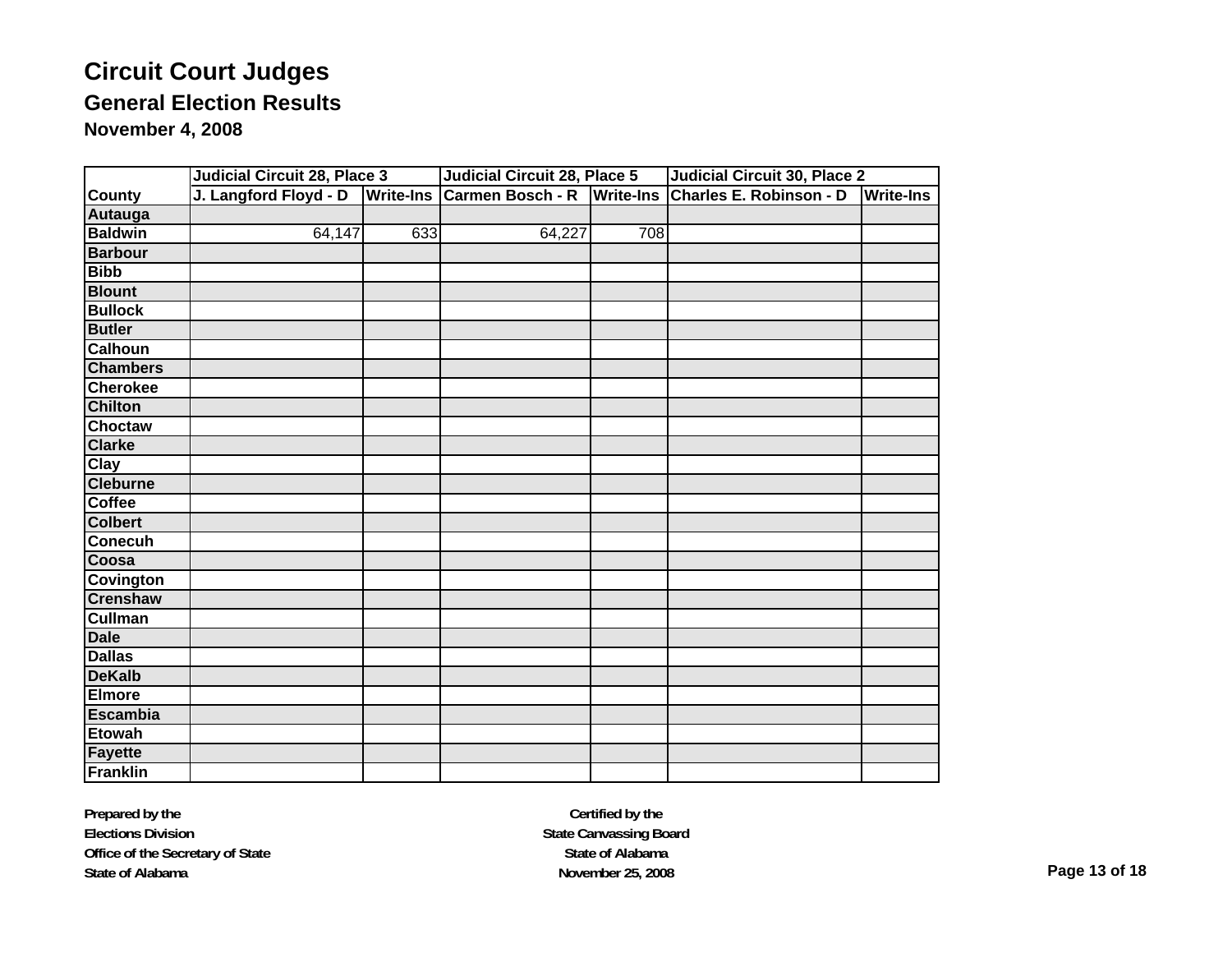|                   | <b>Judicial Circuit 28, Place 3</b> |                  | <b>Judicial Circuit 28, Place 5</b> |                  | <b>Judicial Circuit 30, Place 2</b> |                  |  |
|-------------------|-------------------------------------|------------------|-------------------------------------|------------------|-------------------------------------|------------------|--|
| <b>County</b>     | J. Langford Floyd - D               | <b>Write-Ins</b> | <b>Carmen Bosch - R</b>             | <b>Write-Ins</b> | <b>Charles E. Robinson - D</b>      | <b>Write-Ins</b> |  |
| Geneva            |                                     |                  |                                     |                  |                                     |                  |  |
| Greene            |                                     |                  |                                     |                  |                                     |                  |  |
| <b>Hale</b>       |                                     |                  |                                     |                  |                                     |                  |  |
| <b>Henry</b>      |                                     |                  |                                     |                  |                                     |                  |  |
| <b>Houston</b>    |                                     |                  |                                     |                  |                                     |                  |  |
| <b>Jackson</b>    |                                     |                  |                                     |                  |                                     |                  |  |
| <b>Jefferson</b>  | 171,834                             | 3,014            |                                     |                  |                                     |                  |  |
| Lamar             |                                     |                  |                                     |                  |                                     |                  |  |
| Lauderdale        |                                     |                  |                                     |                  |                                     |                  |  |
| Lawrence          |                                     |                  |                                     |                  |                                     |                  |  |
| Lee               |                                     |                  |                                     |                  |                                     |                  |  |
| Limestone         |                                     |                  |                                     |                  |                                     |                  |  |
| Lowndes           |                                     |                  |                                     |                  |                                     |                  |  |
| <b>Macon</b>      |                                     |                  |                                     |                  |                                     |                  |  |
| <b>Madison</b>    |                                     |                  |                                     |                  |                                     |                  |  |
| <b>Marengo</b>    |                                     |                  |                                     |                  |                                     |                  |  |
| <b>Marion</b>     |                                     |                  |                                     |                  |                                     |                  |  |
| <b>Marshall</b>   |                                     |                  |                                     |                  |                                     |                  |  |
| <b>Mobile</b>     |                                     |                  |                                     |                  |                                     |                  |  |
| <b>Monroe</b>     |                                     |                  |                                     |                  |                                     |                  |  |
| <b>Montgomery</b> |                                     |                  |                                     |                  |                                     |                  |  |
| <b>Morgan</b>     |                                     |                  |                                     |                  |                                     |                  |  |
| Perry             |                                     |                  |                                     |                  |                                     |                  |  |
| <b>Pickens</b>    |                                     |                  |                                     |                  |                                     |                  |  |
| <b>Pike</b>       |                                     |                  |                                     |                  |                                     |                  |  |
| Randolph          |                                     |                  |                                     |                  |                                     |                  |  |
| <b>Russell</b>    |                                     |                  |                                     |                  |                                     |                  |  |
| <b>Shelby</b>     |                                     |                  |                                     |                  |                                     |                  |  |
| St. Clair         |                                     |                  |                                     |                  | 17,518                              | 645              |  |
| <b>Sumter</b>     |                                     |                  |                                     |                  |                                     |                  |  |

**Prepared by the Elections Division Office of the Secretary of State State of Alabama**

**Certified by the State Canvassing Board State of AlabamaNovember 25, 2008 Page 14 of 18**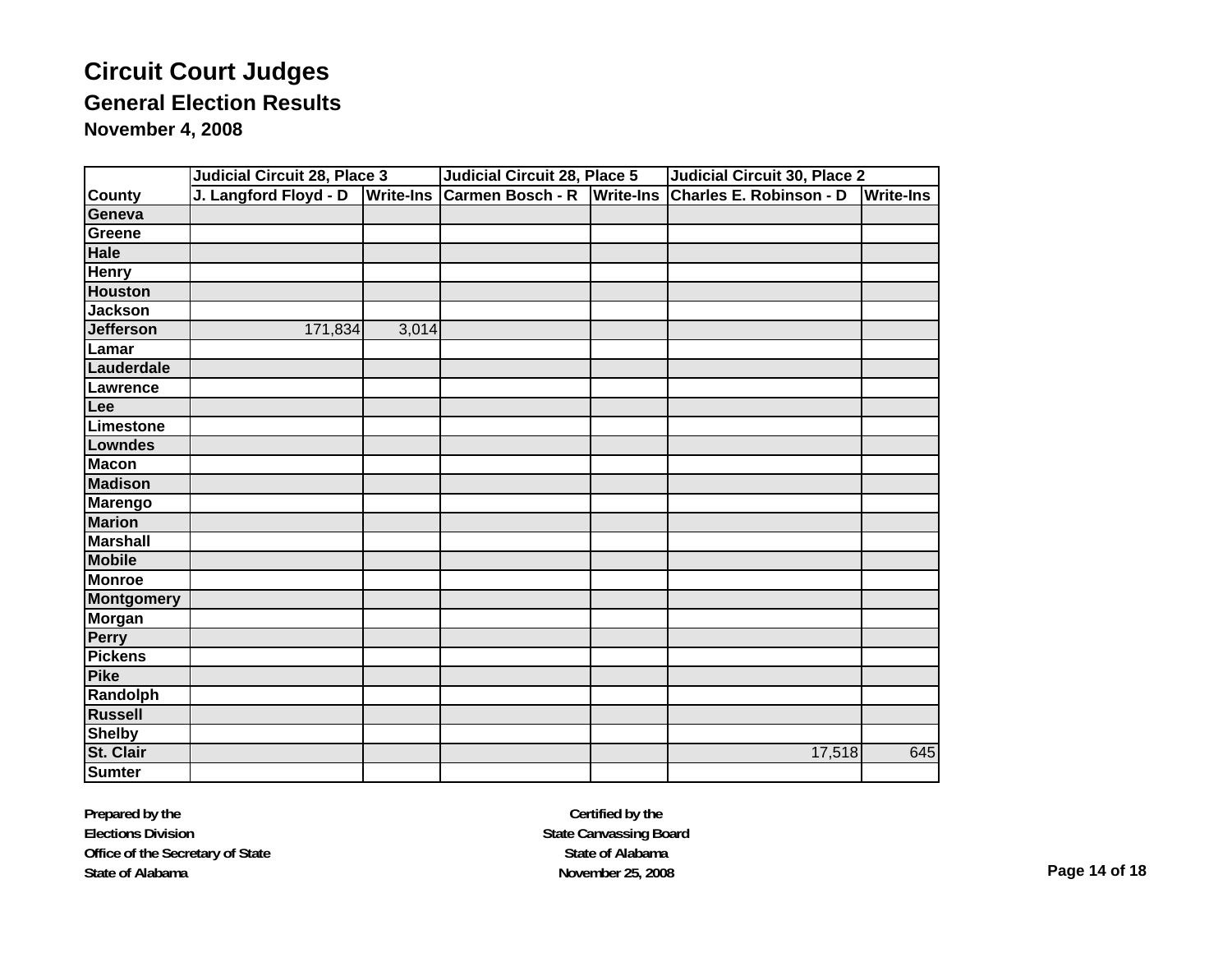|                   | <b>Judicial Circuit 28, Place 3</b> |       | <b>Judicial Circuit 28, Place 5</b> |     | Judicial Circuit 30, Place 2                                 |                  |
|-------------------|-------------------------------------|-------|-------------------------------------|-----|--------------------------------------------------------------|------------------|
| <b>County</b>     | J. Langford Floyd - D               |       |                                     |     | Write-Ins Carmen Bosch - R Write-Ins Charles E. Robinson - D | <b>Write-Ins</b> |
| <b>Talladega</b>  |                                     |       |                                     |     |                                                              |                  |
| Tallapoosa        |                                     |       |                                     |     |                                                              |                  |
| <b>Tuscaloosa</b> |                                     |       |                                     |     |                                                              |                  |
| <b>Walker</b>     |                                     |       |                                     |     |                                                              |                  |
| <b>Washington</b> |                                     |       |                                     |     |                                                              |                  |
| <b>Wilcox</b>     |                                     |       |                                     |     |                                                              |                  |
| <b>Winston</b>    |                                     |       |                                     |     |                                                              |                  |
| <b>TOTAL</b>      | 235,981                             | 3,647 | 64,227                              | 708 | 17,518                                                       | 645              |

**Prepared by the Elections Division Office of the Secretary of State State of Alabama**

**Certified by the State Canvassing Board State of AlabamaNovember 25, 2008 Page 15 of 18**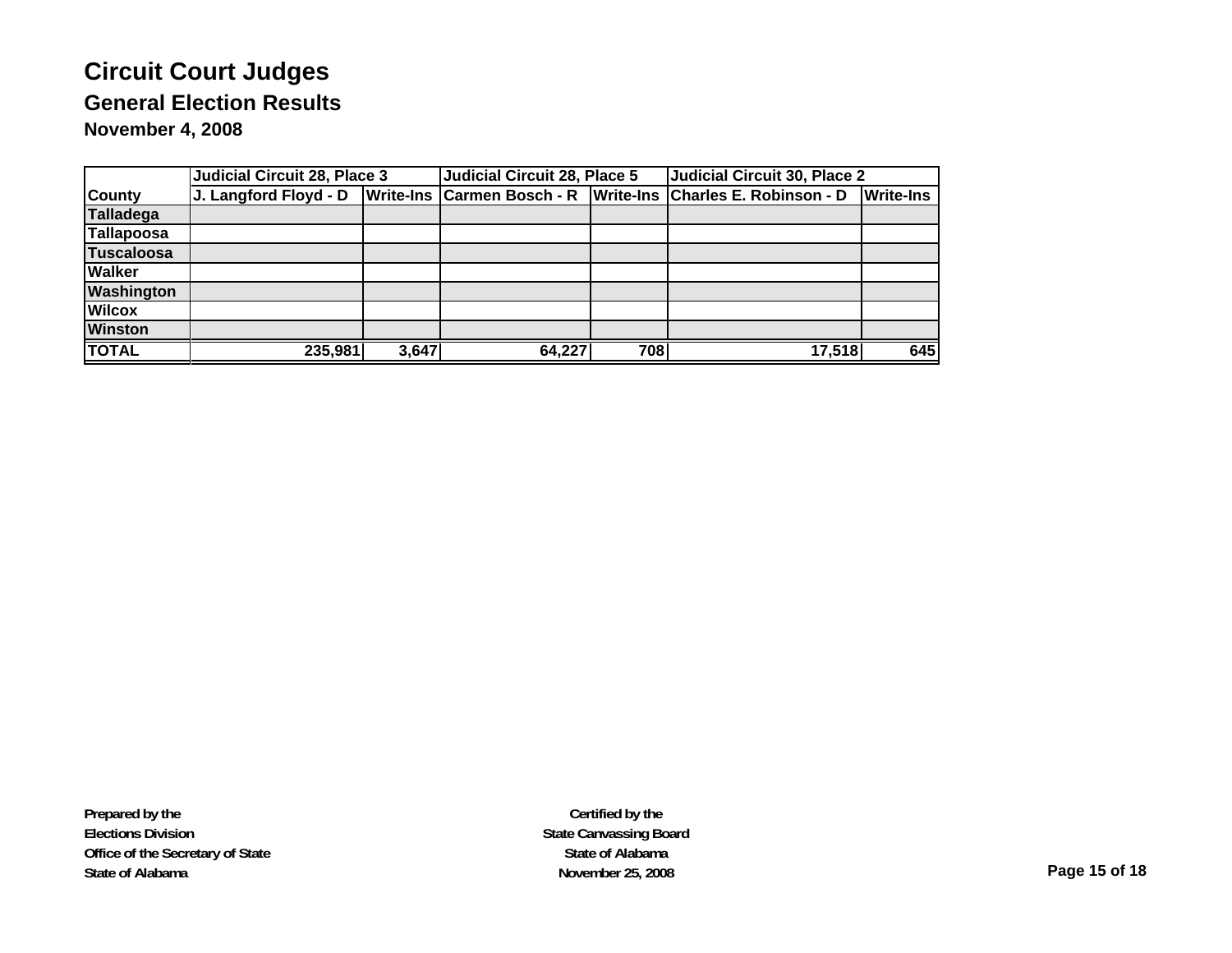|                 | <b>Judicial Circuit 38, Place 2</b> |                  |
|-----------------|-------------------------------------|------------------|
| <b>County</b>   | Jennifer C. Holt - D                | <b>Write-Ins</b> |
| Autauga         |                                     |                  |
| <b>Baldwin</b>  |                                     |                  |
| <b>Barbour</b>  |                                     |                  |
| <b>Bibb</b>     |                                     |                  |
| <b>Blount</b>   |                                     |                  |
| <b>Bullock</b>  |                                     |                  |
| <b>Butler</b>   |                                     |                  |
| <b>Calhoun</b>  |                                     |                  |
| <b>Chambers</b> |                                     |                  |
| <b>Cherokee</b> |                                     |                  |
| <b>Chilton</b>  |                                     |                  |
| <b>Choctaw</b>  |                                     |                  |
| <b>Clarke</b>   |                                     |                  |
| Clay            |                                     |                  |
| <b>Cleburne</b> |                                     |                  |
| <b>Coffee</b>   |                                     |                  |
| <b>Colbert</b>  |                                     |                  |
| Conecuh         |                                     |                  |
| Coosa           |                                     |                  |
| Covington       |                                     |                  |
| <b>Crenshaw</b> |                                     |                  |
| <b>Cullman</b>  |                                     |                  |
| <b>Dale</b>     |                                     |                  |
| <b>Dallas</b>   |                                     |                  |
| <b>DeKalb</b>   |                                     |                  |
| <b>Elmore</b>   |                                     |                  |
| <b>Escambia</b> |                                     |                  |
| <b>Etowah</b>   |                                     |                  |
| <b>Fayette</b>  |                                     |                  |
| Franklin        |                                     |                  |

**Prepared by the Elections Division Office of the Secretary of State State of Alabama**

**Certified by the State Canvassing Board State of AlabamaNovember 25, 2008 Page 16 of 18**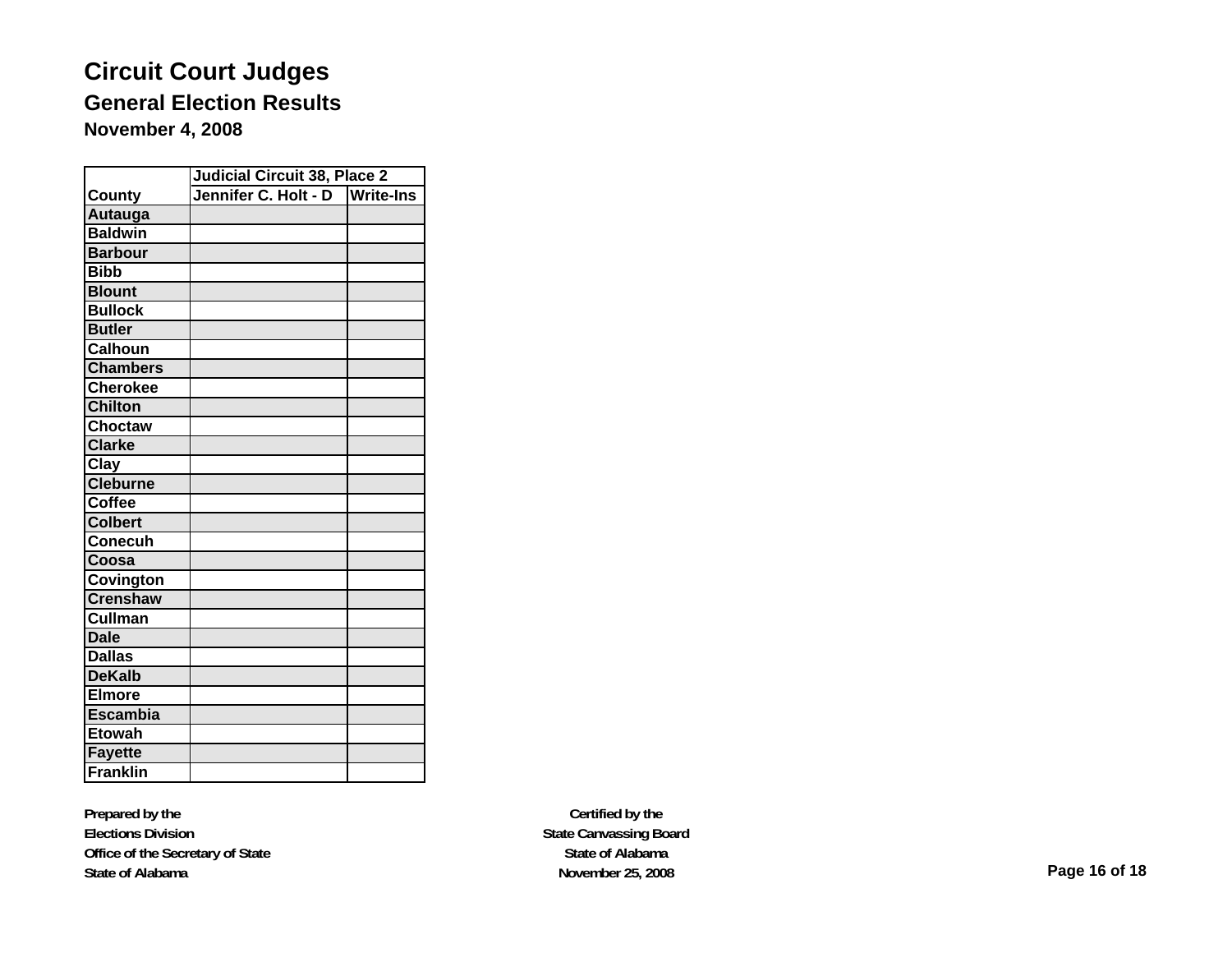|                   | <b>Judicial Circuit 38, Place 2</b> |                  |
|-------------------|-------------------------------------|------------------|
| <b>County</b>     | Jennifer C. Holt - D                | <b>Write-Ins</b> |
| Geneva            |                                     |                  |
| Greene            |                                     |                  |
| Hale              |                                     |                  |
| <b>Henry</b>      |                                     |                  |
| <b>Houston</b>    |                                     |                  |
| <b>Jackson</b>    | 14,581                              | $\overline{2}24$ |
| <b>Jefferson</b>  |                                     |                  |
| Lamar             |                                     |                  |
| Lauderdale        |                                     |                  |
| Lawrence          |                                     |                  |
| Lee               |                                     |                  |
| Limestone         |                                     |                  |
| <b>Lowndes</b>    |                                     |                  |
| <b>Macon</b>      |                                     |                  |
| <b>Madison</b>    |                                     |                  |
| <b>Marengo</b>    |                                     |                  |
| <b>Marion</b>     |                                     |                  |
| <b>Marshall</b>   |                                     |                  |
| <b>Mobile</b>     |                                     |                  |
| <b>Monroe</b>     |                                     |                  |
| <b>Montgomery</b> |                                     |                  |
| Morgan            |                                     |                  |
| <b>Perry</b>      |                                     |                  |
| <b>Pickens</b>    |                                     |                  |
| <b>Pike</b>       |                                     |                  |
| Randolph          |                                     |                  |
| <b>Russell</b>    |                                     |                  |
| <b>Shelby</b>     |                                     |                  |
| St. Clair         |                                     |                  |
| <b>Sumter</b>     |                                     |                  |

**Prepared by the Elections Division Office of the Secretary of State State of Alabama**

**Certified by the State Canvassing Board State of AlabamaNovember 25, 2008 Page 17 of 18**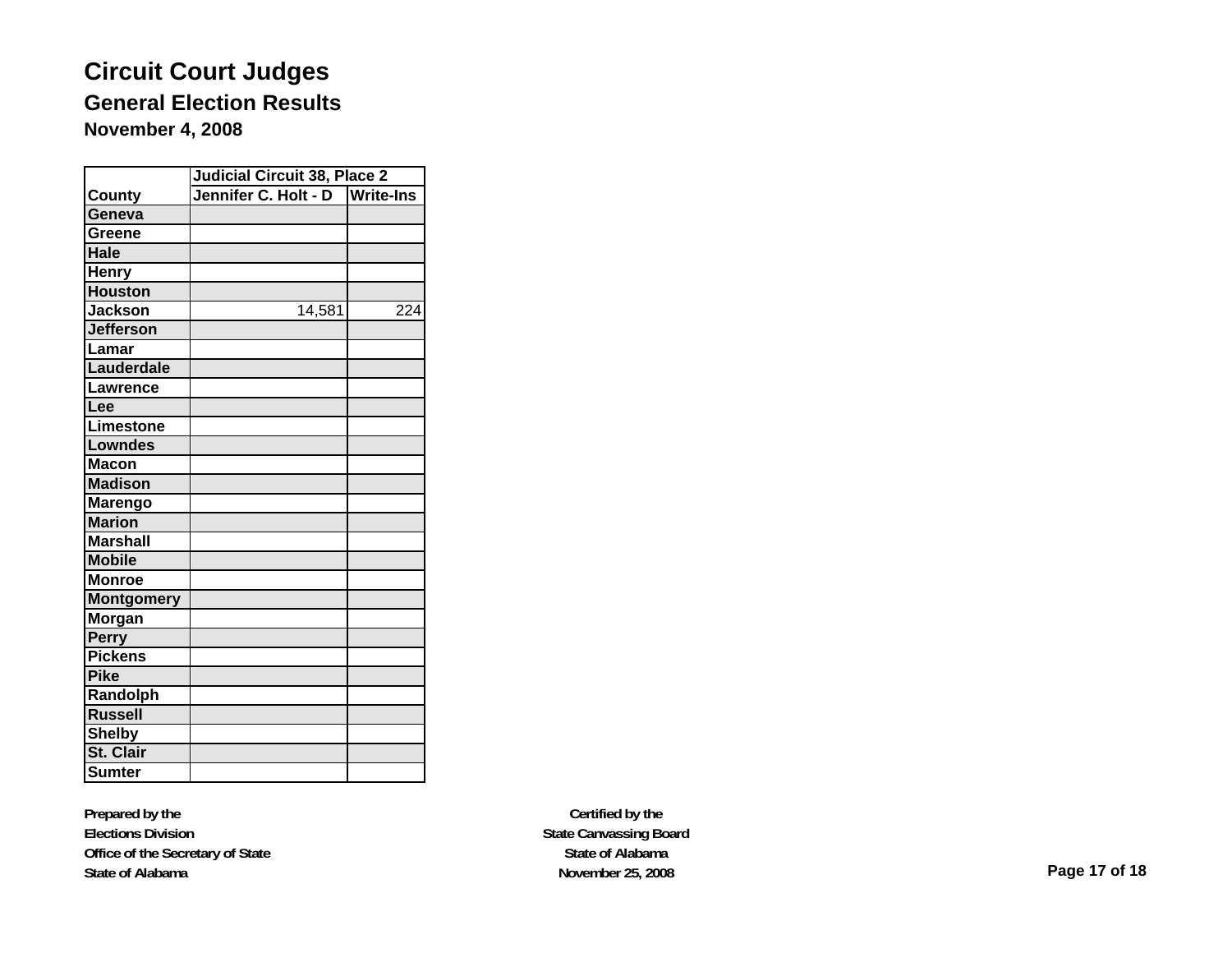|                  | <b>Judicial Circuit 38, Place 2</b> |     |  |  |  |  |
|------------------|-------------------------------------|-----|--|--|--|--|
| <b>County</b>    | Jennifer C. Holt - D   Write-Ins    |     |  |  |  |  |
| <b>Talladega</b> |                                     |     |  |  |  |  |
| Tallapoosa       |                                     |     |  |  |  |  |
| Tuscaloosa       |                                     |     |  |  |  |  |
| <b>Walker</b>    |                                     |     |  |  |  |  |
| Washington       |                                     |     |  |  |  |  |
| <b>Wilcox</b>    |                                     |     |  |  |  |  |
| <b>Winston</b>   |                                     |     |  |  |  |  |
| <b>TOTAL</b>     | 14.581                              | 224 |  |  |  |  |

**Prepared by the Elections Division Office of the Secretary of State State of Alabama**

**Certified by the State Canvassing Board State of AlabamaNovember 25, 2008 Page 18 of 18**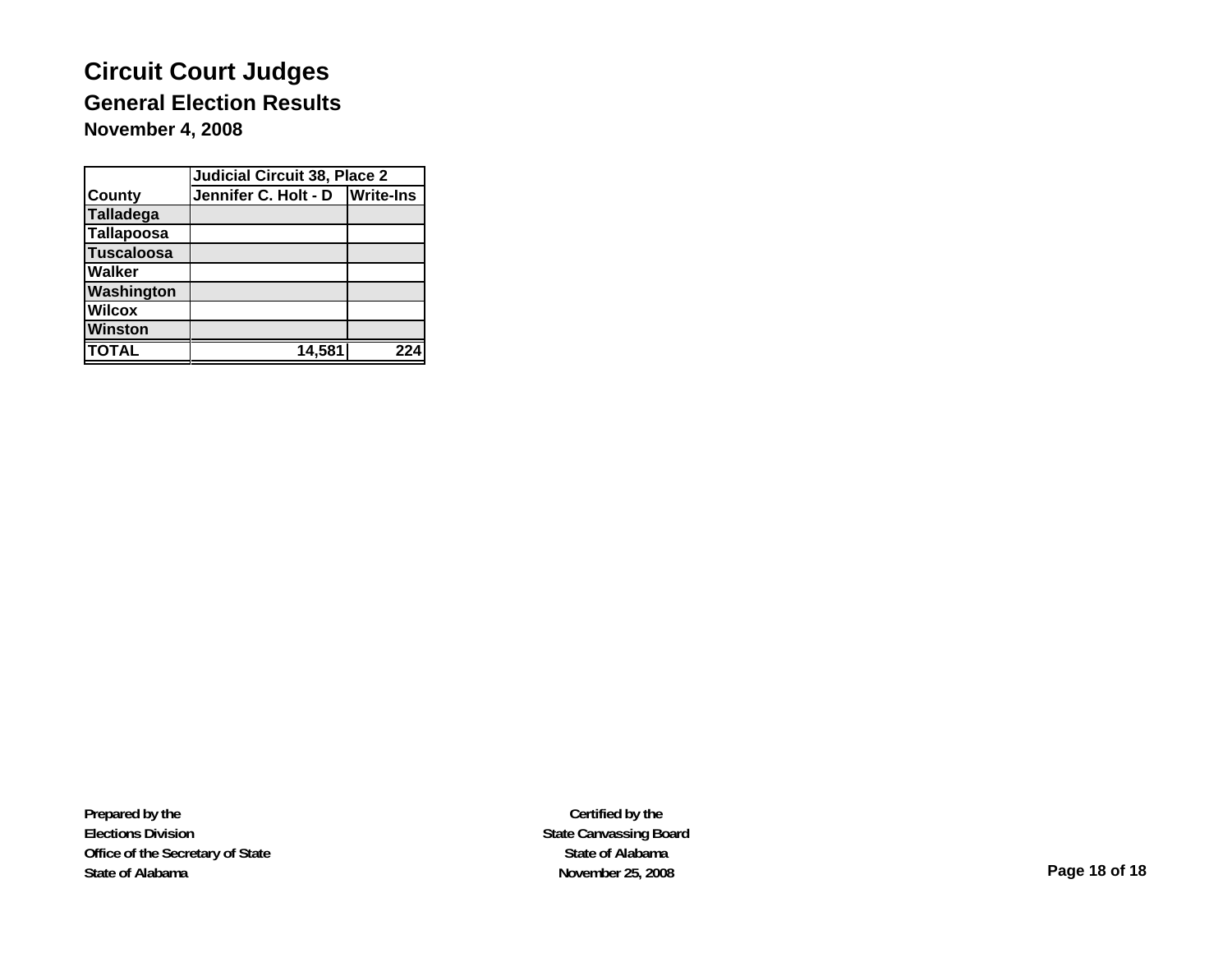|                  | <b>Autauga County</b> |                     |                  | <b>Baldwin County, Place 2</b> |                  | <b>Butler County</b>          |                  |
|------------------|-----------------------|---------------------|------------------|--------------------------------|------------------|-------------------------------|------------------|
| <b>County</b>    |                       | Phillip W. Wood - R | <b>Write-Ins</b> | Michelle M. Hart - R           | <b>Write-Ins</b> | J. MacDonald Russell, Jr. - D | <b>Write-Ins</b> |
| Autauga          |                       | 18,185              | 167              |                                |                  |                               |                  |
| <b>Baldwin</b>   |                       |                     |                  | 63,527                         | 564              |                               |                  |
| <b>Barbour</b>   |                       |                     |                  |                                |                  |                               |                  |
| <b>Bibb</b>      |                       |                     |                  |                                |                  |                               |                  |
| <b>Blount</b>    |                       |                     |                  |                                |                  |                               |                  |
| <b>Bullock</b>   |                       |                     |                  |                                |                  |                               |                  |
| <b>Butler</b>    |                       |                     |                  |                                |                  | 7,396                         | 75               |
| <b>Calhoun</b>   |                       |                     |                  |                                |                  |                               |                  |
| <b>Chambers</b>  |                       |                     |                  |                                |                  |                               |                  |
| <b>Cherokee</b>  |                       |                     |                  |                                |                  |                               |                  |
| <b>Chilton</b>   |                       |                     |                  |                                |                  |                               |                  |
| <b>Choctaw</b>   |                       |                     |                  |                                |                  |                               |                  |
| <b>Clarke</b>    |                       |                     |                  |                                |                  |                               |                  |
| <b>Clay</b>      |                       |                     |                  |                                |                  |                               |                  |
| <b>Cleburne</b>  |                       |                     |                  |                                |                  |                               |                  |
| <b>Coffee</b>    |                       |                     |                  |                                |                  |                               |                  |
| <b>Colbert</b>   |                       |                     |                  |                                |                  |                               |                  |
| <b>Conecuh</b>   |                       |                     |                  |                                |                  |                               |                  |
| Coosa            |                       |                     |                  |                                |                  |                               |                  |
| <b>Covington</b> |                       |                     |                  |                                |                  |                               |                  |
| <b>Crenshaw</b>  |                       |                     |                  |                                |                  |                               |                  |
| <b>Cullman</b>   |                       |                     |                  |                                |                  |                               |                  |
| <b>Dale</b>      |                       |                     |                  |                                |                  |                               |                  |
| <b>Dallas</b>    |                       |                     |                  |                                |                  |                               |                  |
| <b>DeKalb</b>    |                       |                     |                  |                                |                  |                               |                  |
| <b>Elmore</b>    |                       |                     |                  |                                |                  |                               |                  |
| <b>Escambia</b>  |                       |                     |                  |                                |                  |                               |                  |
| <b>Etowah</b>    |                       |                     |                  |                                |                  |                               |                  |
| <b>Fayette</b>   |                       |                     |                  |                                |                  |                               |                  |
| Franklin         |                       |                     |                  |                                |                  |                               |                  |

**Certified by the State Canvassing Board State of AlabamaNovember 25, 2008 Page 1 of 36**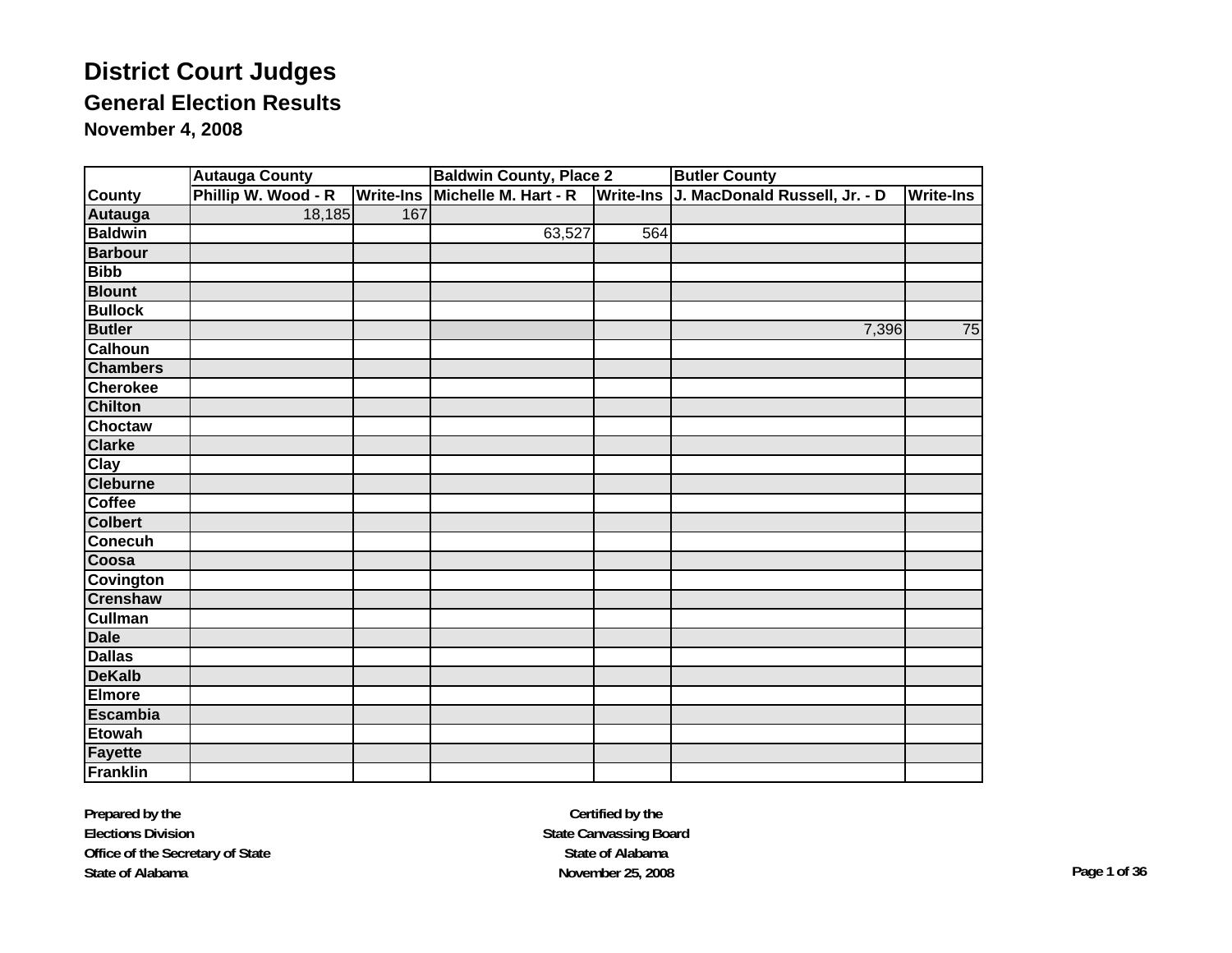|                   | <b>Autauga County</b> |                  | <b>Baldwin County, Place 2</b> | <b>Butler County</b>                    |                  |
|-------------------|-----------------------|------------------|--------------------------------|-----------------------------------------|------------------|
| <b>County</b>     | Phillip W. Wood - R   | <b>Write-Ins</b> | Michelle M. Hart - R           | Write-Ins J. MacDonald Russell, Jr. - D | <b>Write-Ins</b> |
| Geneva            |                       |                  |                                |                                         |                  |
| Greene            |                       |                  |                                |                                         |                  |
| <b>Hale</b>       |                       |                  |                                |                                         |                  |
| <b>Henry</b>      |                       |                  |                                |                                         |                  |
| <b>Houston</b>    |                       |                  |                                |                                         |                  |
| <b>Jackson</b>    |                       |                  |                                |                                         |                  |
| <b>Jefferson</b>  |                       |                  |                                |                                         |                  |
| Lamar             |                       |                  |                                |                                         |                  |
| Lauderdale        |                       |                  |                                |                                         |                  |
| Lawrence          |                       |                  |                                |                                         |                  |
| Lee               |                       |                  |                                |                                         |                  |
| <b>Limestone</b>  |                       |                  |                                |                                         |                  |
| <b>Lowndes</b>    |                       |                  |                                |                                         |                  |
| <b>Macon</b>      |                       |                  |                                |                                         |                  |
| <b>Madison</b>    |                       |                  |                                |                                         |                  |
| <b>Marengo</b>    |                       |                  |                                |                                         |                  |
| <b>Marion</b>     |                       |                  |                                |                                         |                  |
| <b>Marshall</b>   |                       |                  |                                |                                         |                  |
| <b>Mobile</b>     |                       |                  |                                |                                         |                  |
| <b>Monroe</b>     |                       |                  |                                |                                         |                  |
| <b>Montgomery</b> |                       |                  |                                |                                         |                  |
| <b>Morgan</b>     |                       |                  |                                |                                         |                  |
| <b>Perry</b>      |                       |                  |                                |                                         |                  |
| <b>Pickens</b>    |                       |                  |                                |                                         |                  |
| <b>Pike</b>       |                       |                  |                                |                                         |                  |
| Randolph          |                       |                  |                                |                                         |                  |
| <b>Russell</b>    |                       |                  |                                |                                         |                  |
| <b>Shelby</b>     |                       |                  |                                |                                         |                  |
| St. Clair         |                       |                  |                                |                                         |                  |
| <b>Sumter</b>     |                       |                  |                                |                                         |                  |

**Prepared by the Elections Division Office of the Secretary of State State of Alabama**

**Certified by the State Canvassing Board State of AlabamaNovember 25, 2008 Page 2 of 36**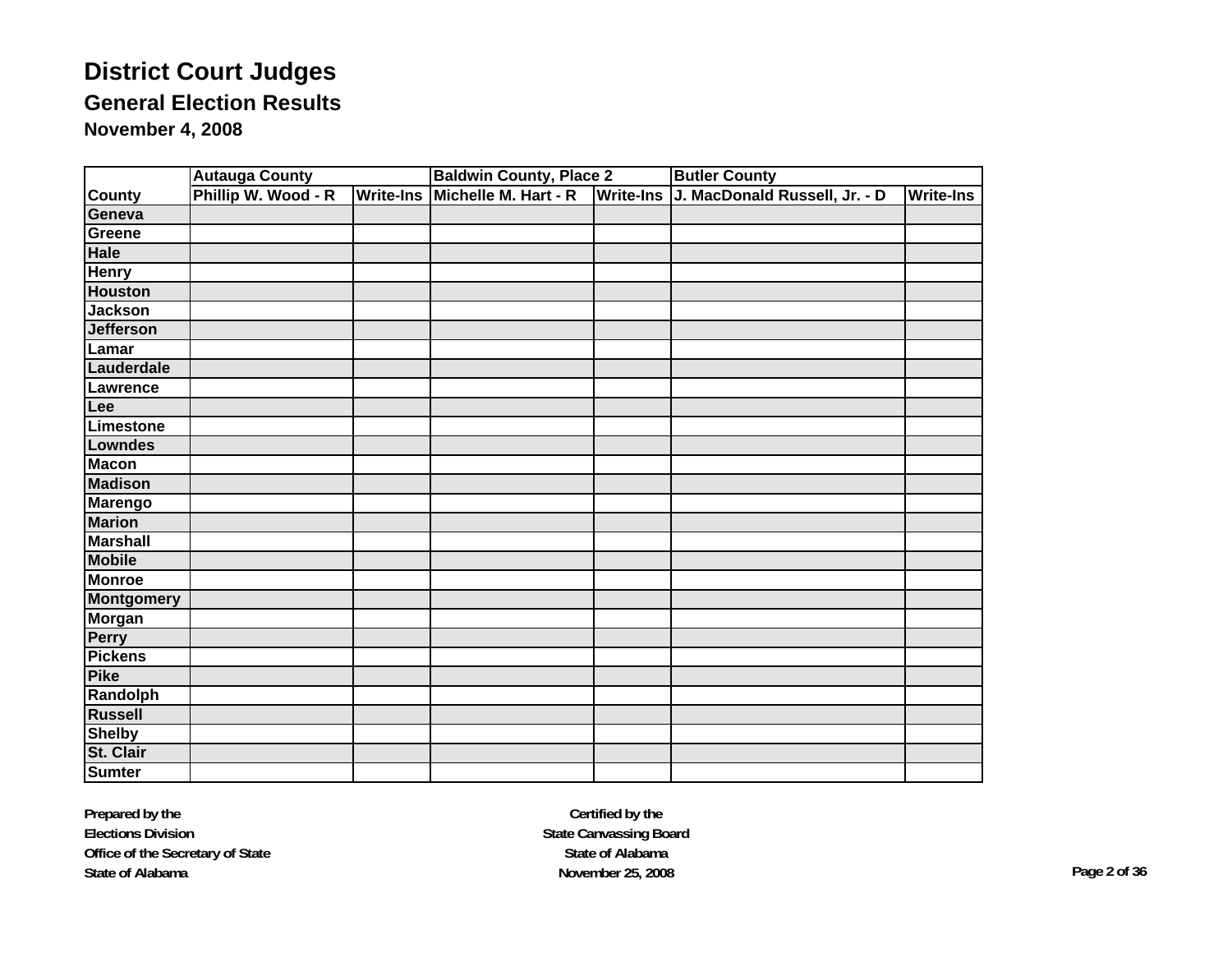|                   | <b>Autauga County</b> |                  | <b>Baldwin County, Place 2</b> |     | <b>Butler County</b>                    |                  |
|-------------------|-----------------------|------------------|--------------------------------|-----|-----------------------------------------|------------------|
| <b>County</b>     | Phillip W. Wood - R   | <b>Write-Ins</b> | Michelle M. Hart - R           |     | Write-Ins J. MacDonald Russell, Jr. - D | <b>Write-Ins</b> |
| <b>Talladega</b>  |                       |                  |                                |     |                                         |                  |
| <b>Tallapoosa</b> |                       |                  |                                |     |                                         |                  |
| <b>Tuscaloosa</b> |                       |                  |                                |     |                                         |                  |
| <b>Walker</b>     |                       |                  |                                |     |                                         |                  |
| <b>Washington</b> |                       |                  |                                |     |                                         |                  |
| <b>Wilcox</b>     |                       |                  |                                |     |                                         |                  |
| <b>Winston</b>    |                       |                  |                                |     |                                         |                  |
| <b>TOTAL</b>      | 18,185                | 1671             | 63,527                         | 564 | 7,396                                   | 75               |

**Prepared by the Elections Division Office of the Secretary of State State of Alabama**

**Certified by the State Canvassing Board State of AlabamaNovember 25, 2008 Page 3 of 36**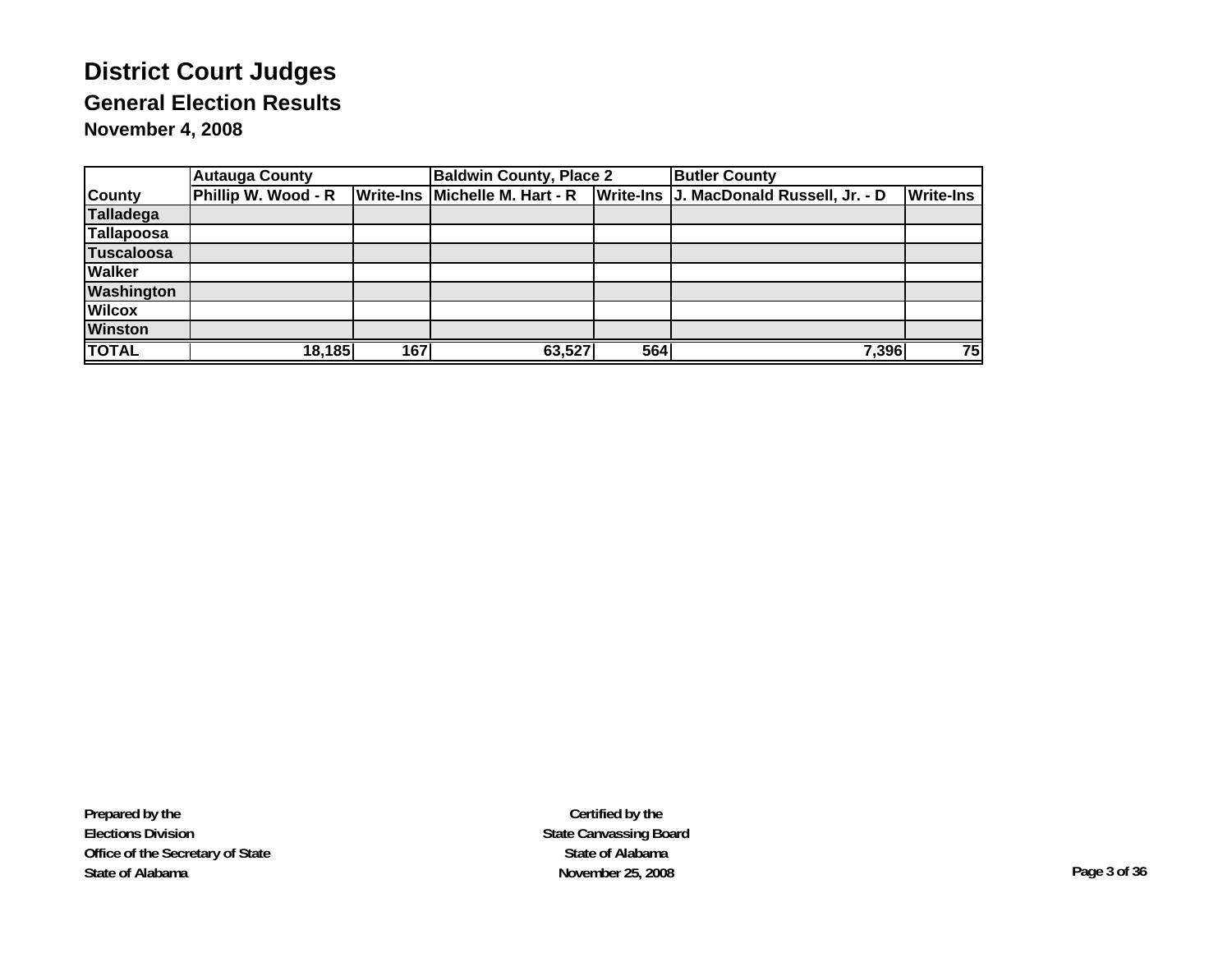|                 | <b>Cherokee County</b> |                     | <b>Clarke County</b> |                       | <b>Cleburne County</b> |                       |                  |
|-----------------|------------------------|---------------------|----------------------|-----------------------|------------------------|-----------------------|------------------|
| <b>County</b>   |                        | Sheri W. Carver - D | Write-Ins            | William Kimbrough - D | <b>Write-Ins</b>       | W.G. Sarrell, Jr. - D | <b>Write-Ins</b> |
| Autauga         |                        |                     |                      |                       |                        |                       |                  |
| <b>Baldwin</b>  |                        |                     |                      |                       |                        |                       |                  |
| <b>Barbour</b>  |                        |                     |                      |                       |                        |                       |                  |
| <b>Bibb</b>     |                        |                     |                      |                       |                        |                       |                  |
| <b>Blount</b>   |                        |                     |                      |                       |                        |                       |                  |
| <b>Bullock</b>  |                        |                     |                      |                       |                        |                       |                  |
| <b>Butler</b>   |                        |                     |                      |                       |                        |                       |                  |
| <b>Calhoun</b>  |                        |                     |                      |                       |                        |                       |                  |
| <b>Chambers</b> |                        |                     |                      |                       |                        |                       |                  |
| <b>Cherokee</b> |                        | 6,644               | 99                   |                       |                        |                       |                  |
| <b>Chilton</b>  |                        |                     |                      |                       |                        |                       |                  |
| <b>Choctaw</b>  |                        |                     |                      |                       |                        |                       |                  |
| <b>Clarke</b>   |                        |                     |                      | 9,668                 | 70                     |                       |                  |
| <b>Clay</b>     |                        |                     |                      |                       |                        |                       |                  |
| <b>Cleburne</b> |                        |                     |                      |                       |                        | 4,203                 | $\overline{173}$ |
| Coffee          |                        |                     |                      |                       |                        |                       |                  |
| <b>Colbert</b>  |                        |                     |                      |                       |                        |                       |                  |
| <b>Conecuh</b>  |                        |                     |                      |                       |                        |                       |                  |
| Coosa           |                        |                     |                      |                       |                        |                       |                  |
| Covington       |                        |                     |                      |                       |                        |                       |                  |
| <b>Crenshaw</b> |                        |                     |                      |                       |                        |                       |                  |
| <b>Cullman</b>  |                        |                     |                      |                       |                        |                       |                  |
| <b>Dale</b>     |                        |                     |                      |                       |                        |                       |                  |
| <b>Dallas</b>   |                        |                     |                      |                       |                        |                       |                  |
| <b>DeKalb</b>   |                        |                     |                      |                       |                        |                       |                  |
| <b>Elmore</b>   |                        |                     |                      |                       |                        |                       |                  |
| <b>Escambia</b> |                        |                     |                      |                       |                        |                       |                  |
| <b>Etowah</b>   |                        |                     |                      |                       |                        |                       |                  |
| <b>Fayette</b>  |                        |                     |                      |                       |                        |                       |                  |
| <b>Franklin</b> |                        |                     |                      |                       |                        |                       |                  |

**Prepared by the Elections Division Office of the Secretary of State State of Alabama**

**Certified by the State Canvassing Board State of AlabamaNovember 25, 2008 Page 4 of 36**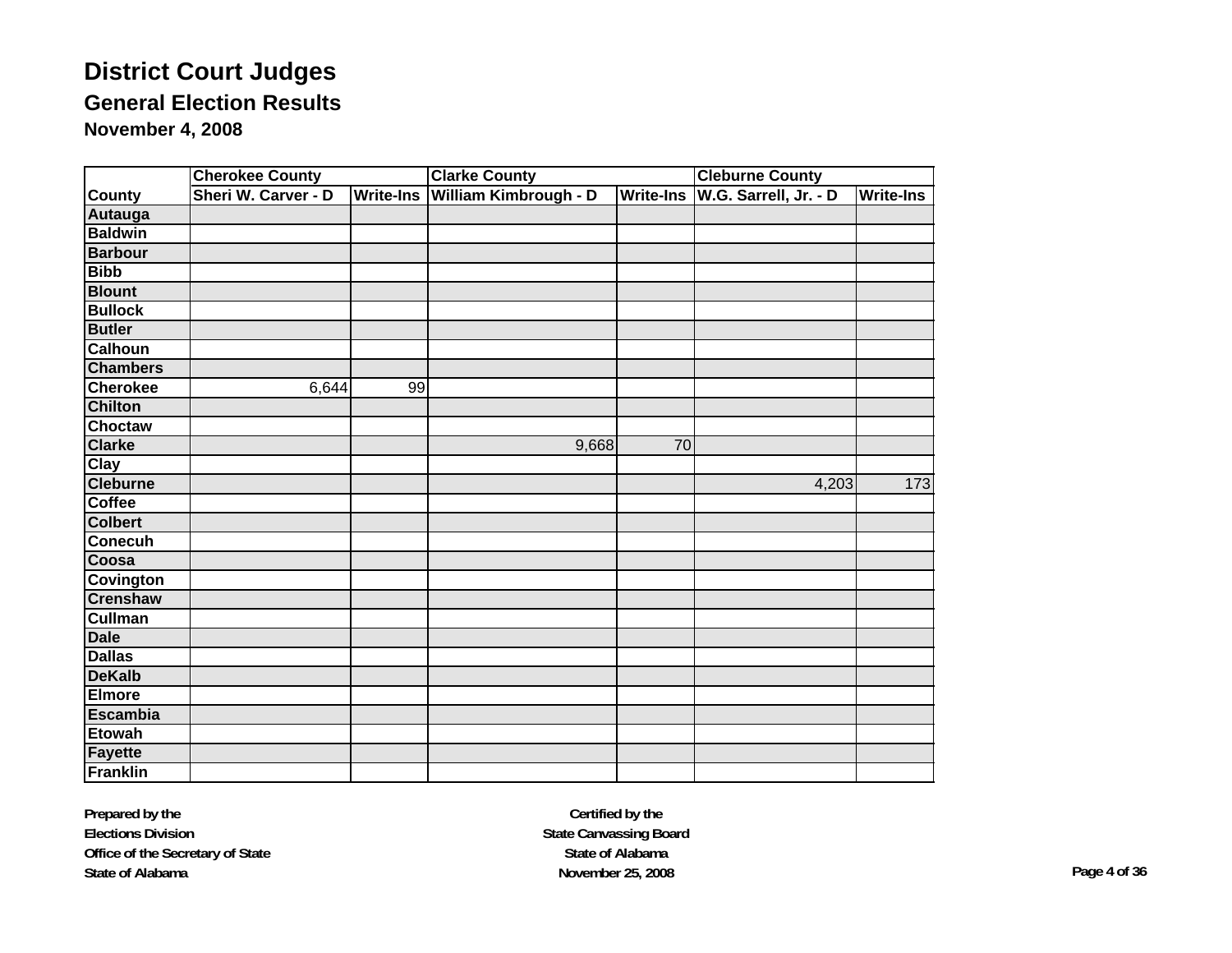|                   | <b>Cherokee County</b> |  | <b>Clarke County</b> |                              | <b>Cleburne County</b> |                       |                  |
|-------------------|------------------------|--|----------------------|------------------------------|------------------------|-----------------------|------------------|
| <b>County</b>     | Sheri W. Carver - D    |  | Write-Ins            | <b>William Kimbrough - D</b> | <b>Write-Ins</b>       | W.G. Sarrell, Jr. - D | <b>Write-Ins</b> |
| Geneva            |                        |  |                      |                              |                        |                       |                  |
| Greene            |                        |  |                      |                              |                        |                       |                  |
| <b>Hale</b>       |                        |  |                      |                              |                        |                       |                  |
| <b>Henry</b>      |                        |  |                      |                              |                        |                       |                  |
| <b>Houston</b>    |                        |  |                      |                              |                        |                       |                  |
| <b>Jackson</b>    |                        |  |                      |                              |                        |                       |                  |
| <b>Jefferson</b>  |                        |  |                      |                              |                        |                       |                  |
| $L$ amar          |                        |  |                      |                              |                        |                       |                  |
| Lauderdale        |                        |  |                      |                              |                        |                       |                  |
| <b>Lawrence</b>   |                        |  |                      |                              |                        |                       |                  |
| Lee               |                        |  |                      |                              |                        |                       |                  |
| <b>Limestone</b>  |                        |  |                      |                              |                        |                       |                  |
| <b>Lowndes</b>    |                        |  |                      |                              |                        |                       |                  |
| <b>Macon</b>      |                        |  |                      |                              |                        |                       |                  |
| <b>Madison</b>    |                        |  |                      |                              |                        |                       |                  |
| <b>Marengo</b>    |                        |  |                      |                              |                        |                       |                  |
| <b>Marion</b>     |                        |  |                      |                              |                        |                       |                  |
| <b>Marshall</b>   |                        |  |                      |                              |                        |                       |                  |
| <b>Mobile</b>     |                        |  |                      |                              |                        |                       |                  |
| <b>Monroe</b>     |                        |  |                      |                              |                        |                       |                  |
| <b>Montgomery</b> |                        |  |                      |                              |                        |                       |                  |
| <b>Morgan</b>     |                        |  |                      |                              |                        |                       |                  |
| <b>Perry</b>      |                        |  |                      |                              |                        |                       |                  |
| <b>Pickens</b>    |                        |  |                      |                              |                        |                       |                  |
| <b>Pike</b>       |                        |  |                      |                              |                        |                       |                  |
| Randolph          |                        |  |                      |                              |                        |                       |                  |
| <b>Russell</b>    |                        |  |                      |                              |                        |                       |                  |
| <b>Shelby</b>     |                        |  |                      |                              |                        |                       |                  |
| St. Clair         |                        |  |                      |                              |                        |                       |                  |
| <b>Sumter</b>     |                        |  |                      |                              |                        |                       |                  |

**Certified by the State Canvassing Board State of AlabamaNovember 25, 2008 Page 5 of 36**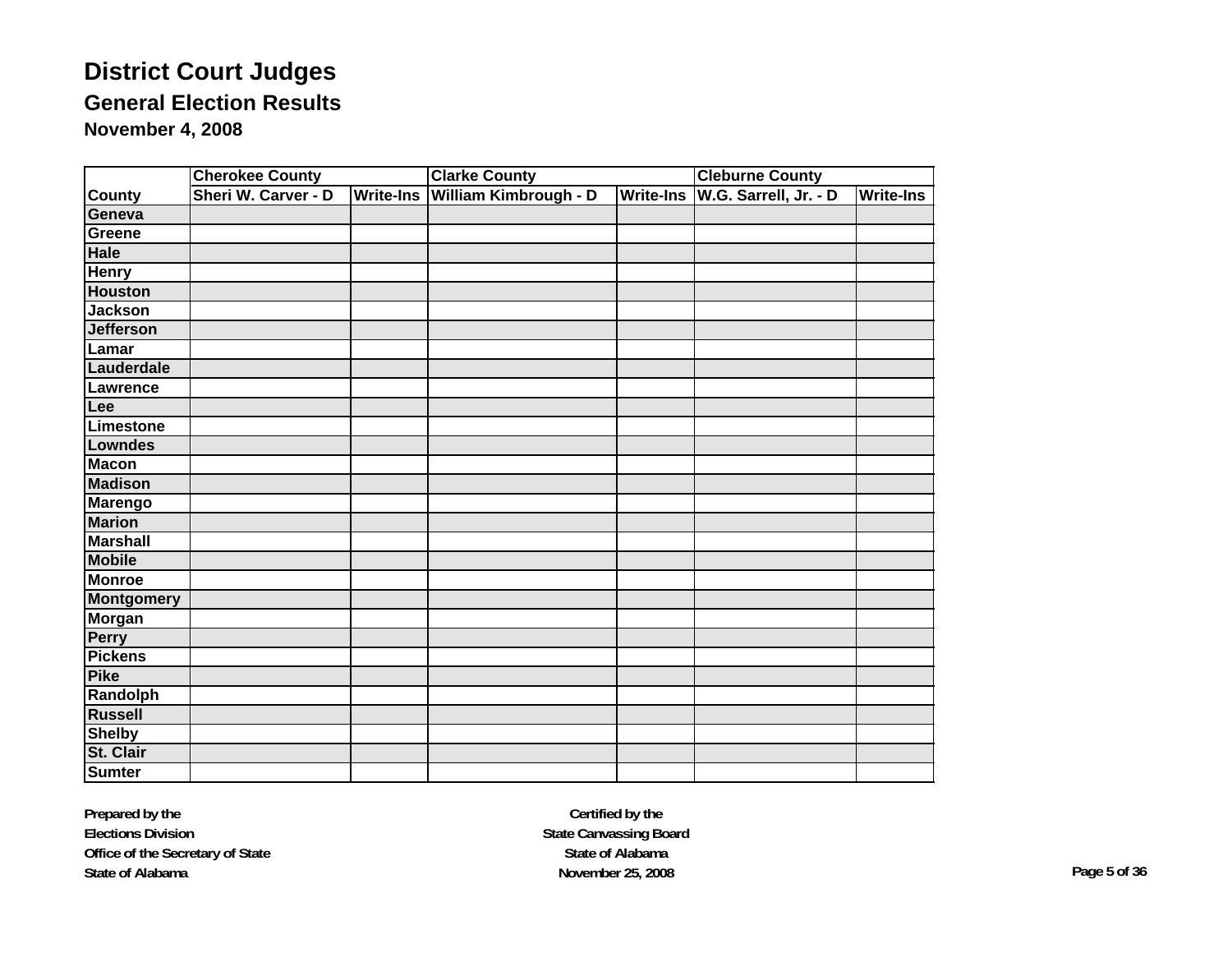|                   | <b>Cherokee County</b>     |    | <b>Clarke County</b>            | <b>Cleburne County</b> |                                   |                  |
|-------------------|----------------------------|----|---------------------------------|------------------------|-----------------------------------|------------------|
| <b>County</b>     | <b>Sheri W. Carver - D</b> |    | Write-Ins William Kimbrough - D |                        | Write-Ins   W.G. Sarrell, Jr. - D | <b>Write-Ins</b> |
| Talladega         |                            |    |                                 |                        |                                   |                  |
| Tallapoosa        |                            |    |                                 |                        |                                   |                  |
| <b>Tuscaloosa</b> |                            |    |                                 |                        |                                   |                  |
| <b>Walker</b>     |                            |    |                                 |                        |                                   |                  |
| <b>Washington</b> |                            |    |                                 |                        |                                   |                  |
| <b>Wilcox</b>     |                            |    |                                 |                        |                                   |                  |
| <b>Winston</b>    |                            |    |                                 |                        |                                   |                  |
| <b>TOTAL</b>      | 6,644                      | 99 | 9,668                           | 70                     | 4,203                             | 173              |

**Prepared by the Elections Division Office of the Secretary of State State of Alabama**

**Certified by the State Canvassing Board State of AlabamaNovember 25, 2008 Page 6 of 36**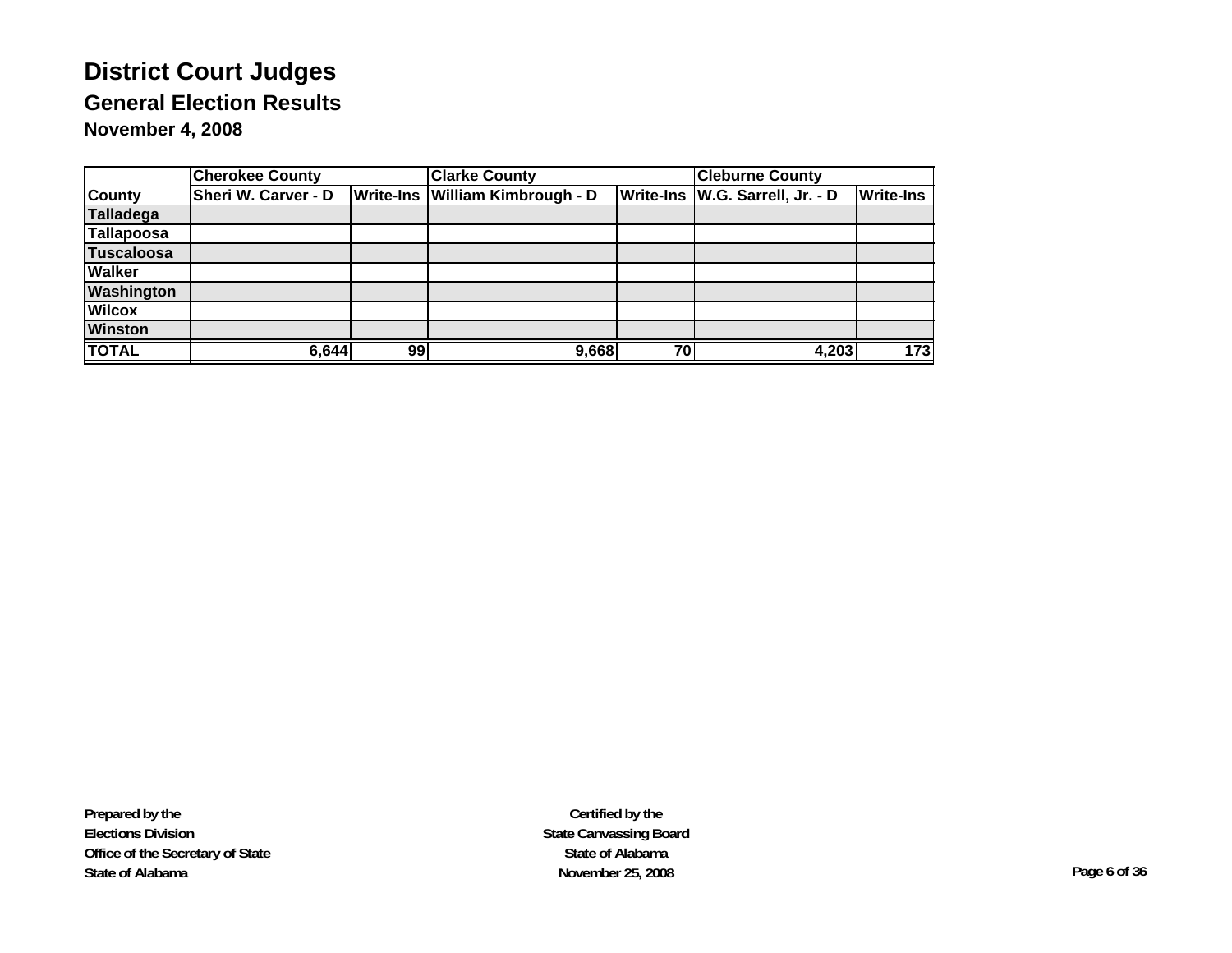|                 | <b>Cullman County, Place 2</b> |                  | Dale County, Place 1             |                      | <b>DeKalb County</b> |                           |                  |
|-----------------|--------------------------------|------------------|----------------------------------|----------------------|----------------------|---------------------------|------------------|
| <b>County</b>   | <b>Greg Nicholas - R</b>       | <b>Write-Ins</b> | <b>Charles Neville Reese - D</b> | Stan Garner, Jr. - R | <b>Write-Ins</b>     | <b>Steve Whitmire - D</b> | <b>Write-Ins</b> |
| <b>Autauga</b>  |                                |                  |                                  |                      |                      |                           |                  |
| <b>Baldwin</b>  |                                |                  |                                  |                      |                      |                           |                  |
| <b>Barbour</b>  |                                |                  |                                  |                      |                      |                           |                  |
| <b>Bibb</b>     |                                |                  |                                  |                      |                      |                           |                  |
| <b>Blount</b>   |                                |                  |                                  |                      |                      |                           |                  |
| <b>Bullock</b>  |                                |                  |                                  |                      |                      |                           |                  |
| <b>Butler</b>   |                                |                  |                                  |                      |                      |                           |                  |
| <b>Calhoun</b>  |                                |                  |                                  |                      |                      |                           |                  |
| <b>Chambers</b> |                                |                  |                                  |                      |                      |                           |                  |
| <b>Cherokee</b> |                                |                  |                                  |                      |                      |                           |                  |
| <b>Chilton</b>  |                                |                  |                                  |                      |                      |                           |                  |
| <b>Choctaw</b>  |                                |                  |                                  |                      |                      |                           |                  |
| <b>Clarke</b>   |                                |                  |                                  |                      |                      |                           |                  |
| <b>Clay</b>     |                                |                  |                                  |                      |                      |                           |                  |
| <b>Cleburne</b> |                                |                  |                                  |                      |                      |                           |                  |
| <b>Coffee</b>   |                                |                  |                                  |                      |                      |                           |                  |
| <b>Colbert</b>  |                                |                  |                                  |                      |                      |                           |                  |
| <b>Conecuh</b>  |                                |                  |                                  |                      |                      |                           |                  |
| Coosa           |                                |                  |                                  |                      |                      |                           |                  |
| Covington       |                                |                  |                                  |                      |                      |                           |                  |
| <b>Crenshaw</b> |                                |                  |                                  |                      |                      |                           |                  |
| <b>Cullman</b>  | 28,580                         | 300              |                                  |                      |                      |                           |                  |
| <b>Dale</b>     |                                |                  | 5,455                            | 13,147               | 12                   |                           |                  |
| <b>Dallas</b>   |                                |                  |                                  |                      |                      |                           |                  |
| <b>DeKalb</b>   |                                |                  |                                  |                      |                      | 5,331                     | 344              |
| <b>Elmore</b>   |                                |                  |                                  |                      |                      |                           |                  |
| <b>Escambia</b> |                                |                  |                                  |                      |                      |                           |                  |
| <b>Etowah</b>   |                                |                  |                                  |                      |                      |                           |                  |
| <b>Fayette</b>  |                                |                  |                                  |                      |                      |                           |                  |
| <b>Franklin</b> |                                |                  |                                  |                      |                      |                           |                  |

**Certified by the State Canvassing Board State of AlabamaNovember 25, 2008 Page 7 of 36**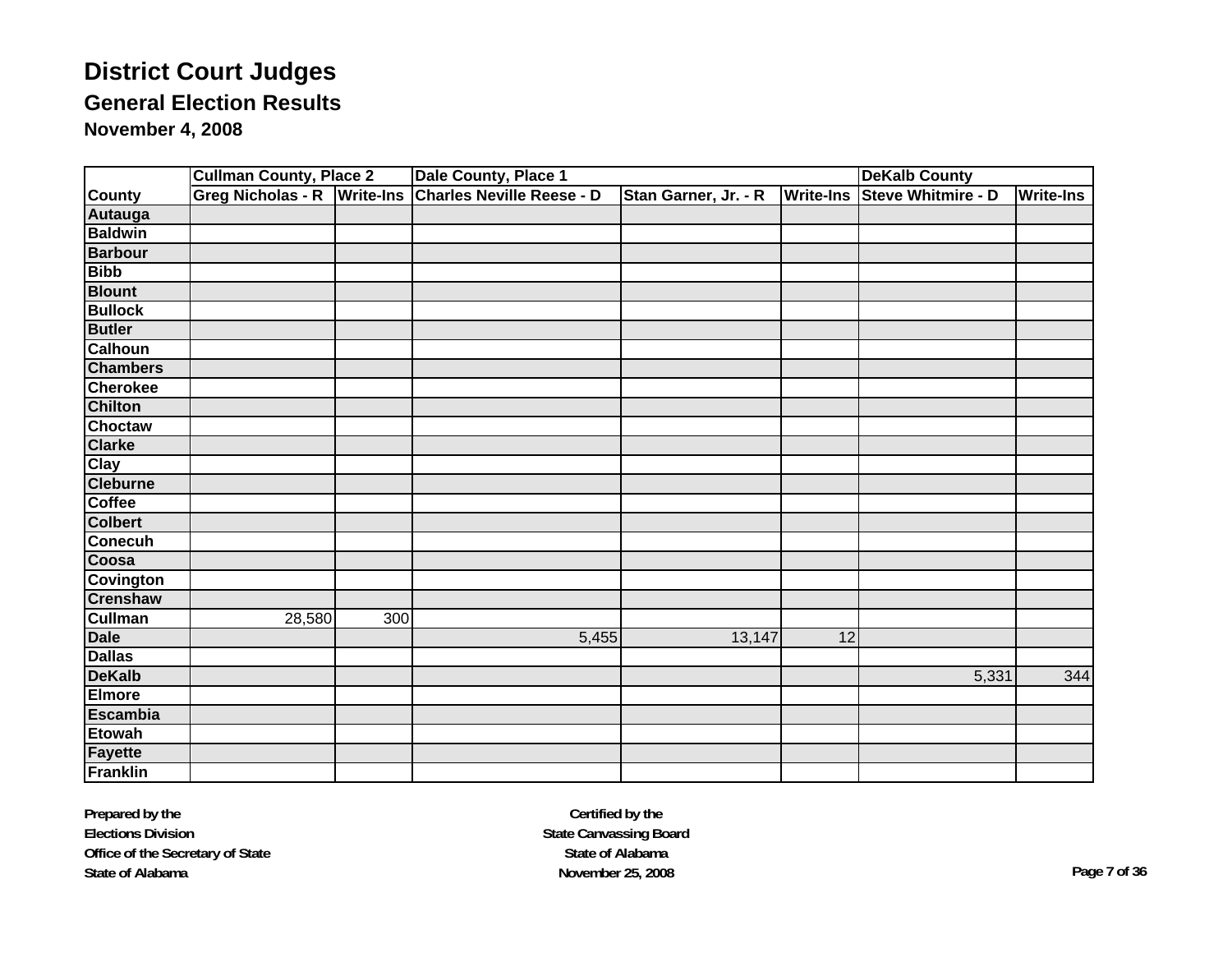|                   | <b>Cullman County, Place 2</b> | Dale County, Place 1                |                      |                  | <b>DeKalb County</b> |                  |  |
|-------------------|--------------------------------|-------------------------------------|----------------------|------------------|----------------------|------------------|--|
| <b>County</b>     | <b>Greg Nicholas - R</b>       | Write-Ins Charles Neville Reese - D | Stan Garner, Jr. - R | <b>Write-Ins</b> | Steve Whitmire - D   | <b>Write-Ins</b> |  |
| Geneva            |                                |                                     |                      |                  |                      |                  |  |
| Greene            |                                |                                     |                      |                  |                      |                  |  |
| <b>Hale</b>       |                                |                                     |                      |                  |                      |                  |  |
| <b>Henry</b>      |                                |                                     |                      |                  |                      |                  |  |
| <b>Houston</b>    |                                |                                     |                      |                  |                      |                  |  |
| <b>Jackson</b>    |                                |                                     |                      |                  |                      |                  |  |
| <b>Jefferson</b>  |                                |                                     |                      |                  |                      |                  |  |
| Lamar             |                                |                                     |                      |                  |                      |                  |  |
| Lauderdale        |                                |                                     |                      |                  |                      |                  |  |
| Lawrence          |                                |                                     |                      |                  |                      |                  |  |
| Lee               |                                |                                     |                      |                  |                      |                  |  |
| Limestone         |                                |                                     |                      |                  |                      |                  |  |
| Lowndes           |                                |                                     |                      |                  |                      |                  |  |
| <b>Macon</b>      |                                |                                     |                      |                  |                      |                  |  |
| <b>Madison</b>    |                                |                                     |                      |                  |                      |                  |  |
| <b>Marengo</b>    |                                |                                     |                      |                  |                      |                  |  |
| <b>Marion</b>     |                                |                                     |                      |                  |                      |                  |  |
| <b>Marshall</b>   |                                |                                     |                      |                  |                      |                  |  |
| <b>Mobile</b>     |                                |                                     |                      |                  |                      |                  |  |
| <b>Monroe</b>     |                                |                                     |                      |                  |                      |                  |  |
| <b>Montgomery</b> |                                |                                     |                      |                  |                      |                  |  |
| <b>Morgan</b>     |                                |                                     |                      |                  |                      |                  |  |
| Perry             |                                |                                     |                      |                  |                      |                  |  |
| <b>Pickens</b>    |                                |                                     |                      |                  |                      |                  |  |
| <b>Pike</b>       |                                |                                     |                      |                  |                      |                  |  |
| <b>Randolph</b>   |                                |                                     |                      |                  |                      |                  |  |
| <b>Russell</b>    |                                |                                     |                      |                  |                      |                  |  |
| <b>Shelby</b>     |                                |                                     |                      |                  |                      |                  |  |
| St. Clair         |                                |                                     |                      |                  |                      |                  |  |
| <b>Sumter</b>     |                                |                                     |                      |                  |                      |                  |  |

**Certified by the State Canvassing Board State of AlabamaNovember 25, 2008 Page 8 of 36**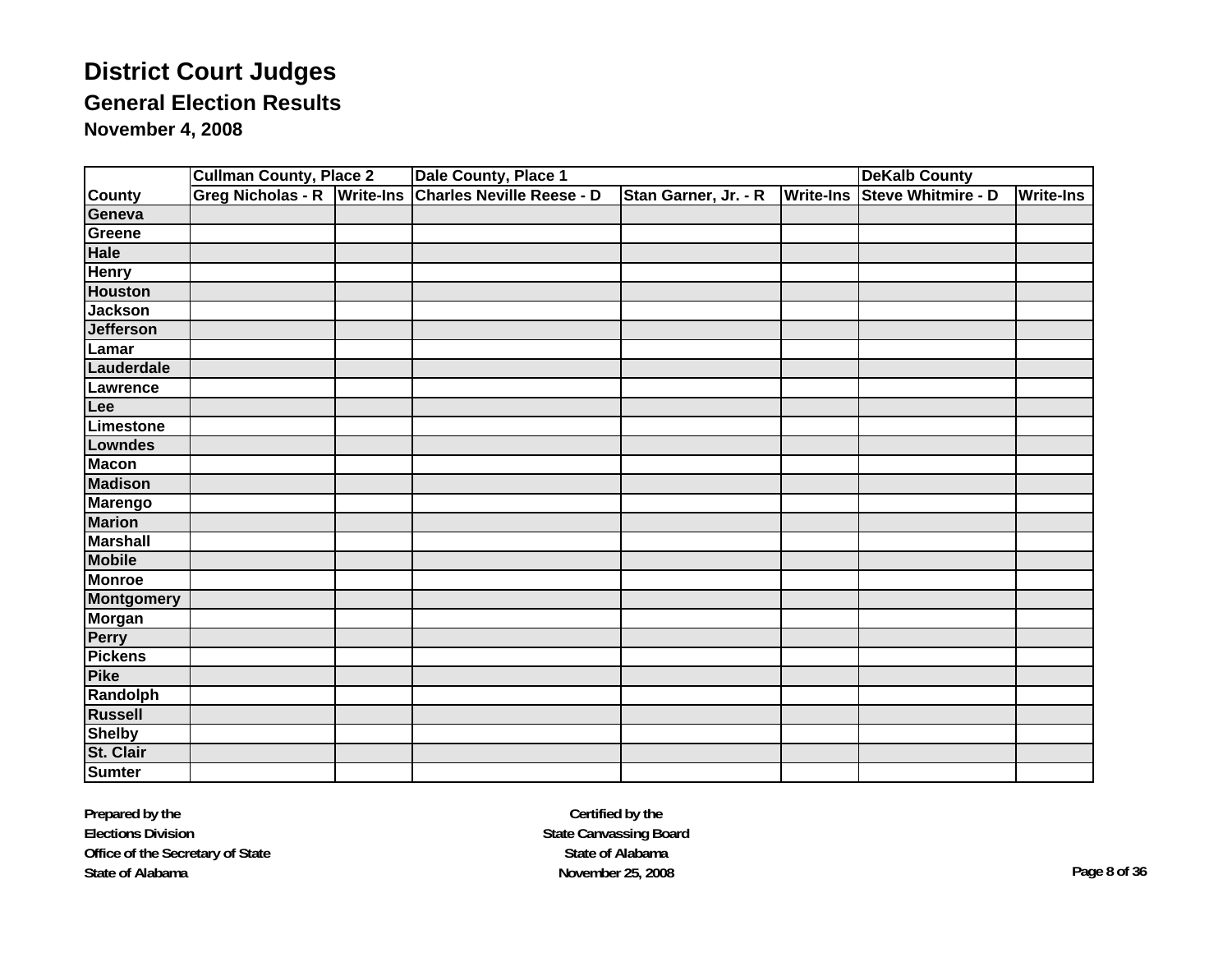|                   | <b>Cullman County, Place 2</b> |     | Dale County, Place 1                                  |                      |    | DeKalb County                |                  |
|-------------------|--------------------------------|-----|-------------------------------------------------------|----------------------|----|------------------------------|------------------|
| <b>County</b>     |                                |     | Greg Nicholas - R Write-Ins Charles Neville Reese - D | Stan Garner, Jr. - R |    | Write-Ins Steve Whitmire - D | <b>Write-Ins</b> |
| <b>Talladega</b>  |                                |     |                                                       |                      |    |                              |                  |
| <b>Tallapoosa</b> |                                |     |                                                       |                      |    |                              |                  |
| <b>Tuscaloosa</b> |                                |     |                                                       |                      |    |                              |                  |
| <b>Walker</b>     |                                |     |                                                       |                      |    |                              |                  |
| <b>Washington</b> |                                |     |                                                       |                      |    |                              |                  |
| <b>Wilcox</b>     |                                |     |                                                       |                      |    |                              |                  |
| <b>Winston</b>    |                                |     |                                                       |                      |    |                              |                  |
| <b>TOTAL</b>      | 28,580                         | 300 | 5,455                                                 | 13,147               | 12 | 5,331                        | 344              |

**Certified by the State Canvassing Board State of AlabamaNovember 25, 2008 Page 9 of 36**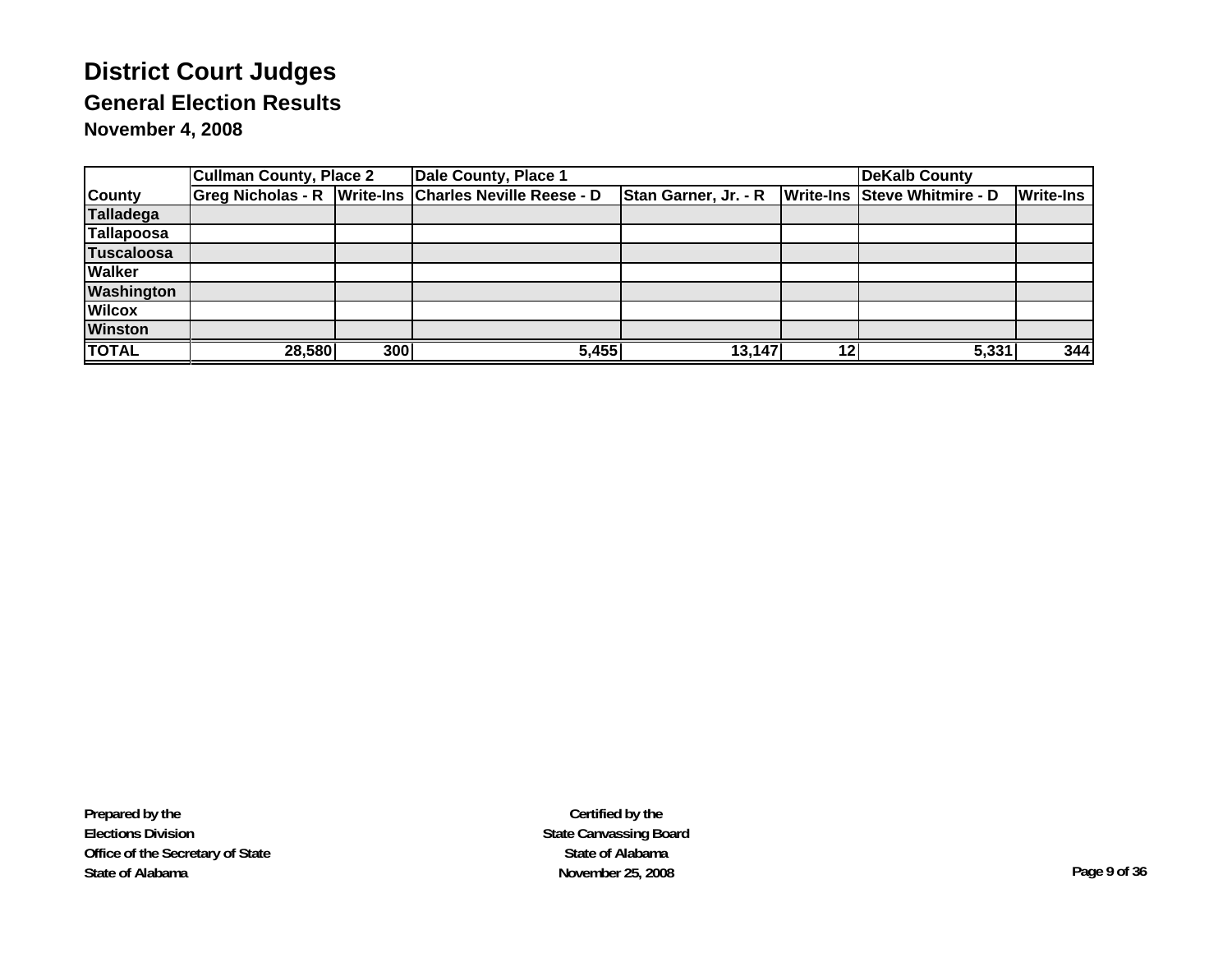|                  | <b>Elmore County, Place 1</b> |                  | <b>Elmore County, Place 2</b> | <b>Greene County</b> |                                    |                  |
|------------------|-------------------------------|------------------|-------------------------------|----------------------|------------------------------------|------------------|
| <b>County</b>    | Maura Culberson - R           | <b>Write-Ins</b> | G. Glenn Goggans - R          |                      | Write-Ins Lillie Jones-Osborne - D | <b>Write-Ins</b> |
| Autauga          |                               |                  |                               |                      |                                    |                  |
| <b>Baldwin</b>   |                               |                  |                               |                      |                                    |                  |
| <b>Barbour</b>   |                               |                  |                               |                      |                                    |                  |
| <b>Bibb</b>      |                               |                  |                               |                      |                                    |                  |
| <b>Blount</b>    |                               |                  |                               |                      |                                    |                  |
| <b>Bullock</b>   |                               |                  |                               |                      |                                    |                  |
| <b>Butler</b>    |                               |                  |                               |                      |                                    |                  |
| <b>Calhoun</b>   |                               |                  |                               |                      |                                    |                  |
| <b>Chambers</b>  |                               |                  |                               |                      |                                    |                  |
| <b>Cherokee</b>  |                               |                  |                               |                      |                                    |                  |
| <b>Chilton</b>   |                               |                  |                               |                      |                                    |                  |
| <b>Choctaw</b>   |                               |                  |                               |                      |                                    |                  |
| <b>Clarke</b>    |                               |                  |                               |                      |                                    |                  |
| <b>Clay</b>      |                               |                  |                               |                      |                                    |                  |
| <b>Cleburne</b>  |                               |                  |                               |                      |                                    |                  |
| <b>Coffee</b>    |                               |                  |                               |                      |                                    |                  |
| <b>Colbert</b>   |                               |                  |                               |                      |                                    |                  |
| <b>Conecuh</b>   |                               |                  |                               |                      |                                    |                  |
| Coosa            |                               |                  |                               |                      |                                    |                  |
| <b>Covington</b> |                               |                  |                               |                      |                                    |                  |
| <b>Crenshaw</b>  |                               |                  |                               |                      |                                    |                  |
| <b>Cullman</b>   |                               |                  |                               |                      |                                    |                  |
| <b>Dale</b>      |                               |                  |                               |                      |                                    |                  |
| <b>Dallas</b>    |                               |                  |                               |                      |                                    |                  |
| <b>DeKalb</b>    |                               |                  |                               |                      |                                    |                  |
| <b>Elmore</b>    | 25,397                        | 338              | 25,117                        | 203                  |                                    |                  |
| <b>Escambia</b>  |                               |                  |                               |                      |                                    |                  |
| <b>Etowah</b>    |                               |                  |                               |                      |                                    |                  |
| <b>Fayette</b>   |                               |                  |                               |                      |                                    |                  |
| <b>Franklin</b>  |                               |                  |                               |                      |                                    |                  |

**Certified by the State Canvassing Board State of AlabamaNovember 25, 2008 Page 10 of 36**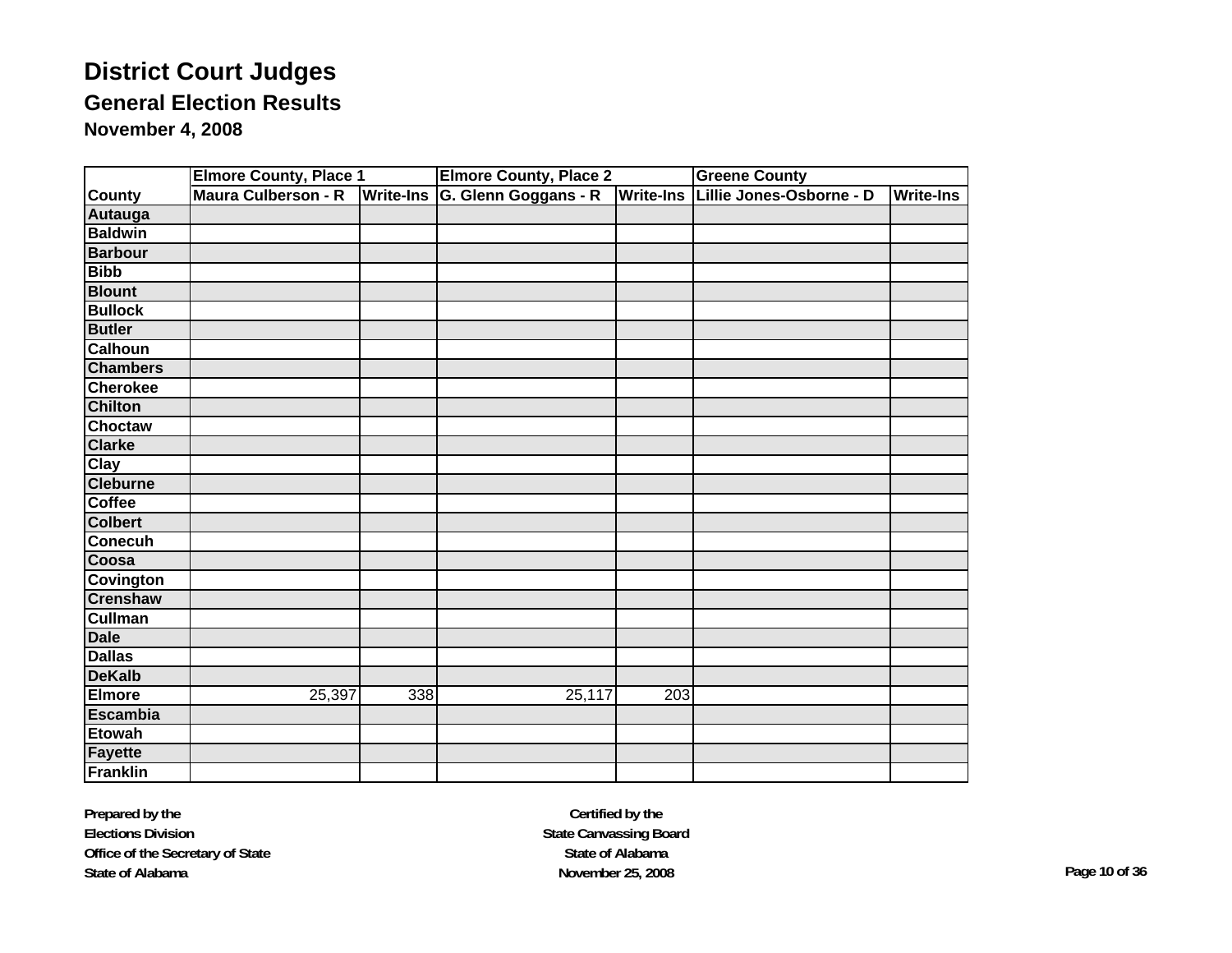|                   | <b>Elmore County, Place 1</b> |                  | <b>Elmore County, Place 2</b> |                  | <b>Greene County</b>     |                  |
|-------------------|-------------------------------|------------------|-------------------------------|------------------|--------------------------|------------------|
| <b>County</b>     | Maura Culberson - R           | <b>Write-Ins</b> | G. Glenn Goggans - R          | <b>Write-Ins</b> | Lillie Jones-Osborne - D | <b>Write-Ins</b> |
| Geneva            |                               |                  |                               |                  |                          |                  |
| Greene            |                               |                  |                               |                  | 4,642                    | 14               |
| <b>Hale</b>       |                               |                  |                               |                  |                          |                  |
| <b>Henry</b>      |                               |                  |                               |                  |                          |                  |
| <b>Houston</b>    |                               |                  |                               |                  |                          |                  |
| <b>Jackson</b>    |                               |                  |                               |                  |                          |                  |
| <b>Jefferson</b>  |                               |                  |                               |                  |                          |                  |
| Lamar             |                               |                  |                               |                  |                          |                  |
| Lauderdale        |                               |                  |                               |                  |                          |                  |
| Lawrence          |                               |                  |                               |                  |                          |                  |
| Lee               |                               |                  |                               |                  |                          |                  |
| Limestone         |                               |                  |                               |                  |                          |                  |
| <b>Lowndes</b>    |                               |                  |                               |                  |                          |                  |
| <b>Macon</b>      |                               |                  |                               |                  |                          |                  |
| <b>Madison</b>    |                               |                  |                               |                  |                          |                  |
| <b>Marengo</b>    |                               |                  |                               |                  |                          |                  |
| <b>Marion</b>     |                               |                  |                               |                  |                          |                  |
| <b>Marshall</b>   |                               |                  |                               |                  |                          |                  |
| <b>Mobile</b>     |                               |                  |                               |                  |                          |                  |
| <b>Monroe</b>     |                               |                  |                               |                  |                          |                  |
| <b>Montgomery</b> |                               |                  |                               |                  |                          |                  |
| <b>Morgan</b>     |                               |                  |                               |                  |                          |                  |
| <b>Perry</b>      |                               |                  |                               |                  |                          |                  |
| <b>Pickens</b>    |                               |                  |                               |                  |                          |                  |
| <b>Pike</b>       |                               |                  |                               |                  |                          |                  |
| Randolph          |                               |                  |                               |                  |                          |                  |
| <b>Russell</b>    |                               |                  |                               |                  |                          |                  |
| <b>Shelby</b>     |                               |                  |                               |                  |                          |                  |
| St. Clair         |                               |                  |                               |                  |                          |                  |
| <b>Sumter</b>     |                               |                  |                               |                  |                          |                  |

**Certified by the State Canvassing Board State of AlabamaNovember 25, 2008 Page 11 of 36**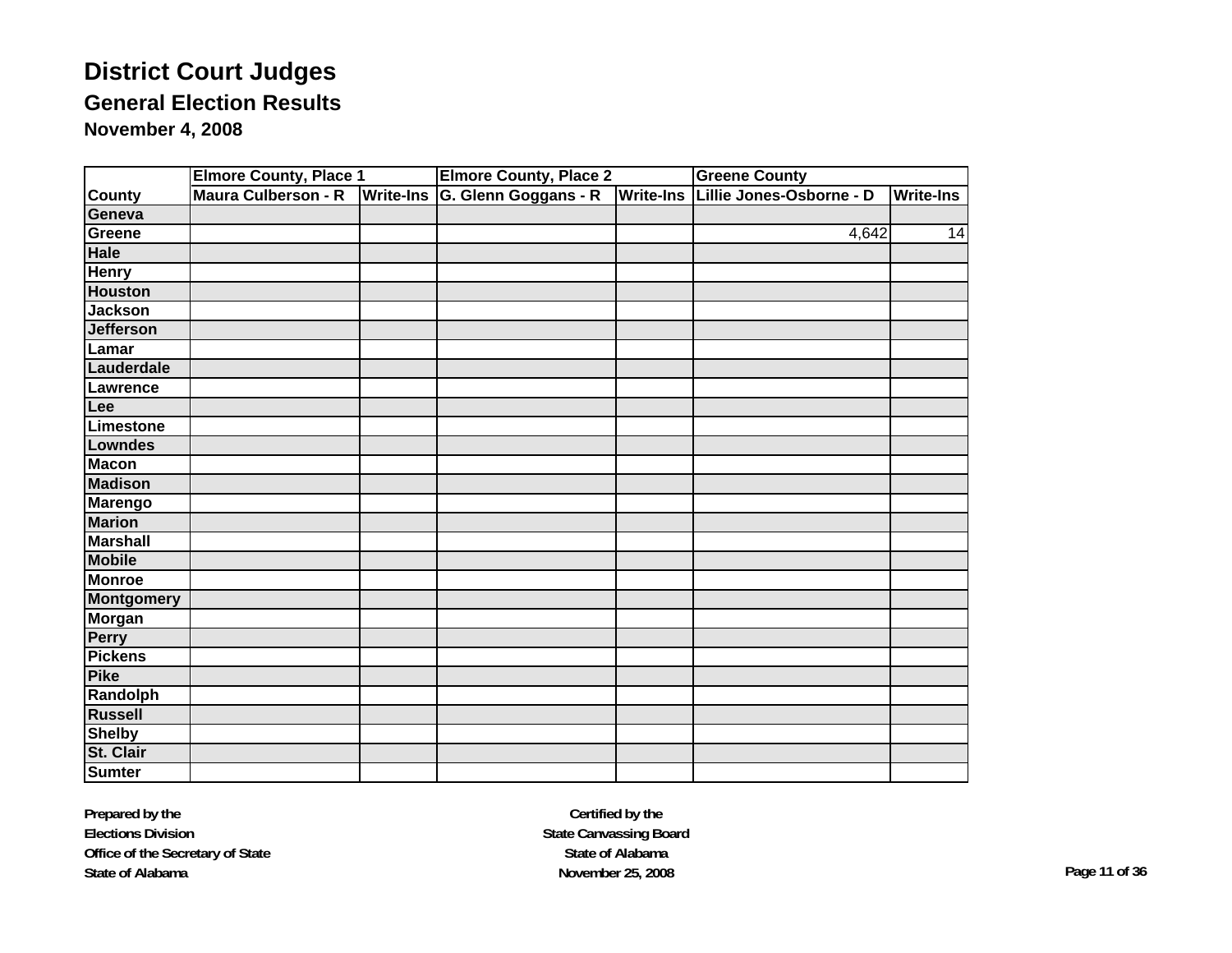|                   | <b>Elmore County, Place 1</b> |     | <b>Elmore County, Place 2</b>  |     | <b>Greene County</b>               |                  |
|-------------------|-------------------------------|-----|--------------------------------|-----|------------------------------------|------------------|
| <b>County</b>     | <b>Maura Culberson - R</b>    |     | Write-Ins G. Glenn Goggans - R |     | Write-Ins Lillie Jones-Osborne - D | <b>Write-Ins</b> |
| <b>Talladega</b>  |                               |     |                                |     |                                    |                  |
| Tallapoosa        |                               |     |                                |     |                                    |                  |
| <b>Tuscaloosa</b> |                               |     |                                |     |                                    |                  |
| <b>Walker</b>     |                               |     |                                |     |                                    |                  |
| <b>Washington</b> |                               |     |                                |     |                                    |                  |
| <b>Wilcox</b>     |                               |     |                                |     |                                    |                  |
| <b>Winston</b>    |                               |     |                                |     |                                    |                  |
| <b>TOTAL</b>      | 25,397                        | 338 | 25,117                         | 203 | 4,642                              | 14               |

**Prepared by the Elections Division Office of the Secretary of State State of Alabama**

**Certified by the State Canvassing Board State of AlabamaNovember 25, 2008 Page 12 of 36**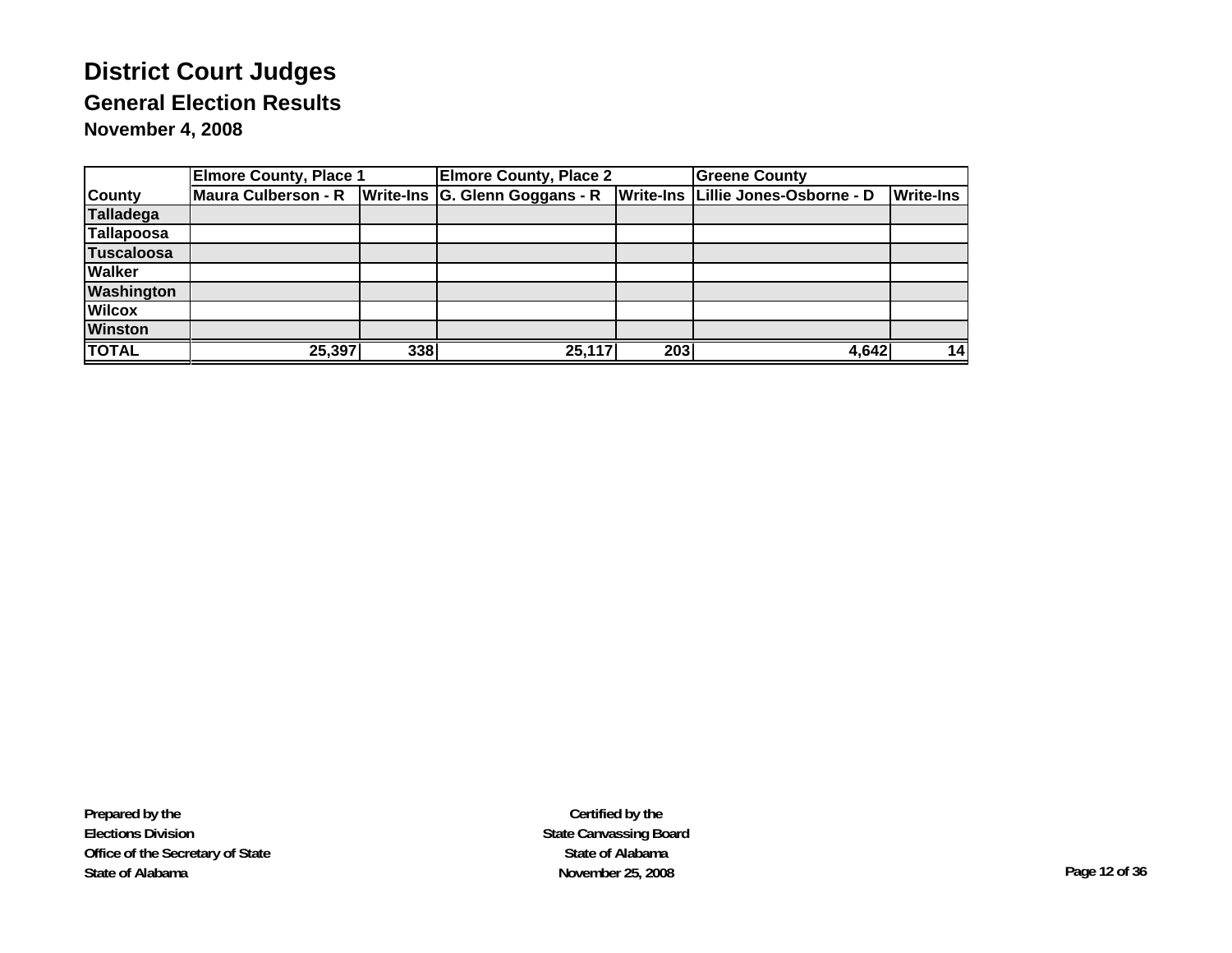|                 | <b>Houston County, Place 2</b> |                  | Jefferson County, Place 1 |                    |                  |  |
|-----------------|--------------------------------|------------------|---------------------------|--------------------|------------------|--|
| <b>County</b>   | John Steensland -R             | <b>Write-Ins</b> | John Amari - D            | Norman Winston - R | <b>Write-Ins</b> |  |
| Autauga         |                                |                  |                           |                    |                  |  |
| <b>Baldwin</b>  |                                |                  |                           |                    |                  |  |
| <b>Barbour</b>  |                                |                  |                           |                    |                  |  |
| <b>Bibb</b>     |                                |                  |                           |                    |                  |  |
| <b>Blount</b>   |                                |                  |                           |                    |                  |  |
| <b>Bullock</b>  |                                |                  |                           |                    |                  |  |
| <b>Butler</b>   |                                |                  |                           |                    |                  |  |
| <b>Calhoun</b>  |                                |                  |                           |                    |                  |  |
| <b>Chambers</b> |                                |                  |                           |                    |                  |  |
| <b>Cherokee</b> |                                |                  |                           |                    |                  |  |
| <b>Chilton</b>  |                                |                  |                           |                    |                  |  |
| <b>Choctaw</b>  |                                |                  |                           |                    |                  |  |
| <b>Clarke</b>   |                                |                  |                           |                    |                  |  |
| Clay            |                                |                  |                           |                    |                  |  |
| <b>Cleburne</b> |                                |                  |                           |                    |                  |  |
| <b>Coffee</b>   |                                |                  |                           |                    |                  |  |
| <b>Colbert</b>  |                                |                  |                           |                    |                  |  |
| Conecuh         |                                |                  |                           |                    |                  |  |
| Coosa           |                                |                  |                           |                    |                  |  |
| Covington       |                                |                  |                           |                    |                  |  |
| <b>Crenshaw</b> |                                |                  |                           |                    |                  |  |
| <b>Cullman</b>  |                                |                  |                           |                    |                  |  |
| <b>Dale</b>     |                                |                  |                           |                    |                  |  |
| <b>Dallas</b>   |                                |                  |                           |                    |                  |  |
| <b>DeKalb</b>   |                                |                  |                           |                    |                  |  |
| <b>Elmore</b>   |                                |                  |                           |                    |                  |  |
| <b>Escambia</b> |                                |                  |                           |                    |                  |  |
| <b>Etowah</b>   |                                |                  |                           |                    |                  |  |
| <b>Fayette</b>  |                                |                  |                           |                    |                  |  |
| <b>Franklin</b> |                                |                  |                           |                    |                  |  |

**Prepared by the Elections Division Office of the Secretary of State State of Alabama**

**Certified by the State Canvassing Board State of AlabamaNovember 25, 2008 Page 13 of 36**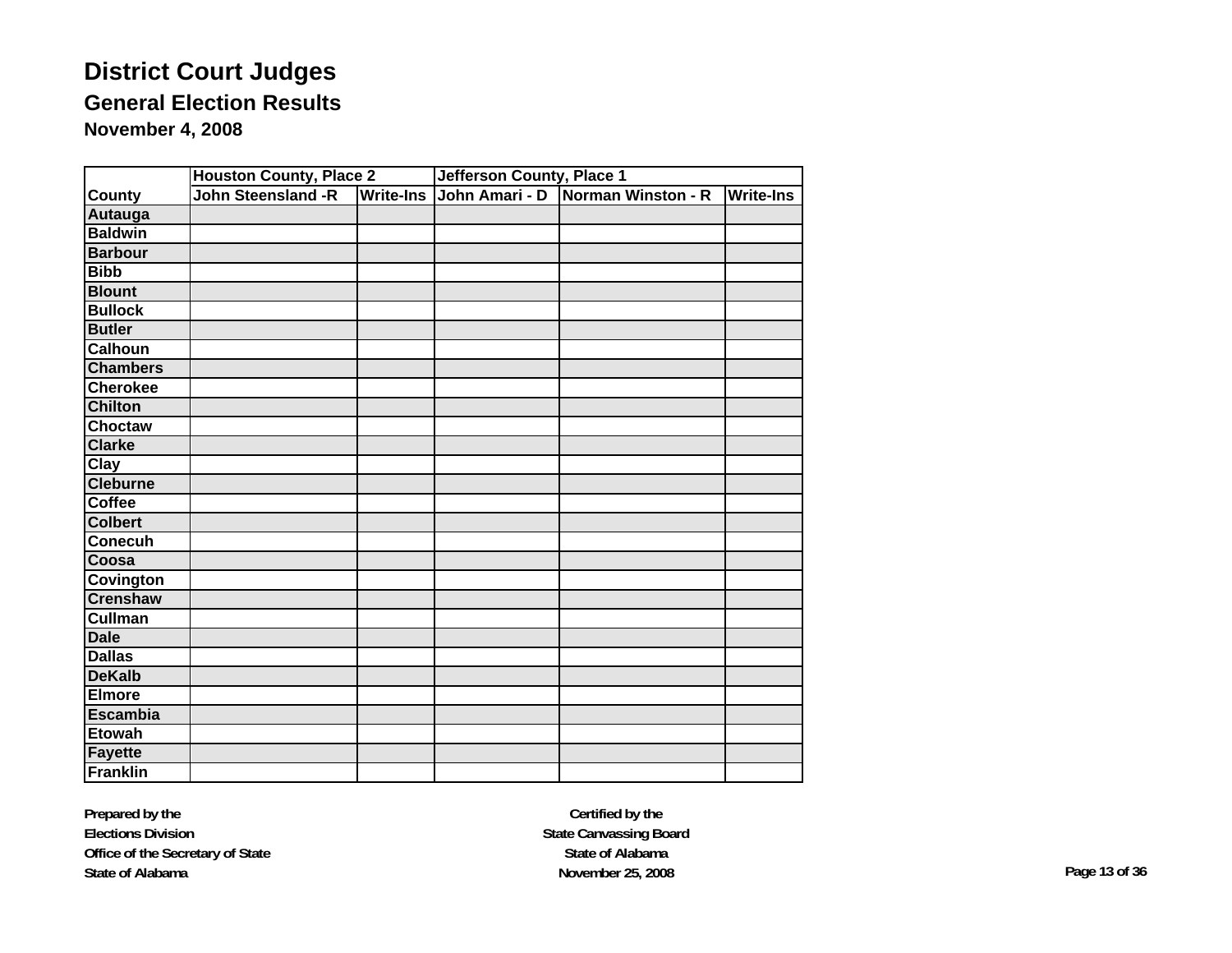|                   | <b>Houston County, Place 2</b> |                  | <b>Jefferson County, Place 1</b> |                                   |           |  |
|-------------------|--------------------------------|------------------|----------------------------------|-----------------------------------|-----------|--|
| <b>County</b>     | John Steensland -R             | <b>Write-Ins</b> |                                  | John Amari - D Norman Winston - R | Write-Ins |  |
| Geneva            |                                |                  |                                  |                                   |           |  |
| Greene            |                                |                  |                                  |                                   |           |  |
| <b>Hale</b>       |                                |                  |                                  |                                   |           |  |
| <b>Henry</b>      |                                |                  |                                  |                                   |           |  |
| <b>Houston</b>    | 30,384                         | 379              |                                  |                                   |           |  |
| <b>Jackson</b>    |                                |                  |                                  |                                   |           |  |
| <b>Jefferson</b>  |                                |                  | 167,335                          | 137,508                           | 220       |  |
| Lamar             |                                |                  |                                  |                                   |           |  |
| Lauderdale        |                                |                  |                                  |                                   |           |  |
| Lawrence          |                                |                  |                                  |                                   |           |  |
| Lee               |                                |                  |                                  |                                   |           |  |
| <b>Limestone</b>  |                                |                  |                                  |                                   |           |  |
| Lowndes           |                                |                  |                                  |                                   |           |  |
| <b>Macon</b>      |                                |                  |                                  |                                   |           |  |
| <b>Madison</b>    |                                |                  |                                  |                                   |           |  |
| <b>Marengo</b>    |                                |                  |                                  |                                   |           |  |
| <b>Marion</b>     |                                |                  |                                  |                                   |           |  |
| <b>Marshall</b>   |                                |                  |                                  |                                   |           |  |
| <b>Mobile</b>     |                                |                  |                                  |                                   |           |  |
| <b>Monroe</b>     |                                |                  |                                  |                                   |           |  |
| <b>Montgomery</b> |                                |                  |                                  |                                   |           |  |
| <b>Morgan</b>     |                                |                  |                                  |                                   |           |  |
| Perry             |                                |                  |                                  |                                   |           |  |
| <b>Pickens</b>    |                                |                  |                                  |                                   |           |  |
| <b>Pike</b>       |                                |                  |                                  |                                   |           |  |
| Randolph          |                                |                  |                                  |                                   |           |  |
| <b>Russell</b>    |                                |                  |                                  |                                   |           |  |
| <b>Shelby</b>     |                                |                  |                                  |                                   |           |  |
| St. Clair         |                                |                  |                                  |                                   |           |  |
| <b>Sumter</b>     |                                |                  |                                  |                                   |           |  |

**Prepared by the Elections Division Office of the Secretary of State State of Alabama**

**Certified by the State Canvassing Board State of AlabamaNovember 25, 2008 Page 14 of 36**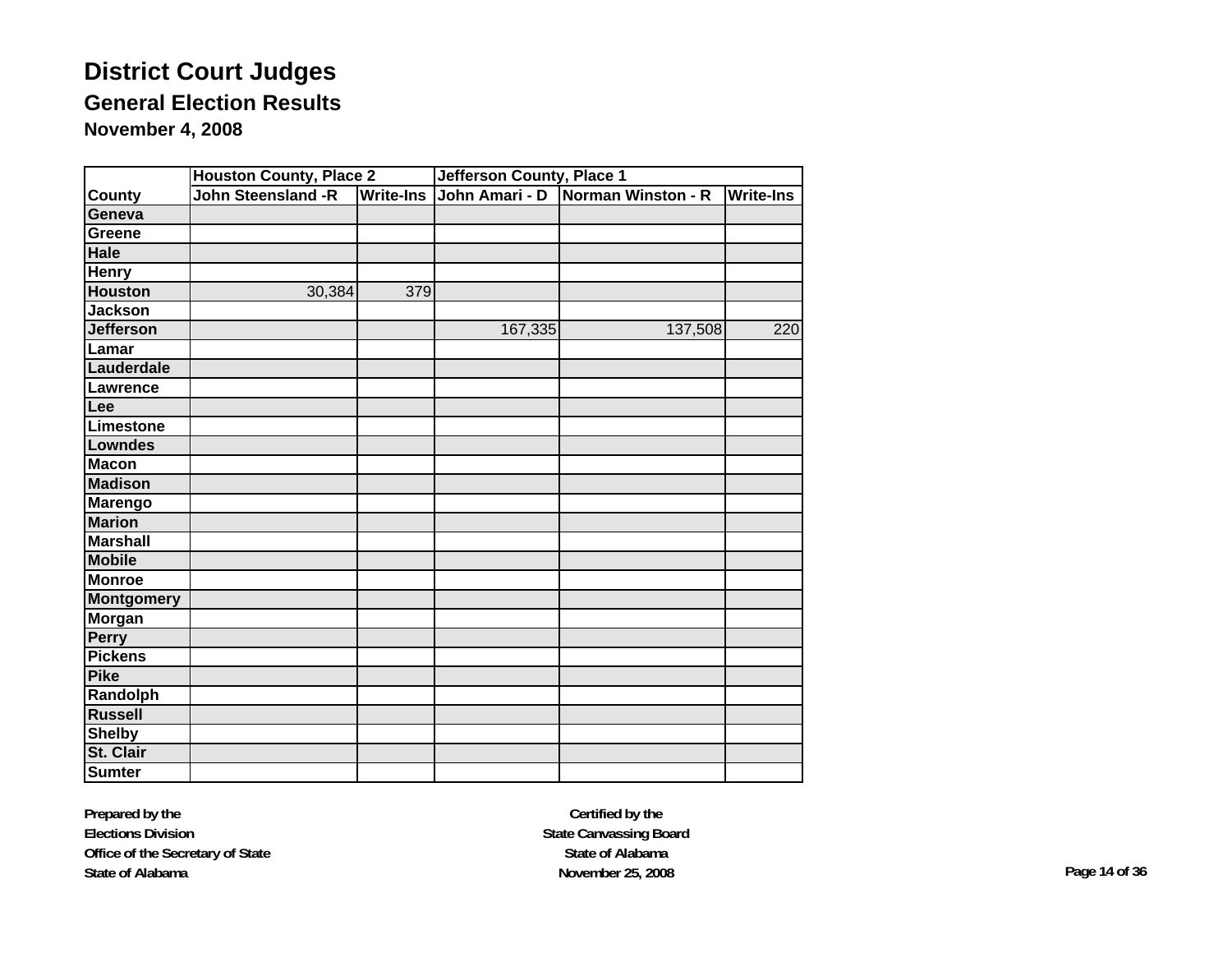|                   | <b>Houston County, Place 2</b> |                  | Jefferson County, Place 1 |                                     |                  |  |  |
|-------------------|--------------------------------|------------------|---------------------------|-------------------------------------|------------------|--|--|
| <b>County</b>     | John Steensland -R             | <b>Write-Ins</b> |                           | John Amari - D   Norman Winston - R | <b>Write-Ins</b> |  |  |
| <b>Talladega</b>  |                                |                  |                           |                                     |                  |  |  |
| Tallapoosa        |                                |                  |                           |                                     |                  |  |  |
| <b>Tuscaloosa</b> |                                |                  |                           |                                     |                  |  |  |
| <b>Walker</b>     |                                |                  |                           |                                     |                  |  |  |
| Washington        |                                |                  |                           |                                     |                  |  |  |
| <b>Wilcox</b>     |                                |                  |                           |                                     |                  |  |  |
| <b>Winston</b>    |                                |                  |                           |                                     |                  |  |  |
| <b>TOTAL</b>      | 30,384                         | 379              | 167,335                   | 137,508                             | $\overline{220}$ |  |  |

**Certified by the State Canvassing Board State of AlabamaNovember 25, 2008 Page 15 of 36**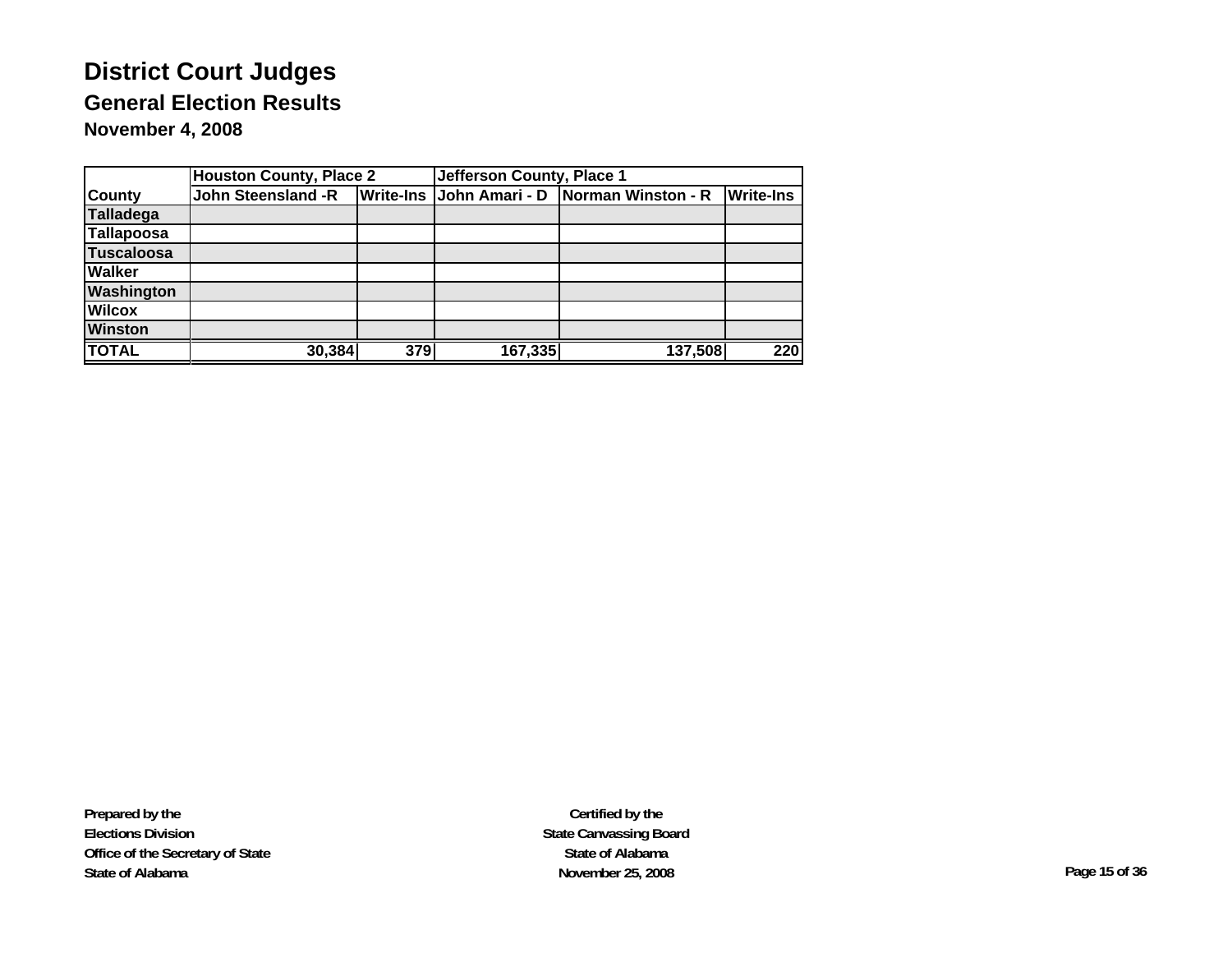|                  | Jefferson County, Place 2 |                       |                  | <b>Lamar County</b> |                 |                  |  |
|------------------|---------------------------|-----------------------|------------------|---------------------|-----------------|------------------|--|
| <b>County</b>    | Shanta Owens - D          | Davis Lawley, Jr. - R | <b>Write-Ins</b> | Alex Brown - D      | Don Lambert - R | <b>Write-Ins</b> |  |
| Autauga          |                           |                       |                  |                     |                 |                  |  |
| <b>Baldwin</b>   |                           |                       |                  |                     |                 |                  |  |
| <b>Barbour</b>   |                           |                       |                  |                     |                 |                  |  |
| <b>Bibb</b>      |                           |                       |                  |                     |                 |                  |  |
| <b>Blount</b>    |                           |                       |                  |                     |                 |                  |  |
| <b>Bullock</b>   |                           |                       |                  |                     |                 |                  |  |
| <b>Butler</b>    |                           |                       |                  |                     |                 |                  |  |
| <b>Calhoun</b>   |                           |                       |                  |                     |                 |                  |  |
| <b>Chambers</b>  |                           |                       |                  |                     |                 |                  |  |
| <b>Cherokee</b>  |                           |                       |                  |                     |                 |                  |  |
| <b>Chilton</b>   |                           |                       |                  |                     |                 |                  |  |
| Choctaw          |                           |                       |                  |                     |                 |                  |  |
| <b>Clarke</b>    |                           |                       |                  |                     |                 |                  |  |
| <b>Clay</b>      |                           |                       |                  |                     |                 |                  |  |
| <b>Cleburne</b>  |                           |                       |                  |                     |                 |                  |  |
| <b>Coffee</b>    |                           |                       |                  |                     |                 |                  |  |
| <b>Colbert</b>   |                           |                       |                  |                     |                 |                  |  |
| <b>Conecuh</b>   |                           |                       |                  |                     |                 |                  |  |
| Coosa            |                           |                       |                  |                     |                 |                  |  |
| <b>Covington</b> |                           |                       |                  |                     |                 |                  |  |
| <b>Crenshaw</b>  |                           |                       |                  |                     |                 |                  |  |
| <b>Cullman</b>   |                           |                       |                  |                     |                 |                  |  |
| <b>Dale</b>      |                           |                       |                  |                     |                 |                  |  |
| <b>Dallas</b>    |                           |                       |                  |                     |                 |                  |  |
| <b>DeKalb</b>    |                           |                       |                  |                     |                 |                  |  |
| <b>Elmore</b>    |                           |                       |                  |                     |                 |                  |  |
| <b>Escambia</b>  |                           |                       |                  |                     |                 |                  |  |
| <b>Etowah</b>    |                           |                       |                  |                     |                 |                  |  |
| <b>Fayette</b>   |                           |                       |                  |                     |                 |                  |  |
| Franklin         |                           |                       |                  |                     |                 |                  |  |

**Prepared by the Elections Division Office of the Secretary of State State of Alabama**

**Certified by the State Canvassing Board State of AlabamaNovember 25, 2008 Page 16 of 36**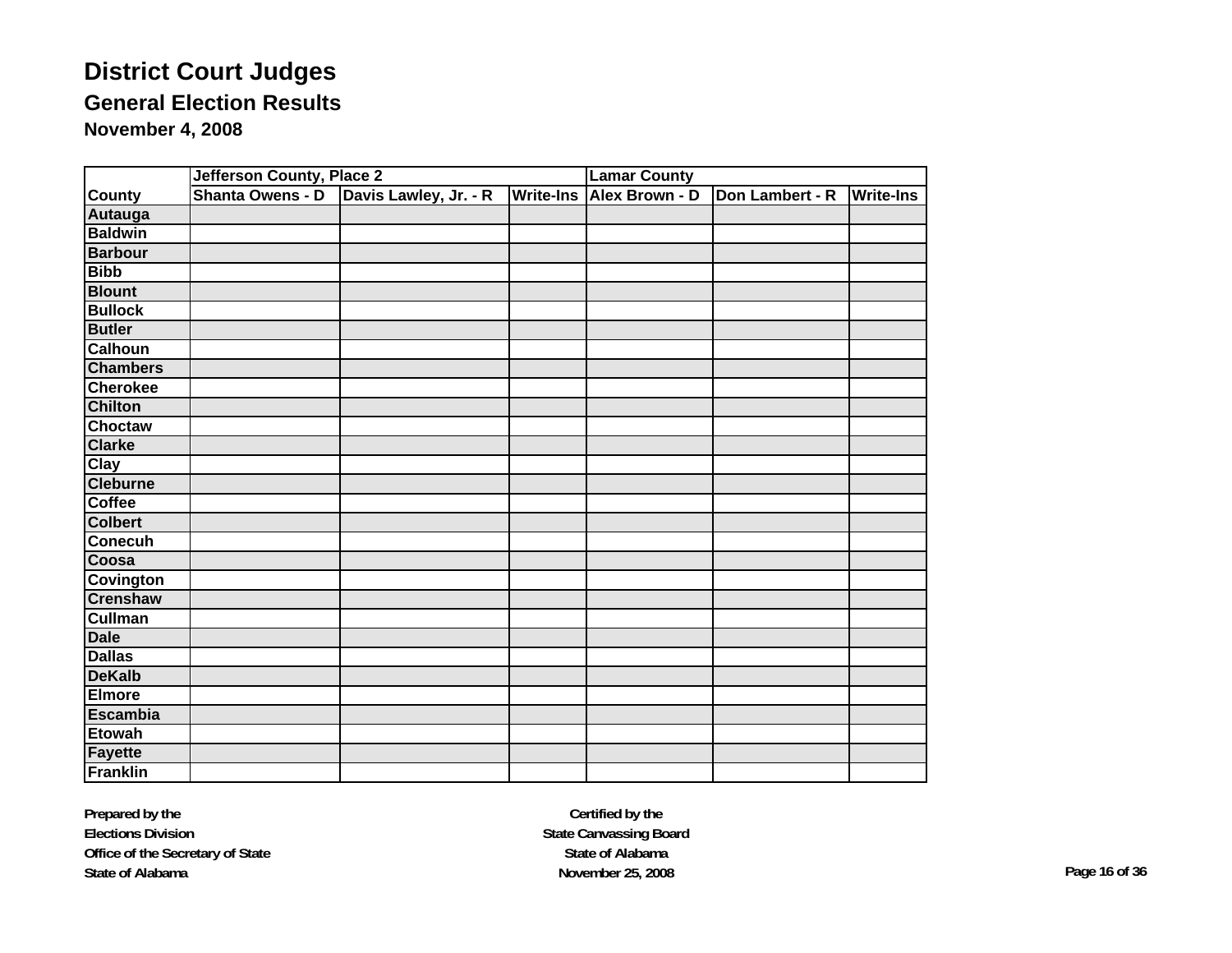|                   | Jefferson County, Place 2 |                       |                  | <b>Lamar County</b>   |                 |                  |  |
|-------------------|---------------------------|-----------------------|------------------|-----------------------|-----------------|------------------|--|
| County            | Shanta Owens - D          | Davis Lawley, Jr. - R | <b>Write-Ins</b> | <b>Alex Brown - D</b> | Don Lambert - R | <b>Write-Ins</b> |  |
| Geneva            |                           |                       |                  |                       |                 |                  |  |
| Greene            |                           |                       |                  |                       |                 |                  |  |
| <b>Hale</b>       |                           |                       |                  |                       |                 |                  |  |
| <b>Henry</b>      |                           |                       |                  |                       |                 |                  |  |
| <b>Houston</b>    |                           |                       |                  |                       |                 |                  |  |
| <b>Jackson</b>    |                           |                       |                  |                       |                 |                  |  |
| <b>Jefferson</b>  | 161,866                   | 141,659               | 199              |                       |                 |                  |  |
| Lamar             |                           |                       |                  | 3,789                 | 3,171           |                  |  |
| Lauderdale        |                           |                       |                  |                       |                 |                  |  |
| Lawrence          |                           |                       |                  |                       |                 |                  |  |
| Lee               |                           |                       |                  |                       |                 |                  |  |
| Limestone         |                           |                       |                  |                       |                 |                  |  |
| <b>Lowndes</b>    |                           |                       |                  |                       |                 |                  |  |
| <b>Macon</b>      |                           |                       |                  |                       |                 |                  |  |
| <b>Madison</b>    |                           |                       |                  |                       |                 |                  |  |
| <b>Marengo</b>    |                           |                       |                  |                       |                 |                  |  |
| <b>Marion</b>     |                           |                       |                  |                       |                 |                  |  |
| <b>Marshall</b>   |                           |                       |                  |                       |                 |                  |  |
| <b>Mobile</b>     |                           |                       |                  |                       |                 |                  |  |
| <b>Monroe</b>     |                           |                       |                  |                       |                 |                  |  |
| <b>Montgomery</b> |                           |                       |                  |                       |                 |                  |  |
| <b>Morgan</b>     |                           |                       |                  |                       |                 |                  |  |
| Perry             |                           |                       |                  |                       |                 |                  |  |
| <b>Pickens</b>    |                           |                       |                  |                       |                 |                  |  |
| <b>Pike</b>       |                           |                       |                  |                       |                 |                  |  |
| Randolph          |                           |                       |                  |                       |                 |                  |  |
| <b>Russell</b>    |                           |                       |                  |                       |                 |                  |  |
| <b>Shelby</b>     |                           |                       |                  |                       |                 |                  |  |
| St. Clair         |                           |                       |                  |                       |                 |                  |  |
| <b>Sumter</b>     |                           |                       |                  |                       |                 |                  |  |

**Prepared by the Elections Division Office of the Secretary of State State of Alabama**

**Certified by the State Canvassing Board State of AlabamaNovember 25, 2008 Page 17 of 36**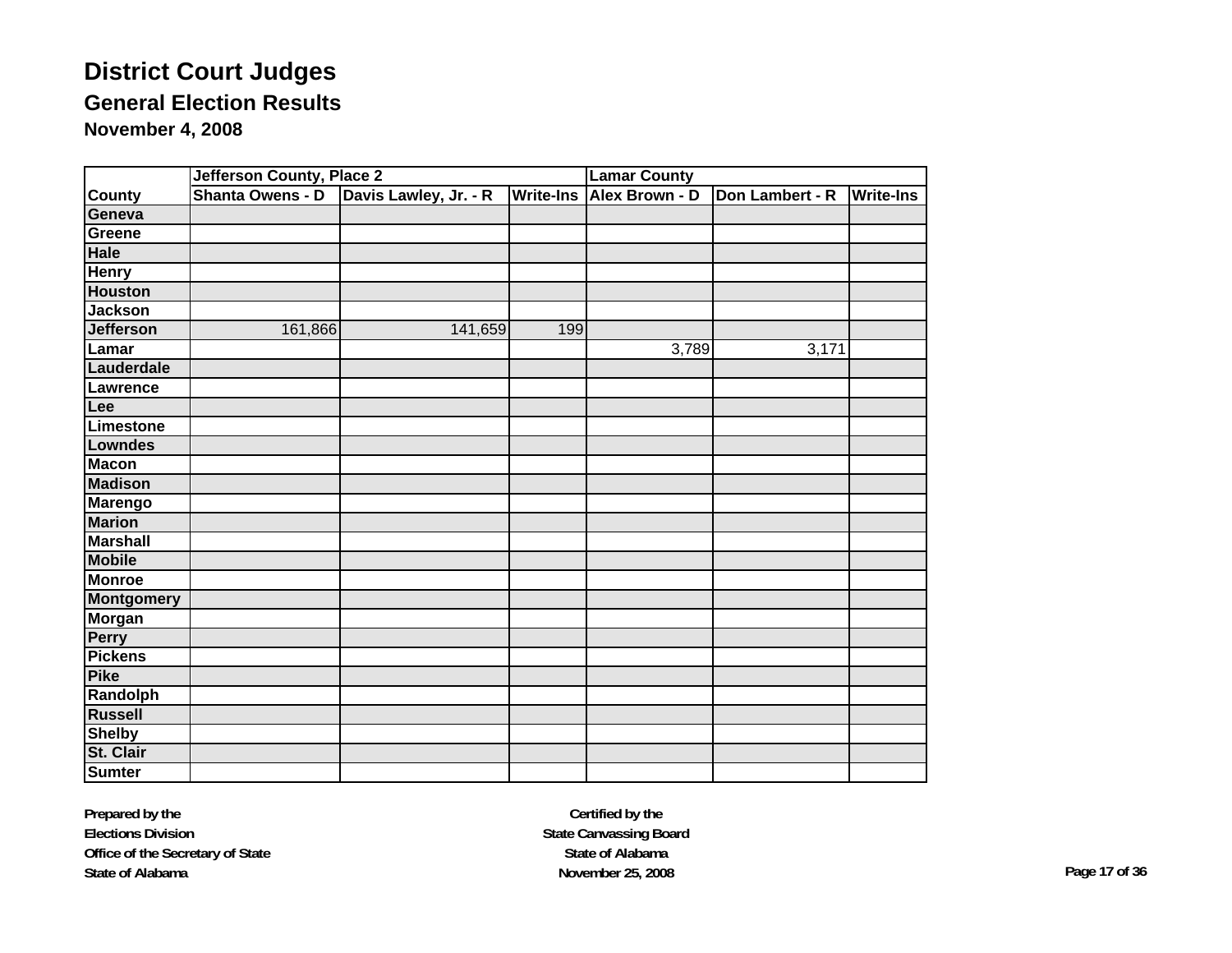|                   | Jefferson County, Place 2 |                                          |     | <b>Lamar County</b>             |                 |                  |  |
|-------------------|---------------------------|------------------------------------------|-----|---------------------------------|-----------------|------------------|--|
| <b>County</b>     |                           | Shanta Owens - D   Davis Lawley, Jr. - R |     | <b>Write-Ins Alex Brown - D</b> | Don Lambert - R | <b>Write-Ins</b> |  |
| Talladega         |                           |                                          |     |                                 |                 |                  |  |
| Tallapoosa        |                           |                                          |     |                                 |                 |                  |  |
| <b>Tuscaloosa</b> |                           |                                          |     |                                 |                 |                  |  |
| <b>Walker</b>     |                           |                                          |     |                                 |                 |                  |  |
| <b>Washington</b> |                           |                                          |     |                                 |                 |                  |  |
| <b>Wilcox</b>     |                           |                                          |     |                                 |                 |                  |  |
| <b>Winston</b>    |                           |                                          |     |                                 |                 |                  |  |
| <b>TOTAL</b>      | 161,866                   | 141,659                                  | 199 | 3,789                           | 3,17'           | Οl               |  |

**Prepared by the Elections Division Office of the Secretary of State State of Alabama**

**Certified by the State Canvassing Board State of AlabamaNovember 25, 2008 Page 18 of 36**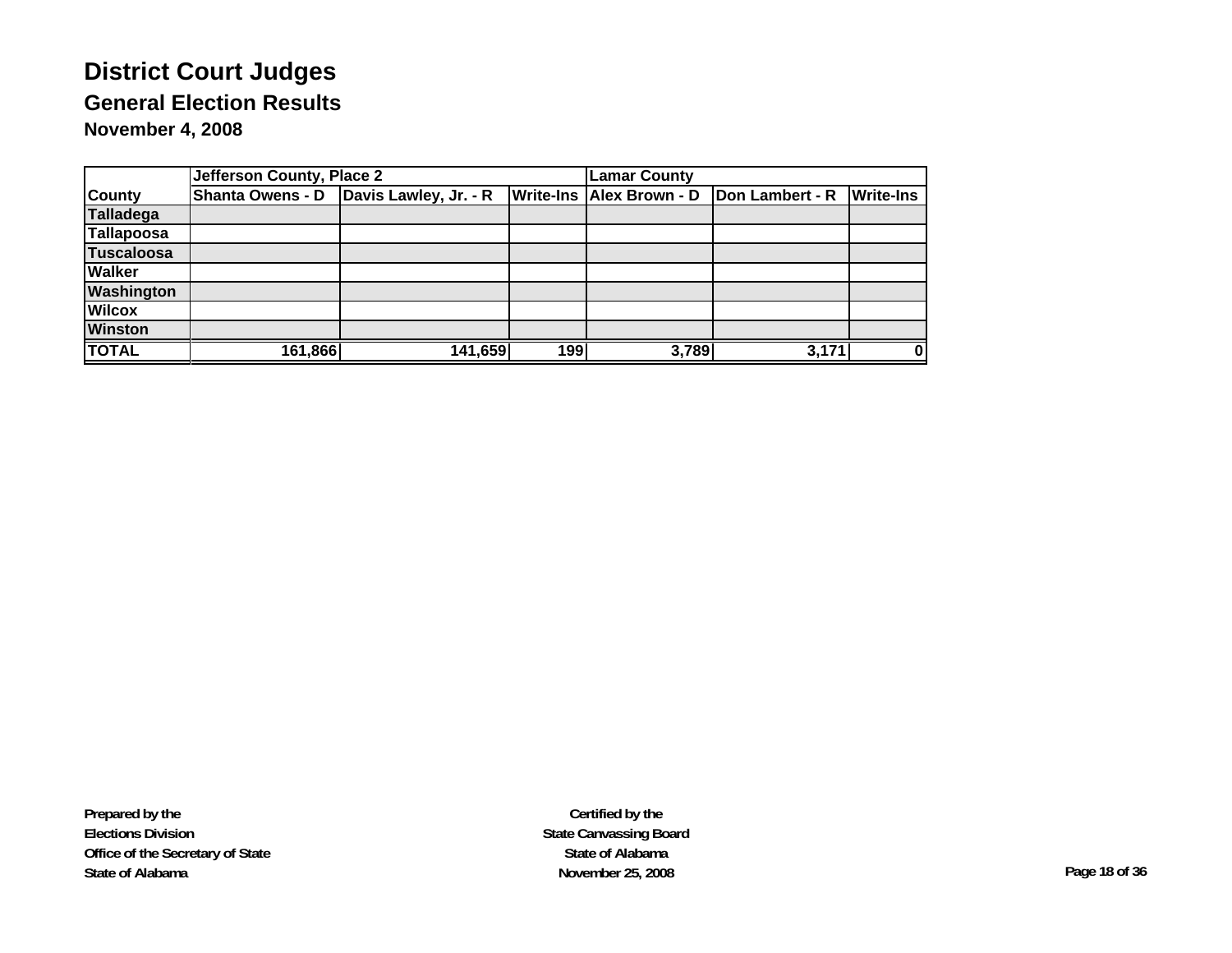|                  | <b>Macon County</b>  |                  | <b>Madison County, Pl. 1</b> |                   |                  |
|------------------|----------------------|------------------|------------------------------|-------------------|------------------|
| <b>County</b>    | Aubrey Ford, Jr. - D | <b>Write-Ins</b> | Cynthia Rena Webb - D        | Ruth Ann Hall - R | <b>Write-Ins</b> |
| Autauga          |                      |                  |                              |                   |                  |
| <b>Baldwin</b>   |                      |                  |                              |                   |                  |
| <b>Barbour</b>   |                      |                  |                              |                   |                  |
| <b>Bibb</b>      |                      |                  |                              |                   |                  |
| <b>Blount</b>    |                      |                  |                              |                   |                  |
| <b>Bullock</b>   |                      |                  |                              |                   |                  |
| <b>Butler</b>    |                      |                  |                              |                   |                  |
| <b>Calhoun</b>   |                      |                  |                              |                   |                  |
| <b>Chambers</b>  |                      |                  |                              |                   |                  |
| <b>Cherokee</b>  |                      |                  |                              |                   |                  |
| <b>Chilton</b>   |                      |                  |                              |                   |                  |
| Choctaw          |                      |                  |                              |                   |                  |
| <b>Clarke</b>    |                      |                  |                              |                   |                  |
| Clay             |                      |                  |                              |                   |                  |
| <b>Cleburne</b>  |                      |                  |                              |                   |                  |
| <b>Coffee</b>    |                      |                  |                              |                   |                  |
| <b>Colbert</b>   |                      |                  |                              |                   |                  |
| <b>Conecuh</b>   |                      |                  |                              |                   |                  |
| Coosa            |                      |                  |                              |                   |                  |
| <b>Covington</b> |                      |                  |                              |                   |                  |
| <b>Crenshaw</b>  |                      |                  |                              |                   |                  |
| <b>Cullman</b>   |                      |                  |                              |                   |                  |
| <b>Dale</b>      |                      |                  |                              |                   |                  |
| <b>Dallas</b>    |                      |                  |                              |                   |                  |
| <b>DeKalb</b>    |                      |                  |                              |                   |                  |
| <b>Elmore</b>    |                      |                  |                              |                   |                  |
| <b>Escambia</b>  |                      |                  |                              |                   |                  |
| <b>Etowah</b>    |                      |                  |                              |                   |                  |
| <b>Fayette</b>   |                      |                  |                              |                   |                  |
| Franklin         |                      |                  |                              |                   |                  |

**Prepared by the Elections Division Office of the Secretary of State State of Alabama**

**Certified by the State Canvassing Board State of AlabamaNovember 25, 2008 Page 19 of 36**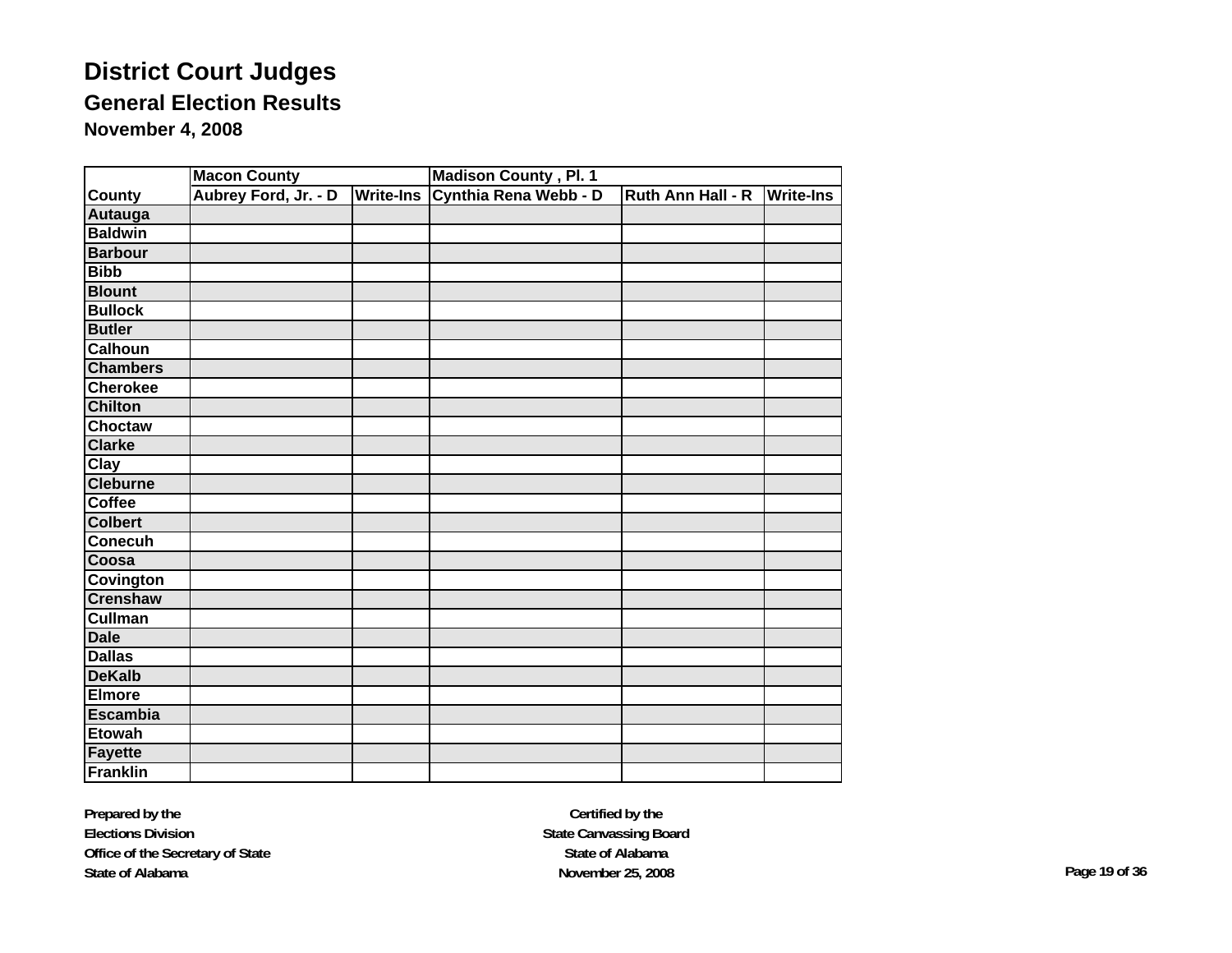|                   | Madison County, Pl. 1<br><b>Macon County</b> |                  |                       |                   |                  |  |
|-------------------|----------------------------------------------|------------------|-----------------------|-------------------|------------------|--|
| <b>County</b>     | Aubrey Ford, Jr. - D                         | <b>Write-Ins</b> | Cynthia Rena Webb - D | Ruth Ann Hall - R | <b>Write-Ins</b> |  |
| Geneva            |                                              |                  |                       |                   |                  |  |
| Greene            |                                              |                  |                       |                   |                  |  |
| Hale              |                                              |                  |                       |                   |                  |  |
| <b>Henry</b>      |                                              |                  |                       |                   |                  |  |
| <b>Houston</b>    |                                              |                  |                       |                   |                  |  |
| <b>Jackson</b>    |                                              |                  |                       |                   |                  |  |
| <b>Jefferson</b>  |                                              |                  |                       |                   |                  |  |
| Lamar             |                                              |                  |                       |                   |                  |  |
| Lauderdale        |                                              |                  |                       |                   |                  |  |
| Lawrence          |                                              |                  |                       |                   |                  |  |
| Lee               |                                              |                  |                       |                   |                  |  |
| Limestone         |                                              |                  |                       |                   |                  |  |
| Lowndes           |                                              |                  |                       |                   |                  |  |
| <b>Macon</b>      | 9,658                                        | 67               |                       |                   |                  |  |
| <b>Madison</b>    |                                              |                  | 58,507                | 82,930            | 198              |  |
| <b>Marengo</b>    |                                              |                  |                       |                   |                  |  |
| <b>Marion</b>     |                                              |                  |                       |                   |                  |  |
| <b>Marshall</b>   |                                              |                  |                       |                   |                  |  |
| <b>Mobile</b>     |                                              |                  |                       |                   |                  |  |
| <b>Monroe</b>     |                                              |                  |                       |                   |                  |  |
| <b>Montgomery</b> |                                              |                  |                       |                   |                  |  |
| <b>Morgan</b>     |                                              |                  |                       |                   |                  |  |
| <b>Perry</b>      |                                              |                  |                       |                   |                  |  |
| <b>Pickens</b>    |                                              |                  |                       |                   |                  |  |
| <b>Pike</b>       |                                              |                  |                       |                   |                  |  |
| Randolph          |                                              |                  |                       |                   |                  |  |
| <b>Russell</b>    |                                              |                  |                       |                   |                  |  |
| <b>Shelby</b>     |                                              |                  |                       |                   |                  |  |
| St. Clair         |                                              |                  |                       |                   |                  |  |
| <b>Sumter</b>     |                                              |                  |                       |                   |                  |  |

**Prepared by the Elections Division Office of the Secretary of State State of Alabama**

**Certified by the State Canvassing Board State of AlabamaNovember 25, 2008 Page 20 of 36**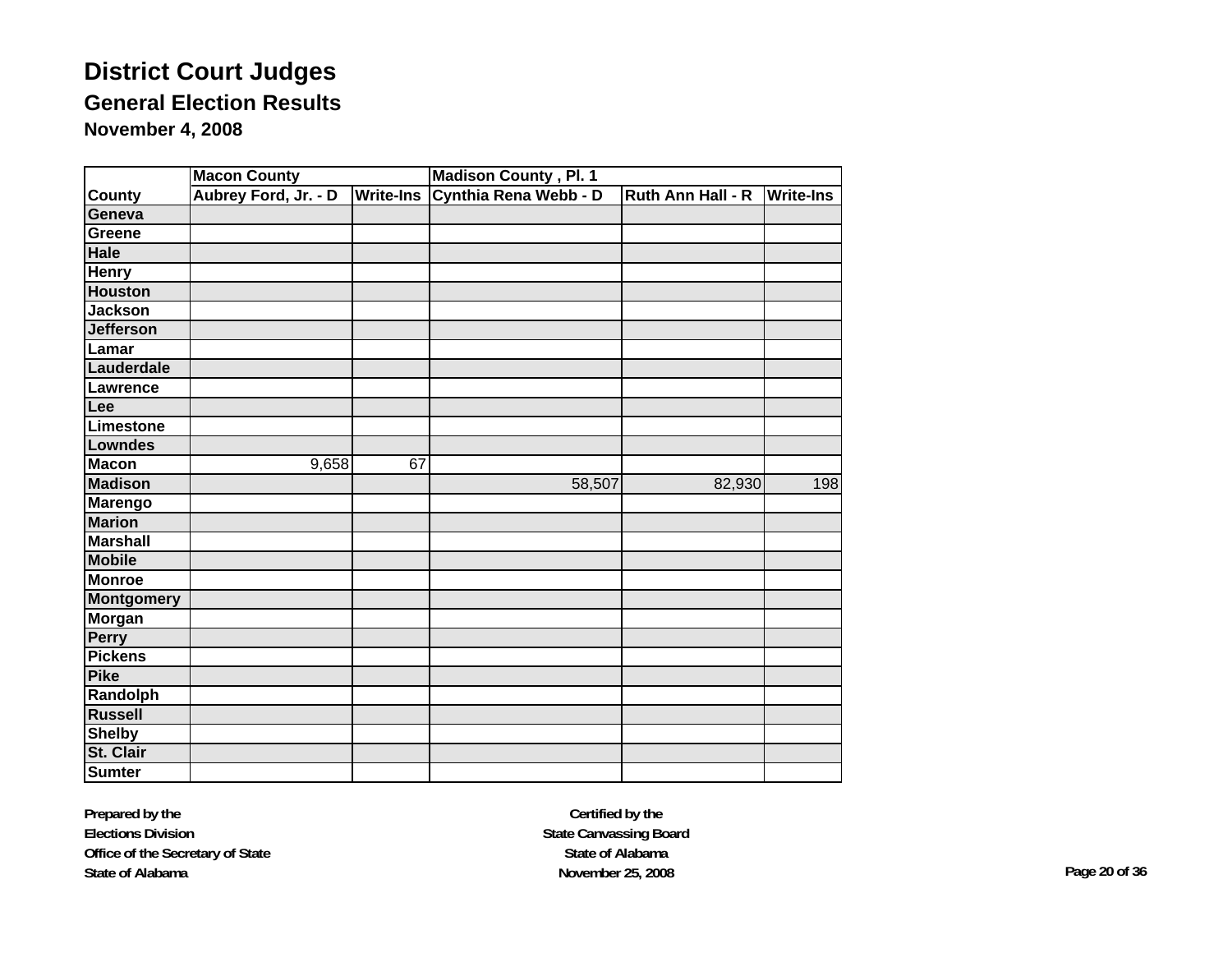|                   | <b>Macon County</b>  |    | <b>Madison County, Pl. 1</b>      |                          |                  |
|-------------------|----------------------|----|-----------------------------------|--------------------------|------------------|
| <b>County</b>     | Aubrey Ford, Jr. - D |    | Write-Ins   Cynthia Rena Webb - D | <b>Ruth Ann Hall - R</b> | <b>Write-Ins</b> |
| Talladega         |                      |    |                                   |                          |                  |
| Tallapoosa        |                      |    |                                   |                          |                  |
| <b>Tuscaloosa</b> |                      |    |                                   |                          |                  |
| <b>Walker</b>     |                      |    |                                   |                          |                  |
| <b>Washington</b> |                      |    |                                   |                          |                  |
| <b>Wilcox</b>     |                      |    |                                   |                          |                  |
| <b>Winston</b>    |                      |    |                                   |                          |                  |
| <b>TOTAL</b>      | 9,658                | 67 | 58,507                            | 82,930                   | 198              |

**Prepared by the Elections Division Office of the Secretary of State State of Alabama**

**Certified by the State Canvassing Board State of AlabamaNovember 25, 2008 Page 21 of 36**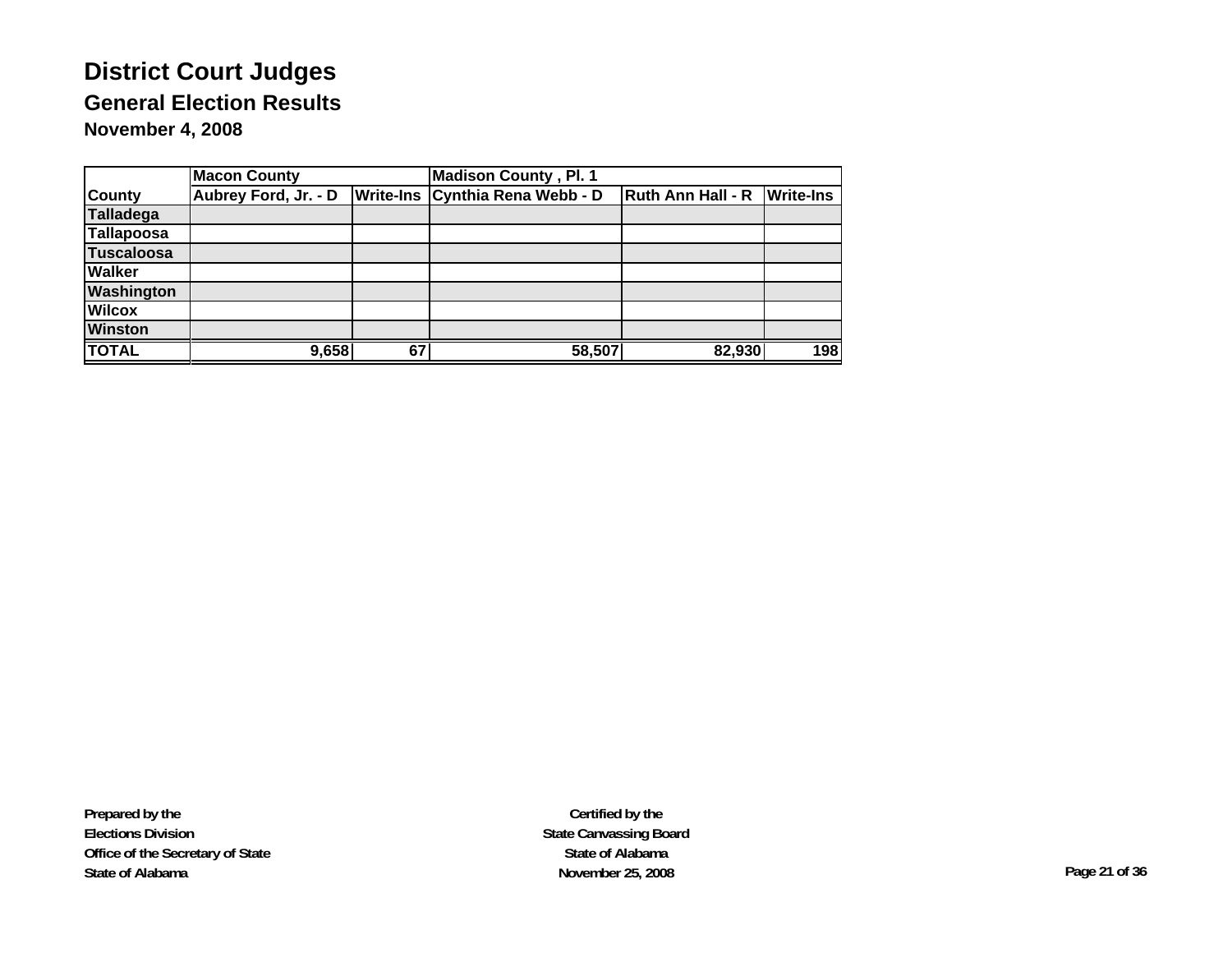|                  | <b>Madison County, Pl. 4</b> |                               |  | <b>Marshall County</b>    | <b>Mobile County, Place 3</b> |                  |  |
|------------------|------------------------------|-------------------------------|--|---------------------------|-------------------------------|------------------|--|
| <b>County</b>    | Rita McKannan - D            | Dick Richardson - R Write-Ins |  | Liles Burke - R Write-Ins | Charles N. McKnight - R       | <b>Write-Ins</b> |  |
| Autauga          |                              |                               |  |                           |                               |                  |  |
| <b>Baldwin</b>   |                              |                               |  |                           |                               |                  |  |
| <b>Barbour</b>   |                              |                               |  |                           |                               |                  |  |
| <b>Bibb</b>      |                              |                               |  |                           |                               |                  |  |
| <b>Blount</b>    |                              |                               |  |                           |                               |                  |  |
| <b>Bullock</b>   |                              |                               |  |                           |                               |                  |  |
| <b>Butler</b>    |                              |                               |  |                           |                               |                  |  |
| <b>Calhoun</b>   |                              |                               |  |                           |                               |                  |  |
| <b>Chambers</b>  |                              |                               |  |                           |                               |                  |  |
| <b>Cherokee</b>  |                              |                               |  |                           |                               |                  |  |
| <b>Chilton</b>   |                              |                               |  |                           |                               |                  |  |
| <b>Choctaw</b>   |                              |                               |  |                           |                               |                  |  |
| <b>Clarke</b>    |                              |                               |  |                           |                               |                  |  |
| <b>Clay</b>      |                              |                               |  |                           |                               |                  |  |
| <b>Cleburne</b>  |                              |                               |  |                           |                               |                  |  |
| <b>Coffee</b>    |                              |                               |  |                           |                               |                  |  |
| <b>Colbert</b>   |                              |                               |  |                           |                               |                  |  |
| <b>Conecuh</b>   |                              |                               |  |                           |                               |                  |  |
| Coosa            |                              |                               |  |                           |                               |                  |  |
| <b>Covington</b> |                              |                               |  |                           |                               |                  |  |
| <b>Crenshaw</b>  |                              |                               |  |                           |                               |                  |  |
| <b>Cullman</b>   |                              |                               |  |                           |                               |                  |  |
| <b>Dale</b>      |                              |                               |  |                           |                               |                  |  |
| <b>Dallas</b>    |                              |                               |  |                           |                               |                  |  |
| <b>DeKalb</b>    |                              |                               |  |                           |                               |                  |  |
| <b>Elmore</b>    |                              |                               |  |                           |                               |                  |  |
| <b>Escambia</b>  |                              |                               |  |                           |                               |                  |  |
| <b>Etowah</b>    |                              |                               |  |                           |                               |                  |  |
| <b>Fayette</b>   |                              |                               |  |                           |                               |                  |  |
| <b>Franklin</b>  |                              |                               |  |                           |                               |                  |  |

**Prepared by the Elections Division Office of the Secretary of State State of Alabama**

**Certified by the State Canvassing Board State of AlabamaNovember 25, 2008 Page 22 of 36**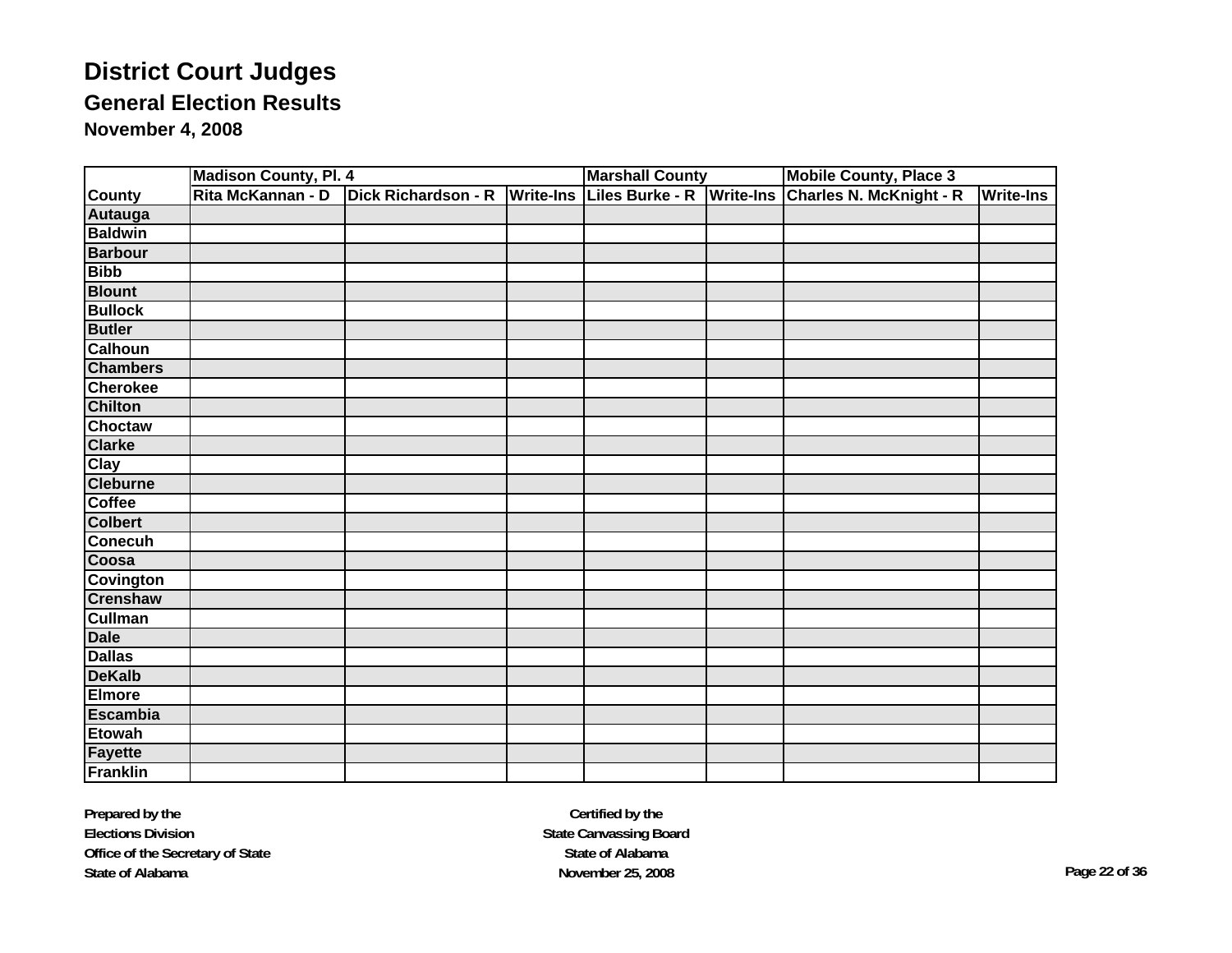|                   | <b>Madison County, Pl. 4</b> |                               |     | <b>Marshall County</b> |                  | <b>Mobile County, Place 3</b> |                  |
|-------------------|------------------------------|-------------------------------|-----|------------------------|------------------|-------------------------------|------------------|
| <b>County</b>     | Rita McKannan - D            | Dick Richardson - R Write-Ins |     | Liles Burke - R        | <b>Write-Ins</b> | Charles N. McKnight - R       | <b>Write-Ins</b> |
| Geneva            |                              |                               |     |                        |                  |                               |                  |
| Greene            |                              |                               |     |                        |                  |                               |                  |
| <b>Hale</b>       |                              |                               |     |                        |                  |                               |                  |
| <b>Henry</b>      |                              |                               |     |                        |                  |                               |                  |
| <b>Houston</b>    |                              |                               |     |                        |                  |                               |                  |
| <b>Jackson</b>    |                              |                               |     |                        |                  |                               |                  |
| <b>Jefferson</b>  |                              |                               |     |                        |                  |                               |                  |
| Lamar             |                              |                               |     |                        |                  |                               |                  |
| Lauderdale        |                              |                               |     |                        |                  |                               |                  |
| Lawrence          |                              |                               |     |                        |                  |                               |                  |
| Lee               |                              |                               |     |                        |                  |                               |                  |
| <b>Limestone</b>  |                              |                               |     |                        |                  |                               |                  |
| <b>Lowndes</b>    |                              |                               |     |                        |                  |                               |                  |
| <b>Macon</b>      |                              |                               |     |                        |                  |                               |                  |
| <b>Madison</b>    | 63,833                       | 77,635                        | 144 |                        |                  |                               |                  |
| <b>Marengo</b>    |                              |                               |     |                        |                  |                               |                  |
| <b>Marion</b>     |                              |                               |     |                        |                  |                               |                  |
| <b>Marshall</b>   |                              |                               |     | 25,066                 | 283              |                               |                  |
| <b>Mobile</b>     |                              |                               |     |                        |                  | 106,561                       | 2,178            |
| <b>Monroe</b>     |                              |                               |     |                        |                  |                               |                  |
| <b>Montgomery</b> |                              |                               |     |                        |                  |                               |                  |
| <b>Morgan</b>     |                              |                               |     |                        |                  |                               |                  |
| <b>Perry</b>      |                              |                               |     |                        |                  |                               |                  |
| <b>Pickens</b>    |                              |                               |     |                        |                  |                               |                  |
| <b>Pike</b>       |                              |                               |     |                        |                  |                               |                  |
| Randolph          |                              |                               |     |                        |                  |                               |                  |
| <b>Russell</b>    |                              |                               |     |                        |                  |                               |                  |
| <b>Shelby</b>     |                              |                               |     |                        |                  |                               |                  |
| St. Clair         |                              |                               |     |                        |                  |                               |                  |
| <b>Sumter</b>     |                              |                               |     |                        |                  |                               |                  |

**Prepared by the Elections Division Office of the Secretary of State State of Alabama**

**Certified by the State Canvassing Board State of AlabamaNovember 25, 2008 Page 23 of 36**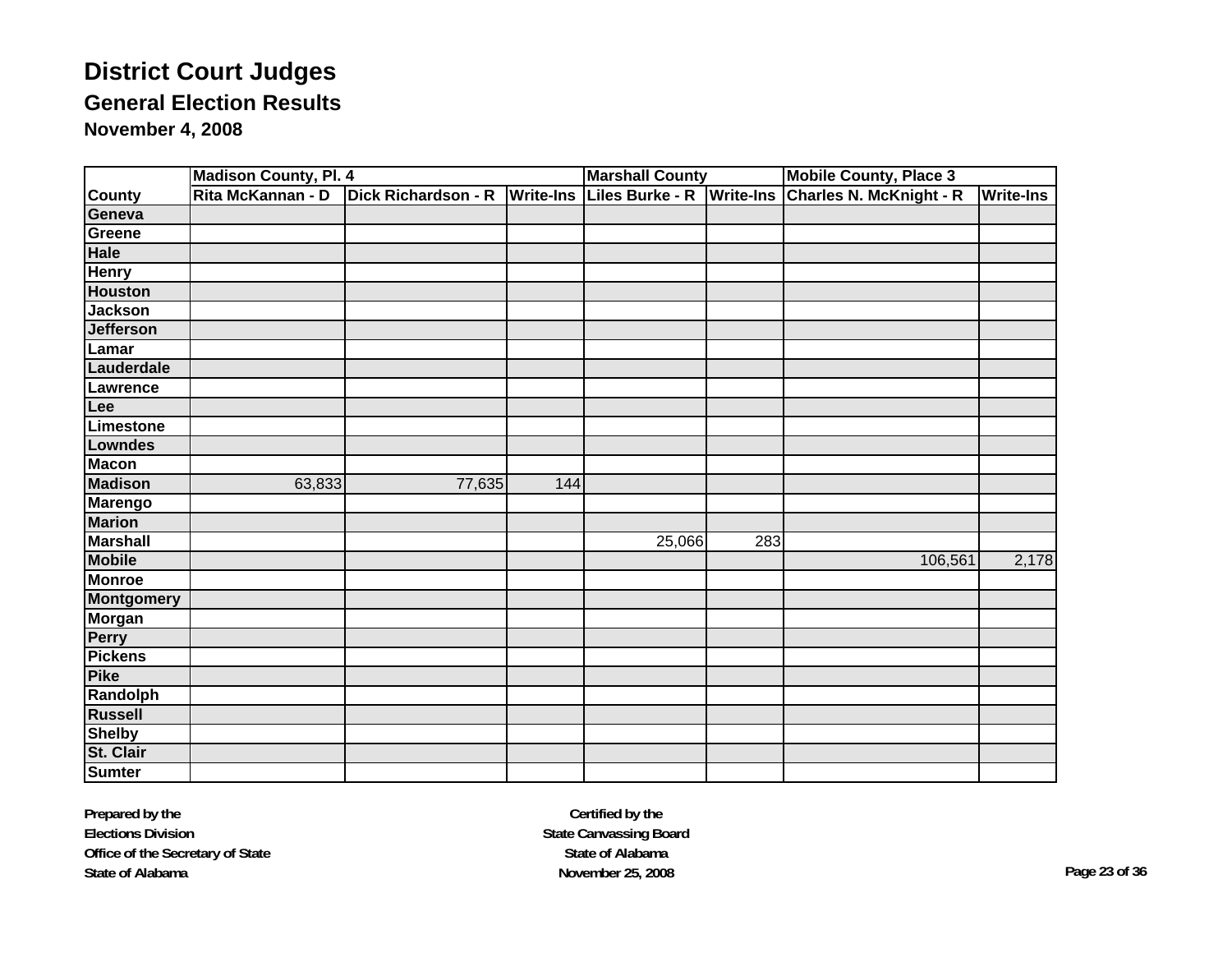|                   | <b>Madison County, Pl. 4</b> |                                         |                  | <b>Marshall County</b> |     | <b>Mobile County, Place 3</b>                         |                  |
|-------------------|------------------------------|-----------------------------------------|------------------|------------------------|-----|-------------------------------------------------------|------------------|
| <b>County</b>     |                              | Rita McKannan - D   Dick Richardson - R | <b>Write-Ins</b> |                        |     | Liles Burke - R   Write-Ins   Charles N. McKnight - R | <b>Write-Ins</b> |
| Talladega         |                              |                                         |                  |                        |     |                                                       |                  |
| Tallapoosa        |                              |                                         |                  |                        |     |                                                       |                  |
| <b>Tuscaloosa</b> |                              |                                         |                  |                        |     |                                                       |                  |
| <b>Walker</b>     |                              |                                         |                  |                        |     |                                                       |                  |
| <b>Washington</b> |                              |                                         |                  |                        |     |                                                       |                  |
| <b>Wilcox</b>     |                              |                                         |                  |                        |     |                                                       |                  |
| <b>Winston</b>    |                              |                                         |                  |                        |     |                                                       |                  |
| <b>TOTAL</b>      | 63.833                       | 77,635                                  | 144              | 25,066                 | 283 | 106,561                                               | 2,178            |

**Prepared by the Elections Division Office of the Secretary of State State of Alabama**

**Certified by the State Canvassing Board State of AlabamaNovember 25, 2008 Page 24 of 36**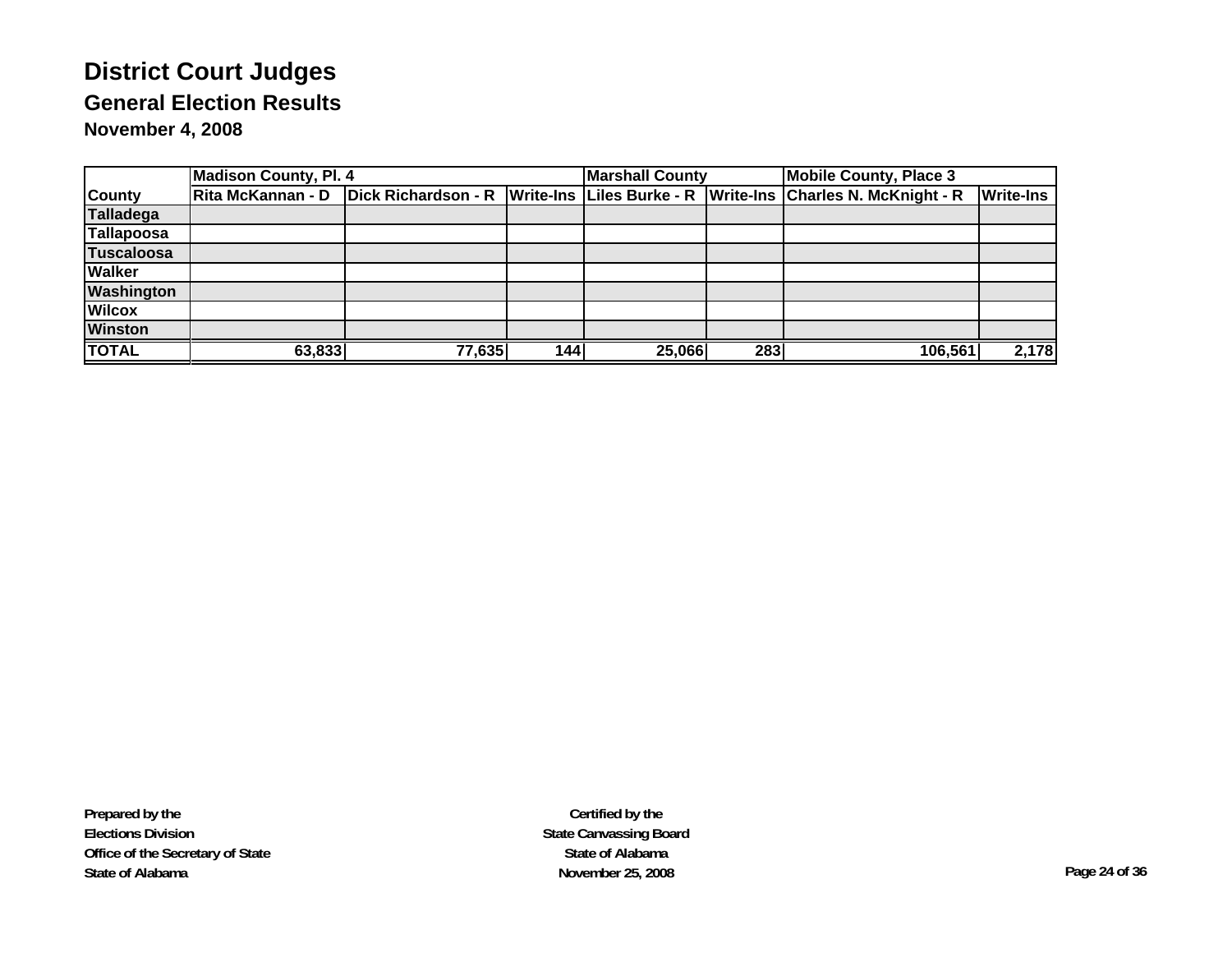|                             | <b>Mobile County, Place 4</b> |                  | <b>Montgomery County</b> |                       |                  | <b>Morgan County, Place 1</b> |                        |                  |  |
|-----------------------------|-------------------------------|------------------|--------------------------|-----------------------|------------------|-------------------------------|------------------------|------------------|--|
| County<br>Autauga           | <b>Bob Sherling - R</b>       | <b>Write-Ins</b> | Jimmy Pool - D           | <b>Arthur Ray - R</b> | <b>Write-Ins</b> | Larry W. Madison - D          | <b>Brent Craig - R</b> | <b>Write-Ins</b> |  |
|                             |                               |                  |                          |                       |                  |                               |                        |                  |  |
| <b>Baldwin</b>              |                               |                  |                          |                       |                  |                               |                        |                  |  |
|                             |                               |                  |                          |                       |                  |                               |                        |                  |  |
| Barbour<br>Bibb             |                               |                  |                          |                       |                  |                               |                        |                  |  |
| <b>Blount</b>               |                               |                  |                          |                       |                  |                               |                        |                  |  |
| <b>Bullock</b>              |                               |                  |                          |                       |                  |                               |                        |                  |  |
| <b>Butler</b>               |                               |                  |                          |                       |                  |                               |                        |                  |  |
| Calhoun                     |                               |                  |                          |                       |                  |                               |                        |                  |  |
| <b>Chambers</b><br>Cherokee |                               |                  |                          |                       |                  |                               |                        |                  |  |
|                             |                               |                  |                          |                       |                  |                               |                        |                  |  |
| <b>Chilton</b>              |                               |                  |                          |                       |                  |                               |                        |                  |  |
|                             |                               |                  |                          |                       |                  |                               |                        |                  |  |
| Choctaw<br>Clarke           |                               |                  |                          |                       |                  |                               |                        |                  |  |
|                             |                               |                  |                          |                       |                  |                               |                        |                  |  |
|                             |                               |                  |                          |                       |                  |                               |                        |                  |  |
| Clay<br>Cleburne<br>Coffee  |                               |                  |                          |                       |                  |                               |                        |                  |  |
| <b>Colbert</b>              |                               |                  |                          |                       |                  |                               |                        |                  |  |
|                             |                               |                  |                          |                       |                  |                               |                        |                  |  |
| Conecuh                     |                               |                  |                          |                       |                  |                               |                        |                  |  |
| Covington                   |                               |                  |                          |                       |                  |                               |                        |                  |  |
|                             |                               |                  |                          |                       |                  |                               |                        |                  |  |
| Crenshaw<br>Cullman         |                               |                  |                          |                       |                  |                               |                        |                  |  |
| <b>Dale</b>                 |                               |                  |                          |                       |                  |                               |                        |                  |  |
| Dallas<br>Dallas<br>DeKalb  |                               |                  |                          |                       |                  |                               |                        |                  |  |
|                             |                               |                  |                          |                       |                  |                               |                        |                  |  |
| <b>Elmore</b>               |                               |                  |                          |                       |                  |                               |                        |                  |  |
| Escambia<br>Etowah          |                               |                  |                          |                       |                  |                               |                        |                  |  |
|                             |                               |                  |                          |                       |                  |                               |                        |                  |  |
| <b>Fayette</b>              |                               |                  |                          |                       |                  |                               |                        |                  |  |
| Franklin                    |                               |                  |                          |                       |                  |                               |                        |                  |  |

**Prepared by the Elections Division Office of the Secretary of State State of Alabama**

**Certified by the State Canvassing Board State of AlabamaNovember 25, 2008 Page 25 of 36**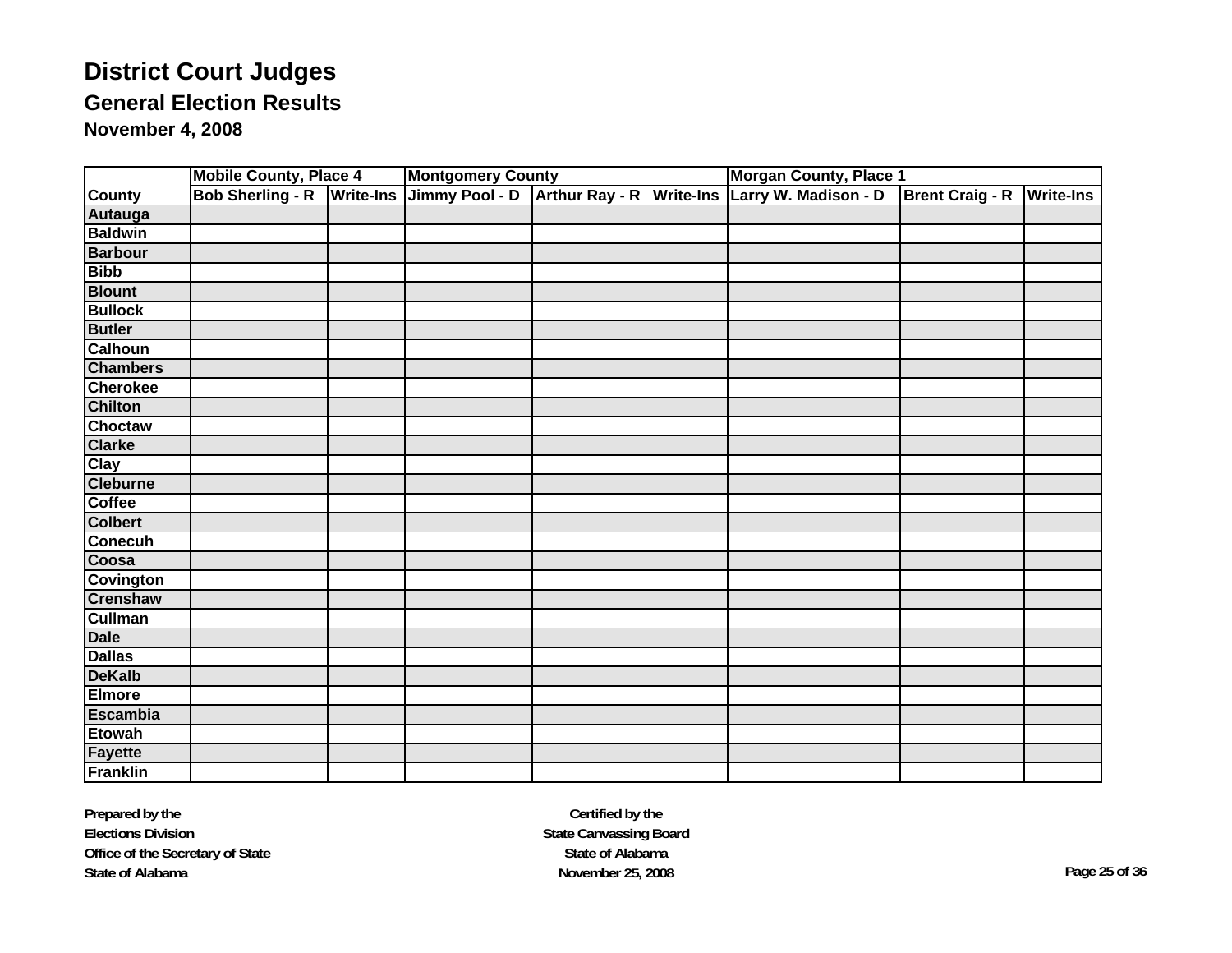|                           | <b>Mobile County, Place 4</b> |                  | <b>Montgomery County</b> |                       |                 | <b>Morgan County, Place 1</b>  |                        |                  |
|---------------------------|-------------------------------|------------------|--------------------------|-----------------------|-----------------|--------------------------------|------------------------|------------------|
|                           | <b>Bob Sherling - R</b>       | <b>Write-Ins</b> | Jimmy Pool - D           | <b>Arthur Ray - R</b> |                 | Write-Ins Larry W. Madison - D | <b>Brent Craig - R</b> | <b>Write-Ins</b> |
| County<br>Geneva          |                               |                  |                          |                       |                 |                                |                        |                  |
| Greene                    |                               |                  |                          |                       |                 |                                |                        |                  |
| Hale<br>Henry             |                               |                  |                          |                       |                 |                                |                        |                  |
|                           |                               |                  |                          |                       |                 |                                |                        |                  |
| <b>Houston</b>            |                               |                  |                          |                       |                 |                                |                        |                  |
| <b>Jackson</b>            |                               |                  |                          |                       |                 |                                |                        |                  |
| Jefferson                 |                               |                  |                          |                       |                 |                                |                        |                  |
| Lamar                     |                               |                  |                          |                       |                 |                                |                        |                  |
| Lauderdale                |                               |                  |                          |                       |                 |                                |                        |                  |
| Lawrence                  |                               |                  |                          |                       |                 |                                |                        |                  |
| Lee                       |                               |                  |                          |                       |                 |                                |                        |                  |
| Limestone                 |                               |                  |                          |                       |                 |                                |                        |                  |
| Lowndes                   |                               |                  |                          |                       |                 |                                |                        |                  |
| <b>Macon</b>              |                               |                  |                          |                       |                 |                                |                        |                  |
| <b>Madison</b>            |                               |                  |                          |                       |                 |                                |                        |                  |
| Marengo                   |                               |                  |                          |                       |                 |                                |                        |                  |
| <b>Marion</b>             |                               |                  |                          |                       |                 |                                |                        |                  |
| <b>Marshall</b><br>Mobile |                               |                  |                          |                       |                 |                                |                        |                  |
|                           | 104,379                       | 2,136            |                          |                       |                 |                                |                        |                  |
| <b>Monroe</b>             |                               |                  |                          |                       |                 |                                |                        |                  |
| Montgomery<br>Morgan      |                               |                  | 69,094                   | 30,607                | $\overline{57}$ |                                |                        |                  |
|                           |                               |                  |                          |                       |                 | 17,520                         | 30,369                 | 53               |
| <b>Perry</b>              |                               |                  |                          |                       |                 |                                |                        |                  |
| Pickens                   |                               |                  |                          |                       |                 |                                |                        |                  |
|                           |                               |                  |                          |                       |                 |                                |                        |                  |
| Randolph                  |                               |                  |                          |                       |                 |                                |                        |                  |
|                           |                               |                  |                          |                       |                 |                                |                        |                  |
| Russell<br>Shelby         |                               |                  |                          |                       |                 |                                |                        |                  |
| St. Clair                 |                               |                  |                          |                       |                 |                                |                        |                  |
|                           |                               |                  |                          |                       |                 |                                |                        |                  |

**Prepared by the Elections Division Office of the Secretary of State State of Alabama**

**Certified by the State Canvassing Board State of AlabamaNovember 25, 2008 Page 26 of 36**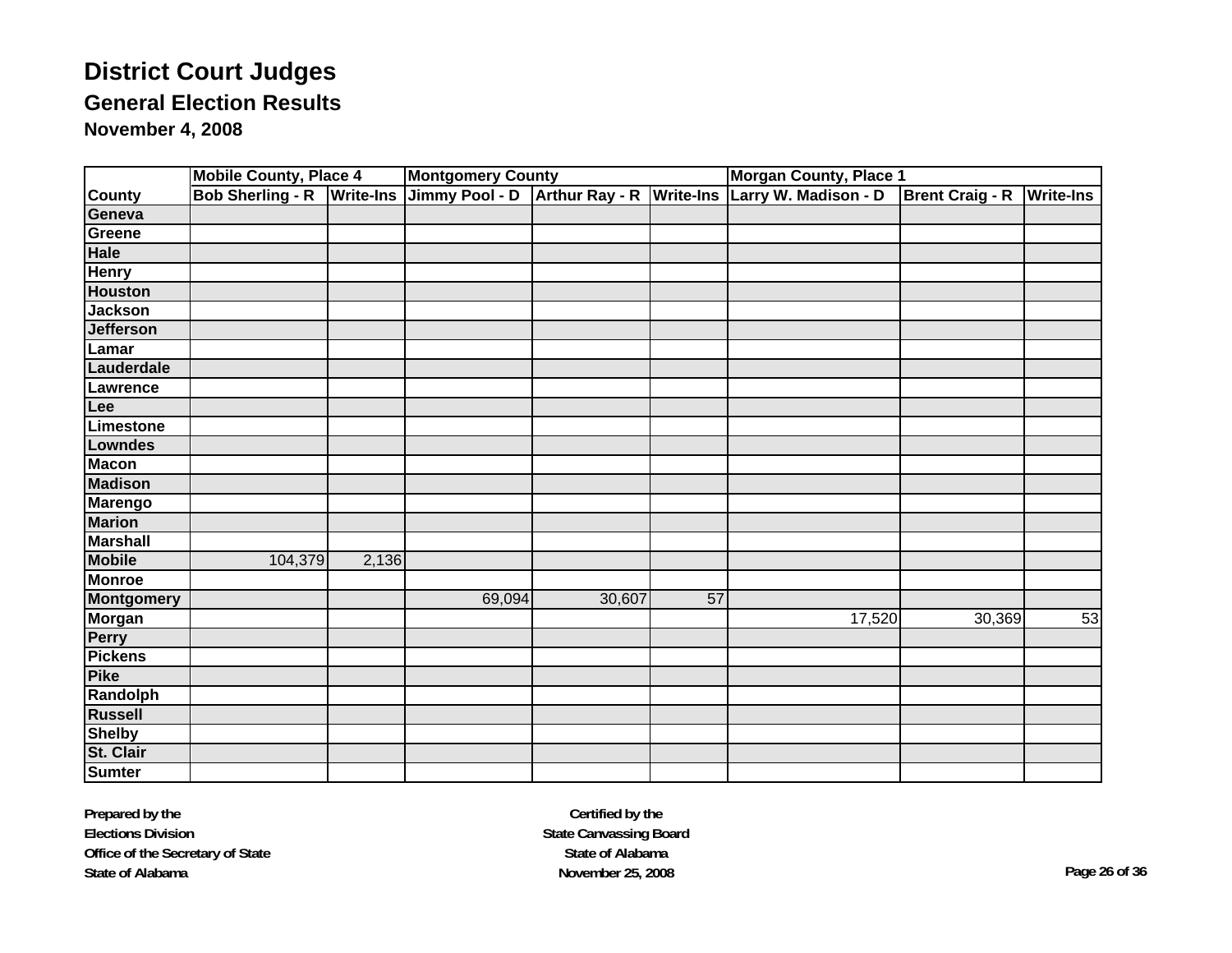|                   | <b>Mobile County, Place 4</b> |       | <b>Montgomery County</b> |        |    | <b>Morgan County, Place 1</b>                                                           |                                  |    |  |
|-------------------|-------------------------------|-------|--------------------------|--------|----|-----------------------------------------------------------------------------------------|----------------------------------|----|--|
| <b>County</b>     |                               |       |                          |        |    | Bob Sherling - R Write-Ins Jimmy Pool - D Arthur Ray - R Write-Ins Larry W. Madison - D | <b>Brent Craig - R Write-Ins</b> |    |  |
| <b>Talladega</b>  |                               |       |                          |        |    |                                                                                         |                                  |    |  |
| Tallapoosa        |                               |       |                          |        |    |                                                                                         |                                  |    |  |
| <b>Tuscaloosa</b> |                               |       |                          |        |    |                                                                                         |                                  |    |  |
| <b>Walker</b>     |                               |       |                          |        |    |                                                                                         |                                  |    |  |
| <b>Washington</b> |                               |       |                          |        |    |                                                                                         |                                  |    |  |
| <b>Wilcox</b>     |                               |       |                          |        |    |                                                                                         |                                  |    |  |
| <b>Winston</b>    |                               |       |                          |        |    |                                                                                         |                                  |    |  |
| <b>TOTAL</b>      | 104,379                       | 2,136 | 69,094                   | 30,607 | 57 | 17,520                                                                                  | 30,369                           | 53 |  |

**Certified by the State Canvassing Board State of AlabamaNovember 25, 2008 Page 27 of 36**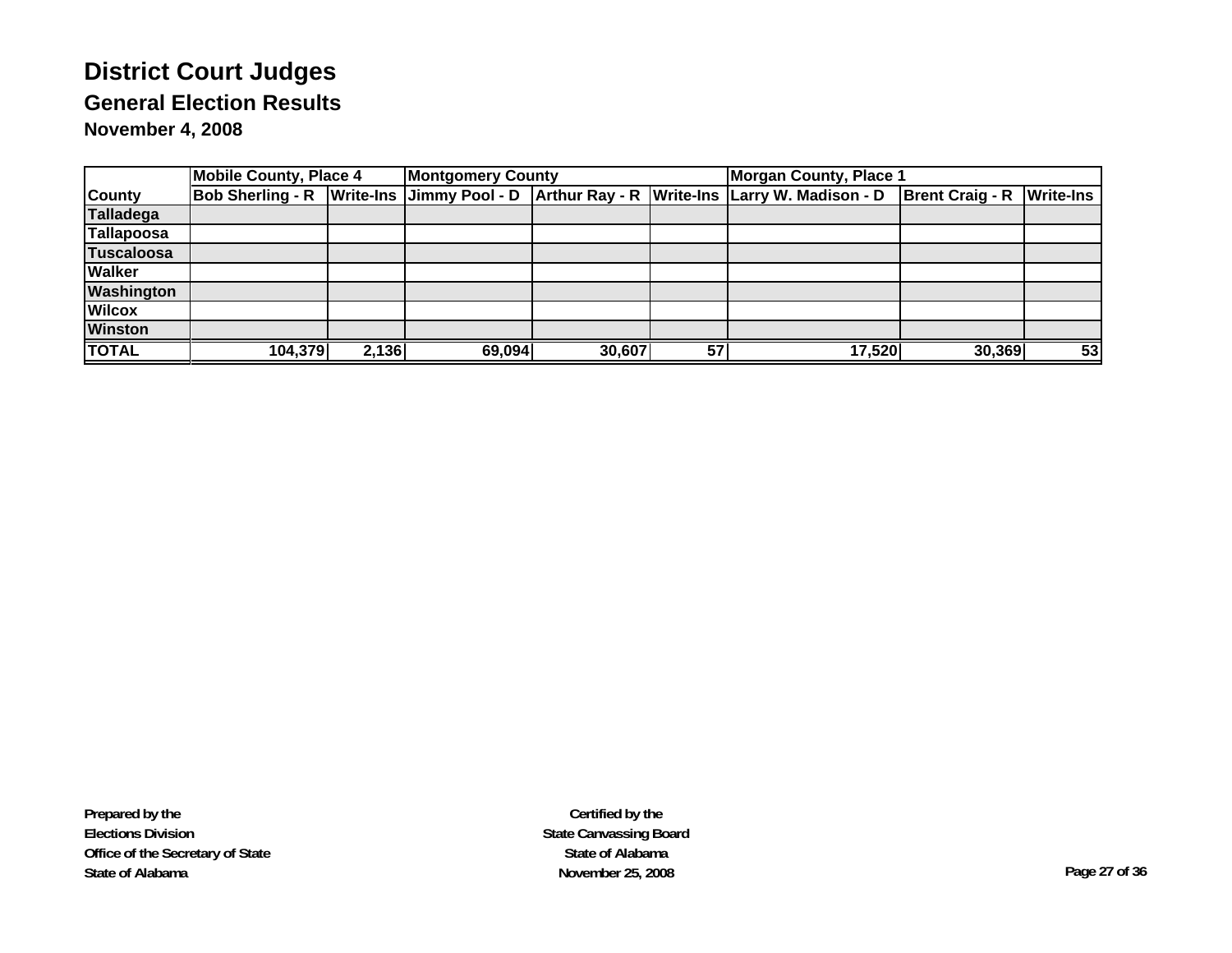|                  | <b>Morgan County, Place 3</b> |                            |                  | <b>Pickens County</b> |                  | <b>Shelby County</b> |                  |  |
|------------------|-------------------------------|----------------------------|------------------|-----------------------|------------------|----------------------|------------------|--|
| <b>County</b>    | Tim Kyle - D                  | <b>Charles Langham - R</b> | <b>Write-Ins</b> | Lance Bailey - D      | <b>Write-Ins</b> | Ron Jackson - R      | <b>Write-Ins</b> |  |
| Autauga          |                               |                            |                  |                       |                  |                      |                  |  |
| <b>Baldwin</b>   |                               |                            |                  |                       |                  |                      |                  |  |
| <b>Barbour</b>   |                               |                            |                  |                       |                  |                      |                  |  |
| <b>Bibb</b>      |                               |                            |                  |                       |                  |                      |                  |  |
| <b>Blount</b>    |                               |                            |                  |                       |                  |                      |                  |  |
| <b>Bullock</b>   |                               |                            |                  |                       |                  |                      |                  |  |
| <b>Butler</b>    |                               |                            |                  |                       |                  |                      |                  |  |
| <b>Calhoun</b>   |                               |                            |                  |                       |                  |                      |                  |  |
| <b>Chambers</b>  |                               |                            |                  |                       |                  |                      |                  |  |
| Cherokee         |                               |                            |                  |                       |                  |                      |                  |  |
| <b>Chilton</b>   |                               |                            |                  |                       |                  |                      |                  |  |
| <b>Choctaw</b>   |                               |                            |                  |                       |                  |                      |                  |  |
| <b>Clarke</b>    |                               |                            |                  |                       |                  |                      |                  |  |
| Clay             |                               |                            |                  |                       |                  |                      |                  |  |
| <b>Cleburne</b>  |                               |                            |                  |                       |                  |                      |                  |  |
| Coffee           |                               |                            |                  |                       |                  |                      |                  |  |
| <b>Colbert</b>   |                               |                            |                  |                       |                  |                      |                  |  |
| <b>Conecuh</b>   |                               |                            |                  |                       |                  |                      |                  |  |
| Coosa            |                               |                            |                  |                       |                  |                      |                  |  |
| <b>Covington</b> |                               |                            |                  |                       |                  |                      |                  |  |
| <b>Crenshaw</b>  |                               |                            |                  |                       |                  |                      |                  |  |
| <b>Cullman</b>   |                               |                            |                  |                       |                  |                      |                  |  |
| <b>Dale</b>      |                               |                            |                  |                       |                  |                      |                  |  |
| <b>Dallas</b>    |                               |                            |                  |                       |                  |                      |                  |  |
| <b>DeKalb</b>    |                               |                            |                  |                       |                  |                      |                  |  |
| <b>Elmore</b>    |                               |                            |                  |                       |                  |                      |                  |  |
| <b>Escambia</b>  |                               |                            |                  |                       |                  |                      |                  |  |
| <b>Etowah</b>    |                               |                            |                  |                       |                  |                      |                  |  |
| <b>Fayette</b>   |                               |                            |                  |                       |                  |                      |                  |  |
| Franklin         |                               |                            |                  |                       |                  |                      |                  |  |

**Certified by the State Canvassing Board State of AlabamaNovember 25, 2008 Page 28 of 36**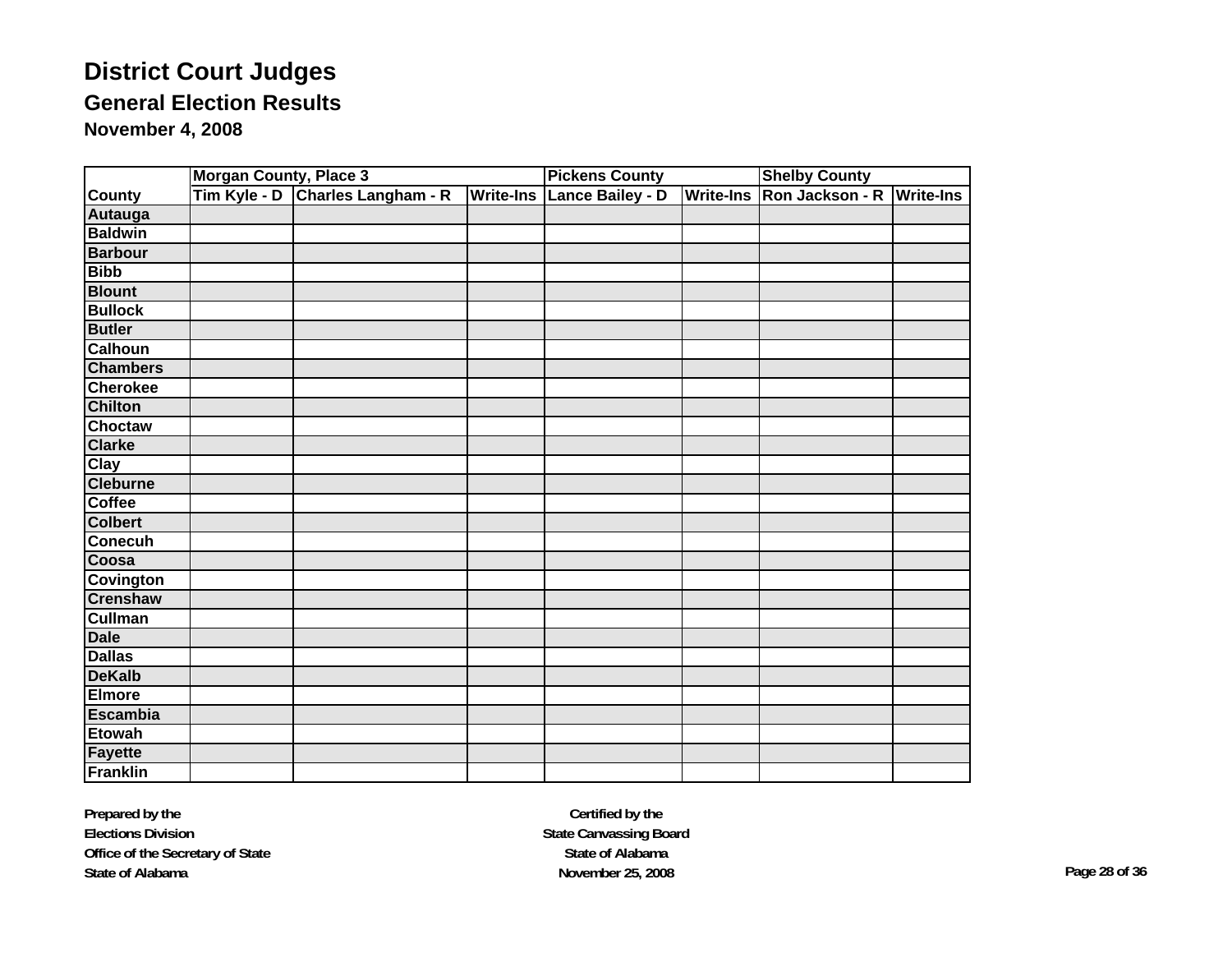|                   | <b>Morgan County, Place 3</b> |                     |                  | <b>Pickens County</b>   |    | <b>Shelby County</b>      |                  |  |
|-------------------|-------------------------------|---------------------|------------------|-------------------------|----|---------------------------|------------------|--|
| <b>County</b>     | Tim Kyle - D                  | Charles Langham - R | <b>Write-Ins</b> | <b>Lance Bailey - D</b> |    | Write-Ins Ron Jackson - R | <b>Write-Ins</b> |  |
| Geneva            |                               |                     |                  |                         |    |                           |                  |  |
| Greene            |                               |                     |                  |                         |    |                           |                  |  |
| <b>Hale</b>       |                               |                     |                  |                         |    |                           |                  |  |
| <b>Henry</b>      |                               |                     |                  |                         |    |                           |                  |  |
| <b>Houston</b>    |                               |                     |                  |                         |    |                           |                  |  |
| <b>Jackson</b>    |                               |                     |                  |                         |    |                           |                  |  |
| <b>Jefferson</b>  |                               |                     |                  |                         |    |                           |                  |  |
| Lamar             |                               |                     |                  |                         |    |                           |                  |  |
| Lauderdale        |                               |                     |                  |                         |    |                           |                  |  |
| Lawrence          |                               |                     |                  |                         |    |                           |                  |  |
| Lee               |                               |                     |                  |                         |    |                           |                  |  |
| <b>Limestone</b>  |                               |                     |                  |                         |    |                           |                  |  |
| <b>Lowndes</b>    |                               |                     |                  |                         |    |                           |                  |  |
| <b>Macon</b>      |                               |                     |                  |                         |    |                           |                  |  |
| <b>Madison</b>    |                               |                     |                  |                         |    |                           |                  |  |
| <b>Marengo</b>    |                               |                     |                  |                         |    |                           |                  |  |
| <b>Marion</b>     |                               |                     |                  |                         |    |                           |                  |  |
| <b>Marshall</b>   |                               |                     |                  |                         |    |                           |                  |  |
| <b>Mobile</b>     |                               |                     |                  |                         |    |                           |                  |  |
| <b>Monroe</b>     |                               |                     |                  |                         |    |                           |                  |  |
| <b>Montgomery</b> |                               |                     |                  |                         |    |                           |                  |  |
| <b>Morgan</b>     | 17,037                        | 31,059              | 53               |                         |    |                           |                  |  |
| Perry             |                               |                     |                  |                         |    |                           |                  |  |
| <b>Pickens</b>    |                               |                     |                  | 7,816                   | 87 |                           |                  |  |
| <b>Pike</b>       |                               |                     |                  |                         |    |                           |                  |  |
| <b>Randolph</b>   |                               |                     |                  |                         |    |                           |                  |  |
| <b>Russell</b>    |                               |                     |                  |                         |    |                           |                  |  |
| <b>Shelby</b>     |                               |                     |                  |                         |    | 73,249                    | 779              |  |
| St. Clair         |                               |                     |                  |                         |    |                           |                  |  |
| <b>Sumter</b>     |                               |                     |                  |                         |    |                           |                  |  |

**Prepared by the Elections Division Office of the Secretary of State State of Alabama**

**Certified by the State Canvassing Board State of AlabamaNovember 25, 2008 Page 29 of 36**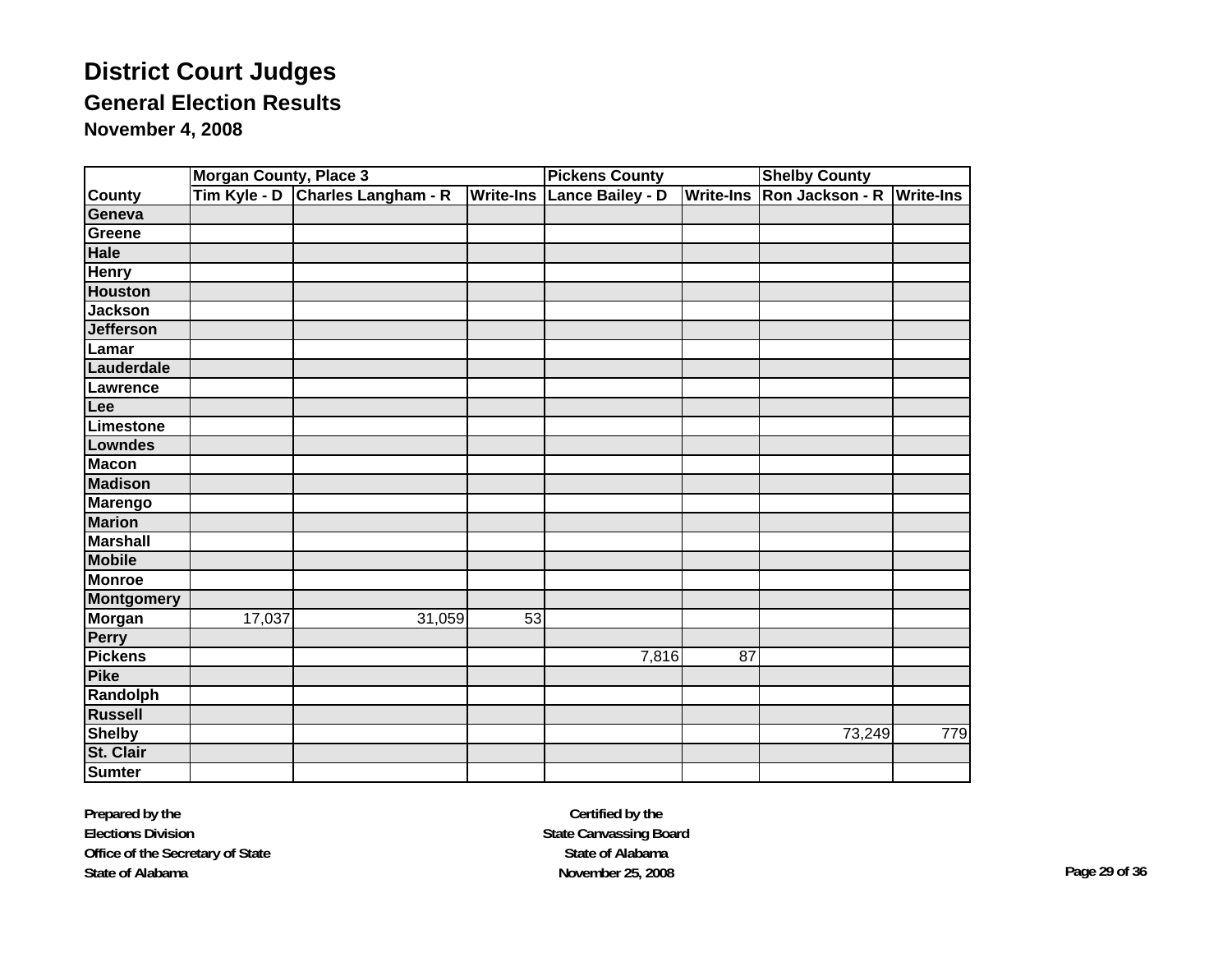|                   | <b>Morgan County, Place 3</b> |                                  |                  | <b>Pickens County</b> |    | <b>Shelby County</b>                |     |  |
|-------------------|-------------------------------|----------------------------------|------------------|-----------------------|----|-------------------------------------|-----|--|
| <b>County</b>     |                               | Tim Kyle - D Charles Langham - R | <b>Write-Ins</b> | Lance Bailey - D      |    | Write-Ins Ron Jackson - R Write-Ins |     |  |
| Talladega         |                               |                                  |                  |                       |    |                                     |     |  |
| Tallapoosa        |                               |                                  |                  |                       |    |                                     |     |  |
| Tuscaloosa        |                               |                                  |                  |                       |    |                                     |     |  |
| <b>Walker</b>     |                               |                                  |                  |                       |    |                                     |     |  |
| <b>Washington</b> |                               |                                  |                  |                       |    |                                     |     |  |
| <b>Wilcox</b>     |                               |                                  |                  |                       |    |                                     |     |  |
| <b>Winston</b>    |                               |                                  |                  |                       |    |                                     |     |  |
| <b>TOTAL</b>      | 17,037                        | 31,059                           | 53               | 7,816                 | 87 | 73,249                              | 779 |  |

**Prepared by the Elections Division Office of the Secretary of State State of Alabama**

**Certified by the State Canvassing Board State of AlabamaNovember 25, 2008 Page 30 of 36**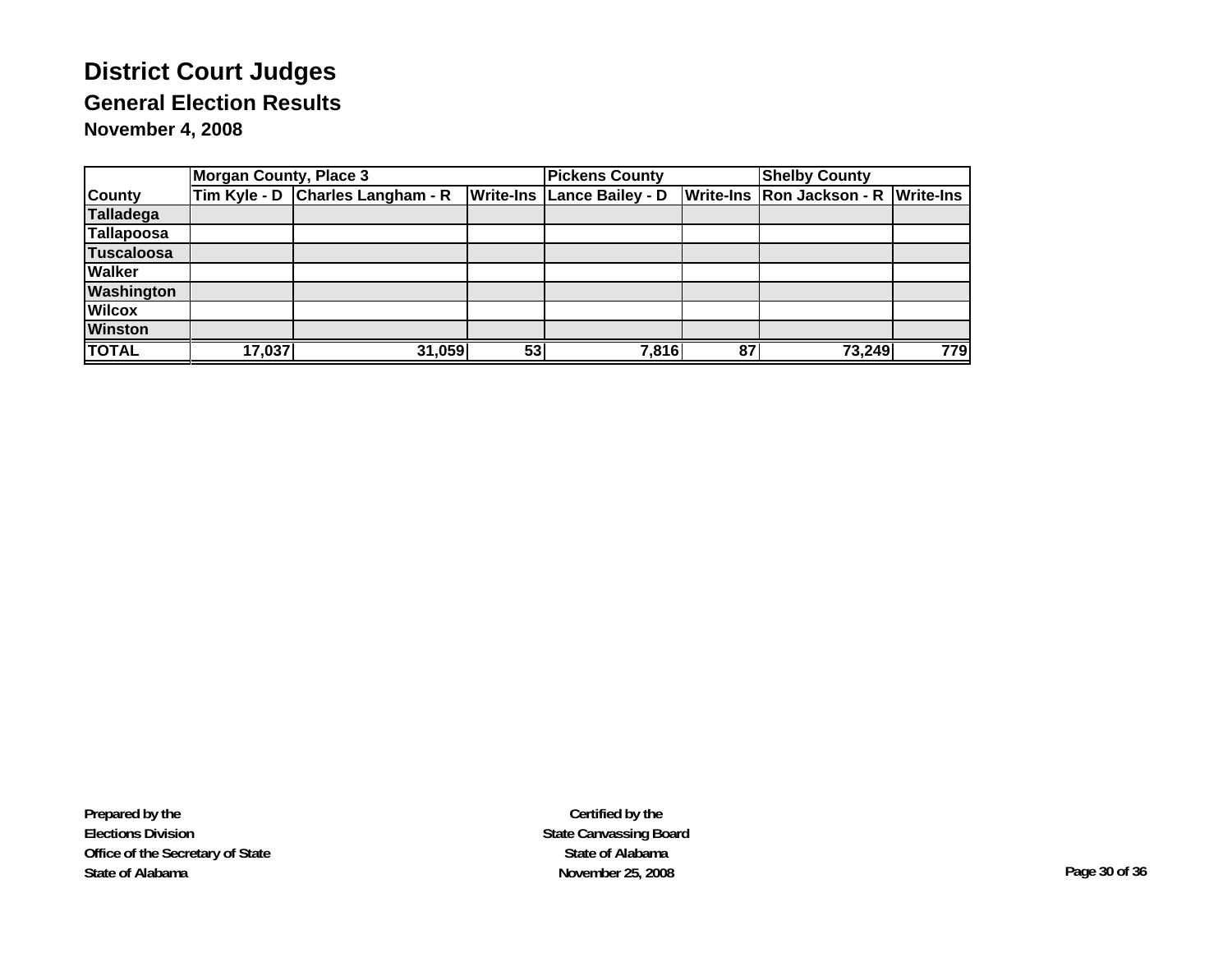|                  | St. Clair, Place 2 | <b>Sumter County</b>                                        | Talladega, Place 2 |                    |                  |
|------------------|--------------------|-------------------------------------------------------------|--------------------|--------------------|------------------|
| <b>County</b>    |                    | Robert Minor - R   Write-Ins   Tammy Jackson Montgomery - D | <b>Write-Ins</b>   | M. Ryan Rumsey - D | <b>Write-Ins</b> |
| Autauga          |                    |                                                             |                    |                    |                  |
| <b>Baldwin</b>   |                    |                                                             |                    |                    |                  |
| <b>Barbour</b>   |                    |                                                             |                    |                    |                  |
| <b>Bibb</b>      |                    |                                                             |                    |                    |                  |
| <b>Blount</b>    |                    |                                                             |                    |                    |                  |
| <b>Bullock</b>   |                    |                                                             |                    |                    |                  |
| <b>Butler</b>    |                    |                                                             |                    |                    |                  |
| <b>Calhoun</b>   |                    |                                                             |                    |                    |                  |
| <b>Chambers</b>  |                    |                                                             |                    |                    |                  |
| <b>Cherokee</b>  |                    |                                                             |                    |                    |                  |
| <b>Chilton</b>   |                    |                                                             |                    |                    |                  |
| <b>Choctaw</b>   |                    |                                                             |                    |                    |                  |
| <b>Clarke</b>    |                    |                                                             |                    |                    |                  |
| Clay             |                    |                                                             |                    |                    |                  |
| <b>Cleburne</b>  |                    |                                                             |                    |                    |                  |
| <b>Coffee</b>    |                    |                                                             |                    |                    |                  |
| <b>Colbert</b>   |                    |                                                             |                    |                    |                  |
| <b>Conecuh</b>   |                    |                                                             |                    |                    |                  |
| Coosa            |                    |                                                             |                    |                    |                  |
| <b>Covington</b> |                    |                                                             |                    |                    |                  |
| <b>Crenshaw</b>  |                    |                                                             |                    |                    |                  |
| <b>Cullman</b>   |                    |                                                             |                    |                    |                  |
| <b>Dale</b>      |                    |                                                             |                    |                    |                  |
| <b>Dallas</b>    |                    |                                                             |                    |                    |                  |
| <b>DeKalb</b>    |                    |                                                             |                    |                    |                  |
| <b>Elmore</b>    |                    |                                                             |                    |                    |                  |
| <b>Escambia</b>  |                    |                                                             |                    |                    |                  |
| <b>Etowah</b>    |                    |                                                             |                    |                    |                  |
| Fayette          |                    |                                                             |                    |                    |                  |
| Franklin         |                    |                                                             |                    |                    |                  |

**Prepared by the Elections Division Office of the Secretary of State State of Alabama**

**Certified by the State Canvassing Board State of AlabamaNovember 25, 2008 Page 31 of 36**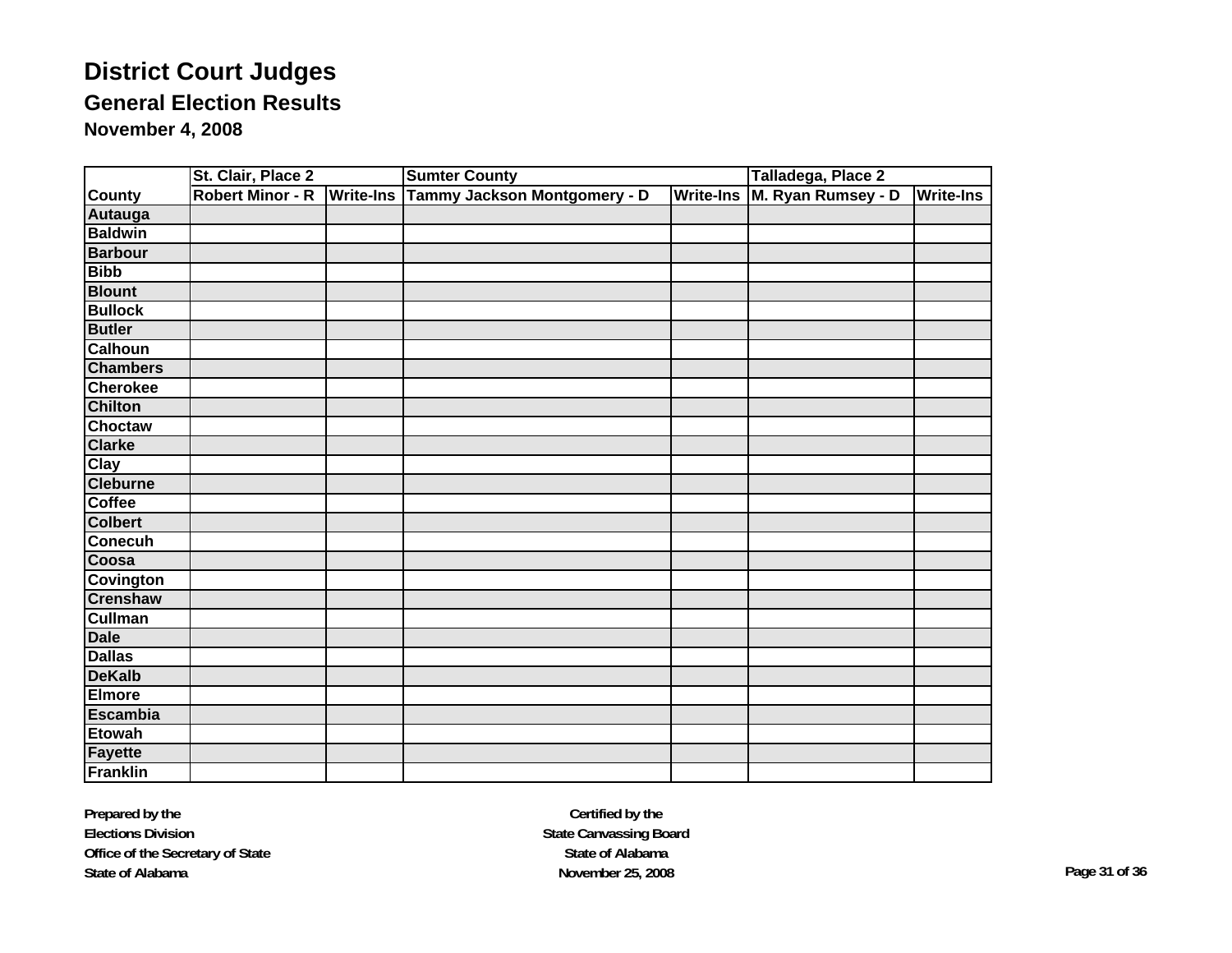|                   | St. Clair, Place 2      |                  | <b>Sumter County</b>         | Talladega, Place 2 |                    |           |
|-------------------|-------------------------|------------------|------------------------------|--------------------|--------------------|-----------|
| <b>County</b>     | <b>Robert Minor - R</b> | <b>Write-Ins</b> | Tammy Jackson Montgomery - D | <b>Write-Ins</b>   | M. Ryan Rumsey - D | Write-Ins |
| Geneva            |                         |                  |                              |                    |                    |           |
| Greene            |                         |                  |                              |                    |                    |           |
| <b>Hale</b>       |                         |                  |                              |                    |                    |           |
| <b>Henry</b>      |                         |                  |                              |                    |                    |           |
| <b>Houston</b>    |                         |                  |                              |                    |                    |           |
| <b>Jackson</b>    |                         |                  |                              |                    |                    |           |
| <b>Jefferson</b>  |                         |                  |                              |                    |                    |           |
| Lamar             |                         |                  |                              |                    |                    |           |
| Lauderdale        |                         |                  |                              |                    |                    |           |
| Lawrence          |                         |                  |                              |                    |                    |           |
| Lee               |                         |                  |                              |                    |                    |           |
| Limestone         |                         |                  |                              |                    |                    |           |
| <b>Lowndes</b>    |                         |                  |                              |                    |                    |           |
| <b>Macon</b>      |                         |                  |                              |                    |                    |           |
| <b>Madison</b>    |                         |                  |                              |                    |                    |           |
| <b>Marengo</b>    |                         |                  |                              |                    |                    |           |
| <b>Marion</b>     |                         |                  |                              |                    |                    |           |
| <b>Marshall</b>   |                         |                  |                              |                    |                    |           |
| <b>Mobile</b>     |                         |                  |                              |                    |                    |           |
| <b>Monroe</b>     |                         |                  |                              |                    |                    |           |
| <b>Montgomery</b> |                         |                  |                              |                    |                    |           |
| <b>Morgan</b>     |                         |                  |                              |                    |                    |           |
| <b>Perry</b>      |                         |                  |                              |                    |                    |           |
| <b>Pickens</b>    |                         |                  |                              |                    |                    |           |
| <b>Pike</b>       |                         |                  |                              |                    |                    |           |
| Randolph          |                         |                  |                              |                    |                    |           |
| <b>Russell</b>    |                         |                  |                              |                    |                    |           |
| <b>Shelby</b>     |                         |                  |                              |                    |                    |           |
| St. Clair         | 27,889                  | 271              |                              |                    |                    |           |
| <b>Sumter</b>     |                         |                  | 5,905                        | 82                 |                    |           |

**Prepared by the Elections Division Office of the Secretary of State State of Alabama**

**Certified by the State Canvassing Board State of AlabamaNovember 25, 2008 Page 32 of 36**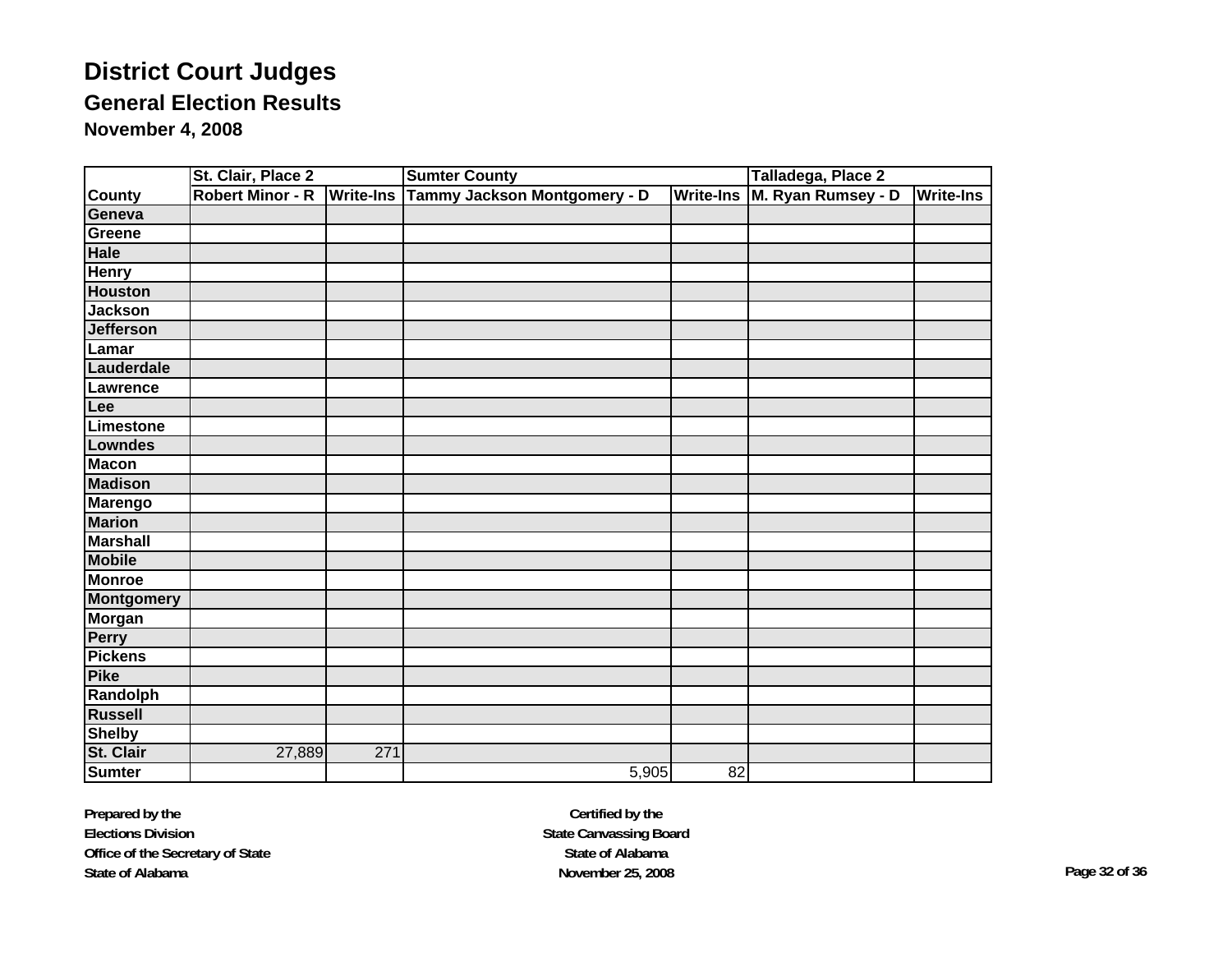|                   | St. Clair, Place 2 |     | <b>Sumter County</b>                                    | Talladega, Place 2 |                              |                  |
|-------------------|--------------------|-----|---------------------------------------------------------|--------------------|------------------------------|------------------|
| <b>County</b>     |                    |     | Robert Minor - R Write-Ins Tammy Jackson Montgomery - D |                    | Write-Ins M. Ryan Rumsey - D | <b>Write-Ins</b> |
| <b>Talladega</b>  |                    |     |                                                         |                    | 23,785                       | 406              |
| Tallapoosa        |                    |     |                                                         |                    |                              |                  |
| Tuscaloosa        |                    |     |                                                         |                    |                              |                  |
| <b>Walker</b>     |                    |     |                                                         |                    |                              |                  |
| <b>Washington</b> |                    |     |                                                         |                    |                              |                  |
| <b>Wilcox</b>     |                    |     |                                                         |                    |                              |                  |
| <b>Winston</b>    |                    |     |                                                         |                    |                              |                  |
| <b>TOTAL</b>      | 27,889             | 271 | 5,905                                                   | 82                 | 23,785                       | 406              |

**Certified by the State Canvassing Board State of AlabamaNovember 25, 2008 Page 33 of 36**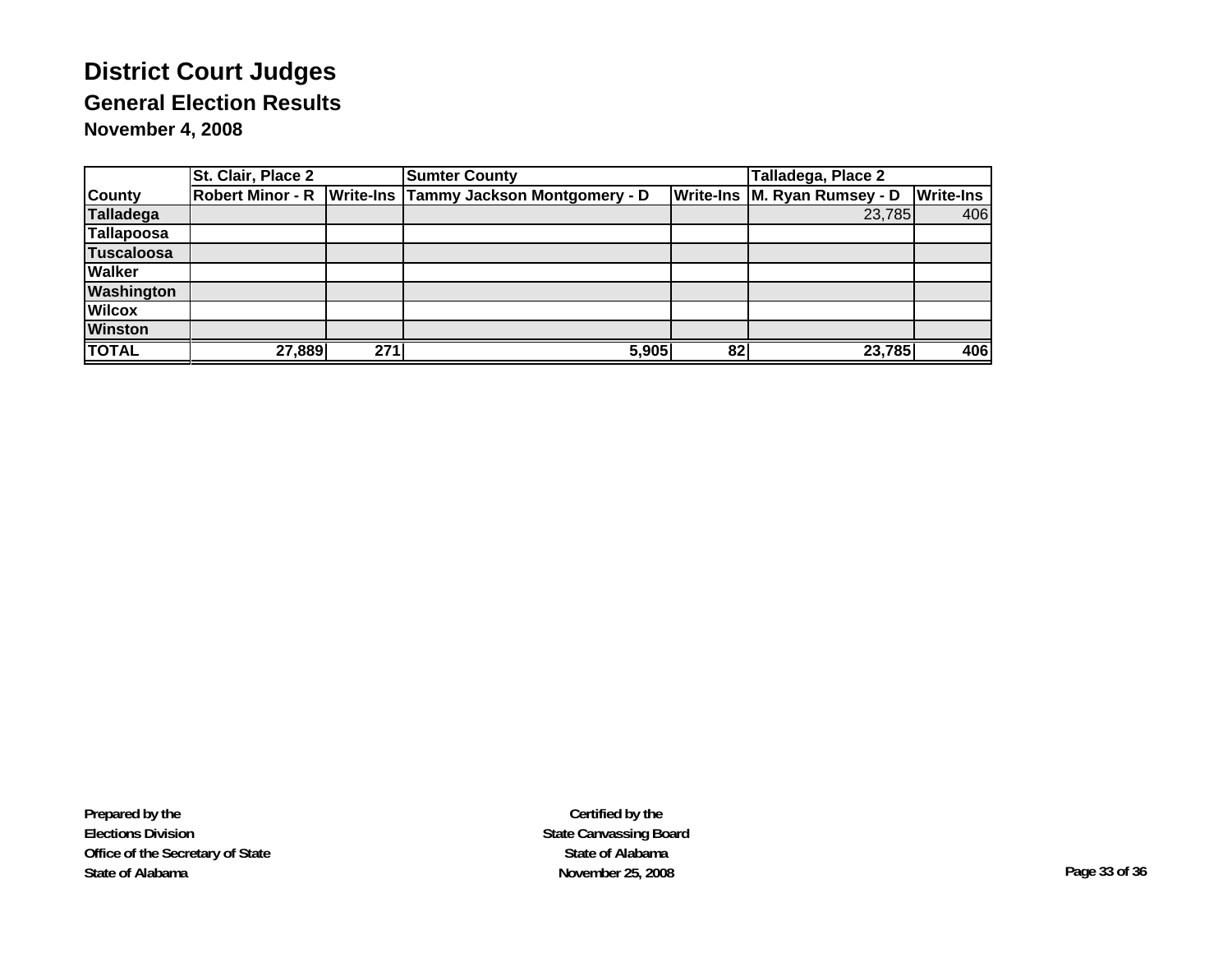|                 | <b>Tallapoosa County</b>     |                  | <b>Walker County</b>    |           |  |  |
|-----------------|------------------------------|------------------|-------------------------|-----------|--|--|
| County          | <b>Clayton Kim Taylor -D</b> | <b>Write-Ins</b> | <b>Henry Allred - D</b> | Write-Ins |  |  |
| <b>Autauga</b>  |                              |                  |                         |           |  |  |
| <b>Baldwin</b>  |                              |                  |                         |           |  |  |
| <b>Barbour</b>  |                              |                  |                         |           |  |  |
| <b>Bibb</b>     |                              |                  |                         |           |  |  |
| <b>Blount</b>   |                              |                  |                         |           |  |  |
| <b>Bullock</b>  |                              |                  |                         |           |  |  |
| <b>Butler</b>   |                              |                  |                         |           |  |  |
| <b>Calhoun</b>  |                              |                  |                         |           |  |  |
| <b>Chambers</b> |                              |                  |                         |           |  |  |
| <b>Cherokee</b> |                              |                  |                         |           |  |  |
| <b>Chilton</b>  |                              |                  |                         |           |  |  |
| <b>Choctaw</b>  |                              |                  |                         |           |  |  |
| Clarke          |                              |                  |                         |           |  |  |
| Clay            |                              |                  |                         |           |  |  |
| <b>Cleburne</b> |                              |                  |                         |           |  |  |
| <b>Coffee</b>   |                              |                  |                         |           |  |  |
| <b>Colbert</b>  |                              |                  |                         |           |  |  |
| <b>Conecuh</b>  |                              |                  |                         |           |  |  |
| Coosa           |                              |                  |                         |           |  |  |
| Covington       |                              |                  |                         |           |  |  |
| <b>Crenshaw</b> |                              |                  |                         |           |  |  |
| <b>Cullman</b>  |                              |                  |                         |           |  |  |
| <b>Dale</b>     |                              |                  |                         |           |  |  |
| <b>Dallas</b>   |                              |                  |                         |           |  |  |
| <b>DeKalb</b>   |                              |                  |                         |           |  |  |
| Elmore          |                              |                  |                         |           |  |  |
| <b>Escambia</b> |                              |                  |                         |           |  |  |
| <b>Etowah</b>   |                              |                  |                         |           |  |  |
| <b>Fayette</b>  |                              |                  |                         |           |  |  |
| <b>Franklin</b> |                              |                  |                         |           |  |  |

**Prepared by the Elections Division Office of the Secretary of State State of Alabama**

**Certified by the State Canvassing Board State of AlabamaNovember 25, 2008 Page 34 of 36**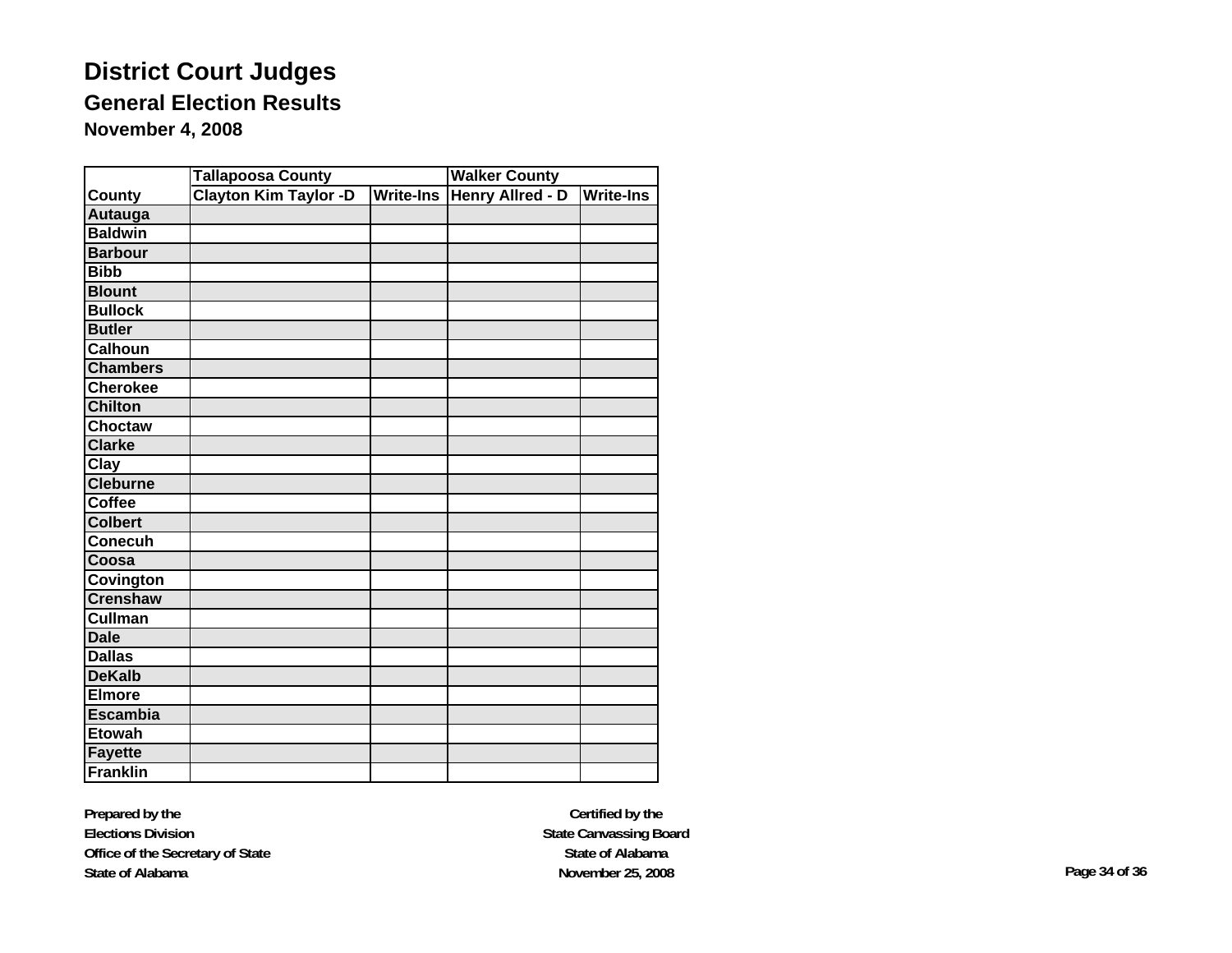|                   | <b>Tallapoosa County</b>     |                  | <b>Walker County</b>    |                  |  |  |
|-------------------|------------------------------|------------------|-------------------------|------------------|--|--|
| <b>County</b>     | <b>Clayton Kim Taylor -D</b> | <b>Write-Ins</b> | <b>Henry Allred - D</b> | <b>Write-Ins</b> |  |  |
| Geneva            |                              |                  |                         |                  |  |  |
| Greene            |                              |                  |                         |                  |  |  |
| <b>Hale</b>       |                              |                  |                         |                  |  |  |
| <b>Henry</b>      |                              |                  |                         |                  |  |  |
| <b>Houston</b>    |                              |                  |                         |                  |  |  |
| <b>Jackson</b>    |                              |                  |                         |                  |  |  |
| <b>Jefferson</b>  |                              |                  |                         |                  |  |  |
| Lamar             |                              |                  |                         |                  |  |  |
| Lauderdale        |                              |                  |                         |                  |  |  |
| Lawrence          |                              |                  |                         |                  |  |  |
| Lee               |                              |                  |                         |                  |  |  |
| Limestone         |                              |                  |                         |                  |  |  |
| <b>Lowndes</b>    |                              |                  |                         |                  |  |  |
| <b>Macon</b>      |                              |                  |                         |                  |  |  |
| <b>Madison</b>    |                              |                  |                         |                  |  |  |
| <b>Marengo</b>    |                              |                  |                         |                  |  |  |
| <b>Marion</b>     |                              |                  |                         |                  |  |  |
| <b>Marshall</b>   |                              |                  |                         |                  |  |  |
| <b>Mobile</b>     |                              |                  |                         |                  |  |  |
| <b>Monroe</b>     |                              |                  |                         |                  |  |  |
| <b>Montgomery</b> |                              |                  |                         |                  |  |  |
| Morgan            |                              |                  |                         |                  |  |  |
| Perry             |                              |                  |                         |                  |  |  |
| <b>Pickens</b>    |                              |                  |                         |                  |  |  |
| <b>Pike</b>       |                              |                  |                         |                  |  |  |
| Randolph          |                              |                  |                         |                  |  |  |
| <b>Russell</b>    |                              |                  |                         |                  |  |  |
| <b>Shelby</b>     |                              |                  |                         |                  |  |  |
| St. Clair         |                              |                  |                         |                  |  |  |
| <b>Sumter</b>     |                              |                  |                         |                  |  |  |

**Prepared by the Elections Division Office of the Secretary of State State of Alabama**

**Certified by the State Canvassing Board State of AlabamaNovember 25, 2008 Page 35 of 36**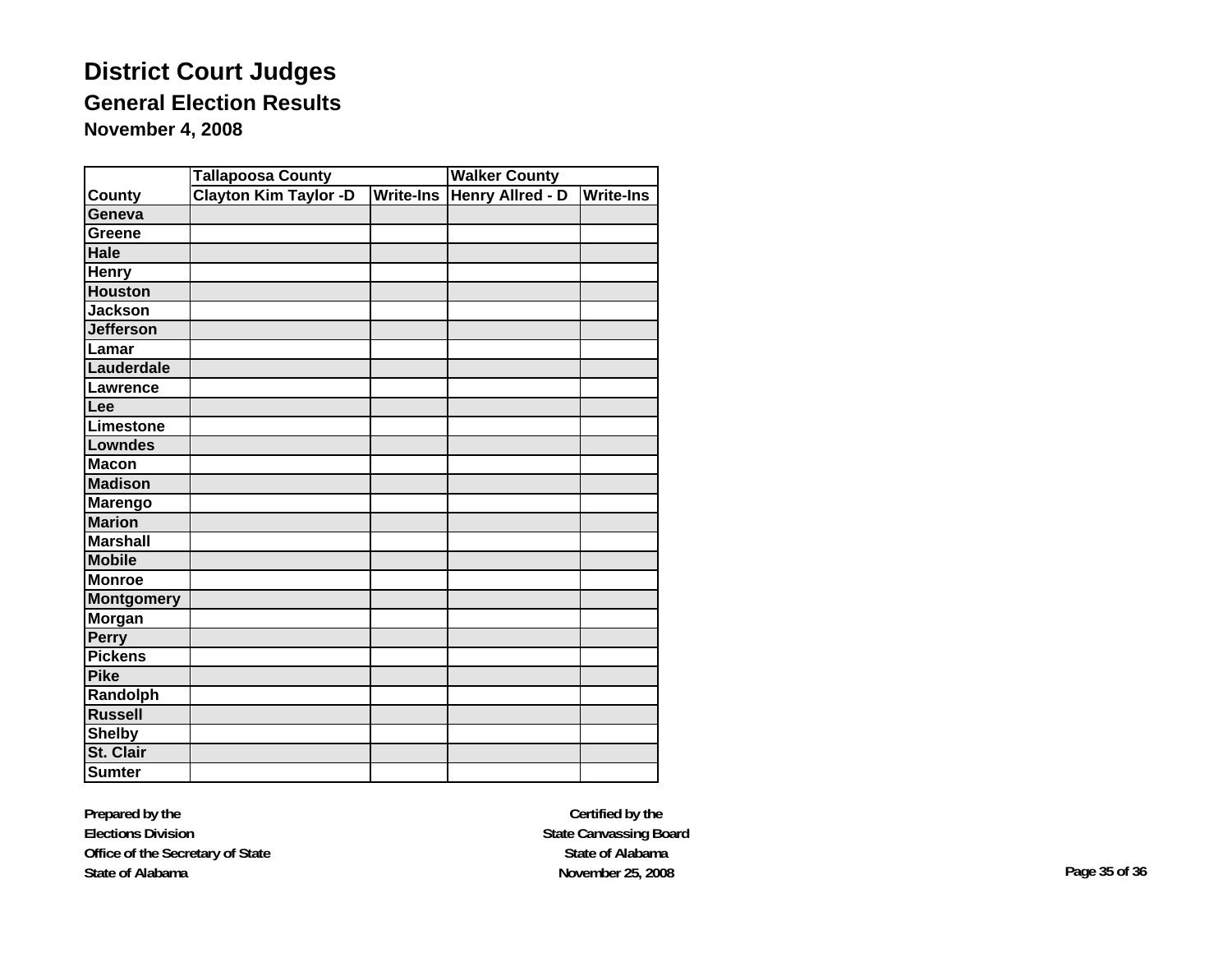|                   | <b>Tallapoosa County</b>     |     | <b>Walker County</b>              |                  |  |  |
|-------------------|------------------------------|-----|-----------------------------------|------------------|--|--|
| <b>County</b>     | <b>Clayton Kim Taylor -D</b> |     | <b>Write-Ins Henry Allred - D</b> | <b>Write-Ins</b> |  |  |
| Talladega         |                              |     |                                   |                  |  |  |
| <b>Tallapoosa</b> | 12,746                       | 154 |                                   |                  |  |  |
| <b>Tuscaloosa</b> |                              |     |                                   |                  |  |  |
| <b>Walker</b>     |                              |     | 19,717                            | 450              |  |  |
| Washington        |                              |     |                                   |                  |  |  |
| <b>Wilcox</b>     |                              |     |                                   |                  |  |  |
| <b>Winston</b>    |                              |     |                                   |                  |  |  |
| <b>TOTAL</b>      | 12,746                       | 154 | 19,717                            | $\overline{450}$ |  |  |

**Prepared by the Elections Division Office of the Secretary of State State of Alabama**

**Certified by the State Canvassing Board State of AlabamaNovember 25, 2008 Page 36 of 36**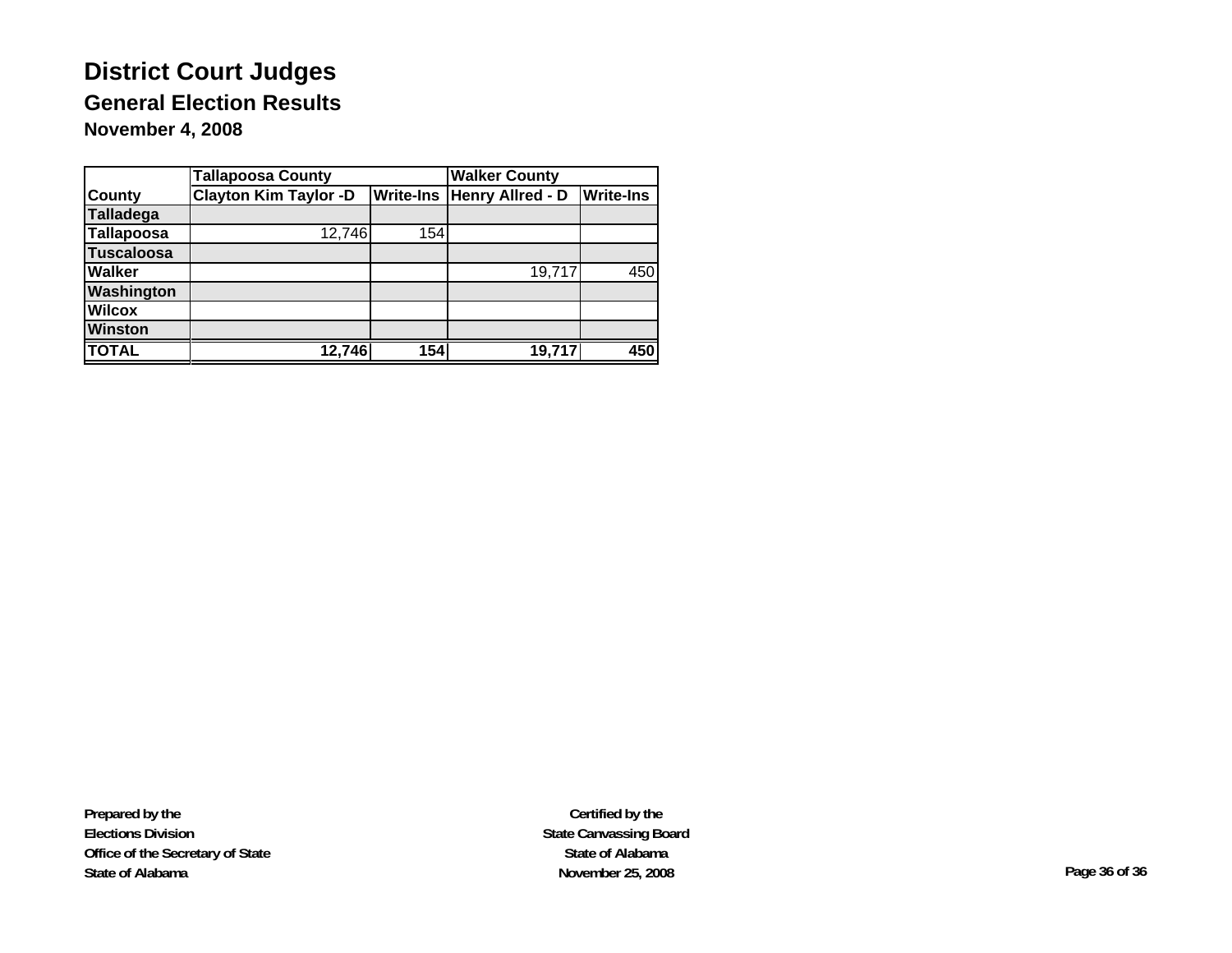#### **November 4, 2008**

|                  | <b>Statewide Amendment 1</b><br>(Act 2008-508) |        | <b>Statewide Amendment 2</b><br>(Act 2007-225) |           |                   |           |     | <b>Statewide Amendment 3</b><br>(Act 2007-360) |     |                               |
|------------------|------------------------------------------------|--------|------------------------------------------------|-----------|-------------------|-----------|-----|------------------------------------------------|-----|-------------------------------|
|                  | <b>Yes</b>                                     | No     | Yes                                            | <b>No</b> | <b>Countywide</b> |           |     | <b>Madison in Limestone Co.</b>                |     | <b>Madison in Madison Co.</b> |
| County           |                                                |        |                                                |           | <b>Yes</b>        | <b>No</b> | Yes | No                                             | Yes | No                            |
| <b>Autauga</b>   | 11,934                                         | 8,172  | 7,512                                          | 4,995     | 6,281             | 6,332     |     |                                                |     |                               |
| <b>Baldwin</b>   | 39,091                                         | 26,779 | 29,136                                         | 16,921    | 24,368            | 21,427    |     |                                                |     |                               |
| <b>Barbour</b>   | 4,932                                          | 3,899  | 2,493                                          | 2,758     | 2,112             | 3,297     |     |                                                |     |                               |
| <b>Bibb</b>      | 3,548                                          | 3,970  | 2,347                                          | 3,245     | 1,964             | 3,642     |     |                                                |     |                               |
| <b>Blount</b>    | 9,602                                          | 11,988 | 7,483                                          | 7,118     | 5,932             | 8,793     |     |                                                |     |                               |
| <b>Bullock</b>   | 1,892                                          | 996    | 1,140                                          | 590       | 1,094             | 745       |     |                                                |     |                               |
| <b>Butler</b>    | 4,118                                          | 3,008  | 2,084                                          | 1,838     | 1,889             | 2,194     |     |                                                |     |                               |
| <b>Calhoun</b>   | 26,729                                         | 13,963 | 16,153                                         | 10,377    | 13,842            | 12,826    |     |                                                |     |                               |
| <b>Chambers</b>  | 6,849                                          | 3,743  | 3,913                                          | 2,619     | 3,528             | 3,348     |     |                                                |     |                               |
| <b>Cherokee</b>  | 4,346                                          | 3,440  | 2,455                                          | 2,321     | 2,201             | 2,713     |     |                                                |     |                               |
| <b>Chilton</b>   | 7,143                                          | 7,744  | 4,802                                          | 5,159     | 3,800             | 6,115     |     |                                                |     |                               |
| <b>Choctaw</b>   | 2,937                                          | 2,388  | 1,374                                          | 1,326     | 1,168             | 1,692     |     |                                                |     |                               |
| <b>Clarke</b>    | 6,301                                          | 3,453  | 2,803                                          | 2,428     | 2,453             | 3,098     |     |                                                |     |                               |
| <b>Clay</b>      | 3,137                                          | 2,211  | 1,651                                          | 1,552     | 1,366             | 1,857     |     |                                                |     |                               |
| <b>Cleburne</b>  | 3,039                                          | 2,081  | 1,892                                          | 1,542     | 1,630             | 1,796     |     |                                                |     |                               |
| <b>Coffee</b>    | 10,493                                         | 5,393  | 6,070                                          | 3,194     | 5,094             | 4,260     |     |                                                |     |                               |
| <b>Colbert</b>   | 11,431                                         | 8,324  | 8,269                                          | 4,741     | 7,632             | 5,849     |     |                                                |     |                               |
| <b>Conecuh</b>   | 3,164                                          | 1,755  | 1,416                                          | 1,278     | 1,280             | 1,660     |     |                                                |     |                               |
| Coosa            | 2,266                                          | 1,936  | 1,380                                          | 1,377     | 1,171             | 1,599     |     |                                                |     |                               |
| <b>Covington</b> | 8,259                                          | 4,582  | 3,856                                          | 2,602     | 3,239             | 3,460     |     |                                                |     |                               |
| <b>Crenshaw</b>  | 2,833                                          | 2,059  | 1,310                                          | 1,127     | 1,141             | 1,396     |     |                                                |     |                               |
| <b>Cullman</b>   | 14,855                                         | 15,272 | 9,607                                          | 9,837     | 7,835             | 11,781    |     |                                                |     |                               |
| <b>Dale</b>      | 9,737                                          | 5,525  | 6,341                                          | 3,939     | 5,201             | 5,216     |     |                                                |     |                               |
| <b>Dallas</b>    | 11,328                                         | 4,460  | 6,003                                          | 3,074     | 5,465             | 4,113     |     |                                                |     |                               |
| <b>DeKalb</b>    | 9,861                                          | 8,404  | 4,981                                          | 4,404     | 4,080             | 5,418     |     |                                                |     |                               |
| <b>Elmore</b>    | 16,746                                         | 12,622 | 10,773                                         | 7,556     | 8,789             | 9,544     |     |                                                |     |                               |
| <b>Escambia</b>  | 6,649                                          | 3,712  | 3,498                                          | 2,622     | 3,054             | 3,285     |     |                                                |     |                               |
| <b>Etowah</b>    | 17,628                                         | 19,638 | 13,636                                         | 12,748    | 11,466            | 14,938    |     |                                                |     |                               |
| <b>Fayette</b>   | 3,201                                          | 3,477  | 1,779                                          | 2,251     | 1,460             | 2,585     |     |                                                |     |                               |
| Franklin         | 5,139                                          | 4,006  | 2,943                                          | 2,746     | 2,485             | 3,309     |     |                                                |     |                               |
| Geneva           | 5,657                                          | 3,979  | 3,328                                          | 2,631     | 2,719             | 3,257     |     |                                                |     |                               |
| Greene           | 2,554                                          | 703    | 1,613                                          | 514       | 1,565             | 579       |     |                                                |     |                               |

**Prepared by the Elections DivisionOffice of the Secretary of State State of Alabama**

**Certified by State Canvassing Board State of Alabama November 25, 2008 Page 1 of 30**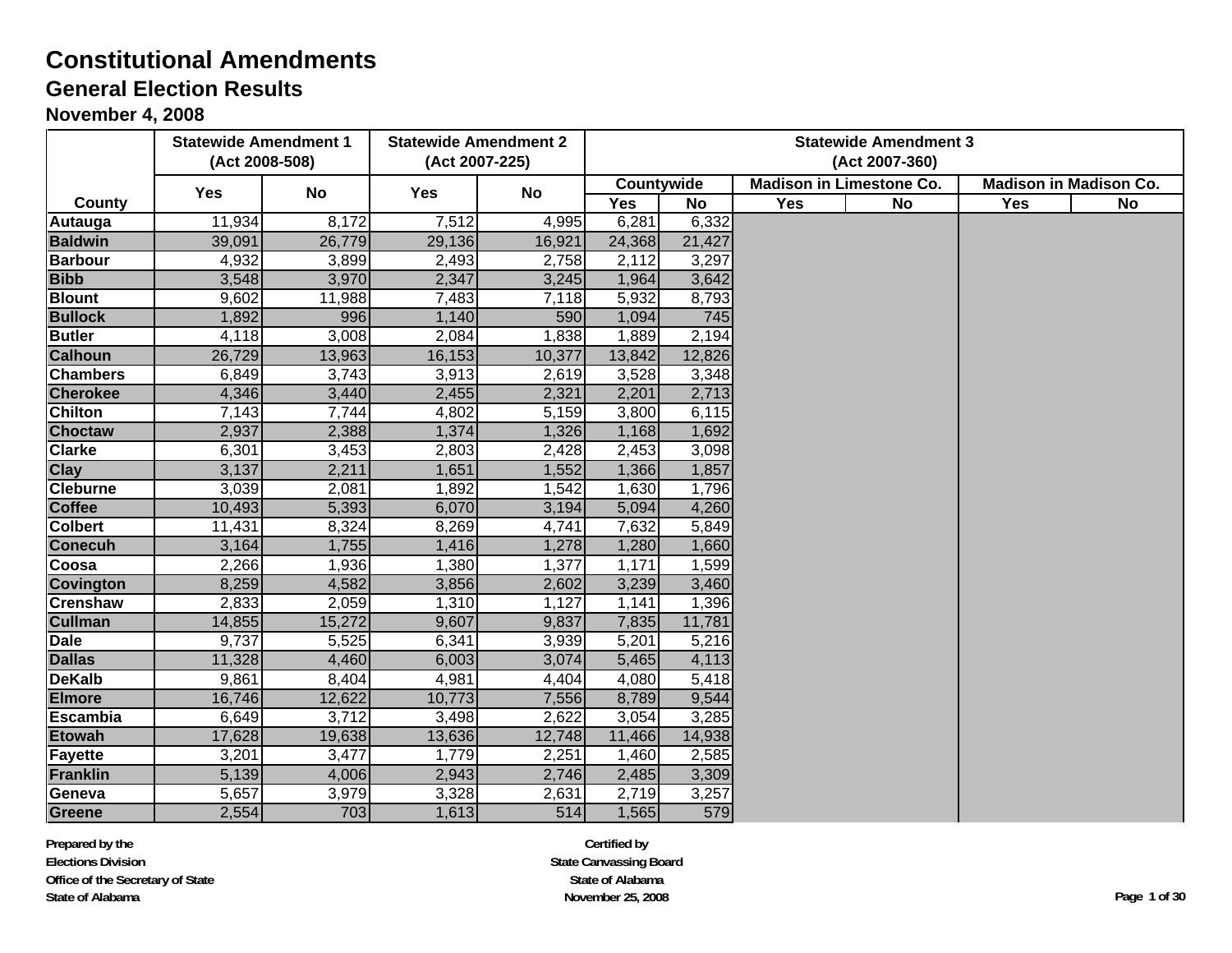#### **November 4, 2008**

|                   | <b>Statewide Amendment 1</b><br>(Act 2008-508) |         | <b>Statewide Amendment 2</b><br>(Act 2007-225) |           | <b>Statewide Amendment 3</b><br>(Act 2007-360) |                  |     |                                 |                               |       |
|-------------------|------------------------------------------------|---------|------------------------------------------------|-----------|------------------------------------------------|------------------|-----|---------------------------------|-------------------------------|-------|
|                   | <b>Yes</b>                                     | No      | Yes                                            | <b>No</b> | <b>Countywide</b>                              |                  |     | <b>Madison in Limestone Co.</b> | <b>Madison in Madison Co.</b> |       |
| County            |                                                |         |                                                |           | <b>Yes</b>                                     | <b>No</b>        | Yes | No                              | <b>Yes</b>                    | No    |
| Hale              | 3,354                                          | 2,593   | 1,780                                          | 1,835     | 1,574                                          | 2,238            |     |                                 |                               |       |
| <b>Henry</b>      | 4,330                                          | 2,197   | 2,464                                          | 1,615     | 2,232                                          | 1,918            |     |                                 |                               |       |
| <b>Houston</b>    | 20,145                                         | 12,330  | 13,145                                         | 7,606     | 10,789                                         | 10,224           |     |                                 |                               |       |
| <b>Jackson</b>    | 10,279                                         | 6,457   | 5,170                                          | 4,289     | 4,407                                          | 5,368            |     |                                 |                               |       |
| <b>Jefferson</b>  | 145,833                                        | 117,794 | 120,056                                        | 65,788    | 103,209                                        | 84,356           |     |                                 |                               |       |
| Lamar             | 3,301                                          | 2,154   | 1,694                                          | 1,510     | 1,423                                          | 1,780            |     |                                 |                               |       |
| Lauderdale        | 17,137                                         | 13,607  | 12,656                                         | 7,860     | 11,193                                         | 9,872            |     |                                 |                               |       |
| <b>Lawrence</b>   | 4,630                                          | 7,089   | 3,093                                          | 4,213     | 2,636                                          | 4,959            |     |                                 |                               |       |
| Lee               | 26,857                                         | 16,480  | 20,975                                         | 10,353    | 18,128                                         | 14,195           |     |                                 |                               |       |
| Limestone         | 12,333                                         | 16,133  | 10,224                                         | 9,506     | 9,303                                          | 14,569           | 261 | 922                             |                               |       |
| <b>Lowndes</b>    | 3,365                                          | 1,463   | 1,528                                          | 992       | 1,397                                          | 1,149            |     |                                 |                               |       |
| <b>Macon</b>      | 5,540                                          | 2,540   | 3,572                                          | 1,705     | 3,243                                          | 2,050            |     |                                 |                               |       |
| <b>Madison</b>    | 61,694                                         | 64,929  | 55,246                                         | 35,567    | 50,710                                         | 41,025           |     |                                 | 11,944                        | 3,945 |
| <b>Marengo</b>    | 5,771                                          | 2,840   | 2,373                                          | 1,945     | 2,261                                          | 2,247            |     |                                 |                               |       |
| <b>Marion</b>     | 5,736                                          | 4,423   | 2,766                                          | 3,119     | 2,368                                          | 3,528            |     |                                 |                               |       |
| <b>Marshall</b>   | 13,707                                         | 13,953  | 9,220                                          | 8,148     | 7,822                                          | 10,035           |     |                                 |                               |       |
| <b>Mobile</b>     | 81,313                                         | 53,001  | 57,538                                         | 36,403    | 47,515                                         | 46,947           |     |                                 |                               |       |
| <b>Monroe</b>     | 5,996                                          | 2,490   | 2,718                                          | 1,905     | 2,472                                          | 2,315            |     |                                 |                               |       |
| Montgomery        | 56,077                                         | 26,520  | 33,950                                         | 16,591    | 30,520                                         | 20,206           |     |                                 |                               |       |
| <b>Morgan</b>     | 18,999                                         | 22,172  | 14,640                                         | 14,286    | 13,045                                         | 17,754           |     |                                 |                               |       |
| <b>Perry</b>      | 3,530                                          | 1,155   | 1,067                                          | 865       | 967                                            | 1,010            |     |                                 |                               |       |
| <b>Pickens</b>    | 4,319                                          | 3,228   | 2,464                                          | 2,269     | 2,188                                          | 2,704            |     |                                 |                               |       |
| <b>Pike</b>       | 7,169                                          | 3,721   | 3,918                                          | 2,368     | 3,367                                          | 2,916            |     |                                 |                               |       |
| Randolph          | 4,965                                          | 2,800   | 3,083                                          | 2,062     | 2,625                                          | 2,605            |     |                                 |                               |       |
| <b>Russell</b>    | 8,141                                          | 5,205   | 5,974                                          | 3,716     | 4,974                                          | 5,102            |     |                                 |                               |       |
| <b>Shelby</b>     | 41,662                                         | 36,658  | 51,145                                         | 20,071    | 29,660                                         | 27,564           |     |                                 |                               |       |
| <b>St. Clair</b>  | 876                                            | 1,058   | 749                                            | 576       | 580                                            | $\overline{745}$ |     |                                 |                               |       |
| <b>Sumter</b>     | 2,025                                          | 1,595   | 1,212                                          | 933       | 1,084                                          | 1,488            |     |                                 |                               |       |
| Talladega         | 16,648                                         | 11,513  | 10,936                                         | 7,666     | 9,005                                          | 9,978            |     |                                 |                               |       |
| Tallapoosa        | 9,478                                          | 5,969   | 4,974                                          | 4,243     | 4,313                                          | 5,078            |     |                                 |                               |       |
| <b>Tuscaloosa</b> | 36,622                                         | 28,699  | 26,092                                         | 17,170    | 22,792                                         | 20,726           |     |                                 |                               |       |
| <b>Walker</b>     | 12,919                                         | 11,882  | 7,997                                          | 8,263     | 6,620                                          | 9,746            |     |                                 |                               |       |

**Prepared by the Elections DivisionOffice of the Secretary of State State of Alabama**

**Certified by State Canvassing Board State of Alabama November 25, 2008 Page 2 of 30**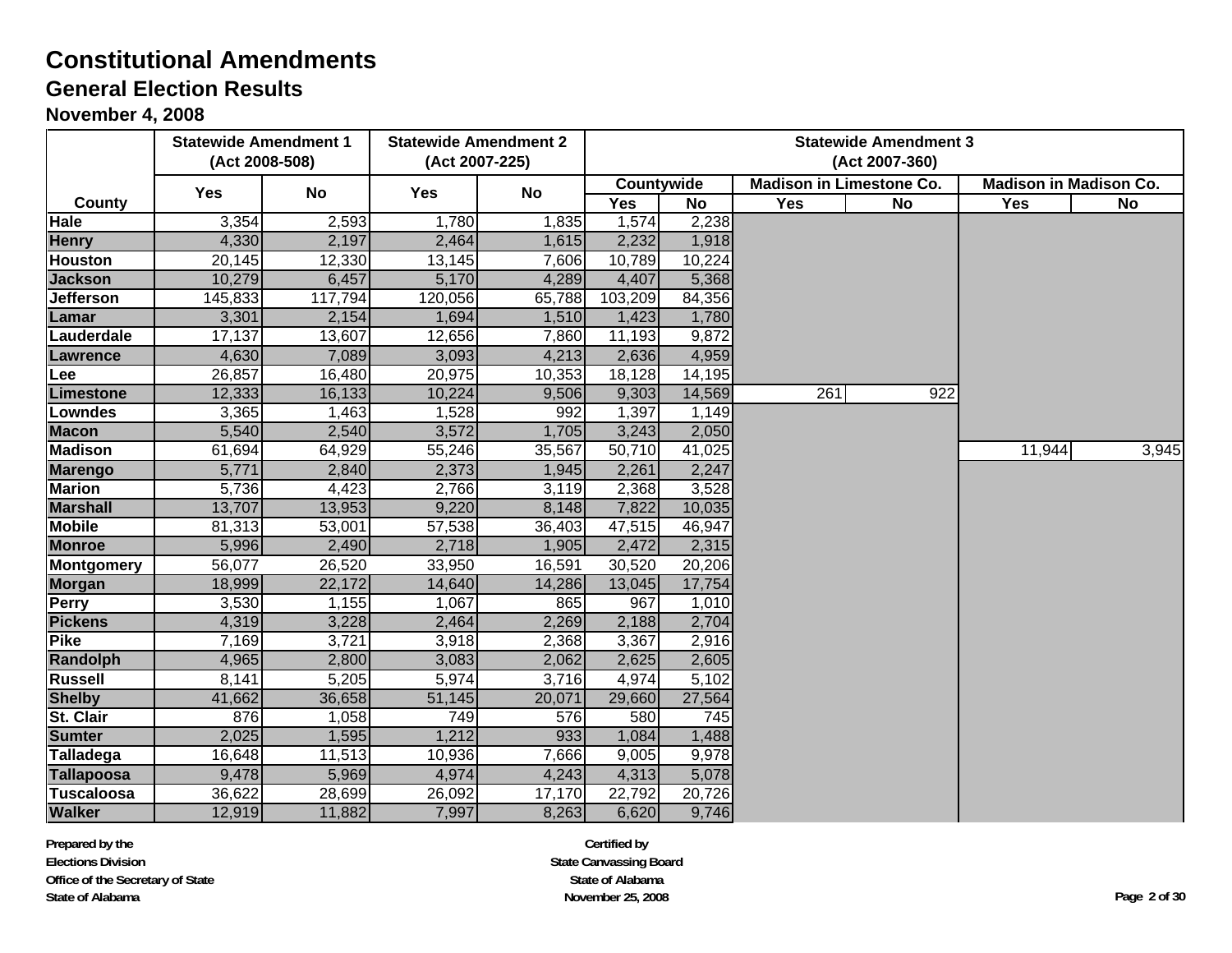**November 4, 2008**

|                | <b>Statewide Amendment 1</b> | (Act 2008-508) |            | <b>Statewide Amendment 2</b><br>(Act 2007-225) | <b>Statewide Amendment 3</b><br>(Act 2007-360) |                                               |                  |     |        |                               |  |  |
|----------------|------------------------------|----------------|------------|------------------------------------------------|------------------------------------------------|-----------------------------------------------|------------------|-----|--------|-------------------------------|--|--|
|                | <b>Yes</b>                   | No             | <b>Yes</b> | <b>No</b>                                      |                                                | <b>Madison in Limestone Co.</b><br>Countvwide |                  |     |        | <b>Madison in Madison Co.</b> |  |  |
| Countv         |                              |                |            |                                                | Yes                                            | No                                            | <b>Yes</b><br>No |     | Yes    | <b>No</b>                     |  |  |
| Washington     | 3,781                        | 3,074          | 2,077      | 2,332                                          | ,847                                           | 2,742                                         |                  |     |        |                               |  |  |
| <b>Wilcox</b>  | 3,593                        | 1,275          | ,293       | 895                                            | ,209                                           | 1,223                                         |                  |     |        |                               |  |  |
| <b>Winston</b> | 3,837                        | 4,377          | 2,093      | 2,751                                          | ,811                                           | 3,034                                         |                  |     |        |                               |  |  |
| Total          | 943,361                      | 717,056        | 673,923    | 442,846                                        | 566,593                                        | 555,520                                       | 261              | 922 | 11,944 | 3,945                         |  |  |

**Certified by State Canvassing Board State of Alabama November 25, 2008 Page 3 of 30**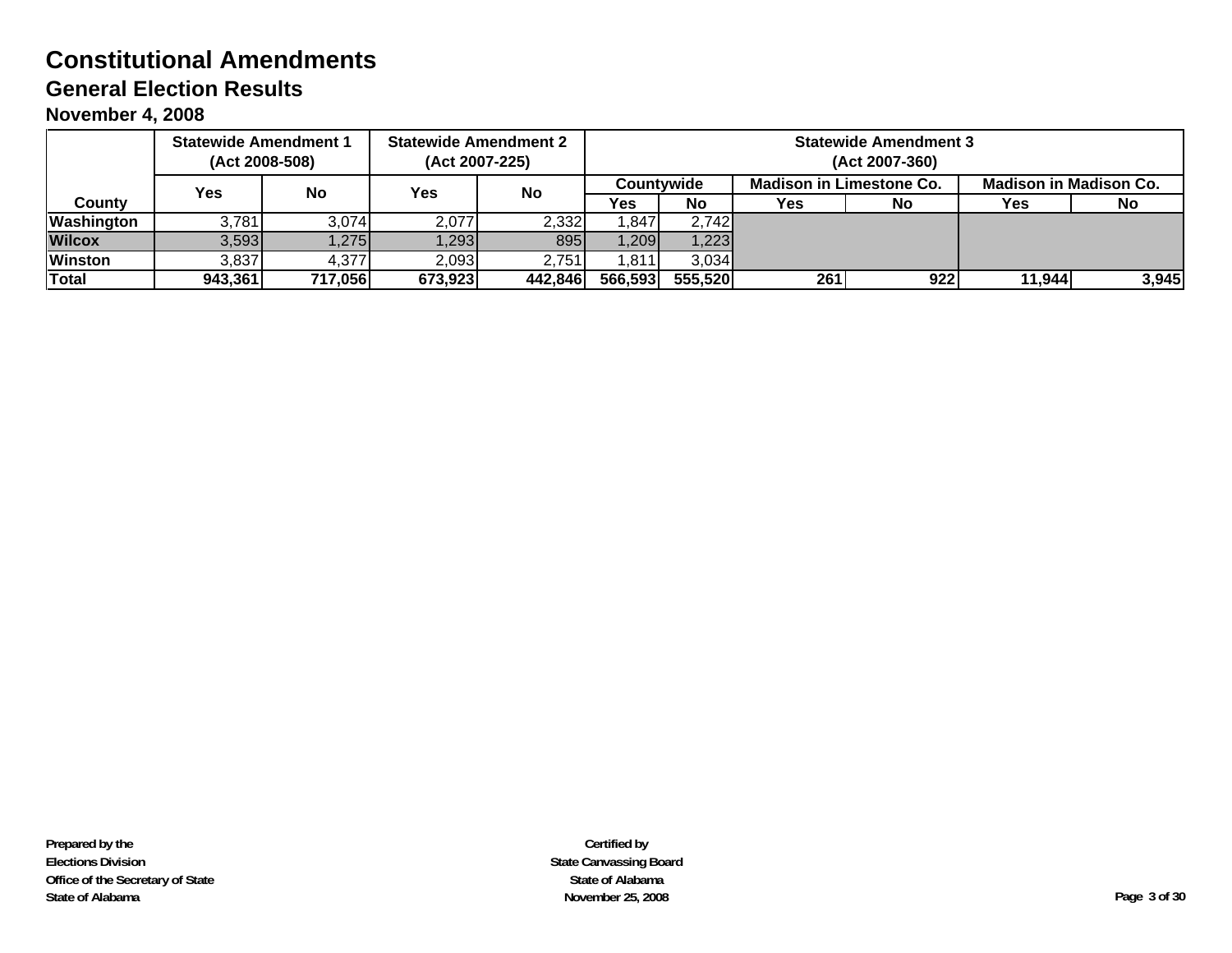#### **November 4, 2008**

|                  |            | <b>Statewide Amendment 4</b> |            | <b>Statewide Amendment 5</b> | <b>Statewide Amendment 6</b> |           |                |                        |     |                         |
|------------------|------------|------------------------------|------------|------------------------------|------------------------------|-----------|----------------|------------------------|-----|-------------------------|
|                  |            | (Act 2008-285)               |            | (Act 2008-288)               |                              |           | (Act 2008-293) |                        |     |                         |
|                  | <b>Yes</b> | <b>No</b>                    | <b>Yes</b> | <b>No</b>                    | Countywide                   |           |                | <b>Inside Tuskegee</b> |     | <b>Outside Tuskegee</b> |
| County           |            |                              |            |                              | Yes                          | <b>No</b> | <b>Yes</b>     | <b>No</b>              | Yes | No                      |
| <b>Autauga</b>   | 6,694      | 5,560                        | 5,464      | 6,707                        | 6,478                        | 5,454     |                |                        |     |                         |
| <b>Baldwin</b>   | 25,656     | 18,008                       | 20,214     | 22,782                       | 25,090                       | 17,842    |                |                        |     |                         |
| <b>Barbour</b>   | 2,286      | 2,935                        | 2,027      | 3,291                        | 2,445                        | 2,826     |                |                        |     |                         |
| <b>Bibb</b>      | 2,300      | 3,246                        | 1,662      | 3,864                        | 2,139                        | 3,301     |                |                        |     |                         |
| <b>Blount</b>    | 14,992     | 6,196                        | 4,934      | 9,132                        | 6,633                        | 7,341     |                |                        |     |                         |
| <b>Bullock</b>   | 1,152      | 611                          | 1,038      | 731                          | 1,188                        | 562       |                |                        |     |                         |
| <b>Butler</b>    | 2,037      | 1,869                        | 1,708      | 2,183                        | 1,886                        | 1,808     |                |                        |     |                         |
| <b>Calhoun</b>   | 14,867     | 11,104                       | 12,135     | 13,708                       | 14,860                       | 10,216    |                |                        |     |                         |
| <b>Chambers</b>  | 3,840      | 2,786                        | 3,247      | 3,435                        | 3,797                        | 2,642     |                |                        |     |                         |
| <b>Cherokee</b>  | 2,454      | 2,305                        | 1,916      | 2,798                        | 2,283                        | 2,232     |                |                        |     |                         |
| <b>Chilton</b>   | 4,230      | 5,348                        | 3,233      | 6,233                        | 3,827                        | 5,765     |                |                        |     |                         |
| <b>Choctaw</b>   | 1,367      | 1,337                        | 1,054      | 1,608                        | 1,236                        | 1,326     |                |                        |     |                         |
| <b>Clarke</b>    | 2,905      | 2,427                        | 2,237      | 3,077                        | 2,625                        | 2,281     |                |                        |     |                         |
| <b>Clay</b>      | 1,534      | 1,588                        | 1,270      | 1,875                        | 1,519                        | 1,598     |                |                        |     |                         |
| <b>Cleburne</b>  | 1,679      | 1,624                        | 1,460      | 1,848                        | 1,712                        | 1,527     |                |                        |     |                         |
| <b>Coffee</b>    | 5,284      | 3,684                        | 4,361      | 4,553                        | 5,360                        | 3,530     |                |                        |     |                         |
| <b>Colbert</b>   | 8,221      | 4,698                        | 6,475      | 6,376                        | 7,916                        | 4,729     |                |                        |     |                         |
| <b>Conecuh</b>   | 1,535      | 1,247                        | 1,238      | 1,570                        | 1,344                        | 1,189     |                |                        |     |                         |
| Coosa            | 1,252      | 1,432                        | 1,032      | 1,638                        | 1,268                        | 1,368     |                |                        |     |                         |
| <b>Covington</b> | 3,593      | 2,839                        | 2,877      | 3,520                        | 3,270                        | 2,746     |                |                        |     |                         |
| <b>Crenshaw</b>  | 1,251      | 1,187                        | 1,025      | 1,401                        | 1,176                        | 1,125     |                |                        |     |                         |
| <b>Cullman</b>   | 10,000     | 9,595                        | 6,529      | 12,450                       | 8,645                        | 9,694     |                |                        |     |                         |
| <b>Dale</b>      | 5,671      | 4,425                        | 4,690      | 5,446                        | 5,829                        | 4,039     |                |                        |     |                         |
| <b>Dallas</b>    | 6,092      | 3,248                        | 5,180      | 4,170                        | 5,678                        | 3,003     |                |                        |     |                         |
| <b>DeKalb</b>    | 4,777      | 4,226                        | 3,285      | 5,521                        | 4,412                        | 4,251     |                |                        |     |                         |
| <b>Elmore</b>    | 9,363      | 8,400                        | 7,674      | 10,015                       | 9,305                        | 8,256     |                |                        |     |                         |
| <b>Escambia</b>  | 3,344      | 2,723                        | 2,723      | 3,338                        | 3,255                        | 2,512     |                |                        |     |                         |
| <b>Etowah</b>    | 13,178     | 12,894                       | 10,044     | 15,546                       | 12,631                       | 12,784    |                |                        |     |                         |
| <b>Fayette</b>   | 1,648      | 2,313                        | 1,291      | 2,646                        | 1,567                        | 2,295     |                |                        |     |                         |
| <b>Franklin</b>  | 2,603      | 2,931                        | 2,102      | 3,397                        | 2,635                        | 2,827     |                |                        |     |                         |
| Geneva           | 2,888      | 2,910                        | 2,341      | 3,446                        | 2,868                        | 2,809     |                |                        |     |                         |
| <b>Greene</b>    | 1,553      | 533                          | 1,509      | 565                          | 1,628                        | 457       |                |                        |     |                         |

**Prepared by the Elections DivisionOffice of the Secretary of State State of Alabama**

**Certified by State Canvassing Board State of Alabama November 25, 2008 Page 4 of 30**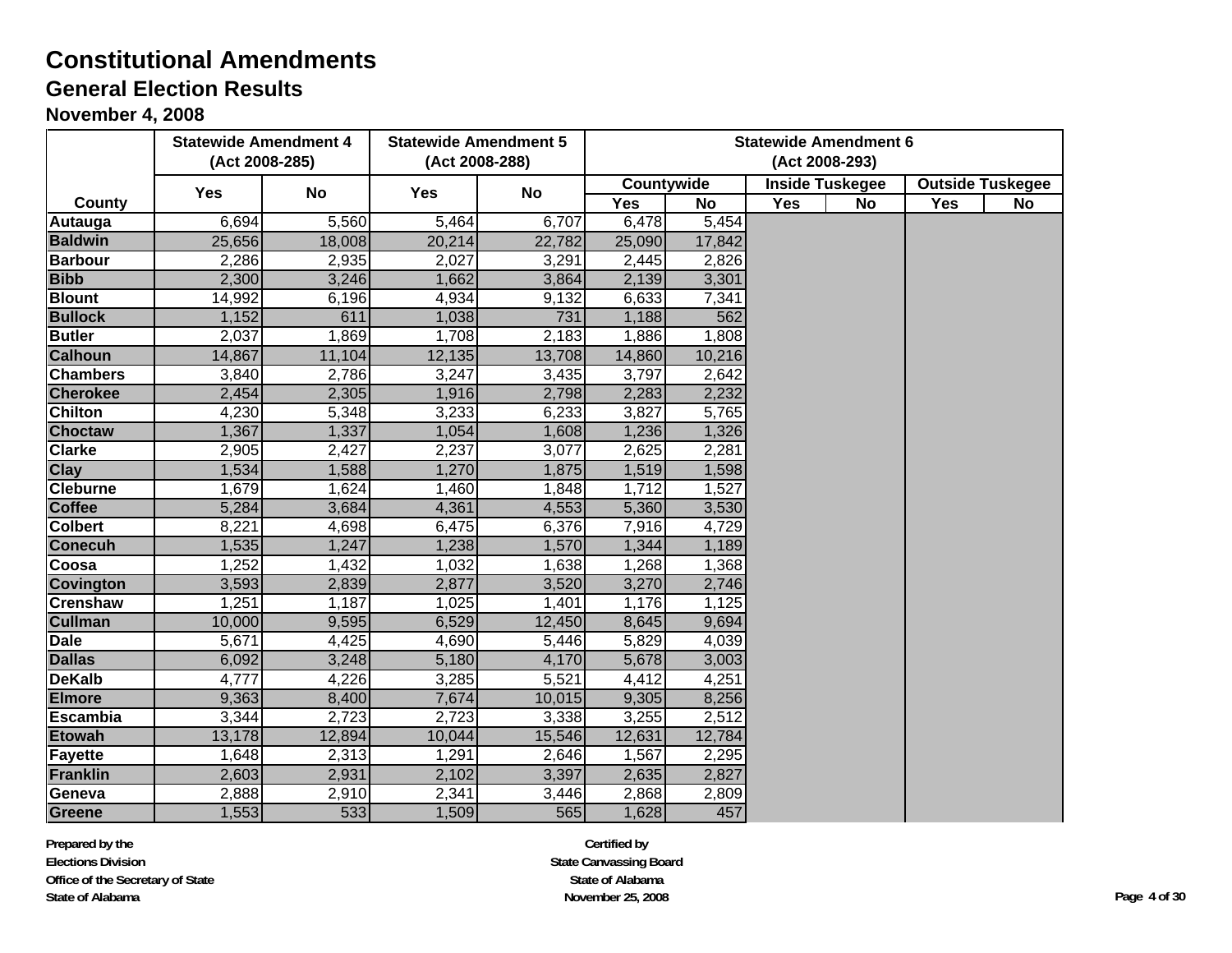#### **November 4, 2008**

|                   | <b>Statewide Amendment 4</b><br><b>Statewide Amendment 5</b> |           |            |                |            |           | <b>Statewide Amendment 6</b> |     |            |                         |
|-------------------|--------------------------------------------------------------|-----------|------------|----------------|------------|-----------|------------------------------|-----|------------|-------------------------|
|                   | (Act 2008-285)                                               |           |            | (Act 2008-288) |            |           | (Act 2008-293)               |     |            |                         |
|                   | <b>Yes</b>                                                   | <b>No</b> | <b>Yes</b> | No             | Countywide |           | <b>Inside Tuskegee</b>       |     |            | <b>Outside Tuskegee</b> |
| County            |                                                              |           |            |                | <b>Yes</b> | <b>No</b> | Yes                          | No  | <b>Yes</b> | No                      |
| <b>Hale</b>       | 1,815                                                        | 1,871     | 1,547      | 2,157          | 1,690      | 1,751     |                              |     |            |                         |
| <b>Henry</b>      | 2,179                                                        | 1,740     | 1,990      | 1,899          | 2,235      | 1,643     |                              |     |            |                         |
| <b>Houston</b>    | 11,732                                                       | 8,534     | 9,614      | 10,688         | 11,739     | 8,010     |                              |     |            |                         |
| <b>Jackson</b>    | 4,859                                                        | 4,443     | 3,655      | 5,474          | 4,674      | 4,267     |                              |     |            |                         |
| Jefferson         | 115,376                                                      | 70,670    | 86,324     | 94,607         | 112,334    | 62,896    |                              |     |            |                         |
| Lamar             | 1,470                                                        | 1,606     | 1,232      | 1,845          | 1,497      | 1,533     |                              |     |            |                         |
| Lauderdale        | 11,462                                                       | 8,358     | 9,321      | 10,249         | 11,453     | 8,009     |                              |     |            |                         |
| <b>Lawrence</b>   | 3,089                                                        | 4,174     | 2,273      | 4,920          | 2,870      | 4,024     |                              |     |            |                         |
| Lee               | 18,952                                                       | 11,962    | 16,870     | 15,227         | 19,277     | 11,357    |                              |     |            |                         |
| Limestone         | 9,727                                                        | 9,665     | 6,829      | 12,159         | 9,095      | 9,665     |                              |     |            |                         |
| <b>Lowndes</b>    | 1,418                                                        | 1,035     | 1,289      | 1,162          | 1,502      | 882       |                              |     |            |                         |
| <b>Macon</b>      | 3,119                                                        | 2,013     | 3,078      | 2,144          | 6,257      | 1,378     | 4,062                        | 705 | 2,195      | 673                     |
| <b>Madison</b>    | 50,525                                                       | 39,418    | 39,994     | 48,798         | 50,809     | 35,521    |                              |     |            |                         |
| <b>Marengo</b>    | 2,362                                                        | 1,988     | 2,104      | 2,229          | 2,332      | 1,887     |                              |     |            |                         |
| <b>Marion</b>     | 2,508                                                        | 3,232     | 1,966      | 3,749          | 2,467      | 3,053     |                              |     |            |                         |
| <b>Marshall</b>   | 9,414                                                        | 8,167     | 6,473      | 10,351         | 8,435      | 8,289     |                              |     |            |                         |
| <b>Mobile</b>     | 50,459                                                       | 38,527    | 40,987     | 48,553         | 53,804     | 34,797    |                              |     |            |                         |
| <b>Monroe</b>     | 2,628                                                        | 2,009     | 2,241      | 2,370          | 2,506      | 1,884     |                              |     |            |                         |
| Montgomery        | 30,202                                                       | 18,912    | 26,822     | 22,374         | 34,099     | 16,366    |                              |     |            |                         |
| <b>Morgan</b>     | 14,534                                                       | 14,616    | 10,565     | 18,106         | 13,431     | 14,173    |                              |     |            |                         |
| <b>Perry</b>      | 1,186                                                        | 873       | 929        | 1,015          | 1,017      | 840       |                              |     |            |                         |
| <b>Pickens</b>    | 2,452                                                        | 2,260     | 1,963      | 2,800          | 2,321      | 2,279     |                              |     |            |                         |
| <b>Pike</b>       | 3,427                                                        | 2,634     | 3,188      | 2,907          | 3,642      | 2,403     |                              |     |            |                         |
| Randolph          | 2,801                                                        | 2,231     | 2,426      | 2,672          | 2,837      | 2,087     |                              |     |            |                         |
| <b>Russell</b>    | 5,533                                                        | 4,154     | 6,236      | 6,236          | 5,750      | 3,745     |                              |     |            |                         |
| <b>Shelby</b>     | 33,148                                                       | 21,754    | 24,913     | 28,674         | 31,952     | 21,763    |                              |     |            |                         |
| <b>St. Clair</b>  | 799                                                          | 558       | 489        | 779            | 659        | 601       |                              |     |            |                         |
| <b>Sumter</b>     | 1,506                                                        | 955       | 1,017      | 1,457          | 1,205      | 899       |                              |     |            |                         |
| Talladega         | 10,455                                                       | 8,129     | 8,144      | 10,346         | 10,035     | 7,533     |                              |     |            |                         |
| Tallapoosa        | 4,620                                                        | 4,425     | 3,820      | 5,181          | 4,481      | 4,493     |                              |     |            |                         |
| <b>Tuscaloosa</b> | 23,544                                                       | 18,586    | 19,676     | 22,283         | 24,534     | 17,549    |                              |     |            |                         |
| <b>Walker</b>     | 7,919                                                        | 8,249     | 5,471      | 10,532         | 7,447      | 8,441     |                              |     |            |                         |

**Prepared by the Elections DivisionOffice of the Secretary of State State of Alabama**

**Certified by State Canvassing Board State of Alabama November 25, 2008 Page 5 of 30**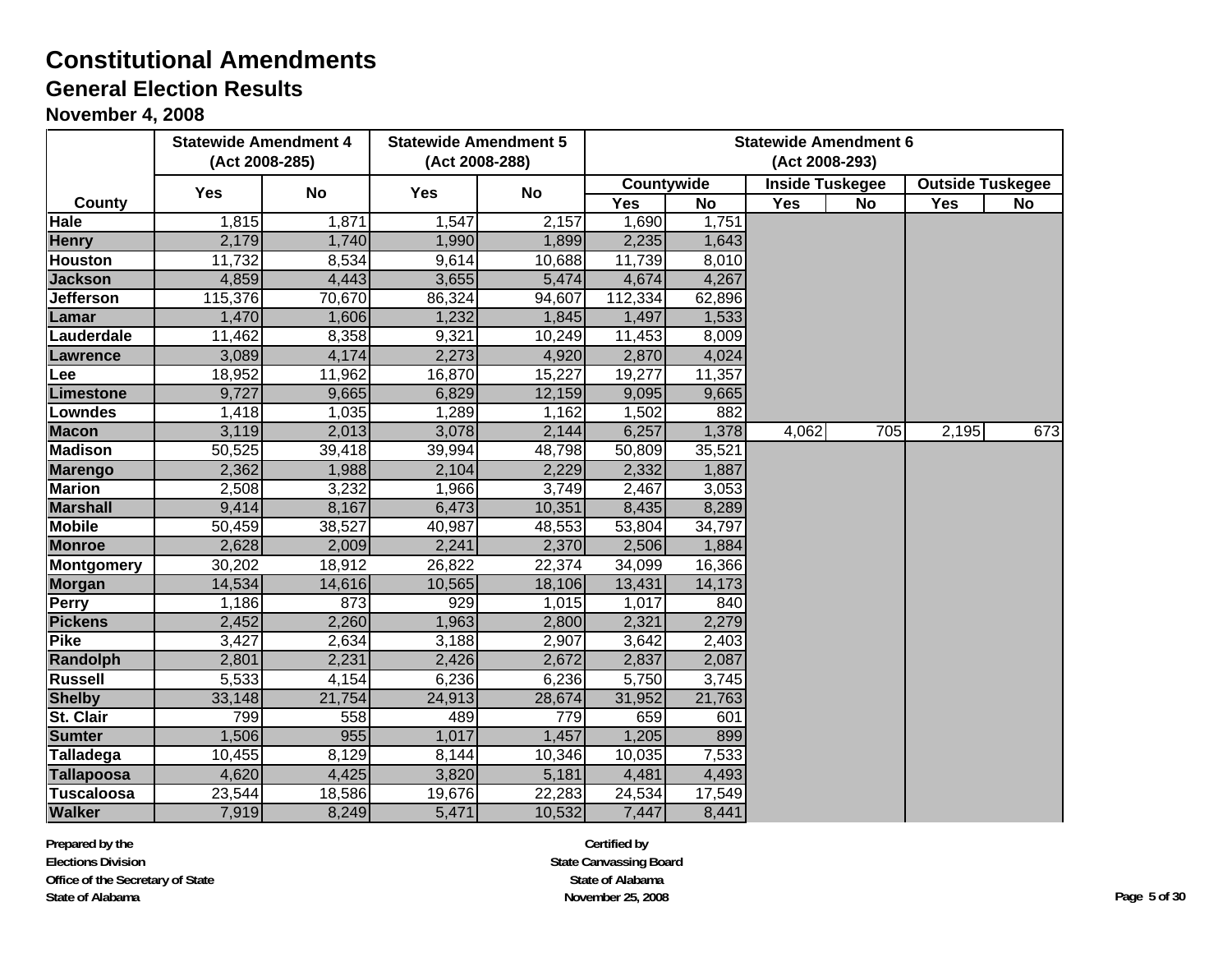**November 4, 2008**

|                | <b>Statewide Amendment 4</b><br>(Act 2008-285) |         | <b>Statewide Amendment 5</b><br>(Act 2008-288) |         | <b>Statewide Amendment 6</b><br>(Act 2008-293) |         |                        |     |                         |     |  |
|----------------|------------------------------------------------|---------|------------------------------------------------|---------|------------------------------------------------|---------|------------------------|-----|-------------------------|-----|--|
|                | Yes                                            | No      | Yes<br><b>No</b>                               |         | <b>Countvwide</b>                              |         | <b>Inside Tuskegee</b> |     | <b>Outside Tuskegee</b> |     |  |
| County         |                                                |         |                                                |         | Yes                                            | No      | Yes                    | No  | Yes                     | No  |  |
| Washington     | 2,003                                          | 2,445   | .650                                           | 2,799   | 1,936                                          | 2,384   |                        |     |                         |     |  |
| <b>Wilcox</b>  | .496                                           | 861     | 1.185                                          | 1.184   | 1,249                                          | 847     |                        |     |                         |     |  |
| <b>Winston</b> | l.950                                          | 2,783   | ,500                                           | 3,182   | 1,867                                          | 2,750   |                        |     |                         |     |  |
| Total          | 620,915                                        | 470,066 | 485,756                                        | 589,978 | 609,943                                        | 444,334 | 4,062                  | 705 | 2,195                   | 673 |  |

**Certified by State Canvassing Board State of Alabama November 25, 2008 Page 6 of 30**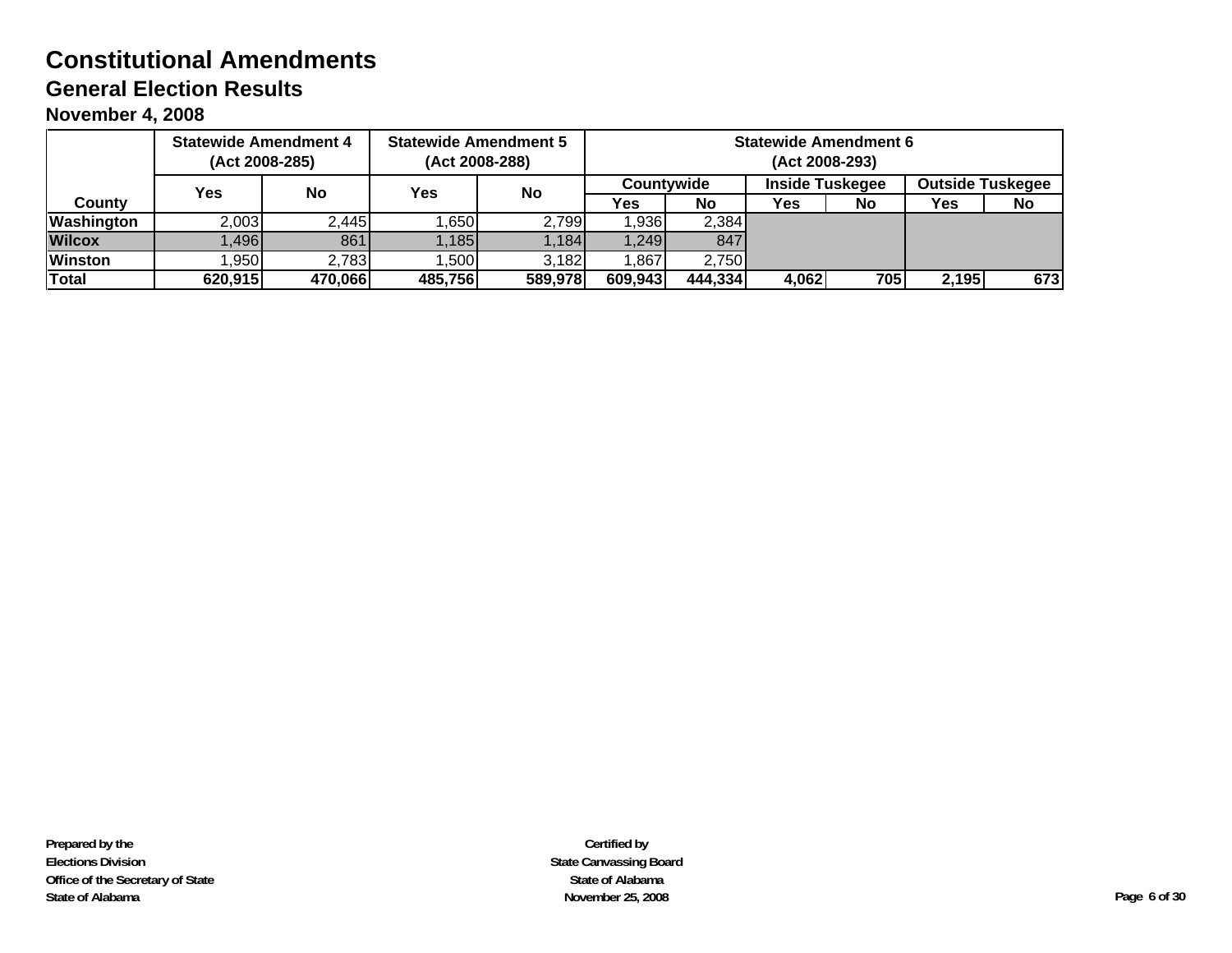## **General Election Results**

|                                  | Baldwin County - Local Amendment 1 Baldwin County - Local Amendment 2 Baldwin County - Local Amendment 3<br>(Act 2008-295) |        | (Act 2008-452) |           | (Act 2008-506) | <b>Blount County</b><br>(Act 2008-289) |       |        |
|----------------------------------|----------------------------------------------------------------------------------------------------------------------------|--------|----------------|-----------|----------------|----------------------------------------|-------|--------|
|                                  | Yes                                                                                                                        | No     | Yes            | <b>No</b> | Yes            | No                                     | Yes   | No     |
| County                           |                                                                                                                            |        |                |           |                |                                        |       |        |
| <b>Autauga</b><br><b>Baldwin</b> | 46,081                                                                                                                     | 18,741 | 44,078         | 20,013    | 42,630         | 20,773                                 |       |        |
| <b>Barbour</b>                   |                                                                                                                            |        |                |           |                |                                        |       |        |
| <b>Bibb</b>                      |                                                                                                                            |        |                |           |                |                                        |       |        |
| <b>Blount</b>                    |                                                                                                                            |        |                |           |                |                                        | 3,624 | 18,498 |
| <b>Bullock</b>                   |                                                                                                                            |        |                |           |                |                                        |       |        |
| <b>Butler</b>                    |                                                                                                                            |        |                |           |                |                                        |       |        |
| <b>Calhoun</b>                   |                                                                                                                            |        |                |           |                |                                        |       |        |
| <b>Chambers</b>                  |                                                                                                                            |        |                |           |                |                                        |       |        |
| <b>Cherokee</b>                  |                                                                                                                            |        |                |           |                |                                        |       |        |
| <b>Chilton</b>                   |                                                                                                                            |        |                |           |                |                                        |       |        |
| <b>Choctaw</b>                   |                                                                                                                            |        |                |           |                |                                        |       |        |
| <b>Clarke</b>                    |                                                                                                                            |        |                |           |                |                                        |       |        |
| <b>Clay</b>                      |                                                                                                                            |        |                |           |                |                                        |       |        |
| <b>Cleburne</b>                  |                                                                                                                            |        |                |           |                |                                        |       |        |
| <b>Coffee</b>                    |                                                                                                                            |        |                |           |                |                                        |       |        |
| <b>Colbert</b>                   |                                                                                                                            |        |                |           |                |                                        |       |        |
| <b>Conecuh</b>                   |                                                                                                                            |        |                |           |                |                                        |       |        |
| Coosa                            |                                                                                                                            |        |                |           |                |                                        |       |        |
| <b>Covington</b>                 |                                                                                                                            |        |                |           |                |                                        |       |        |
| <b>Crenshaw</b>                  |                                                                                                                            |        |                |           |                |                                        |       |        |
| <b>Cullman</b>                   |                                                                                                                            |        |                |           |                |                                        |       |        |
| <b>Dale</b>                      |                                                                                                                            |        |                |           |                |                                        |       |        |
| <b>Dallas</b>                    |                                                                                                                            |        |                |           |                |                                        |       |        |
| <b>DeKalb</b>                    |                                                                                                                            |        |                |           |                |                                        |       |        |
| <b>Elmore</b>                    |                                                                                                                            |        |                |           |                |                                        |       |        |
| <b>Escambia</b>                  |                                                                                                                            |        |                |           |                |                                        |       |        |
| <b>Etowah</b>                    |                                                                                                                            |        |                |           |                |                                        |       |        |
| <b>Fayette</b>                   |                                                                                                                            |        |                |           |                |                                        |       |        |
| <b>Franklin</b>                  |                                                                                                                            |        |                |           |                |                                        |       |        |
| Geneva<br>Greene                 |                                                                                                                            |        |                |           |                |                                        |       |        |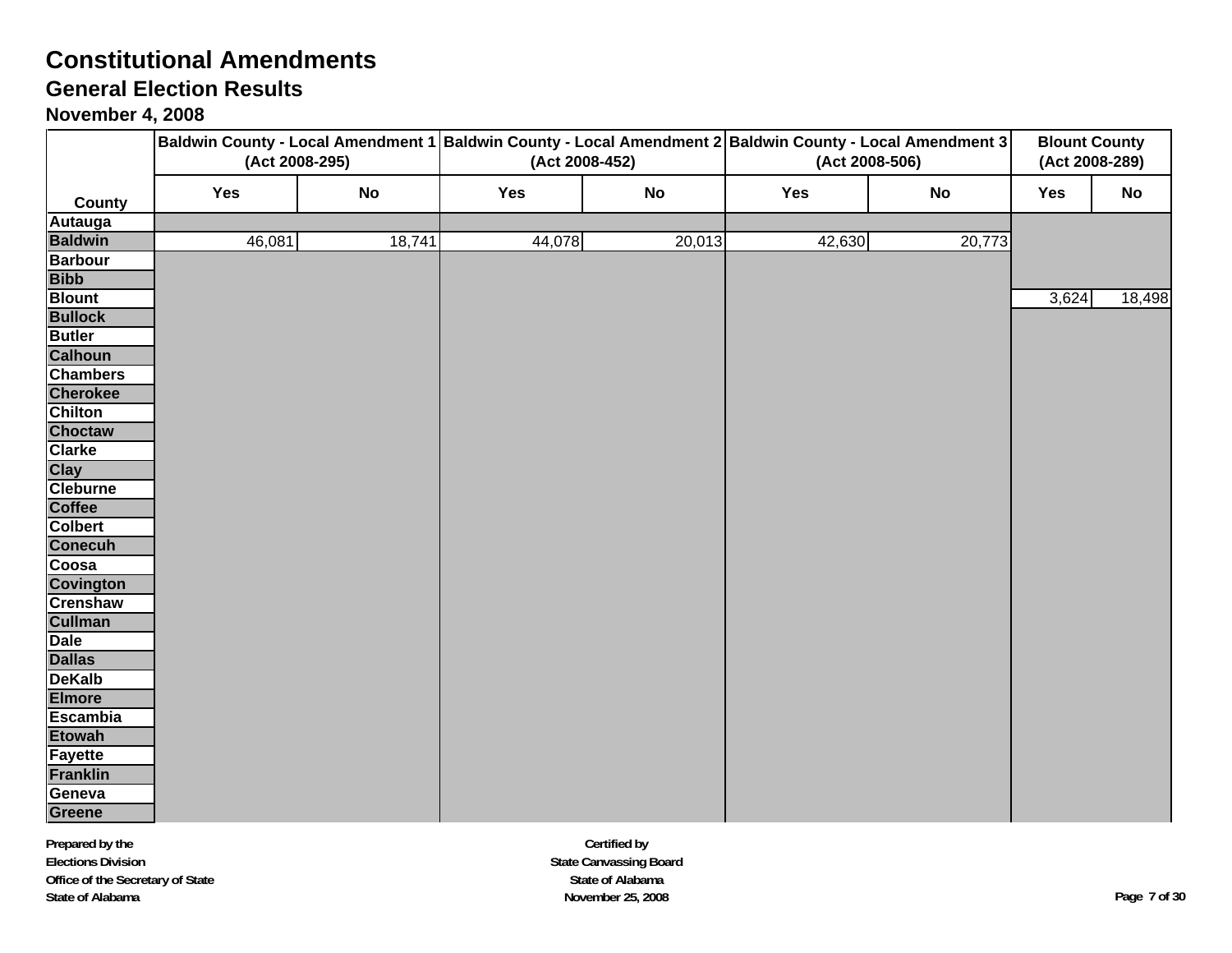### **General Election Results**

#### **November 4, 2008**

|                                  | Baldwin County - Local Amendment 1 Baldwin County - Local Amendment 2 Baldwin County - Local Amendment 3<br>(Act 2008-295) |           | (Act 2008-452) |           |     | <b>Blount County</b><br>(Act 2008-289) |     |           |
|----------------------------------|----------------------------------------------------------------------------------------------------------------------------|-----------|----------------|-----------|-----|----------------------------------------|-----|-----------|
|                                  |                                                                                                                            |           |                |           |     | (Act 2008-506)                         |     |           |
| County                           | Yes                                                                                                                        | <b>No</b> | Yes            | <b>No</b> | Yes | <b>No</b>                              | Yes | <b>No</b> |
| Hale                             |                                                                                                                            |           |                |           |     |                                        |     |           |
| <b>Henry</b>                     |                                                                                                                            |           |                |           |     |                                        |     |           |
| <b>Houston</b>                   |                                                                                                                            |           |                |           |     |                                        |     |           |
| <b>Jackson</b>                   |                                                                                                                            |           |                |           |     |                                        |     |           |
| <b>Jefferson</b>                 |                                                                                                                            |           |                |           |     |                                        |     |           |
| Lamar                            |                                                                                                                            |           |                |           |     |                                        |     |           |
| Lauderdale                       |                                                                                                                            |           |                |           |     |                                        |     |           |
| Lawrence                         |                                                                                                                            |           |                |           |     |                                        |     |           |
| Lee                              |                                                                                                                            |           |                |           |     |                                        |     |           |
| Limestone                        |                                                                                                                            |           |                |           |     |                                        |     |           |
| <b>Lowndes</b>                   |                                                                                                                            |           |                |           |     |                                        |     |           |
| <b>Macon</b>                     |                                                                                                                            |           |                |           |     |                                        |     |           |
| <b>Madison</b>                   |                                                                                                                            |           |                |           |     |                                        |     |           |
| <b>Marengo</b>                   |                                                                                                                            |           |                |           |     |                                        |     |           |
| <b>Marion</b>                    |                                                                                                                            |           |                |           |     |                                        |     |           |
| <b>Marshall</b><br><b>Mobile</b> |                                                                                                                            |           |                |           |     |                                        |     |           |
| <b>Monroe</b>                    |                                                                                                                            |           |                |           |     |                                        |     |           |
| <b>Montgomery</b>                |                                                                                                                            |           |                |           |     |                                        |     |           |
| <b>Morgan</b>                    |                                                                                                                            |           |                |           |     |                                        |     |           |
| <b>Perry</b>                     |                                                                                                                            |           |                |           |     |                                        |     |           |
| <b>Pickens</b>                   |                                                                                                                            |           |                |           |     |                                        |     |           |
| <b>Pike</b>                      |                                                                                                                            |           |                |           |     |                                        |     |           |
| Randolph                         |                                                                                                                            |           |                |           |     |                                        |     |           |
| <b>Russell</b>                   |                                                                                                                            |           |                |           |     |                                        |     |           |
| <b>Shelby</b>                    |                                                                                                                            |           |                |           |     |                                        |     |           |
| St. Clair                        |                                                                                                                            |           |                |           |     |                                        |     |           |
| <b>Sumter</b>                    |                                                                                                                            |           |                |           |     |                                        |     |           |
| <b>Talladega</b>                 |                                                                                                                            |           |                |           |     |                                        |     |           |
| <b>Tallapoosa</b>                |                                                                                                                            |           |                |           |     |                                        |     |           |
| <b>Tuscaloosa</b>                |                                                                                                                            |           |                |           |     |                                        |     |           |
| <b>Walker</b>                    |                                                                                                                            |           |                |           |     |                                        |     |           |

**Certified by State Canvassing Board State of Alabama November 25, 2008 Page 8 of 30**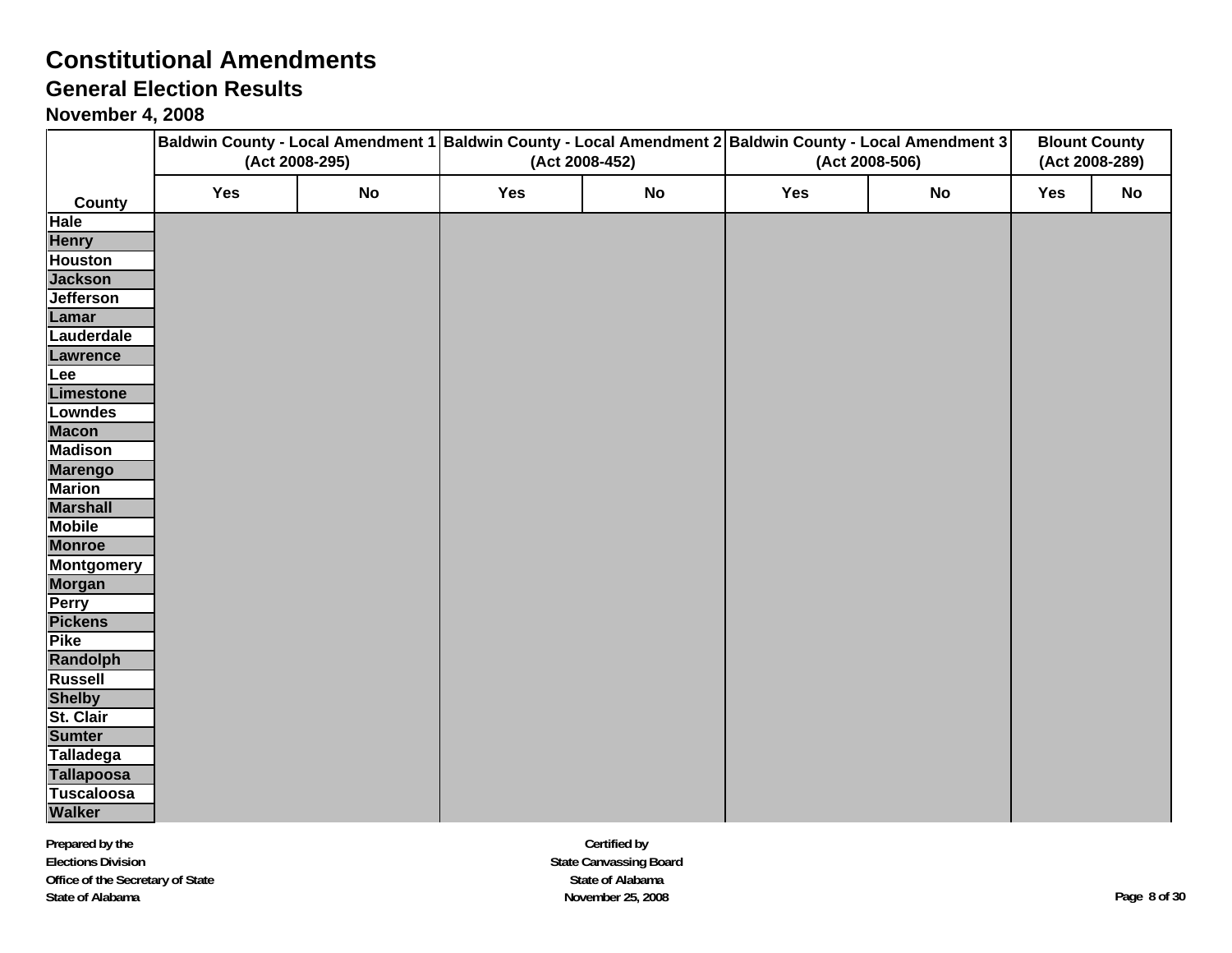# **General Election Results**

|                | Baldwin County - Local Amendment 1 Baldwin County - Local Amendment 2 Baldwin County - Local Amendment 3 <br>(Act 2008-295) |        |            | (Act 2008-452) | (Act 2008-506) | <b>Blount County</b><br>(Act 2008-289) |       |           |
|----------------|-----------------------------------------------------------------------------------------------------------------------------|--------|------------|----------------|----------------|----------------------------------------|-------|-----------|
| Countv         | Yes                                                                                                                         | No     | <b>Yes</b> | <b>No</b>      | Yes            | No                                     | Yes   | <b>No</b> |
| Washington     |                                                                                                                             |        |            |                |                |                                        |       |           |
| <b>Wilcox</b>  |                                                                                                                             |        |            |                |                |                                        |       |           |
| <b>Winston</b> |                                                                                                                             |        |            |                |                |                                        |       |           |
| Total          | 46,081                                                                                                                      | 18,741 | 44,078     | 20,013         | 42,630         | 20,773                                 | 3,624 | 18,498    |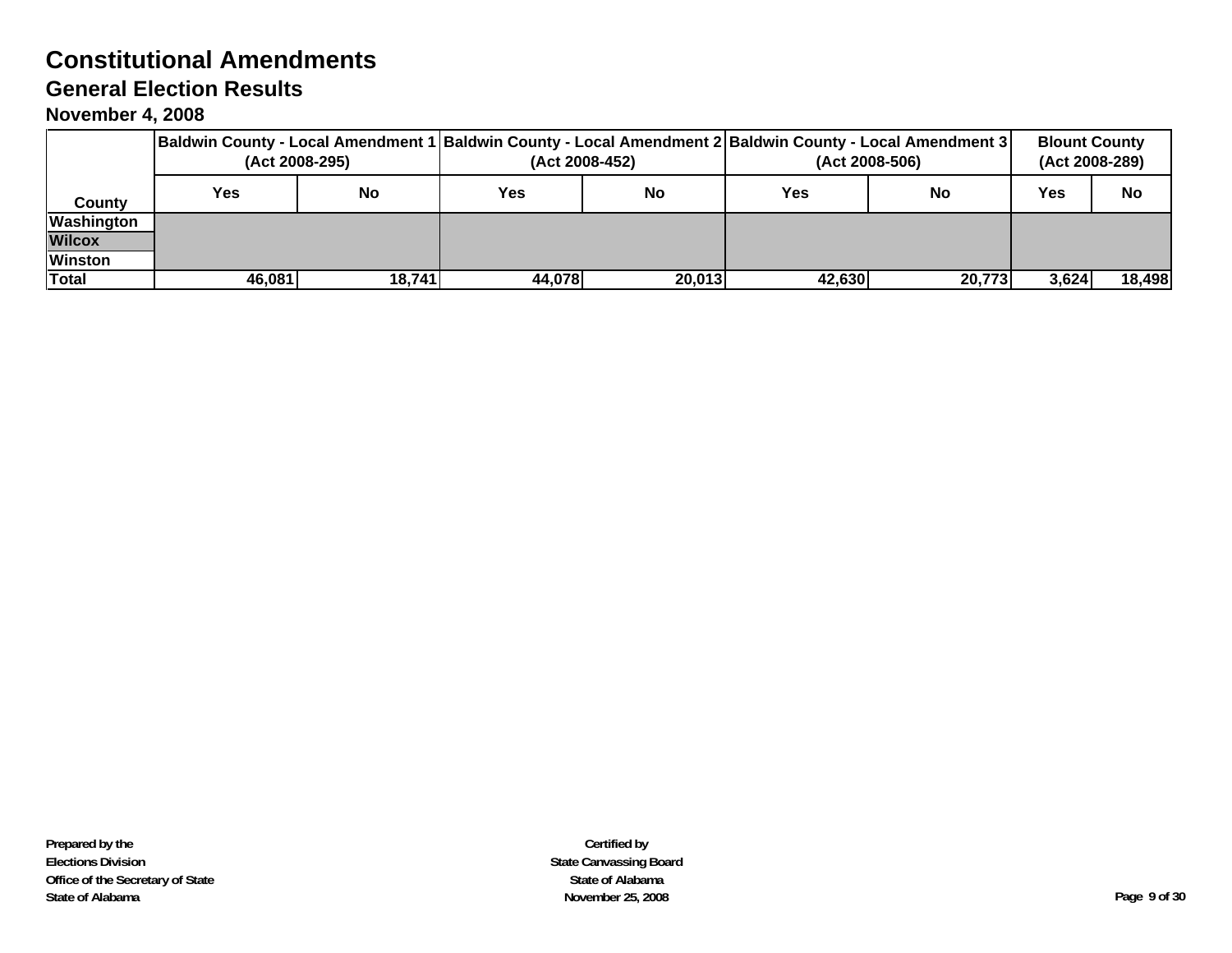# **General Election Results**

**November 4, 2008**

|                              |       | <b>Chilton County</b><br>(Act 2007-207) |        | <b>Coffee County</b><br>(Act 2008-124) |       | <b>Conecuh County</b><br>(Act 2008-292) | <b>DeKalb County - Local Amendment 1</b><br>(Acts 2007-227 and 2007-318) |       |  |
|------------------------------|-------|-----------------------------------------|--------|----------------------------------------|-------|-----------------------------------------|--------------------------------------------------------------------------|-------|--|
| <b>County</b>                | Yes   | <b>No</b>                               | Yes    | <b>No</b>                              | Yes   | <b>No</b>                               | Yes                                                                      | No    |  |
| Autauga                      |       |                                         |        |                                        |       |                                         |                                                                          |       |  |
| <b>Baldwin</b>               |       |                                         |        |                                        |       |                                         |                                                                          |       |  |
| <b>Barbour</b>               |       |                                         |        |                                        |       |                                         |                                                                          |       |  |
| <b>Bibb</b>                  |       |                                         |        |                                        |       |                                         |                                                                          |       |  |
| <b>Blount</b>                |       |                                         |        |                                        |       |                                         |                                                                          |       |  |
| <b>Bullock</b>               |       |                                         |        |                                        |       |                                         |                                                                          |       |  |
| <b>Butler</b>                |       |                                         |        |                                        |       |                                         |                                                                          |       |  |
| <b>Calhoun</b>               |       |                                         |        |                                        |       |                                         |                                                                          |       |  |
| <b>Chambers</b>              |       |                                         |        |                                        |       |                                         |                                                                          |       |  |
| <b>Cherokee</b>              |       |                                         |        |                                        |       |                                         |                                                                          |       |  |
| <b>Chilton</b>               | 3,594 | 6,298                                   |        |                                        |       |                                         |                                                                          |       |  |
| <b>Choctaw</b>               |       |                                         |        |                                        |       |                                         |                                                                          |       |  |
| <b>Clarke</b>                |       |                                         |        |                                        |       |                                         |                                                                          |       |  |
| <b>Clay</b>                  |       |                                         |        |                                        |       |                                         |                                                                          |       |  |
| <b>Cleburne</b>              |       |                                         |        |                                        |       |                                         |                                                                          |       |  |
| <b>Coffee</b>                |       |                                         | 10,987 | 4,239                                  |       |                                         |                                                                          |       |  |
| <b>Colbert</b>               |       |                                         |        |                                        |       |                                         |                                                                          |       |  |
| <b>Conecuh</b>               |       |                                         |        |                                        | 3,008 | 1,567                                   |                                                                          |       |  |
| Coosa                        |       |                                         |        |                                        |       |                                         |                                                                          |       |  |
| Covington<br><b>Crenshaw</b> |       |                                         |        |                                        |       |                                         |                                                                          |       |  |
| <b>Cullman</b>               |       |                                         |        |                                        |       |                                         |                                                                          |       |  |
| <b>Dale</b>                  |       |                                         |        |                                        |       |                                         |                                                                          |       |  |
| <b>Dallas</b>                |       |                                         |        |                                        |       |                                         |                                                                          |       |  |
| <b>DeKalb</b>                |       |                                         |        |                                        |       |                                         | 12,886                                                                   | 4,977 |  |
| <b>Elmore</b>                |       |                                         |        |                                        |       |                                         |                                                                          |       |  |
| <b>Escambia</b>              |       |                                         |        |                                        |       |                                         |                                                                          |       |  |
| <b>Etowah</b>                |       |                                         |        |                                        |       |                                         |                                                                          |       |  |
| <b>Fayette</b>               |       |                                         |        |                                        |       |                                         |                                                                          |       |  |
| <b>Franklin</b>              |       |                                         |        |                                        |       |                                         |                                                                          |       |  |
| Geneva                       |       |                                         |        |                                        |       |                                         |                                                                          |       |  |
| Greene                       |       |                                         |        |                                        |       |                                         |                                                                          |       |  |

**Certified by State Canvassing Board State of Alabama November 25, 2008 Page 10 of 30**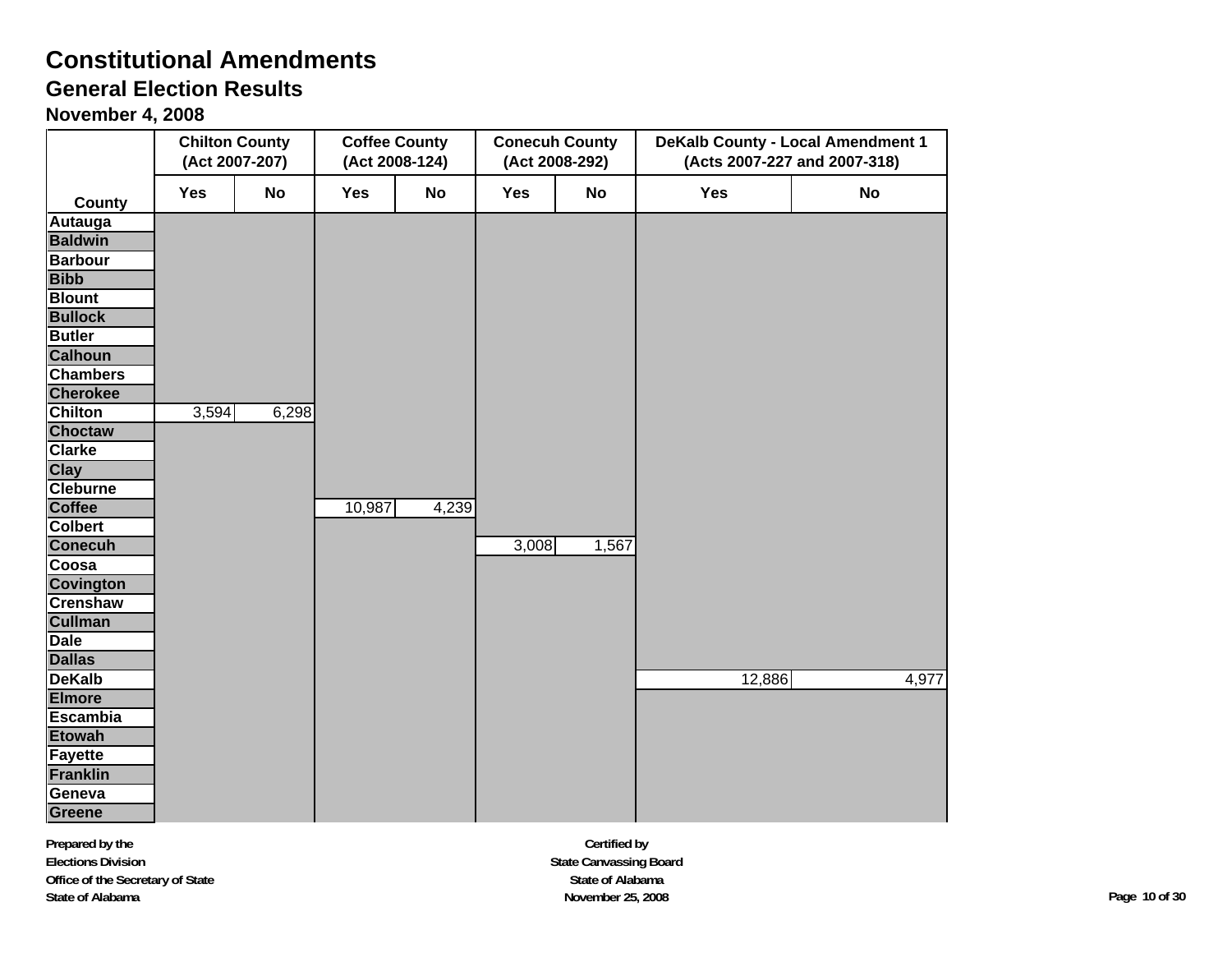# **General Election Results**

|                             |     | <b>Chilton County</b><br>(Act 2007-207) |     | <b>Coffee County</b><br>(Act 2008-124) |     | <b>Conecuh County</b><br>(Act 2008-292) | <b>DeKalb County - Local Amendment 1</b><br>(Acts 2007-227 and 2007-318) |           |  |
|-----------------------------|-----|-----------------------------------------|-----|----------------------------------------|-----|-----------------------------------------|--------------------------------------------------------------------------|-----------|--|
| <b>County</b>               | Yes | <b>No</b>                               | Yes | <b>No</b>                              | Yes | <b>No</b>                               | Yes                                                                      | <b>No</b> |  |
| Hale                        |     |                                         |     |                                        |     |                                         |                                                                          |           |  |
| <b>Henry</b>                |     |                                         |     |                                        |     |                                         |                                                                          |           |  |
| <b>Houston</b>              |     |                                         |     |                                        |     |                                         |                                                                          |           |  |
| <b>Jackson</b>              |     |                                         |     |                                        |     |                                         |                                                                          |           |  |
| <b>Jefferson</b>            |     |                                         |     |                                        |     |                                         |                                                                          |           |  |
| Lamar                       |     |                                         |     |                                        |     |                                         |                                                                          |           |  |
| Lauderdale                  |     |                                         |     |                                        |     |                                         |                                                                          |           |  |
| Lawrence                    |     |                                         |     |                                        |     |                                         |                                                                          |           |  |
| Lee                         |     |                                         |     |                                        |     |                                         |                                                                          |           |  |
| Limestone                   |     |                                         |     |                                        |     |                                         |                                                                          |           |  |
| Lowndes                     |     |                                         |     |                                        |     |                                         |                                                                          |           |  |
| <b>Macon</b>                |     |                                         |     |                                        |     |                                         |                                                                          |           |  |
| <b>Madison</b>              |     |                                         |     |                                        |     |                                         |                                                                          |           |  |
| <b>Marengo</b>              |     |                                         |     |                                        |     |                                         |                                                                          |           |  |
| <b>Marion</b>               |     |                                         |     |                                        |     |                                         |                                                                          |           |  |
| <b>Marshall</b>             |     |                                         |     |                                        |     |                                         |                                                                          |           |  |
| <b>Mobile</b>               |     |                                         |     |                                        |     |                                         |                                                                          |           |  |
| <b>Monroe</b>               |     |                                         |     |                                        |     |                                         |                                                                          |           |  |
| <b>Montgomery</b><br>Morgan |     |                                         |     |                                        |     |                                         |                                                                          |           |  |
| Perry                       |     |                                         |     |                                        |     |                                         |                                                                          |           |  |
| <b>Pickens</b>              |     |                                         |     |                                        |     |                                         |                                                                          |           |  |
| <b>Pike</b>                 |     |                                         |     |                                        |     |                                         |                                                                          |           |  |
| Randolph                    |     |                                         |     |                                        |     |                                         |                                                                          |           |  |
| <b>Russell</b>              |     |                                         |     |                                        |     |                                         |                                                                          |           |  |
| <b>Shelby</b>               |     |                                         |     |                                        |     |                                         |                                                                          |           |  |
| St. Clair                   |     |                                         |     |                                        |     |                                         |                                                                          |           |  |
| <b>Sumter</b>               |     |                                         |     |                                        |     |                                         |                                                                          |           |  |
| Talladega                   |     |                                         |     |                                        |     |                                         |                                                                          |           |  |
| <b>Tallapoosa</b>           |     |                                         |     |                                        |     |                                         |                                                                          |           |  |
| <b>Tuscaloosa</b>           |     |                                         |     |                                        |     |                                         |                                                                          |           |  |
| <b>Walker</b>               |     |                                         |     |                                        |     |                                         |                                                                          |           |  |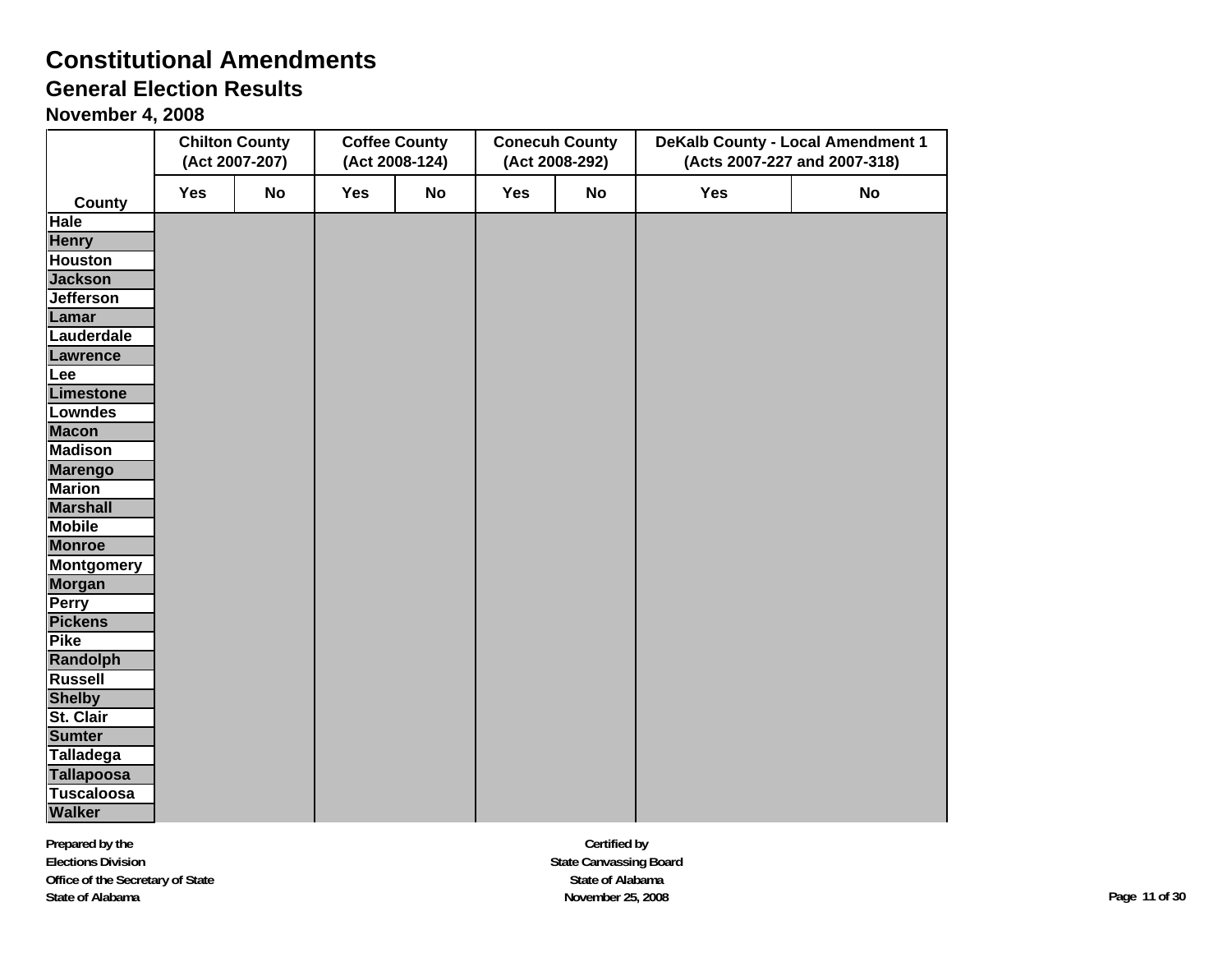|                   | <b>Chilton County</b><br>(Act 2007-207) |           | <b>Coffee County</b><br>(Act 2008-124) |           | <b>Conecuh County</b><br>(Act 2008-292) |           | <b>DeKalb County - Local Amendment 1</b><br>(Acts 2007-227 and 2007-318) |           |  |
|-------------------|-----------------------------------------|-----------|----------------------------------------|-----------|-----------------------------------------|-----------|--------------------------------------------------------------------------|-----------|--|
| County            | <b>Yes</b>                              | <b>No</b> | Yes                                    | <b>No</b> | Yes                                     | <b>No</b> | <b>Yes</b>                                                               | <b>No</b> |  |
| <b>Washington</b> |                                         |           |                                        |           |                                         |           |                                                                          |           |  |
| <b>Wilcox</b>     |                                         |           |                                        |           |                                         |           |                                                                          |           |  |
| <b>Winston</b>    |                                         |           |                                        |           |                                         |           |                                                                          |           |  |
| Total             | 3,594                                   | 6,298     | 10,987                                 | 4,239     | 3,008                                   | 1,567     | 12,886                                                                   | 4,977     |  |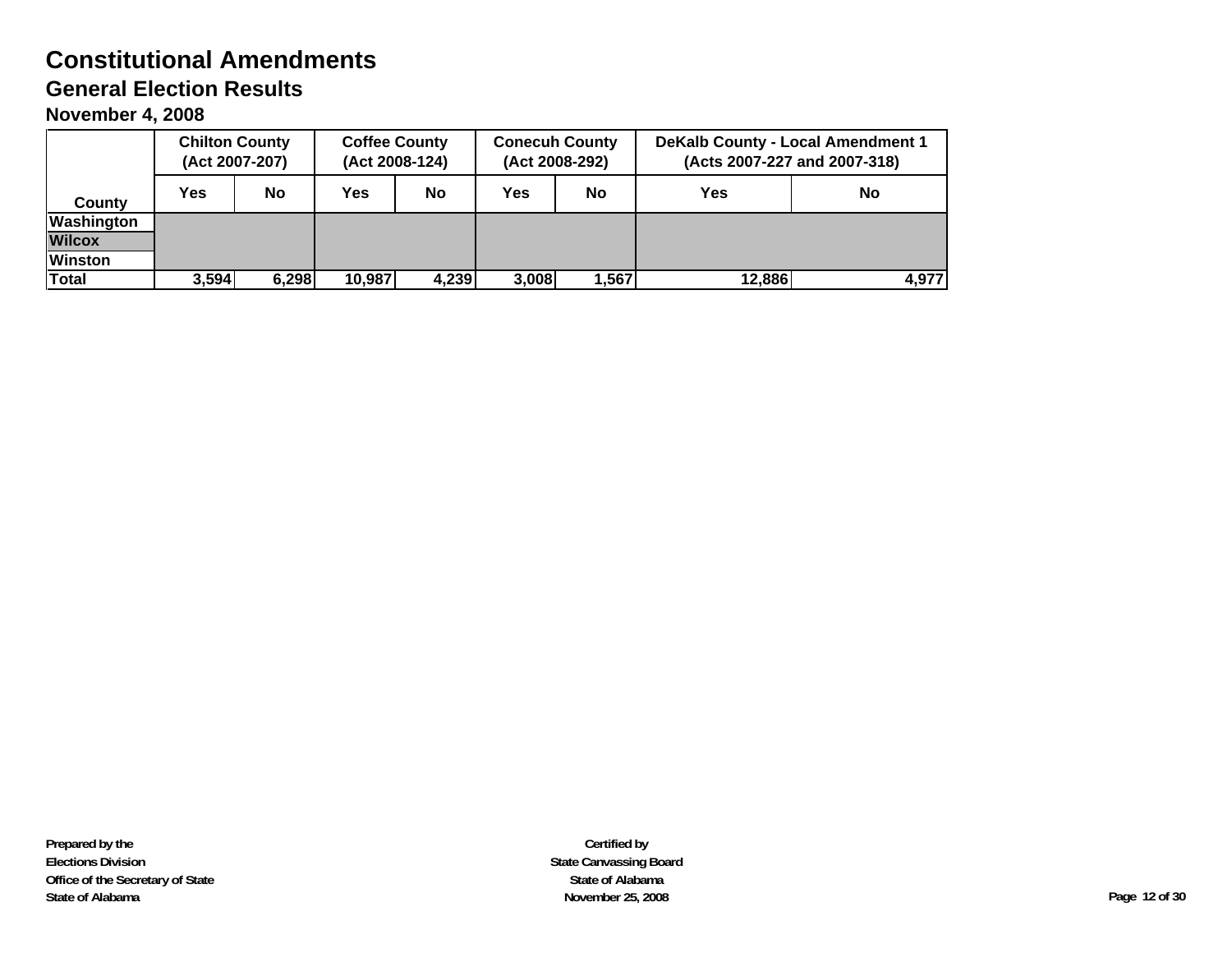### **General Election Results**

|                              | <b>DeKalb County - Local Amendment 2</b><br>(Act 2007-357) |       | <b>Etowah County - Local Amendment 1</b><br>(Act 2007-211) |        | <b>Etowah County - Local Amendment 2</b><br>(Act 2008-283) |           |  |
|------------------------------|------------------------------------------------------------|-------|------------------------------------------------------------|--------|------------------------------------------------------------|-----------|--|
| County                       | Yes                                                        | No    | Yes                                                        | No     | Yes                                                        | <b>No</b> |  |
| Autauga                      |                                                            |       |                                                            |        |                                                            |           |  |
| <b>Baldwin</b>               |                                                            |       |                                                            |        |                                                            |           |  |
| <b>Barbour</b>               |                                                            |       |                                                            |        |                                                            |           |  |
| <b>Bibb</b>                  |                                                            |       |                                                            |        |                                                            |           |  |
| <b>Blount</b>                |                                                            |       |                                                            |        |                                                            |           |  |
| <b>Bullock</b>               |                                                            |       |                                                            |        |                                                            |           |  |
| <b>Butler</b>                |                                                            |       |                                                            |        |                                                            |           |  |
| <b>Calhoun</b>               |                                                            |       |                                                            |        |                                                            |           |  |
| <b>Chambers</b>              |                                                            |       |                                                            |        |                                                            |           |  |
| <b>Cherokee</b>              |                                                            |       |                                                            |        |                                                            |           |  |
| <b>Chilton</b>               |                                                            |       |                                                            |        |                                                            |           |  |
| <b>Choctaw</b>               |                                                            |       |                                                            |        |                                                            |           |  |
| <b>Clarke</b>                |                                                            |       |                                                            |        |                                                            |           |  |
| <b>Clay</b>                  |                                                            |       |                                                            |        |                                                            |           |  |
| <b>Cleburne</b>              |                                                            |       |                                                            |        |                                                            |           |  |
| Coffee                       |                                                            |       |                                                            |        |                                                            |           |  |
| <b>Colbert</b>               |                                                            |       |                                                            |        |                                                            |           |  |
| <b>Conecuh</b>               |                                                            |       |                                                            |        |                                                            |           |  |
| Coosa                        |                                                            |       |                                                            |        |                                                            |           |  |
| <b>Covington</b>             |                                                            |       |                                                            |        |                                                            |           |  |
| <b>Crenshaw</b>              |                                                            |       |                                                            |        |                                                            |           |  |
| <b>Cullman</b>               |                                                            |       |                                                            |        |                                                            |           |  |
| <b>Dale</b><br><b>Dallas</b> |                                                            |       |                                                            |        |                                                            |           |  |
| <b>DeKalb</b>                | 13,015                                                     | 5,505 |                                                            |        |                                                            |           |  |
| <b>Elmore</b>                |                                                            |       |                                                            |        |                                                            |           |  |
| <b>Escambia</b>              |                                                            |       |                                                            |        |                                                            |           |  |
| <b>Etowah</b>                |                                                            |       | 15,284                                                     | 19,295 | 16,998                                                     | 18,009    |  |
| <b>Fayette</b>               |                                                            |       |                                                            |        |                                                            |           |  |
| <b>Franklin</b>              |                                                            |       |                                                            |        |                                                            |           |  |
| Geneva                       |                                                            |       |                                                            |        |                                                            |           |  |
| Greene                       |                                                            |       |                                                            |        |                                                            |           |  |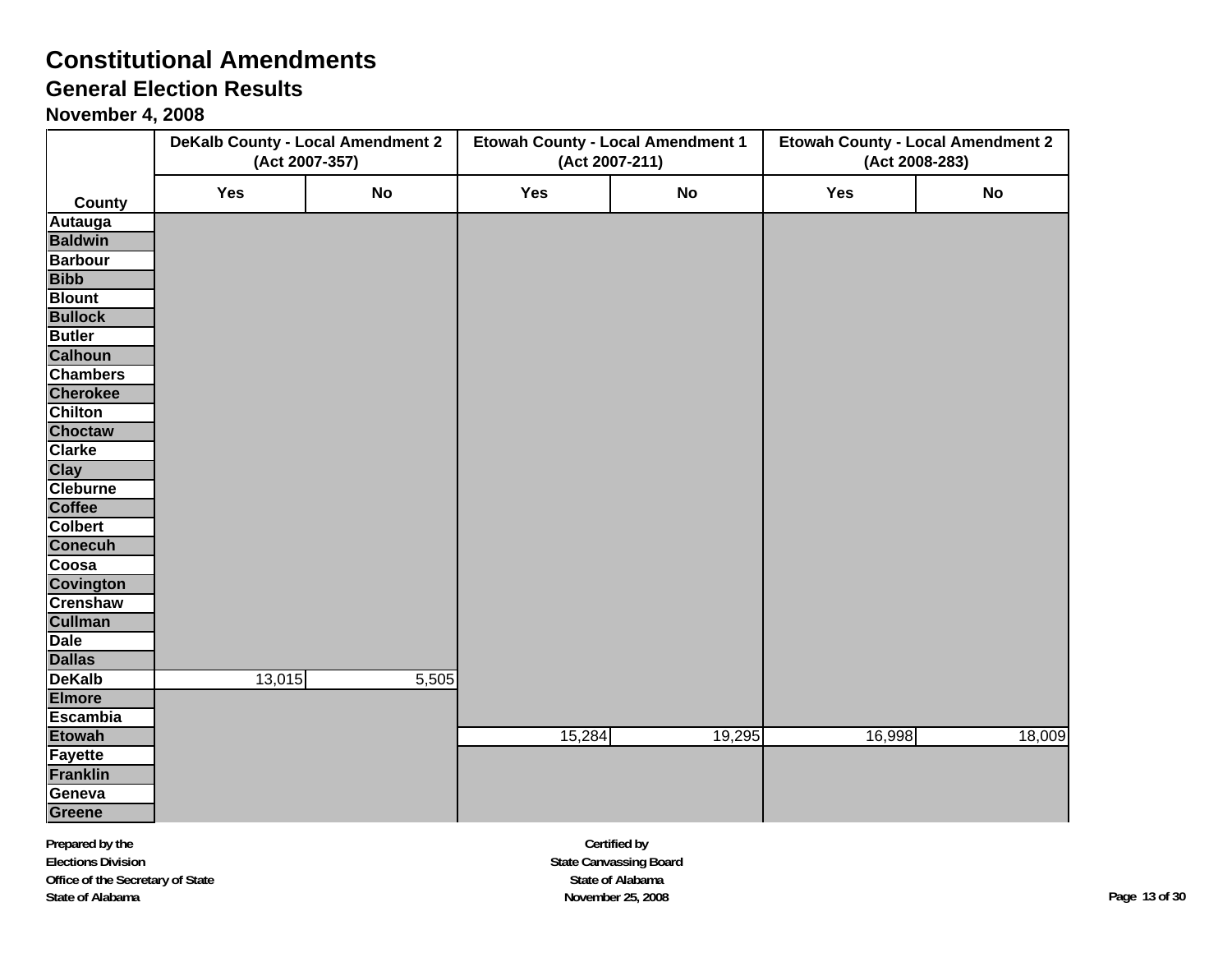## **General Election Results**

|                   |     | <b>DeKalb County - Local Amendment 2</b><br>(Act 2007-357) | <b>Etowah County - Local Amendment 1</b><br>(Act 2007-211) |           | <b>Etowah County - Local Amendment 2</b><br>(Act 2008-283) |           |  |
|-------------------|-----|------------------------------------------------------------|------------------------------------------------------------|-----------|------------------------------------------------------------|-----------|--|
| County            | Yes | No                                                         | Yes                                                        | <b>No</b> | Yes                                                        | <b>No</b> |  |
| <b>Hale</b>       |     |                                                            |                                                            |           |                                                            |           |  |
| <b>Henry</b>      |     |                                                            |                                                            |           |                                                            |           |  |
| <b>Houston</b>    |     |                                                            |                                                            |           |                                                            |           |  |
| <b>Jackson</b>    |     |                                                            |                                                            |           |                                                            |           |  |
| <b>Jefferson</b>  |     |                                                            |                                                            |           |                                                            |           |  |
| Lamar             |     |                                                            |                                                            |           |                                                            |           |  |
| Lauderdale        |     |                                                            |                                                            |           |                                                            |           |  |
| Lawrence          |     |                                                            |                                                            |           |                                                            |           |  |
| Lee               |     |                                                            |                                                            |           |                                                            |           |  |
| Limestone         |     |                                                            |                                                            |           |                                                            |           |  |
| <b>Lowndes</b>    |     |                                                            |                                                            |           |                                                            |           |  |
| <b>Macon</b>      |     |                                                            |                                                            |           |                                                            |           |  |
| <b>Madison</b>    |     |                                                            |                                                            |           |                                                            |           |  |
| <b>Marengo</b>    |     |                                                            |                                                            |           |                                                            |           |  |
| <b>Marion</b>     |     |                                                            |                                                            |           |                                                            |           |  |
| <b>Marshall</b>   |     |                                                            |                                                            |           |                                                            |           |  |
| <b>Mobile</b>     |     |                                                            |                                                            |           |                                                            |           |  |
| <b>Monroe</b>     |     |                                                            |                                                            |           |                                                            |           |  |
| <b>Montgomery</b> |     |                                                            |                                                            |           |                                                            |           |  |
| <b>Morgan</b>     |     |                                                            |                                                            |           |                                                            |           |  |
| <b>Perry</b>      |     |                                                            |                                                            |           |                                                            |           |  |
| <b>Pickens</b>    |     |                                                            |                                                            |           |                                                            |           |  |
| <b>Pike</b>       |     |                                                            |                                                            |           |                                                            |           |  |
| <b>Randolph</b>   |     |                                                            |                                                            |           |                                                            |           |  |
| <b>Russell</b>    |     |                                                            |                                                            |           |                                                            |           |  |
| <b>Shelby</b>     |     |                                                            |                                                            |           |                                                            |           |  |
| St. Clair         |     |                                                            |                                                            |           |                                                            |           |  |
| <b>Sumter</b>     |     |                                                            |                                                            |           |                                                            |           |  |
| <b>Talladega</b>  |     |                                                            |                                                            |           |                                                            |           |  |
| <b>Tallapoosa</b> |     |                                                            |                                                            |           |                                                            |           |  |
| <b>Tuscaloosa</b> |     |                                                            |                                                            |           |                                                            |           |  |
| <b>Walker</b>     |     |                                                            |                                                            |           |                                                            |           |  |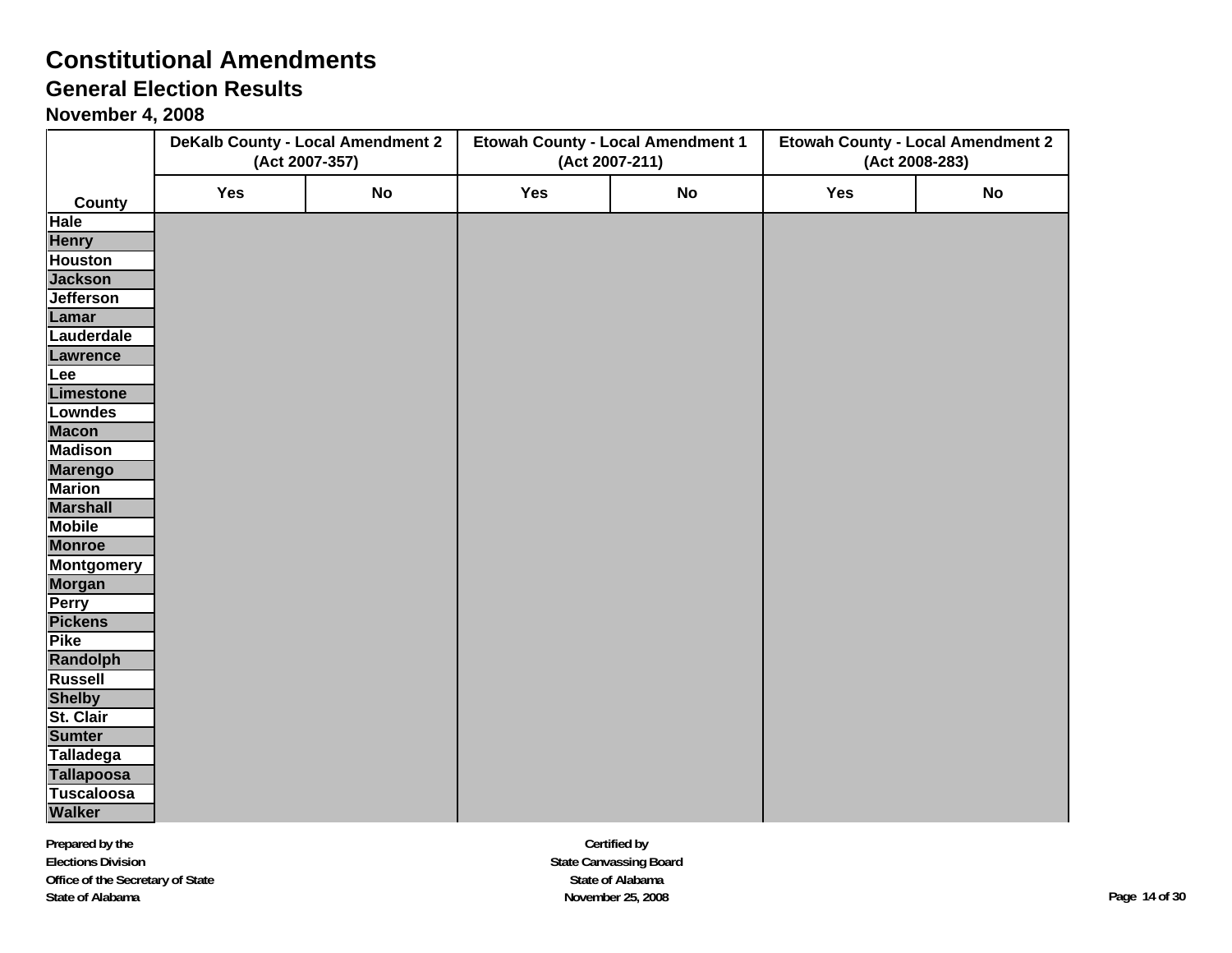|                |        | <b>DeKalb County - Local Amendment 2</b><br>(Act 2007-357) | <b>Etowah County - Local Amendment 1</b> | (Act 2007-211) | <b>Etowah County - Local Amendment 2</b><br>(Act 2008-283) |           |  |
|----------------|--------|------------------------------------------------------------|------------------------------------------|----------------|------------------------------------------------------------|-----------|--|
| County         | Yes.   | No                                                         | Yes                                      | No             | Yes                                                        | <b>No</b> |  |
| Washington     |        |                                                            |                                          |                |                                                            |           |  |
| <b>Wilcox</b>  |        |                                                            |                                          |                |                                                            |           |  |
| <b>Winston</b> |        |                                                            |                                          |                |                                                            |           |  |
| Total          | 13,015 | 5,505                                                      | 15,284                                   | 19,295         | 16,998<br>18,009                                           |           |  |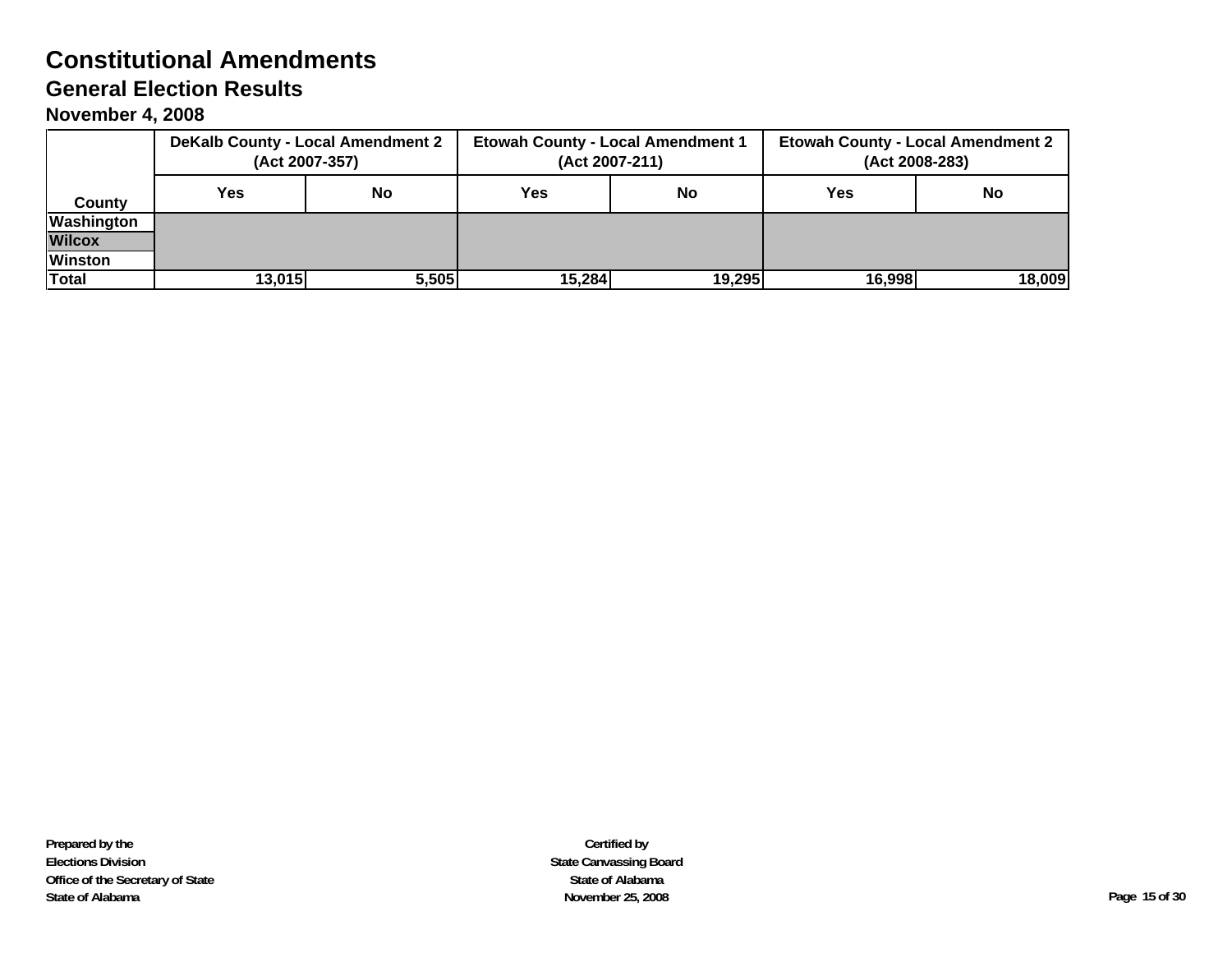# **General Election Results**

**November 4, 2008**

|                  |       | <b>Fayette County</b><br>(Act 2007-354) |       | <b>Franklin County</b><br>(Act 2007-355) |       | <b>Geneva County</b><br>(Act 2008-290) |     | <b>Henry County</b><br>(Act 2007-208) |     | <b>Jackson County</b><br>(Acts 2007-226 and 2007-317) |
|------------------|-------|-----------------------------------------|-------|------------------------------------------|-------|----------------------------------------|-----|---------------------------------------|-----|-------------------------------------------------------|
| County           | Yes   | <b>No</b>                               | Yes   | No                                       | Yes   | No                                     | Yes | No                                    | Yes | No                                                    |
| Autauga          |       |                                         |       |                                          |       |                                        |     |                                       |     |                                                       |
| <b>Baldwin</b>   |       |                                         |       |                                          |       |                                        |     |                                       |     |                                                       |
| <b>Barbour</b>   |       |                                         |       |                                          |       |                                        |     |                                       |     |                                                       |
| <b>Bibb</b>      |       |                                         |       |                                          |       |                                        |     |                                       |     |                                                       |
| <b>Blount</b>    |       |                                         |       |                                          |       |                                        |     |                                       |     |                                                       |
| <b>Bullock</b>   |       |                                         |       |                                          |       |                                        |     |                                       |     |                                                       |
| <b>Butler</b>    |       |                                         |       |                                          |       |                                        |     |                                       |     |                                                       |
| <b>Calhoun</b>   |       |                                         |       |                                          |       |                                        |     |                                       |     |                                                       |
| <b>Chambers</b>  |       |                                         |       |                                          |       |                                        |     |                                       |     |                                                       |
| <b>Cherokee</b>  |       |                                         |       |                                          |       |                                        |     |                                       |     |                                                       |
| <b>Chilton</b>   |       |                                         |       |                                          |       |                                        |     |                                       |     |                                                       |
| <b>Choctaw</b>   |       |                                         |       |                                          |       |                                        |     |                                       |     |                                                       |
| <b>Clarke</b>    |       |                                         |       |                                          |       |                                        |     |                                       |     |                                                       |
| <b>Clay</b>      |       |                                         |       |                                          |       |                                        |     |                                       |     |                                                       |
| <b>Cleburne</b>  |       |                                         |       |                                          |       |                                        |     |                                       |     |                                                       |
| <b>Coffee</b>    |       |                                         |       |                                          |       |                                        |     |                                       |     |                                                       |
| <b>Colbert</b>   |       |                                         |       |                                          |       |                                        |     |                                       |     |                                                       |
| <b>Conecuh</b>   |       |                                         |       |                                          |       |                                        |     |                                       |     |                                                       |
| Coosa            |       |                                         |       |                                          |       |                                        |     |                                       |     |                                                       |
| <b>Covington</b> |       |                                         |       |                                          |       |                                        |     |                                       |     |                                                       |
| <b>Crenshaw</b>  |       |                                         |       |                                          |       |                                        |     |                                       |     |                                                       |
| <b>Cullman</b>   |       |                                         |       |                                          |       |                                        |     |                                       |     |                                                       |
| <b>Dale</b>      |       |                                         |       |                                          |       |                                        |     |                                       |     |                                                       |
| <b>Dallas</b>    |       |                                         |       |                                          |       |                                        |     |                                       |     |                                                       |
| <b>DeKalb</b>    |       |                                         |       |                                          |       |                                        |     |                                       |     |                                                       |
| <b>Elmore</b>    |       |                                         |       |                                          |       |                                        |     |                                       |     |                                                       |
| <b>Escambia</b>  |       |                                         |       |                                          |       |                                        |     |                                       |     |                                                       |
| <b>Etowah</b>    |       |                                         |       |                                          |       |                                        |     |                                       |     |                                                       |
| <b>Fayette</b>   | 2,491 | 3,477                                   |       |                                          |       |                                        |     |                                       |     |                                                       |
| <b>Franklin</b>  |       |                                         | 3,392 | 4,619                                    |       |                                        |     |                                       |     |                                                       |
| Geneva           |       |                                         |       |                                          | 5,786 | 3,867                                  |     |                                       |     |                                                       |
| <b>Greene</b>    |       |                                         |       |                                          |       |                                        |     |                                       |     |                                                       |

**Certified by State Canvassing Board State of Alabama November 25, 2008 Page 16 of 30**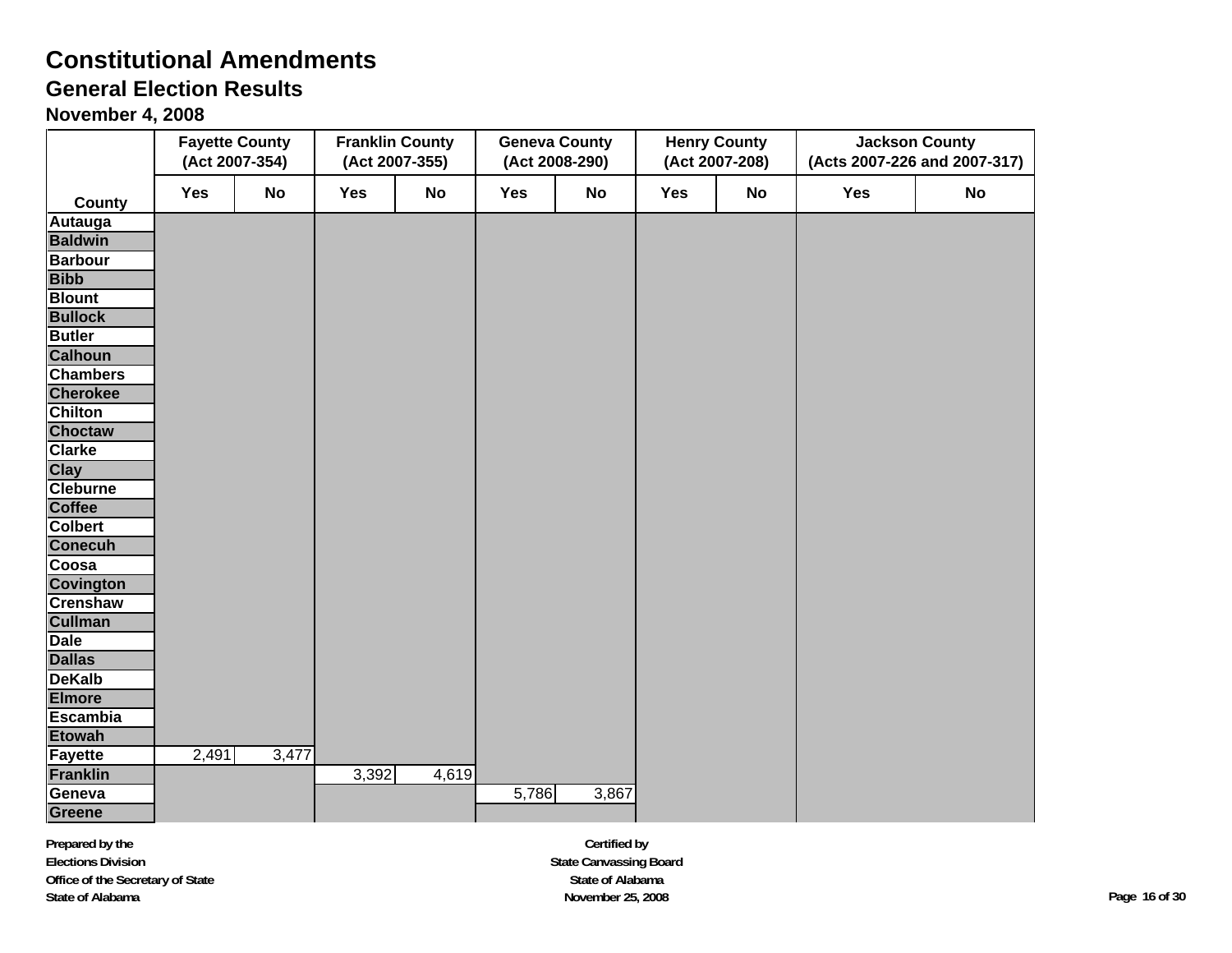# **General Election Results**

|                   |     | <b>Fayette County</b><br>(Act 2007-354) |     | <b>Franklin County</b><br>(Act 2007-355) |     | <b>Geneva County</b><br>(Act 2008-290) |       | <b>Henry County</b><br>(Act 2007-208) |        | <b>Jackson County</b><br>(Acts 2007-226 and 2007-317) |
|-------------------|-----|-----------------------------------------|-----|------------------------------------------|-----|----------------------------------------|-------|---------------------------------------|--------|-------------------------------------------------------|
| <b>County</b>     | Yes | <b>No</b>                               | Yes | No                                       | Yes | <b>No</b>                              | Yes   | No                                    | Yes    | <b>No</b>                                             |
| Hale              |     |                                         |     |                                          |     |                                        |       |                                       |        |                                                       |
| <b>Henry</b>      |     |                                         |     |                                          |     |                                        | 3,494 | 2,256                                 |        |                                                       |
| <b>Houston</b>    |     |                                         |     |                                          |     |                                        |       |                                       |        |                                                       |
| <b>Jackson</b>    |     |                                         |     |                                          |     |                                        |       |                                       | 10,168 | 4,872                                                 |
| <b>Jefferson</b>  |     |                                         |     |                                          |     |                                        |       |                                       |        |                                                       |
| Lamar             |     |                                         |     |                                          |     |                                        |       |                                       |        |                                                       |
| Lauderdale        |     |                                         |     |                                          |     |                                        |       |                                       |        |                                                       |
| Lawrence          |     |                                         |     |                                          |     |                                        |       |                                       |        |                                                       |
| Lee               |     |                                         |     |                                          |     |                                        |       |                                       |        |                                                       |
| Limestone         |     |                                         |     |                                          |     |                                        |       |                                       |        |                                                       |
| <b>Lowndes</b>    |     |                                         |     |                                          |     |                                        |       |                                       |        |                                                       |
| <b>Macon</b>      |     |                                         |     |                                          |     |                                        |       |                                       |        |                                                       |
| <b>Madison</b>    |     |                                         |     |                                          |     |                                        |       |                                       |        |                                                       |
| <b>Marengo</b>    |     |                                         |     |                                          |     |                                        |       |                                       |        |                                                       |
| <b>Marion</b>     |     |                                         |     |                                          |     |                                        |       |                                       |        |                                                       |
| <b>Marshall</b>   |     |                                         |     |                                          |     |                                        |       |                                       |        |                                                       |
| <b>Mobile</b>     |     |                                         |     |                                          |     |                                        |       |                                       |        |                                                       |
| <b>Monroe</b>     |     |                                         |     |                                          |     |                                        |       |                                       |        |                                                       |
| <b>Montgomery</b> |     |                                         |     |                                          |     |                                        |       |                                       |        |                                                       |
| <b>Morgan</b>     |     |                                         |     |                                          |     |                                        |       |                                       |        |                                                       |
| <b>Perry</b>      |     |                                         |     |                                          |     |                                        |       |                                       |        |                                                       |
| <b>Pickens</b>    |     |                                         |     |                                          |     |                                        |       |                                       |        |                                                       |
| <b>Pike</b>       |     |                                         |     |                                          |     |                                        |       |                                       |        |                                                       |
| Randolph          |     |                                         |     |                                          |     |                                        |       |                                       |        |                                                       |
| <b>Russell</b>    |     |                                         |     |                                          |     |                                        |       |                                       |        |                                                       |
| <b>Shelby</b>     |     |                                         |     |                                          |     |                                        |       |                                       |        |                                                       |
| St. Clair         |     |                                         |     |                                          |     |                                        |       |                                       |        |                                                       |
| <b>Sumter</b>     |     |                                         |     |                                          |     |                                        |       |                                       |        |                                                       |
| <b>Talladega</b>  |     |                                         |     |                                          |     |                                        |       |                                       |        |                                                       |
| <b>Tallapoosa</b> |     |                                         |     |                                          |     |                                        |       |                                       |        |                                                       |
| <b>Tuscaloosa</b> |     |                                         |     |                                          |     |                                        |       |                                       |        |                                                       |
| <b>Walker</b>     |     |                                         |     |                                          |     |                                        |       |                                       |        |                                                       |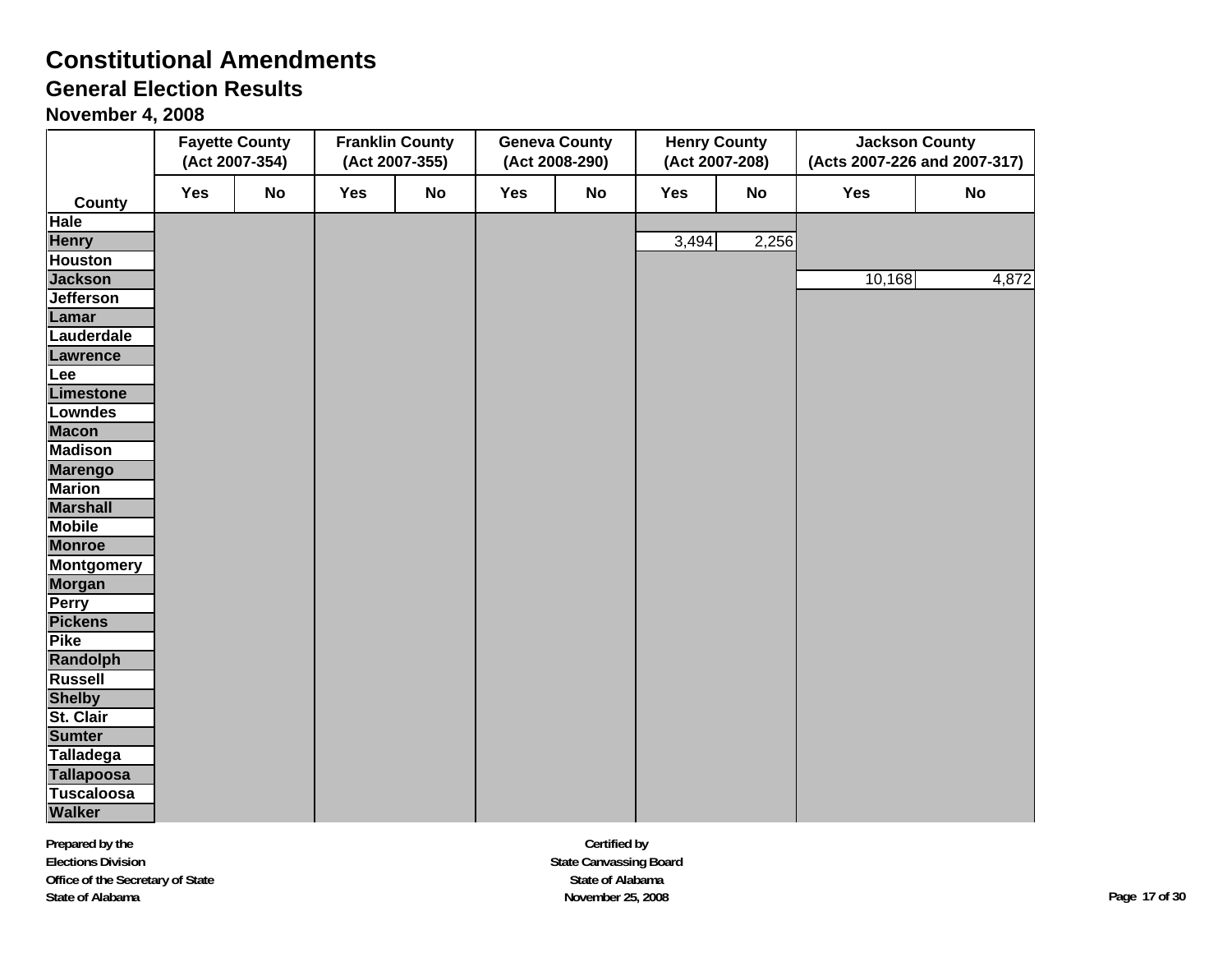|                | <b>Fayette County</b><br>(Act 2007-354) |  | <b>Franklin County</b>  | (Act 2007-355) |                | <b>Geneva County</b><br>(Act 2008-290) |                | <b>Henry County</b><br>(Act 2007-208) | <b>Jackson County</b><br>(Acts 2007-226 and 2007-317) |           |
|----------------|-----------------------------------------|--|-------------------------|----------------|----------------|----------------------------------------|----------------|---------------------------------------|-------------------------------------------------------|-----------|
| County         | <b>No</b><br>Yes                        |  | Yes                     | No             | No<br>Yes      |                                        | Yes            | No                                    | Yes                                                   | <b>No</b> |
| Washington     |                                         |  |                         |                |                |                                        |                |                                       |                                                       |           |
| <b>Wilcox</b>  |                                         |  |                         |                |                |                                        |                |                                       |                                                       |           |
| <b>Winston</b> |                                         |  |                         |                |                |                                        |                |                                       |                                                       |           |
| <b>Total</b>   | 2,491                                   |  | 3,392<br>3,477<br>4,619 |                | 5,786<br>3,867 |                                        | 2,256<br>3,494 |                                       | 10,168                                                | 4,872     |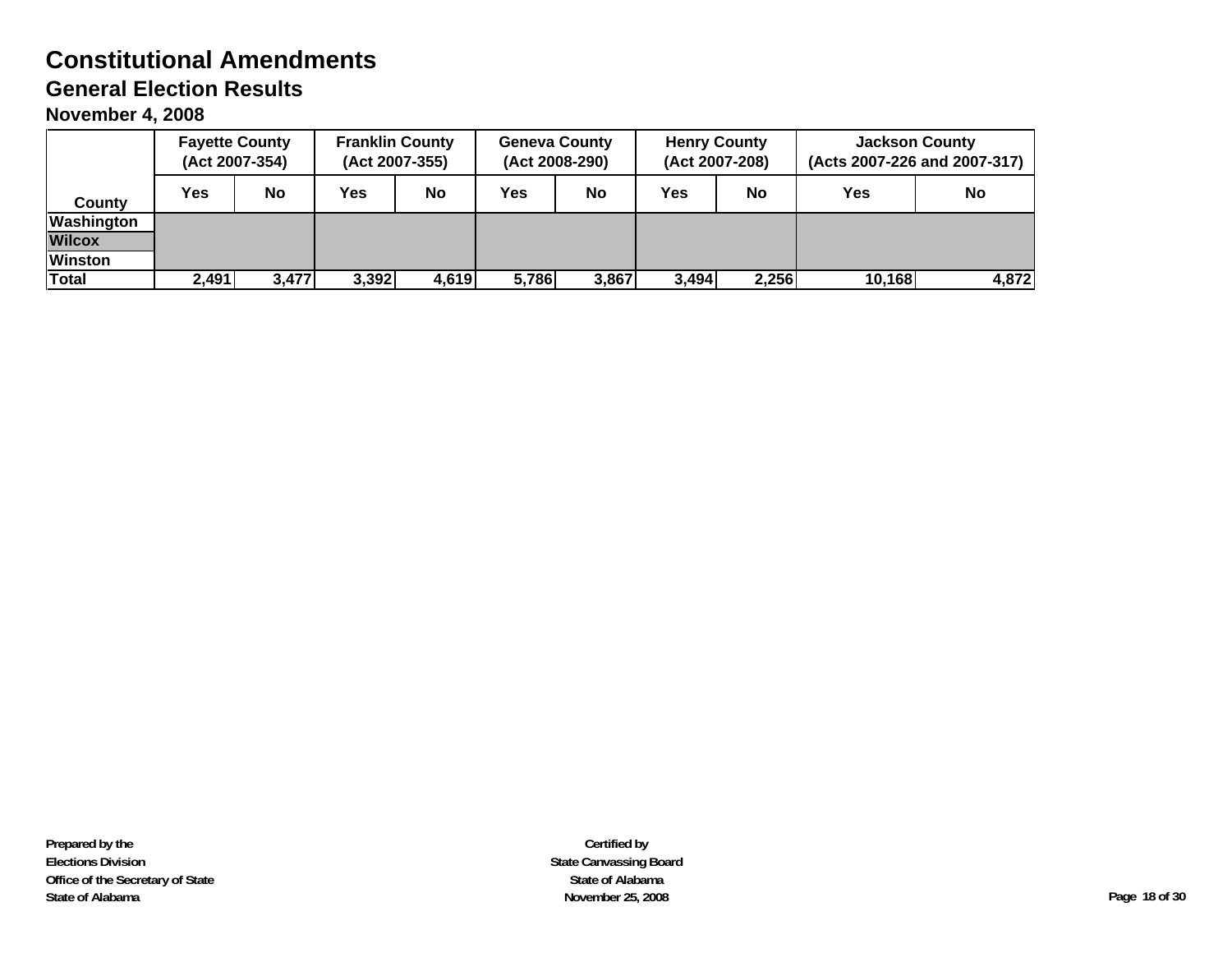# **General Election Results**

**November 4, 2008**

|                                  |     | <b>Jefferson County</b><br>(Act 2007-362) | <b>Lamar County</b><br>(Acts 2007-313 and 2007-356) |           |     | <b>Lauderdale County</b><br>(Act 2007-222) |     | <b>Lee County</b><br>(Act 2007-315 and 2007-358) |            | <b>Marshall County</b><br>(Act 2008-291) |
|----------------------------------|-----|-------------------------------------------|-----------------------------------------------------|-----------|-----|--------------------------------------------|-----|--------------------------------------------------|------------|------------------------------------------|
| County                           | Yes | <b>No</b>                                 | Yes                                                 | <b>No</b> | Yes | No                                         | Yes | <b>No</b>                                        | <b>Yes</b> | No                                       |
| Autauga                          |     |                                           |                                                     |           |     |                                            |     |                                                  |            |                                          |
| <b>Baldwin</b>                   |     |                                           |                                                     |           |     |                                            |     |                                                  |            |                                          |
| <b>Barbour</b>                   |     |                                           |                                                     |           |     |                                            |     |                                                  |            |                                          |
| <b>Bibb</b>                      |     |                                           |                                                     |           |     |                                            |     |                                                  |            |                                          |
| <b>Blount</b>                    |     |                                           |                                                     |           |     |                                            |     |                                                  |            |                                          |
| <b>Bullock</b>                   |     |                                           |                                                     |           |     |                                            |     |                                                  |            |                                          |
| <b>Butler</b>                    |     |                                           |                                                     |           |     |                                            |     |                                                  |            |                                          |
| <b>Calhoun</b>                   |     |                                           |                                                     |           |     |                                            |     |                                                  |            |                                          |
| <b>Chambers</b>                  |     |                                           |                                                     |           |     |                                            |     |                                                  |            |                                          |
| <b>Cherokee</b>                  |     |                                           |                                                     |           |     |                                            |     |                                                  |            |                                          |
| <b>Chilton</b>                   |     |                                           |                                                     |           |     |                                            |     |                                                  |            |                                          |
| <b>Choctaw</b>                   |     |                                           |                                                     |           |     |                                            |     |                                                  |            |                                          |
| <b>Clarke</b>                    |     |                                           |                                                     |           |     |                                            |     |                                                  |            |                                          |
| <b>Clay</b>                      |     |                                           |                                                     |           |     |                                            |     |                                                  |            |                                          |
| <b>Cleburne</b><br><b>Coffee</b> |     |                                           |                                                     |           |     |                                            |     |                                                  |            |                                          |
| <b>Colbert</b>                   |     |                                           |                                                     |           |     |                                            |     |                                                  |            |                                          |
| <b>Conecuh</b>                   |     |                                           |                                                     |           |     |                                            |     |                                                  |            |                                          |
| Coosa                            |     |                                           |                                                     |           |     |                                            |     |                                                  |            |                                          |
| <b>Covington</b>                 |     |                                           |                                                     |           |     |                                            |     |                                                  |            |                                          |
| <b>Crenshaw</b>                  |     |                                           |                                                     |           |     |                                            |     |                                                  |            |                                          |
| <b>Cullman</b>                   |     |                                           |                                                     |           |     |                                            |     |                                                  |            |                                          |
| <b>Dale</b>                      |     |                                           |                                                     |           |     |                                            |     |                                                  |            |                                          |
| <b>Dallas</b>                    |     |                                           |                                                     |           |     |                                            |     |                                                  |            |                                          |
| <b>DeKalb</b>                    |     |                                           |                                                     |           |     |                                            |     |                                                  |            |                                          |
| <b>Elmore</b>                    |     |                                           |                                                     |           |     |                                            |     |                                                  |            |                                          |
| <b>Escambia</b>                  |     |                                           |                                                     |           |     |                                            |     |                                                  |            |                                          |
| <b>Etowah</b>                    |     |                                           |                                                     |           |     |                                            |     |                                                  |            |                                          |
| Fayette                          |     |                                           |                                                     |           |     |                                            |     |                                                  |            |                                          |
| <b>Franklin</b>                  |     |                                           |                                                     |           |     |                                            |     |                                                  |            |                                          |
| Geneva                           |     |                                           |                                                     |           |     |                                            |     |                                                  |            |                                          |
| Greene                           |     |                                           |                                                     |           |     |                                            |     |                                                  |            |                                          |

**Certified by State Canvassing Board State of Alabama November 25, 2008 Page 19 of 30**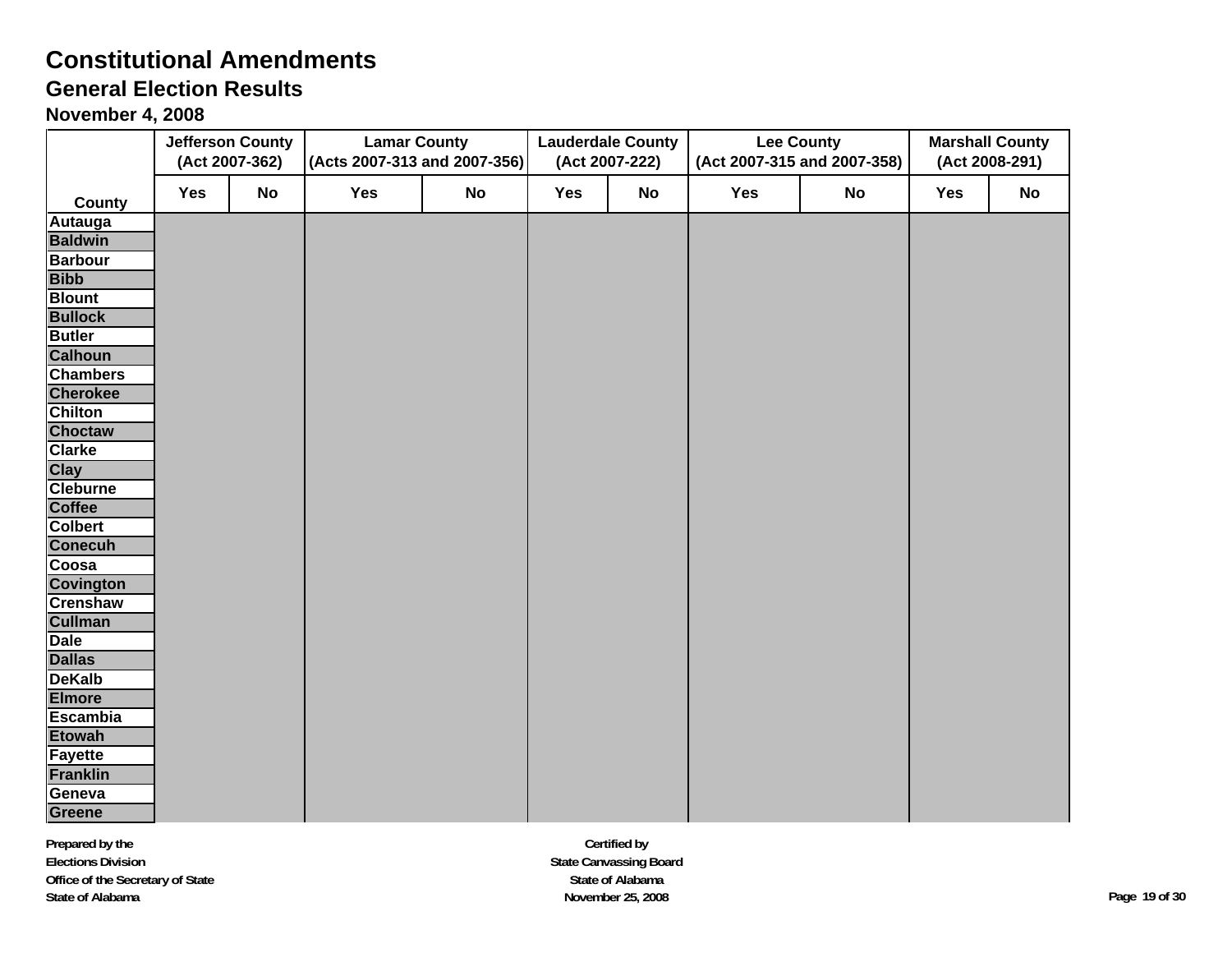# **General Election Results**

|                               | <b>Jefferson County</b><br>(Act 2007-362) |        | <b>Lamar County</b><br>(Acts 2007-313 and 2007-356) |           |            | <b>Lauderdale County</b><br>(Act 2007-222) | <b>Lee County</b> | (Act 2007-315 and 2007-358) |            | <b>Marshall County</b><br>(Act 2008-291) |
|-------------------------------|-------------------------------------------|--------|-----------------------------------------------------|-----------|------------|--------------------------------------------|-------------------|-----------------------------|------------|------------------------------------------|
|                               | <b>Yes</b>                                | No     | <b>Yes</b>                                          | <b>No</b> | <b>Yes</b> | No                                         | Yes               | <b>No</b>                   | <b>Yes</b> | <b>No</b>                                |
| <b>County</b><br>Hale         |                                           |        |                                                     |           |            |                                            |                   |                             |            |                                          |
| <b>Henry</b>                  |                                           |        |                                                     |           |            |                                            |                   |                             |            |                                          |
| <b>Houston</b>                |                                           |        |                                                     |           |            |                                            |                   |                             |            |                                          |
| <b>Jackson</b>                |                                           |        |                                                     |           |            |                                            |                   |                             |            |                                          |
| <b>Jefferson</b>              | 162,649                                   | 95,421 |                                                     |           |            |                                            |                   |                             |            |                                          |
| Lamar                         |                                           |        | 2,455                                               | 2,565     |            |                                            |                   |                             |            |                                          |
| Lauderdale                    |                                           |        |                                                     |           | 19,713     | 8,533                                      |                   |                             |            |                                          |
| Lawrence                      |                                           |        |                                                     |           |            |                                            |                   |                             |            |                                          |
| Lee                           |                                           |        |                                                     |           |            |                                            | 22,503            | 16,267                      |            |                                          |
| Limestone                     |                                           |        |                                                     |           |            |                                            |                   |                             |            |                                          |
| <b>Lowndes</b>                |                                           |        |                                                     |           |            |                                            |                   |                             |            |                                          |
| <b>Macon</b>                  |                                           |        |                                                     |           |            |                                            |                   |                             |            |                                          |
| <b>Madison</b>                |                                           |        |                                                     |           |            |                                            |                   |                             |            |                                          |
| <b>Marengo</b>                |                                           |        |                                                     |           |            |                                            |                   |                             |            |                                          |
| <b>Marion</b>                 |                                           |        |                                                     |           |            |                                            |                   |                             |            |                                          |
| <b>Marshall</b>               |                                           |        |                                                     |           |            |                                            |                   |                             | 13,273     | 12,073                                   |
| <b>Mobile</b>                 |                                           |        |                                                     |           |            |                                            |                   |                             |            |                                          |
| <b>Monroe</b>                 |                                           |        |                                                     |           |            |                                            |                   |                             |            |                                          |
| <b>Montgomery</b>             |                                           |        |                                                     |           |            |                                            |                   |                             |            |                                          |
| Morgan                        |                                           |        |                                                     |           |            |                                            |                   |                             |            |                                          |
| <b>Perry</b>                  |                                           |        |                                                     |           |            |                                            |                   |                             |            |                                          |
| <b>Pickens</b><br><b>Pike</b> |                                           |        |                                                     |           |            |                                            |                   |                             |            |                                          |
| Randolph                      |                                           |        |                                                     |           |            |                                            |                   |                             |            |                                          |
| <b>Russell</b>                |                                           |        |                                                     |           |            |                                            |                   |                             |            |                                          |
| <b>Shelby</b>                 |                                           |        |                                                     |           |            |                                            |                   |                             |            |                                          |
| St. Clair                     |                                           |        |                                                     |           |            |                                            |                   |                             |            |                                          |
| <b>Sumter</b>                 |                                           |        |                                                     |           |            |                                            |                   |                             |            |                                          |
| <b>Talladega</b>              |                                           |        |                                                     |           |            |                                            |                   |                             |            |                                          |
| <b>Tallapoosa</b>             |                                           |        |                                                     |           |            |                                            |                   |                             |            |                                          |
| <b>Tuscaloosa</b>             |                                           |        |                                                     |           |            |                                            |                   |                             |            |                                          |
| <b>Walker</b>                 |                                           |        |                                                     |           |            |                                            |                   |                             |            |                                          |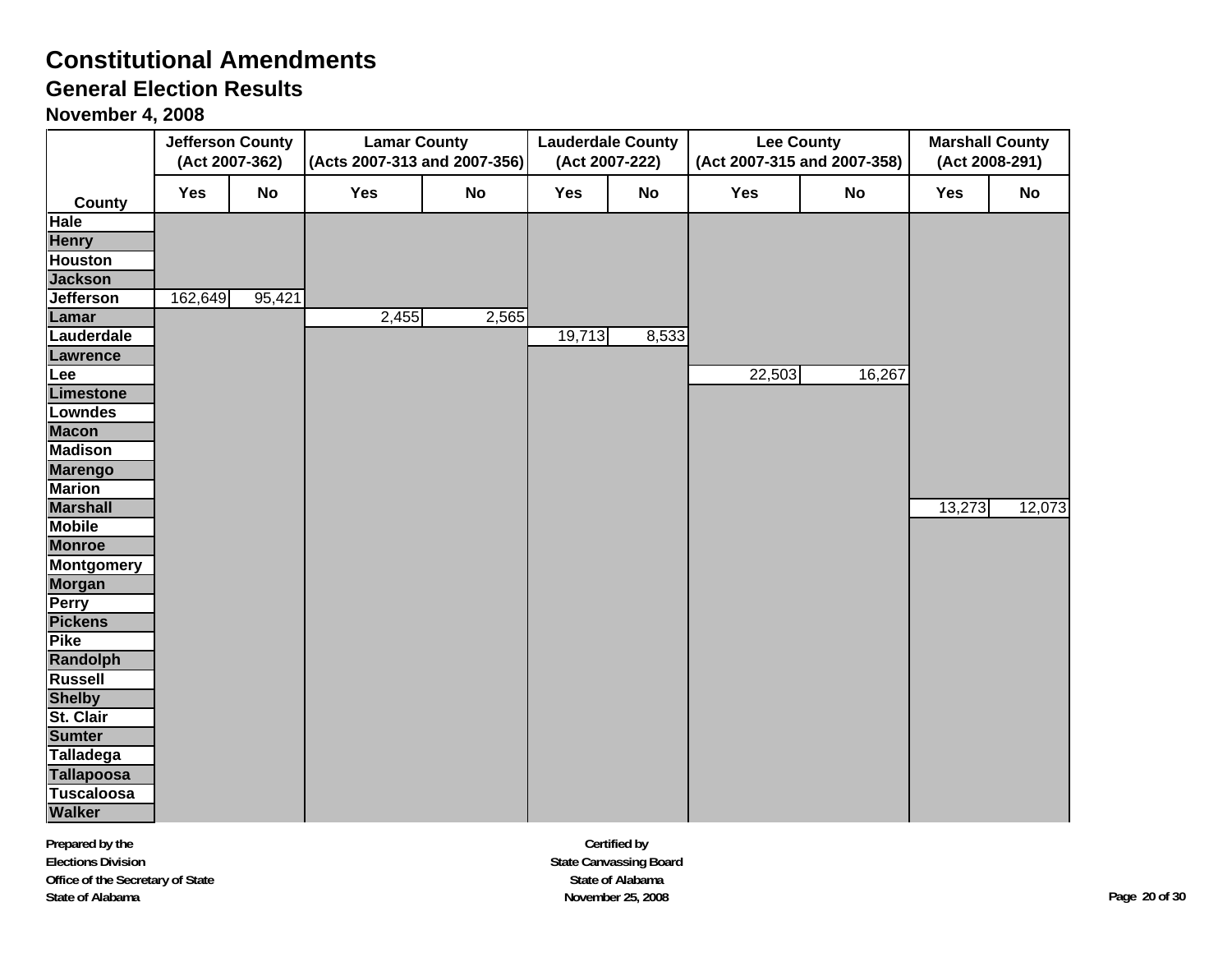|                | <b>Jefferson County</b><br>(Act 2007-362) |                 | <b>Lamar County</b><br>(Acts 2007-313 and 2007-356) |       | <b>Lauderdale County</b><br>(Act 2007-222) |    | <b>Lee County</b><br>(Act 2007-315 and 2007-358) | <b>Marshall County</b><br>(Act 2008-291) |        |        |
|----------------|-------------------------------------------|-----------------|-----------------------------------------------------|-------|--------------------------------------------|----|--------------------------------------------------|------------------------------------------|--------|--------|
| County         | <b>Yes</b>                                | No              |                                                     | No    | Yes                                        | No | Yes                                              | No                                       | Yes    | No     |
| Washington     |                                           |                 |                                                     |       |                                            |    |                                                  |                                          |        |        |
| <b>Wilcox</b>  |                                           |                 |                                                     |       |                                            |    |                                                  |                                          |        |        |
| <b>Winston</b> |                                           |                 |                                                     |       |                                            |    |                                                  |                                          |        |        |
| Total          | 162,649                                   | 2,565<br>95,421 |                                                     | 2,565 | 19,713<br>8,533                            |    | 22,503                                           | 16,267                                   | 13,273 | 12,073 |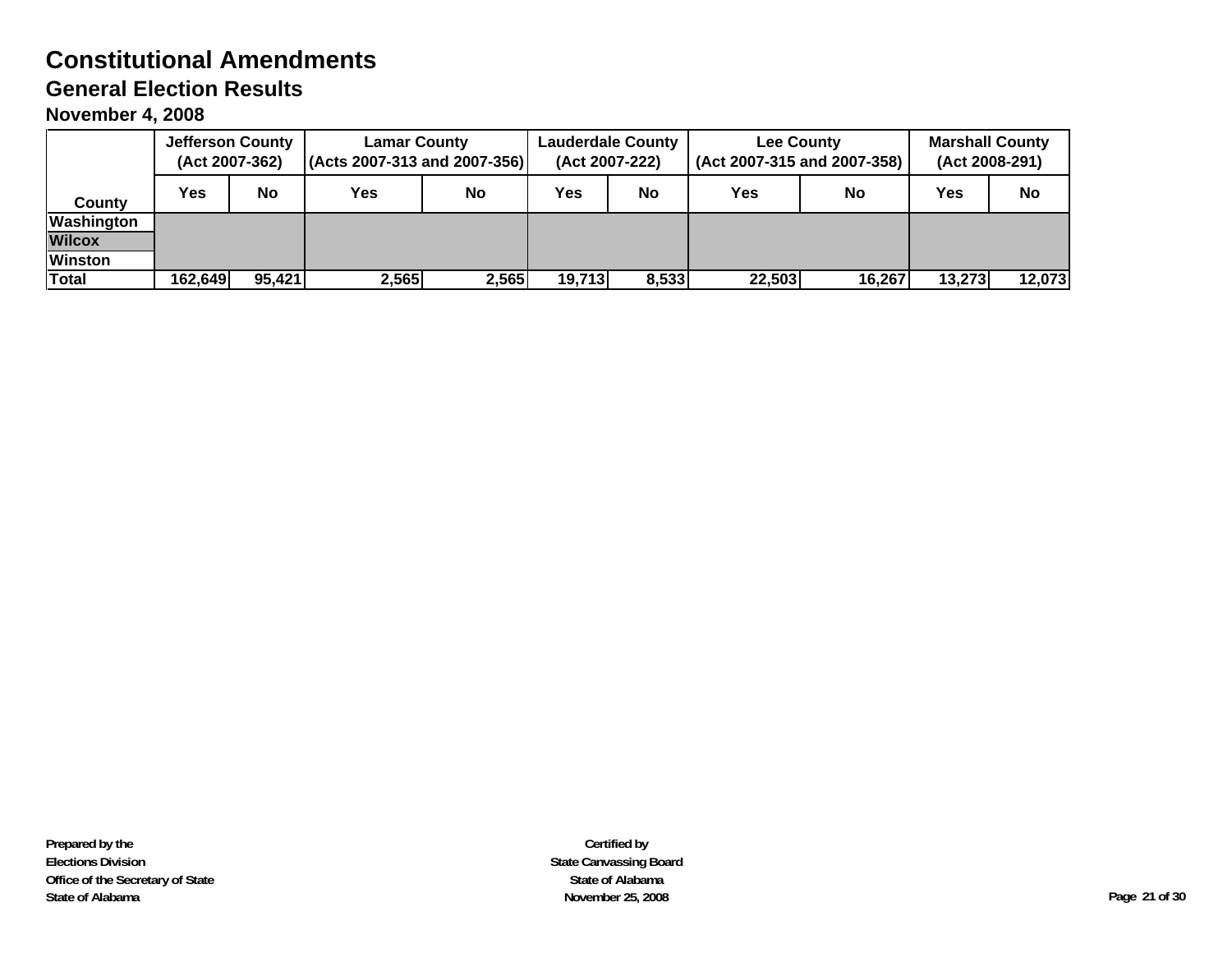## **General Election Results**

**November 4, 2008**

|                  | <b>Mobile County</b><br>(Act 2008-84) |                            |     |                           |            |                             | <b>Pickens County</b><br>(Act 2007-316) |           |
|------------------|---------------------------------------|----------------------------|-----|---------------------------|------------|-----------------------------|-----------------------------------------|-----------|
|                  |                                       | <b>Mobile County Total</b> |     | <b>Incorporated Areas</b> |            | <b>Unincorporated Areas</b> |                                         |           |
| <b>County</b>    | Yes                                   | No                         | Yes | <b>No</b>                 | <b>Yes</b> | <b>No</b>                   | Yes                                     | <b>No</b> |
| Autauga          |                                       |                            |     |                           |            |                             |                                         |           |
| <b>Baldwin</b>   |                                       |                            |     |                           |            |                             |                                         |           |
| <b>Barbour</b>   |                                       |                            |     |                           |            |                             |                                         |           |
| <b>Bibb</b>      |                                       |                            |     |                           |            |                             |                                         |           |
| <b>Blount</b>    |                                       |                            |     |                           |            |                             |                                         |           |
| <b>Bullock</b>   |                                       |                            |     |                           |            |                             |                                         |           |
| <b>Butler</b>    |                                       |                            |     |                           |            |                             |                                         |           |
| <b>Calhoun</b>   |                                       |                            |     |                           |            |                             |                                         |           |
| <b>Chambers</b>  |                                       |                            |     |                           |            |                             |                                         |           |
| <b>Cherokee</b>  |                                       |                            |     |                           |            |                             |                                         |           |
| <b>Chilton</b>   |                                       |                            |     |                           |            |                             |                                         |           |
| Choctaw          |                                       |                            |     |                           |            |                             |                                         |           |
| <b>Clarke</b>    |                                       |                            |     |                           |            |                             |                                         |           |
| <b>Clay</b>      |                                       |                            |     |                           |            |                             |                                         |           |
| <b>Cleburne</b>  |                                       |                            |     |                           |            |                             |                                         |           |
| <b>Coffee</b>    |                                       |                            |     |                           |            |                             |                                         |           |
| <b>Colbert</b>   |                                       |                            |     |                           |            |                             |                                         |           |
| <b>Conecuh</b>   |                                       |                            |     |                           |            |                             |                                         |           |
| Coosa            |                                       |                            |     |                           |            |                             |                                         |           |
| <b>Covington</b> |                                       |                            |     |                           |            |                             |                                         |           |
| <b>Crenshaw</b>  |                                       |                            |     |                           |            |                             |                                         |           |
| <b>Cullman</b>   |                                       |                            |     |                           |            |                             |                                         |           |
| <b>Dale</b>      |                                       |                            |     |                           |            |                             |                                         |           |
| <b>Dallas</b>    |                                       |                            |     |                           |            |                             |                                         |           |
| <b>DeKalb</b>    |                                       |                            |     |                           |            |                             |                                         |           |
| <b>Elmore</b>    |                                       |                            |     |                           |            |                             |                                         |           |
| <b>Escambia</b>  |                                       |                            |     |                           |            |                             |                                         |           |
| <b>Etowah</b>    |                                       |                            |     |                           |            |                             |                                         |           |
| <b>Fayette</b>   |                                       |                            |     |                           |            |                             |                                         |           |
| <b>Franklin</b>  |                                       |                            |     |                           |            |                             |                                         |           |
| Geneva           |                                       |                            |     |                           |            |                             |                                         |           |
| <b>Greene</b>    |                                       |                            |     |                           |            |                             |                                         |           |

**Certified by State Canvassing Board State of Alabama November 25, 2008 Page 22 of 30**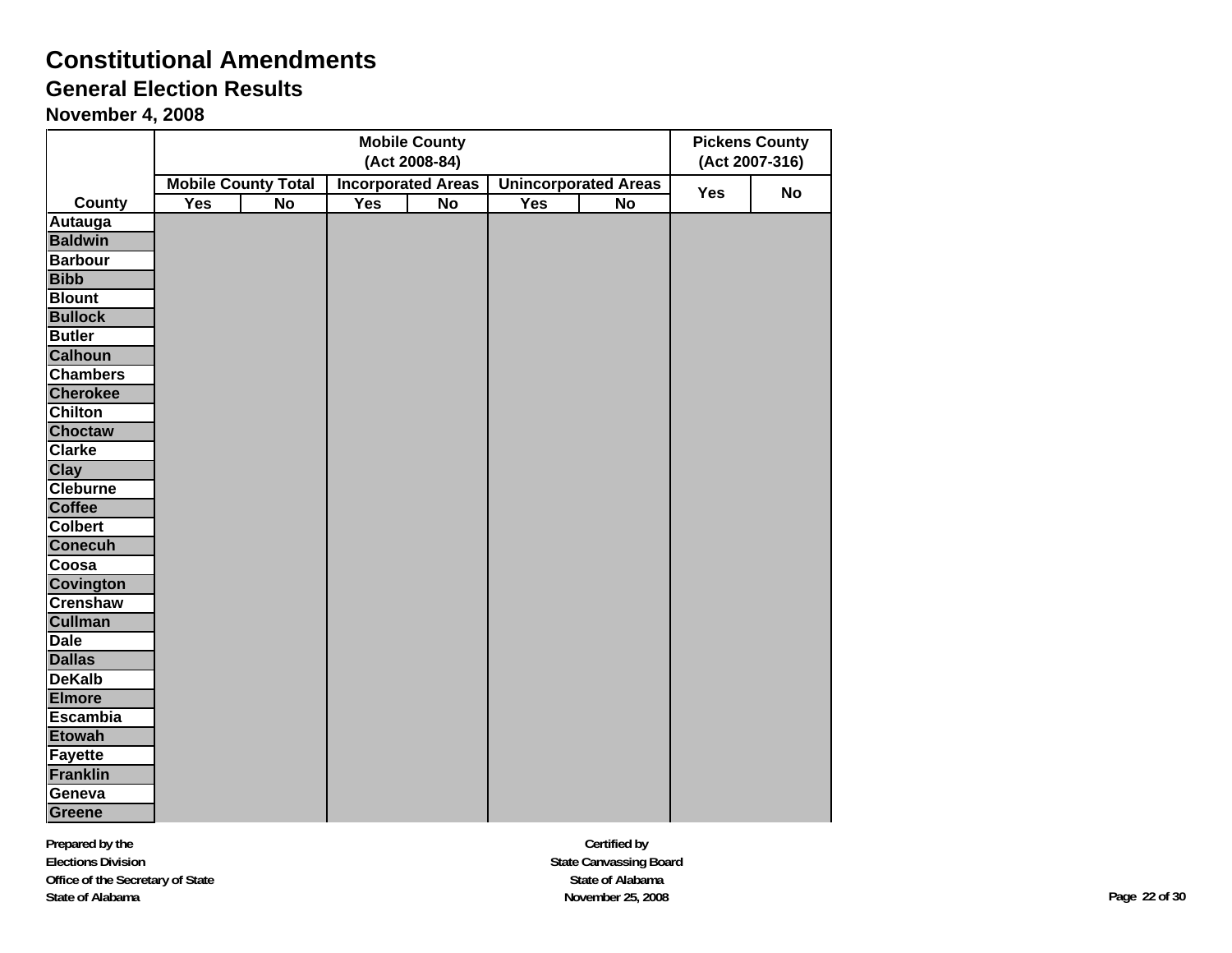### **General Election Results**

**November 4, 2008**

|                   |                            |           |            | <b>Mobile County</b><br>(Act 2008-84) |            |                             | <b>Pickens County</b><br>(Act 2007-316) |           |
|-------------------|----------------------------|-----------|------------|---------------------------------------|------------|-----------------------------|-----------------------------------------|-----------|
|                   | <b>Mobile County Total</b> |           |            | <b>Incorporated Areas</b>             |            | <b>Unincorporated Areas</b> | <b>Yes</b>                              | <b>No</b> |
| County            | <b>Yes</b>                 | <b>No</b> | <b>Yes</b> | <b>No</b>                             | <b>Yes</b> | <b>No</b>                   |                                         |           |
| <b>Hale</b>       |                            |           |            |                                       |            |                             |                                         |           |
| <b>Henry</b>      |                            |           |            |                                       |            |                             |                                         |           |
| <b>Houston</b>    |                            |           |            |                                       |            |                             |                                         |           |
| <b>Jackson</b>    |                            |           |            |                                       |            |                             |                                         |           |
| <b>Jefferson</b>  |                            |           |            |                                       |            |                             |                                         |           |
| Lamar             |                            |           |            |                                       |            |                             |                                         |           |
| Lauderdale        |                            |           |            |                                       |            |                             |                                         |           |
| Lawrence          |                            |           |            |                                       |            |                             |                                         |           |
| Lee               |                            |           |            |                                       |            |                             |                                         |           |
| Limestone         |                            |           |            |                                       |            |                             |                                         |           |
| <b>Lowndes</b>    |                            |           |            |                                       |            |                             |                                         |           |
| <b>Macon</b>      |                            |           |            |                                       |            |                             |                                         |           |
| <b>Madison</b>    |                            |           |            |                                       |            |                             |                                         |           |
| <b>Marengo</b>    |                            |           |            |                                       |            |                             |                                         |           |
| <b>Marion</b>     |                            |           |            |                                       |            |                             |                                         |           |
| <b>Marshall</b>   |                            |           |            |                                       |            |                             |                                         |           |
| <b>Mobile</b>     | 94,760                     | 32,455    | 59,437     | 18,832                                | 35,323     | 13,623                      |                                         |           |
| <b>Monroe</b>     |                            |           |            |                                       |            |                             |                                         |           |
| <b>Montgomery</b> |                            |           |            |                                       |            |                             |                                         |           |
| <b>Morgan</b>     |                            |           |            |                                       |            |                             |                                         |           |
| Perry             |                            |           |            |                                       |            |                             |                                         |           |
| <b>Pickens</b>    |                            |           |            |                                       |            |                             | 3,810                                   | 3,230     |
| <b>Pike</b>       |                            |           |            |                                       |            |                             |                                         |           |
| <b>Randolph</b>   |                            |           |            |                                       |            |                             |                                         |           |
| <b>Russell</b>    |                            |           |            |                                       |            |                             |                                         |           |
| <b>Shelby</b>     |                            |           |            |                                       |            |                             |                                         |           |
| St. Clair         |                            |           |            |                                       |            |                             |                                         |           |
| <b>Sumter</b>     |                            |           |            |                                       |            |                             |                                         |           |
| Talladega         |                            |           |            |                                       |            |                             |                                         |           |
| <b>Tallapoosa</b> |                            |           |            |                                       |            |                             |                                         |           |
| <b>Tuscaloosa</b> |                            |           |            |                                       |            |                             |                                         |           |
| <b>Walker</b>     |                            |           |            |                                       |            |                             |                                         |           |

**Certified by State Canvassing Board State of Alabama November 25, 2008 Page 23 of 30**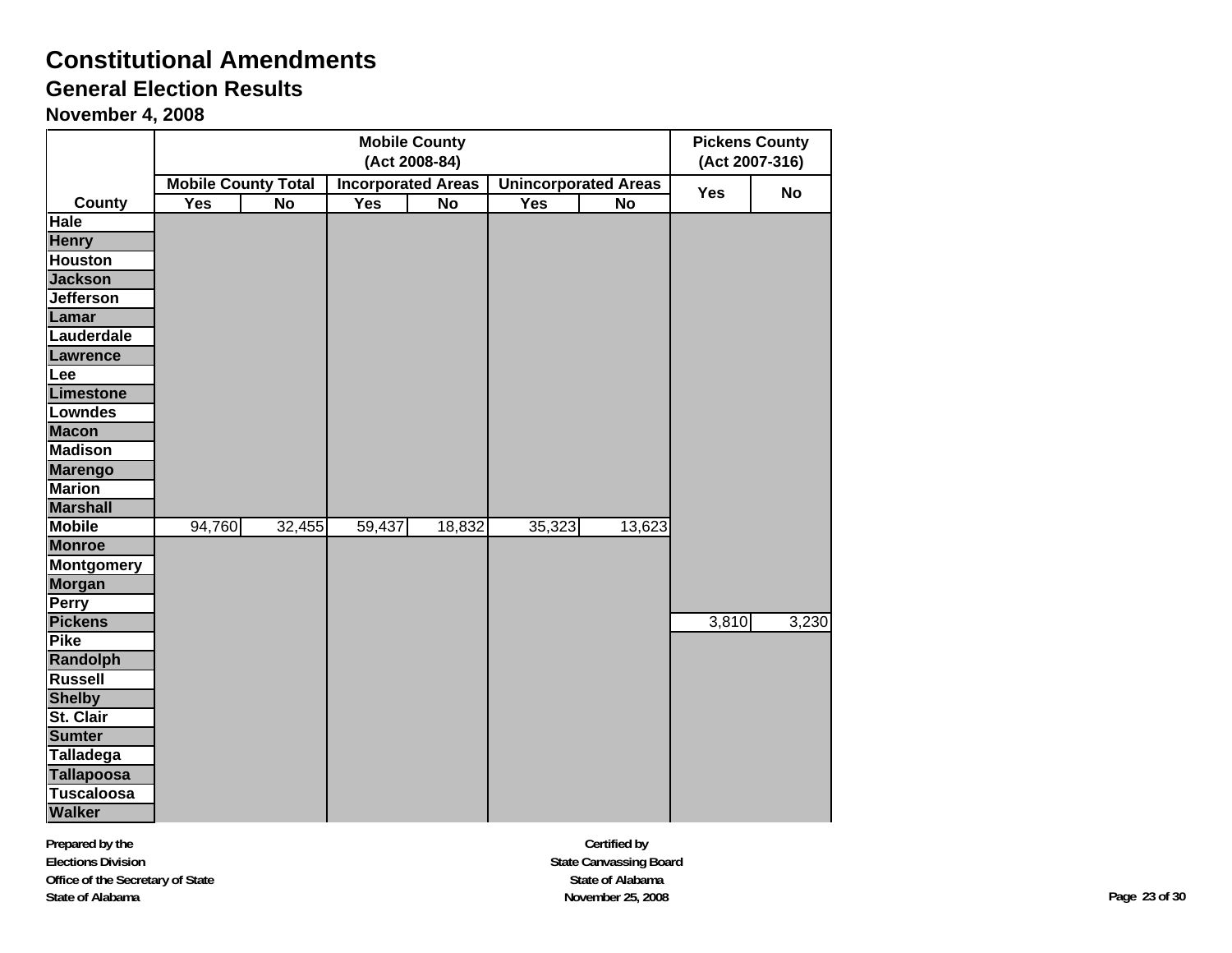**November 4, 2008**

|                |                            |                  | <b>Pickens County</b><br>(Act 2007-316) |       |    |  |  |
|----------------|----------------------------|------------------|-----------------------------------------|-------|----|--|--|
|                | <b>Mobile County Total</b> |                  | <b>Unincorporated Areas</b>             | Yes   | No |  |  |
| County         | Yes                        | <b>No</b>        |                                         |       |    |  |  |
| Washington     |                            |                  |                                         |       |    |  |  |
| <b>Wilcox</b>  |                            |                  |                                         |       |    |  |  |
| <b>Winston</b> |                            |                  |                                         |       |    |  |  |
| <b>Total</b>   | 94,760                     | 35,323<br>13,623 | 3,810                                   | 3,230 |    |  |  |

**Certified by State Canvassing Board State of Alabama November 25, 2008 Page 24 of 30**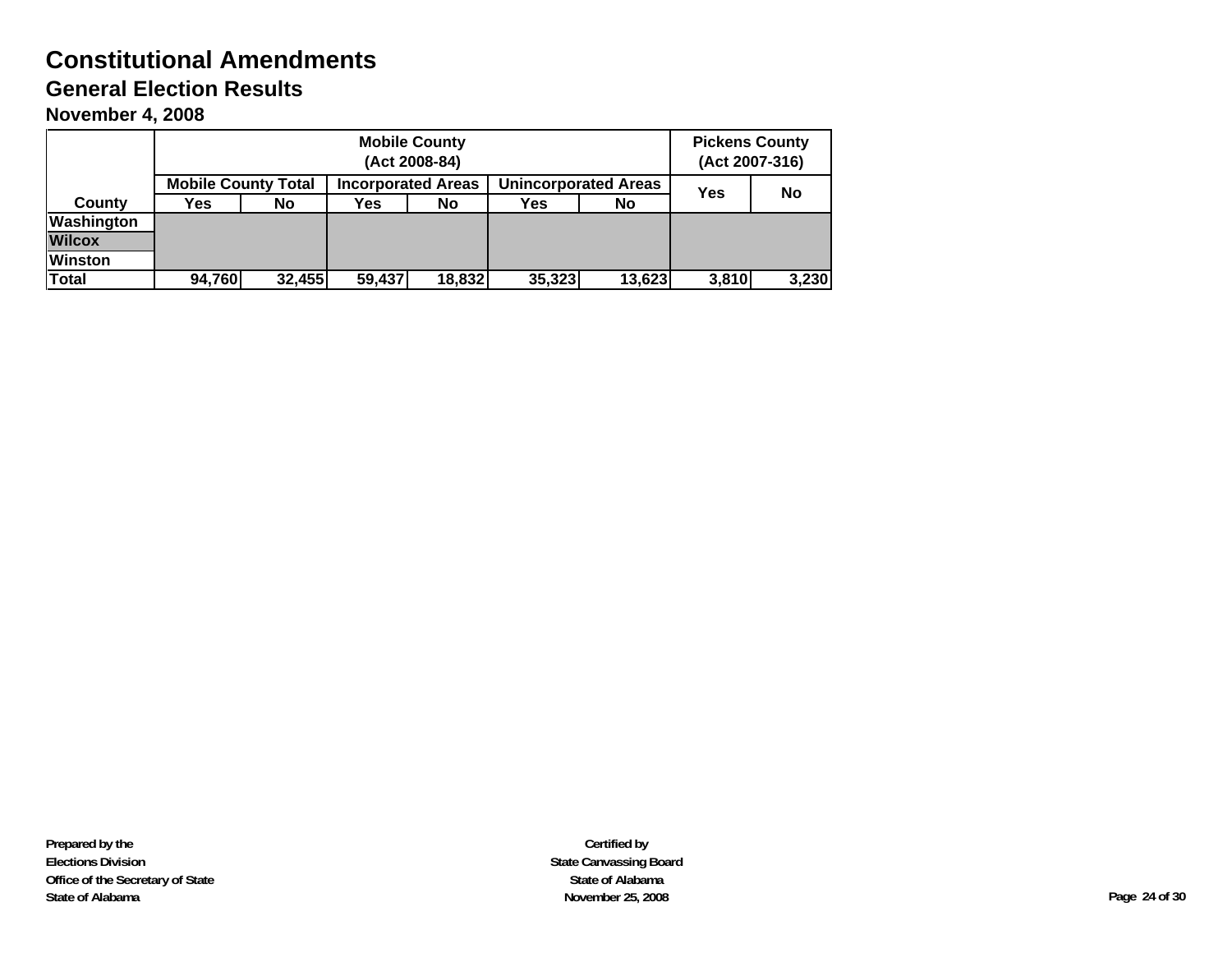### **General Election Results**

|                  |                             |                |     | <b>Russell County</b><br>(Act 2008-287) |            |                            |     | <b>Shelby County</b><br>(Act 2008-284) | <b>St. Clair County</b><br>(Act 2008-286) |           |
|------------------|-----------------------------|----------------|-----|-----------------------------------------|------------|----------------------------|-----|----------------------------------------|-------------------------------------------|-----------|
|                  | <b>Russell County Total</b> |                |     | <b>Inside Phenix City</b>               |            | <b>Outside Phenix City</b> | Yes | <b>No</b>                              | Yes                                       | <b>No</b> |
| County           | <b>Yes</b>                  | $\overline{N}$ | Yes | <b>No</b>                               | <b>Yes</b> | No                         |     |                                        |                                           |           |
| Autauga          |                             |                |     |                                         |            |                            |     |                                        |                                           |           |
| <b>Baldwin</b>   |                             |                |     |                                         |            |                            |     |                                        |                                           |           |
| <b>Barbour</b>   |                             |                |     |                                         |            |                            |     |                                        |                                           |           |
| <b>Bibb</b>      |                             |                |     |                                         |            |                            |     |                                        |                                           |           |
| <b>Blount</b>    |                             |                |     |                                         |            |                            |     |                                        |                                           |           |
| <b>Bullock</b>   |                             |                |     |                                         |            |                            |     |                                        |                                           |           |
| <b>Butler</b>    |                             |                |     |                                         |            |                            |     |                                        |                                           |           |
| <b>Calhoun</b>   |                             |                |     |                                         |            |                            |     |                                        |                                           |           |
| <b>Chambers</b>  |                             |                |     |                                         |            |                            |     |                                        |                                           |           |
| <b>Cherokee</b>  |                             |                |     |                                         |            |                            |     |                                        |                                           |           |
| <b>Chilton</b>   |                             |                |     |                                         |            |                            |     |                                        |                                           |           |
| Choctaw          |                             |                |     |                                         |            |                            |     |                                        |                                           |           |
| <b>Clarke</b>    |                             |                |     |                                         |            |                            |     |                                        |                                           |           |
| <b>Clay</b>      |                             |                |     |                                         |            |                            |     |                                        |                                           |           |
| <b>Cleburne</b>  |                             |                |     |                                         |            |                            |     |                                        |                                           |           |
| <b>Coffee</b>    |                             |                |     |                                         |            |                            |     |                                        |                                           |           |
| <b>Colbert</b>   |                             |                |     |                                         |            |                            |     |                                        |                                           |           |
| <b>Conecuh</b>   |                             |                |     |                                         |            |                            |     |                                        |                                           |           |
| Coosa            |                             |                |     |                                         |            |                            |     |                                        |                                           |           |
| <b>Covington</b> |                             |                |     |                                         |            |                            |     |                                        |                                           |           |
| <b>Crenshaw</b>  |                             |                |     |                                         |            |                            |     |                                        |                                           |           |
| <b>Cullman</b>   |                             |                |     |                                         |            |                            |     |                                        |                                           |           |
| <b>Dale</b>      |                             |                |     |                                         |            |                            |     |                                        |                                           |           |
| <b>Dallas</b>    |                             |                |     |                                         |            |                            |     |                                        |                                           |           |
| <b>DeKalb</b>    |                             |                |     |                                         |            |                            |     |                                        |                                           |           |
| <b>Elmore</b>    |                             |                |     |                                         |            |                            |     |                                        |                                           |           |
| <b>Escambia</b>  |                             |                |     |                                         |            |                            |     |                                        |                                           |           |
| <b>Etowah</b>    |                             |                |     |                                         |            |                            |     |                                        |                                           |           |
| <b>Fayette</b>   |                             |                |     |                                         |            |                            |     |                                        |                                           |           |
| <b>Franklin</b>  |                             |                |     |                                         |            |                            |     |                                        |                                           |           |
| Geneva           |                             |                |     |                                         |            |                            |     |                                        |                                           |           |
| <b>Greene</b>    |                             |                |     |                                         |            |                            |     |                                        |                                           |           |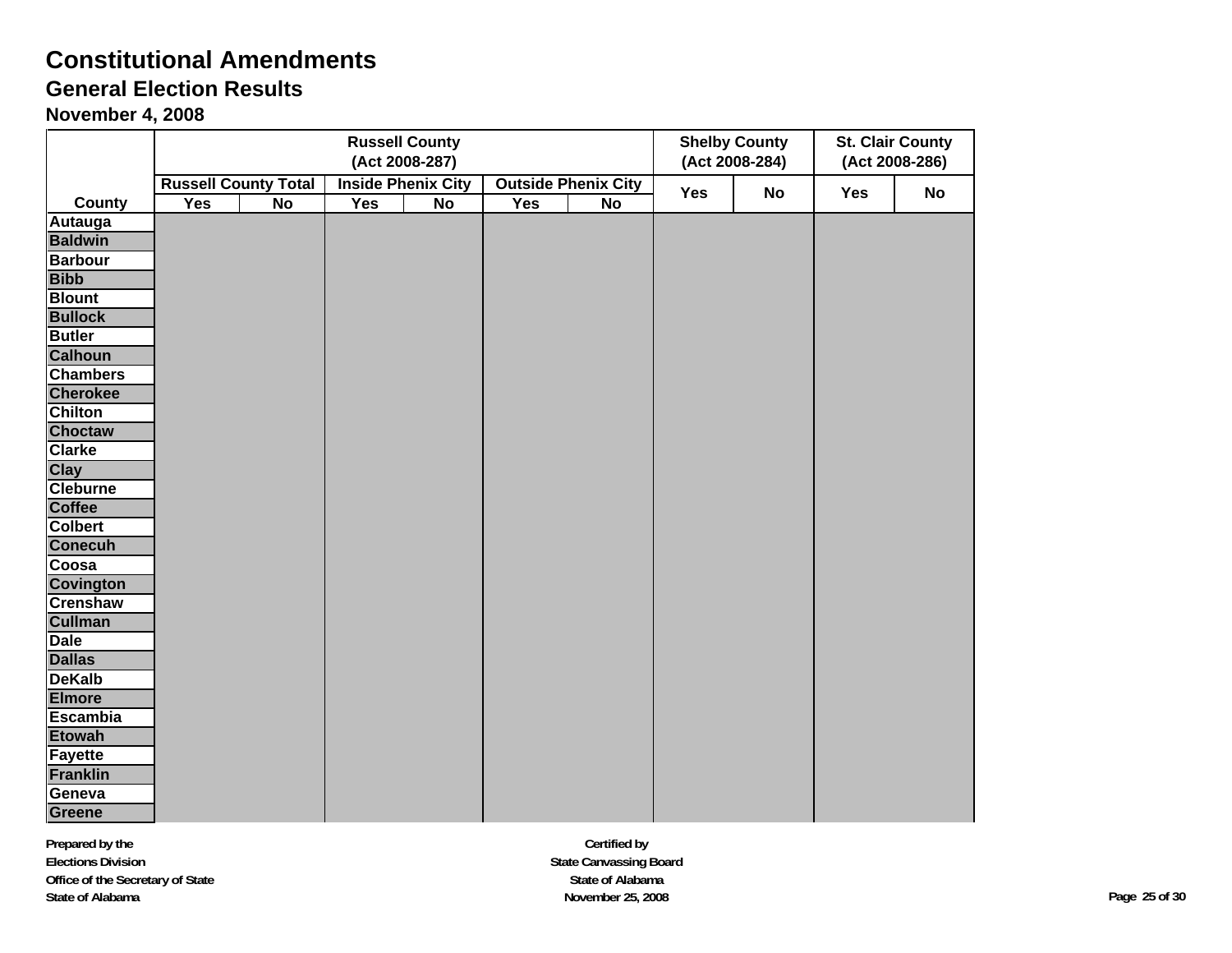### **General Election Results**

**November 4, 2008**

|                   |                             |       |       | <b>Russell County</b><br>(Act 2008-287) |       |                            |        | <b>Shelby County</b><br>(Act 2008-284) |       | <b>St. Clair County</b><br>(Act 2008-286) |
|-------------------|-----------------------------|-------|-------|-----------------------------------------|-------|----------------------------|--------|----------------------------------------|-------|-------------------------------------------|
|                   | <b>Russell County Total</b> |       |       | <b>Inside Phenix City</b>               |       | <b>Outside Phenix City</b> |        |                                        |       |                                           |
| County            | Yes                         | No    | Yes   | <b>No</b>                               | Yes   | <b>No</b>                  | Yes    | <b>No</b>                              | Yes   | No                                        |
| Hale              |                             |       |       |                                         |       |                            |        |                                        |       |                                           |
| <b>Henry</b>      |                             |       |       |                                         |       |                            |        |                                        |       |                                           |
| <b>Houston</b>    |                             |       |       |                                         |       |                            |        |                                        |       |                                           |
| <b>Jackson</b>    |                             |       |       |                                         |       |                            |        |                                        |       |                                           |
| <b>Jefferson</b>  |                             |       |       |                                         |       |                            |        |                                        |       |                                           |
| Lamar             |                             |       |       |                                         |       |                            |        |                                        |       |                                           |
| Lauderdale        |                             |       |       |                                         |       |                            |        |                                        |       |                                           |
| <b>Lawrence</b>   |                             |       |       |                                         |       |                            |        |                                        |       |                                           |
| Lee               |                             |       |       |                                         |       |                            |        |                                        |       |                                           |
| Limestone         |                             |       |       |                                         |       |                            |        |                                        |       |                                           |
| Lowndes           |                             |       |       |                                         |       |                            |        |                                        |       |                                           |
| <b>Macon</b>      |                             |       |       |                                         |       |                            |        |                                        |       |                                           |
| <b>Madison</b>    |                             |       |       |                                         |       |                            |        |                                        |       |                                           |
| <b>Marengo</b>    |                             |       |       |                                         |       |                            |        |                                        |       |                                           |
| <b>Marion</b>     |                             |       |       |                                         |       |                            |        |                                        |       |                                           |
| <b>Marshall</b>   |                             |       |       |                                         |       |                            |        |                                        |       |                                           |
| <b>Mobile</b>     |                             |       |       |                                         |       |                            |        |                                        |       |                                           |
| <b>Monroe</b>     |                             |       |       |                                         |       |                            |        |                                        |       |                                           |
| <b>Montgomery</b> |                             |       |       |                                         |       |                            |        |                                        |       |                                           |
| <b>Morgan</b>     |                             |       |       |                                         |       |                            |        |                                        |       |                                           |
| Perry             |                             |       |       |                                         |       |                            |        |                                        |       |                                           |
| <b>Pickens</b>    |                             |       |       |                                         |       |                            |        |                                        |       |                                           |
| <b>Pike</b>       |                             |       |       |                                         |       |                            |        |                                        |       |                                           |
| <b>Randolph</b>   |                             |       |       |                                         |       |                            |        |                                        |       |                                           |
| <b>Russell</b>    | 10,191                      | 2,511 | 5,191 | 1,072                                   | 5,000 | 1,439                      |        |                                        |       |                                           |
| <b>Shelby</b>     |                             |       |       |                                         |       |                            | 43,553 | 26,741                                 |       |                                           |
| St. Clair         |                             |       |       |                                         |       |                            |        |                                        | 1,015 | 733                                       |
| <b>Sumter</b>     |                             |       |       |                                         |       |                            |        |                                        |       |                                           |
| <b>Talladega</b>  |                             |       |       |                                         |       |                            |        |                                        |       |                                           |
| <b>Tallapoosa</b> |                             |       |       |                                         |       |                            |        |                                        |       |                                           |
| <b>Tuscaloosa</b> |                             |       |       |                                         |       |                            |        |                                        |       |                                           |
| <b>Walker</b>     |                             |       |       |                                         |       |                            |        |                                        |       |                                           |

**Certified by State Canvassing Board State of Alabama November 25, 2008 Page 26 of 30**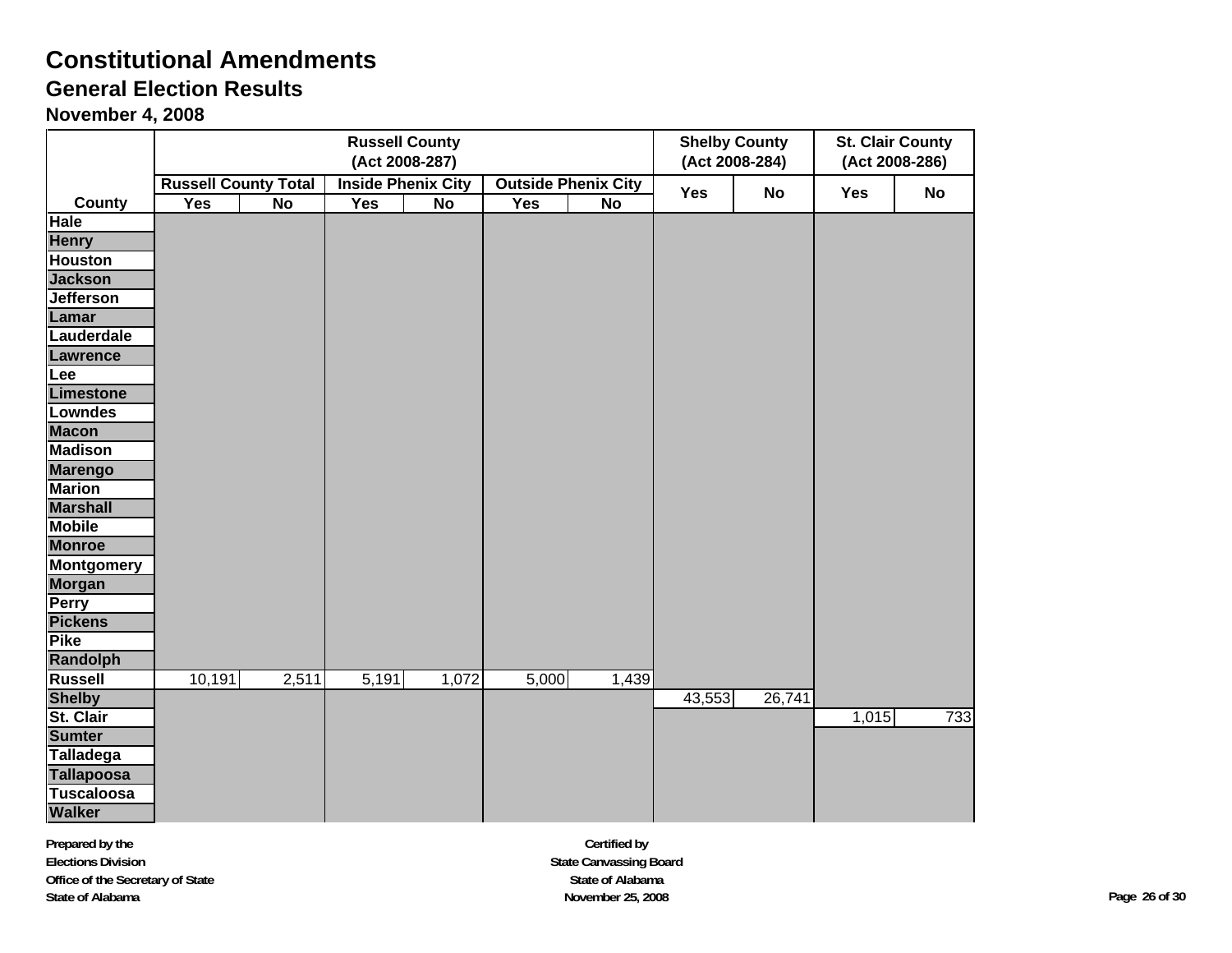### **Constitutional Amendments General Election Results**

**November 4, 2008**

|                | <b>Russell County</b><br>(Act 2008-287) |       |                                                         |           |       |       | <b>Shelby County</b><br>(Act 2008-284) |        | <b>St. Clair County</b><br>(Act 2008-286) |     |
|----------------|-----------------------------------------|-------|---------------------------------------------------------|-----------|-------|-------|----------------------------------------|--------|-------------------------------------------|-----|
|                | <b>Russell County Total</b>             |       | <b>Inside Phenix City</b><br><b>Outside Phenix City</b> |           |       | Yes   | No                                     | Yes    | <b>No</b>                                 |     |
| County         | Yes.                                    | No.   | <b>Yes</b>                                              | <b>No</b> | Yes   | No    |                                        |        |                                           |     |
| Washington     |                                         |       |                                                         |           |       |       |                                        |        |                                           |     |
| <b>Wilcox</b>  |                                         |       |                                                         |           |       |       |                                        |        |                                           |     |
| <b>Winston</b> |                                         |       |                                                         |           |       |       |                                        |        |                                           |     |
| <b>Total</b>   | 10,191                                  | 2,511 | 5.191                                                   | 1,072     | 5,000 | 1,439 | 43,553                                 | 26,741 | 1,015                                     | 733 |

**Certified by State Canvassing Board State of Alabama November 25, 2008 Page 27 of 30**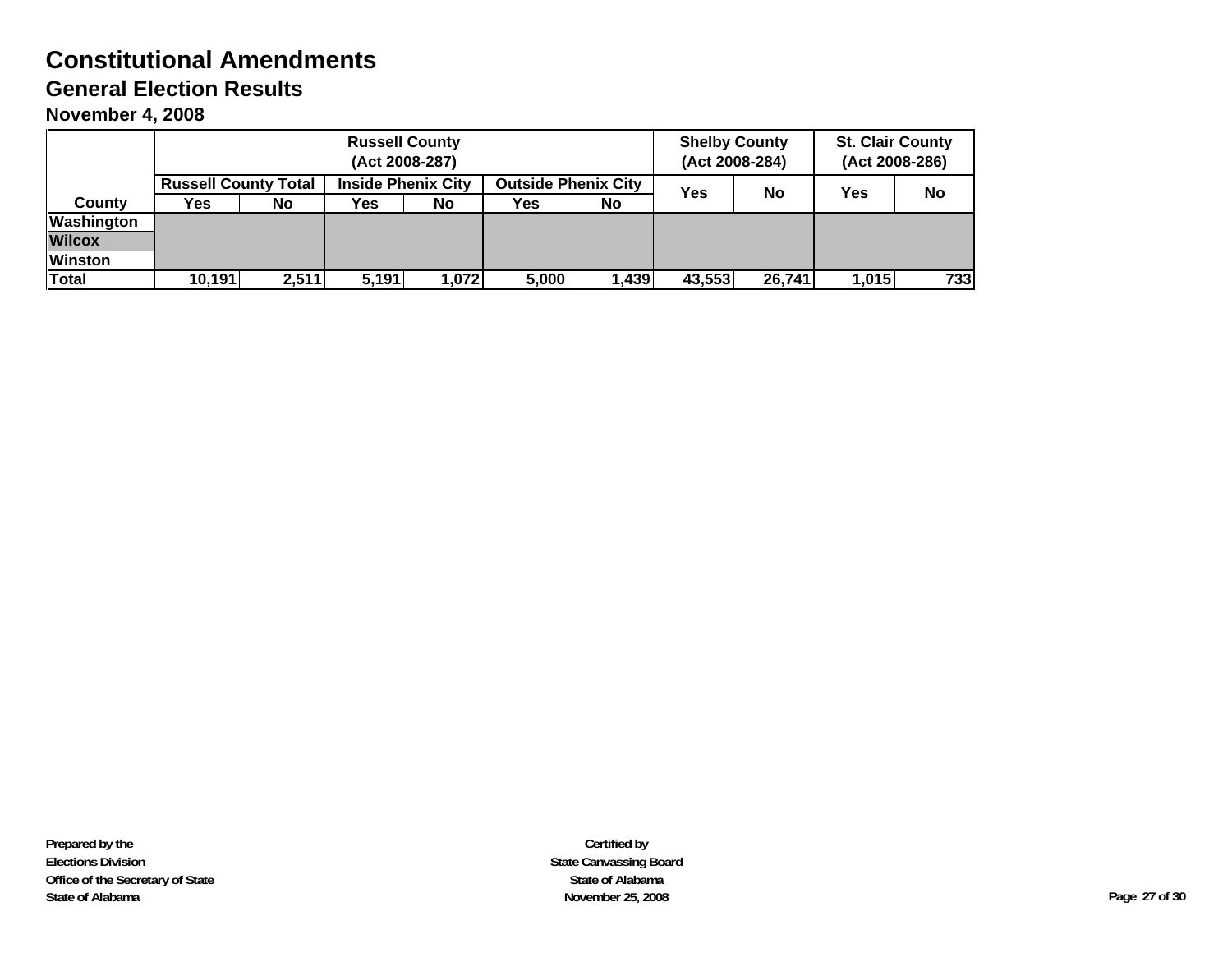# **Constitutional Amendments**

## **General Election Results**

**November 4, 2008**

|                              |            | <b>Tallapoosa County - Local Amendment 1</b><br>(Acts 2007-206 and 2007-359) | <b>Tallapoosa County - Local Amendment 2</b><br>(Act 2007-319) | <b>Winston County</b><br>(Act 2008-294) |     |           |
|------------------------------|------------|------------------------------------------------------------------------------|----------------------------------------------------------------|-----------------------------------------|-----|-----------|
|                              | <b>Yes</b> | No                                                                           | Yes                                                            | <b>No</b>                               | Yes | <b>No</b> |
| County                       |            |                                                                              |                                                                |                                         |     |           |
| Autauga                      |            |                                                                              |                                                                |                                         |     |           |
| <b>Baldwin</b>               |            |                                                                              |                                                                |                                         |     |           |
| <b>Barbour</b>               |            |                                                                              |                                                                |                                         |     |           |
| <b>Bibb</b><br><b>Blount</b> |            |                                                                              |                                                                |                                         |     |           |
| <b>Bullock</b>               |            |                                                                              |                                                                |                                         |     |           |
| <b>Butler</b>                |            |                                                                              |                                                                |                                         |     |           |
| <b>Calhoun</b>               |            |                                                                              |                                                                |                                         |     |           |
| <b>Chambers</b>              |            |                                                                              |                                                                |                                         |     |           |
| <b>Cherokee</b>              |            |                                                                              |                                                                |                                         |     |           |
| <b>Chilton</b>               |            |                                                                              |                                                                |                                         |     |           |
| Choctaw                      |            |                                                                              |                                                                |                                         |     |           |
| <b>Clarke</b>                |            |                                                                              |                                                                |                                         |     |           |
| <b>Clay</b>                  |            |                                                                              |                                                                |                                         |     |           |
| <b>Cleburne</b>              |            |                                                                              |                                                                |                                         |     |           |
| <b>Coffee</b>                |            |                                                                              |                                                                |                                         |     |           |
| <b>Colbert</b>               |            |                                                                              |                                                                |                                         |     |           |
| <b>Conecuh</b>               |            |                                                                              |                                                                |                                         |     |           |
| Coosa                        |            |                                                                              |                                                                |                                         |     |           |
| <b>Covington</b>             |            |                                                                              |                                                                |                                         |     |           |
| <b>Crenshaw</b>              |            |                                                                              |                                                                |                                         |     |           |
| <b>Cullman</b>               |            |                                                                              |                                                                |                                         |     |           |
| <b>Dale</b>                  |            |                                                                              |                                                                |                                         |     |           |
| <b>Dallas</b>                |            |                                                                              |                                                                |                                         |     |           |
| <b>DeKalb</b>                |            |                                                                              |                                                                |                                         |     |           |
| <b>Elmore</b>                |            |                                                                              |                                                                |                                         |     |           |
| <b>Escambia</b>              |            |                                                                              |                                                                |                                         |     |           |
| <b>Etowah</b>                |            |                                                                              |                                                                |                                         |     |           |
| <b>Fayette</b>               |            |                                                                              |                                                                |                                         |     |           |
| <b>Franklin</b>              |            |                                                                              |                                                                |                                         |     |           |
| Geneva                       |            |                                                                              |                                                                |                                         |     |           |
| Greene                       |            |                                                                              |                                                                |                                         |     |           |

**Certified by State Canvassing Board State of Alabama November 25, 2008 Page 28 of 30**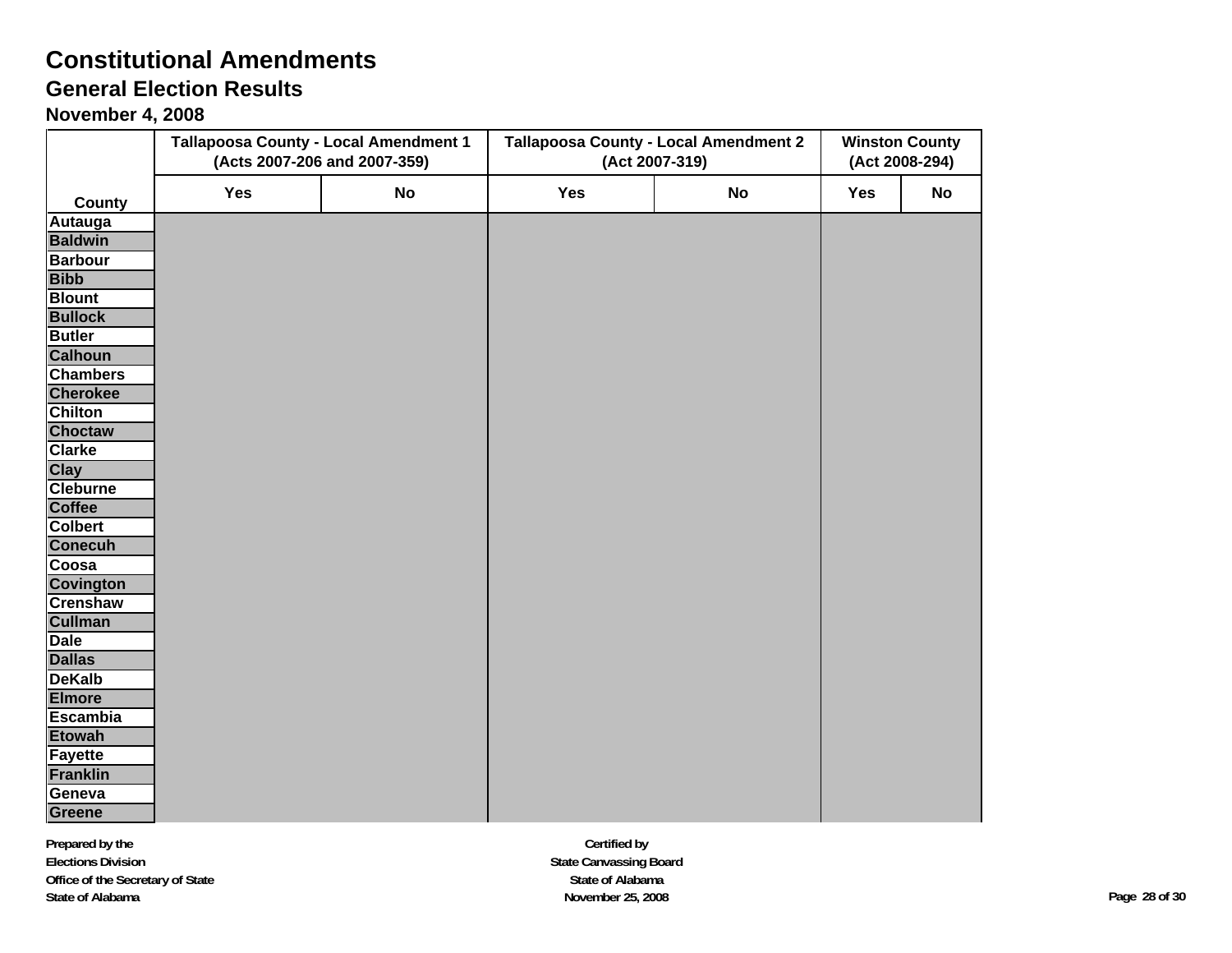# **Constitutional Amendments**

### **General Election Results**

**November 4, 2008**

|                            |       | <b>Tallapoosa County - Local Amendment 1</b><br>(Acts 2007-206 and 2007-359) | <b>Tallapoosa County - Local Amendment 2</b><br>(Act 2007-319) | <b>Winston County</b><br>(Act 2008-294) |            |    |
|----------------------------|-------|------------------------------------------------------------------------------|----------------------------------------------------------------|-----------------------------------------|------------|----|
| County                     | Yes   | No                                                                           | <b>Yes</b>                                                     | No                                      | <b>Yes</b> | No |
| <b>Hale</b>                |       |                                                                              |                                                                |                                         |            |    |
| <b>Henry</b>               |       |                                                                              |                                                                |                                         |            |    |
| <b>Houston</b>             |       |                                                                              |                                                                |                                         |            |    |
| <b>Jackson</b>             |       |                                                                              |                                                                |                                         |            |    |
| <b>Jefferson</b>           |       |                                                                              |                                                                |                                         |            |    |
| Lamar                      |       |                                                                              |                                                                |                                         |            |    |
| Lauderdale                 |       |                                                                              |                                                                |                                         |            |    |
| <b>Lawrence</b>            |       |                                                                              |                                                                |                                         |            |    |
| Lee                        |       |                                                                              |                                                                |                                         |            |    |
| Limestone                  |       |                                                                              |                                                                |                                         |            |    |
| <b>Lowndes</b>             |       |                                                                              |                                                                |                                         |            |    |
| <b>Macon</b>               |       |                                                                              |                                                                |                                         |            |    |
| <b>Madison</b>             |       |                                                                              |                                                                |                                         |            |    |
| <b>Marengo</b>             |       |                                                                              |                                                                |                                         |            |    |
| <b>Marion</b>              |       |                                                                              |                                                                |                                         |            |    |
| <b>Marshall</b>            |       |                                                                              |                                                                |                                         |            |    |
| <b>Mobile</b>              |       |                                                                              |                                                                |                                         |            |    |
| <b>Monroe</b>              |       |                                                                              |                                                                |                                         |            |    |
| <b>Montgomery</b>          |       |                                                                              |                                                                |                                         |            |    |
| Morgan                     |       |                                                                              |                                                                |                                         |            |    |
| <b>Perry</b>               |       |                                                                              |                                                                |                                         |            |    |
| <b>Pickens</b>             |       |                                                                              |                                                                |                                         |            |    |
| <b>Pike</b>                |       |                                                                              |                                                                |                                         |            |    |
| <b>Randolph</b>            |       |                                                                              |                                                                |                                         |            |    |
| <b>Russell</b>             |       |                                                                              |                                                                |                                         |            |    |
| <b>Shelby</b>              |       |                                                                              |                                                                |                                         |            |    |
| St. Clair<br><b>Sumter</b> |       |                                                                              |                                                                |                                         |            |    |
| Talladega                  |       |                                                                              |                                                                |                                         |            |    |
| <b>Tallapoosa</b>          | 6,426 | 6,979                                                                        | 7,116                                                          | 6,300                                   |            |    |
| <b>Tuscaloosa</b>          |       |                                                                              |                                                                |                                         |            |    |
| <b>Walker</b>              |       |                                                                              |                                                                |                                         |            |    |

**Certified by State Canvassing Board State of Alabama November 25, 2008 Page 29 of 30**